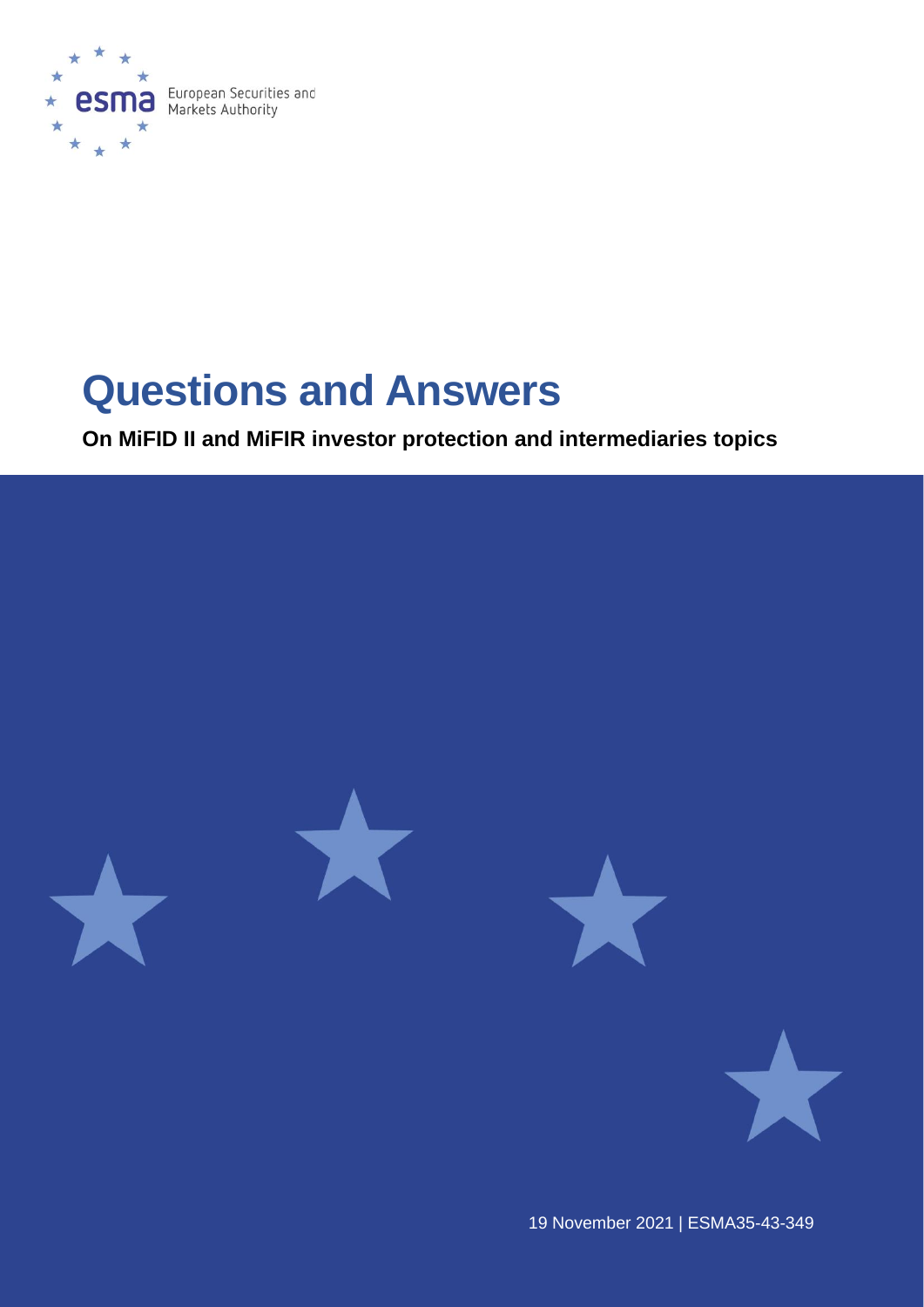

Date: 19 November 2021 ESMA35-43-349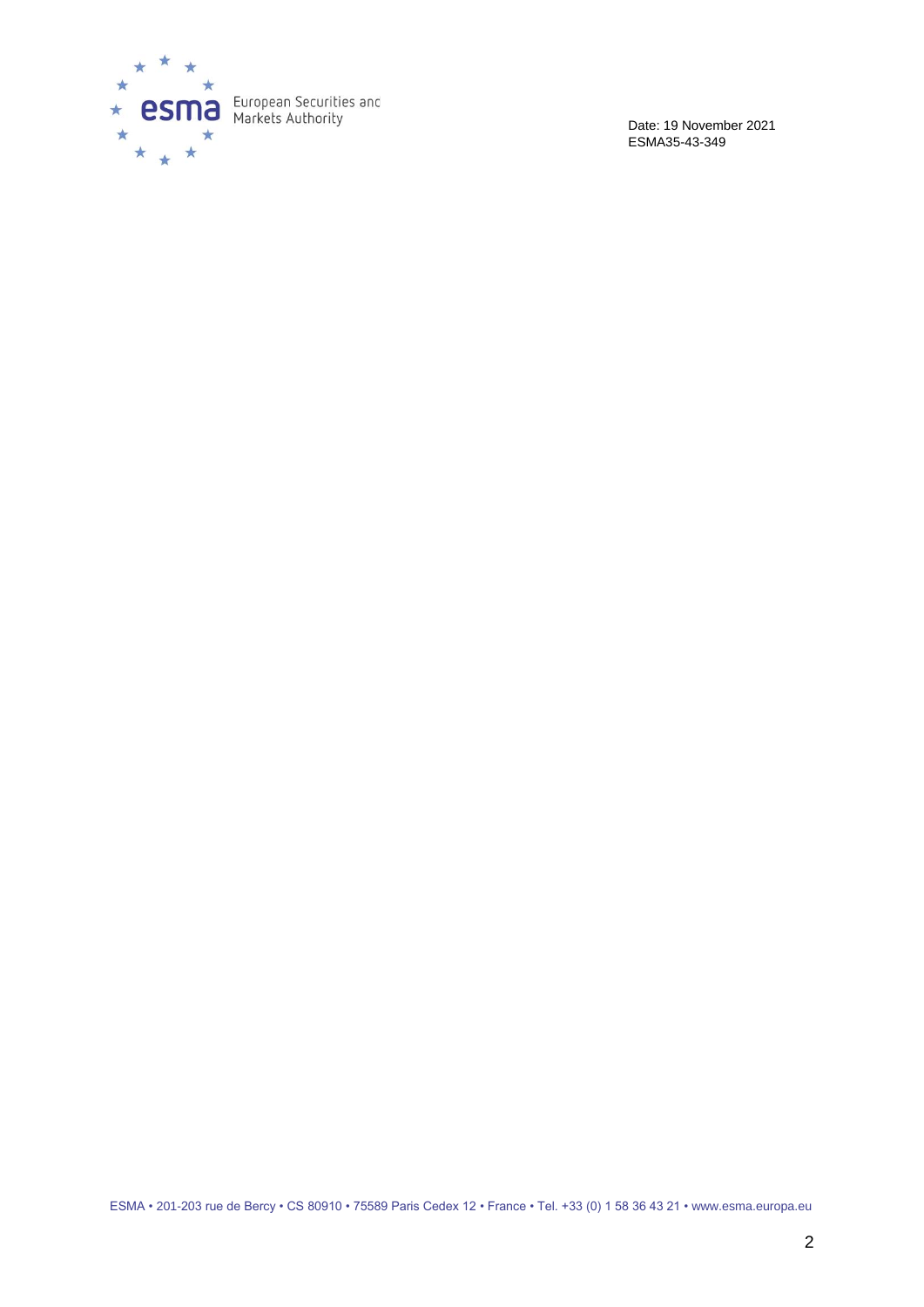

# **Table of Contents**

| 1  |                                                                                        |
|----|----------------------------------------------------------------------------------------|
| 2  |                                                                                        |
| 3  | Recording of telephone conversations and electronic communications                     |
| 4  |                                                                                        |
| 5  | Investment advice on an independent basis [Last update: 3 October 2018] 55             |
| 6  |                                                                                        |
| 7  |                                                                                        |
| 8  |                                                                                        |
| 9  | Information on costs and charges [Last update: 21 December 2020] 80                    |
| 10 | Appropriateness / Complex Financial Instruments [Last update: 6 June 2017]101          |
| 11 |                                                                                        |
| 12 |                                                                                        |
| 13 | Provision of investment services and activities by third country firms                 |
| 14 | Application of MiFID II after 3 January 2018, including issues of 'late transposition  |
| 15 |                                                                                        |
| 16 |                                                                                        |
| 17 |                                                                                        |
| 18 | MiFID practices for firms selling financial instruments subject to the BRRD resolution |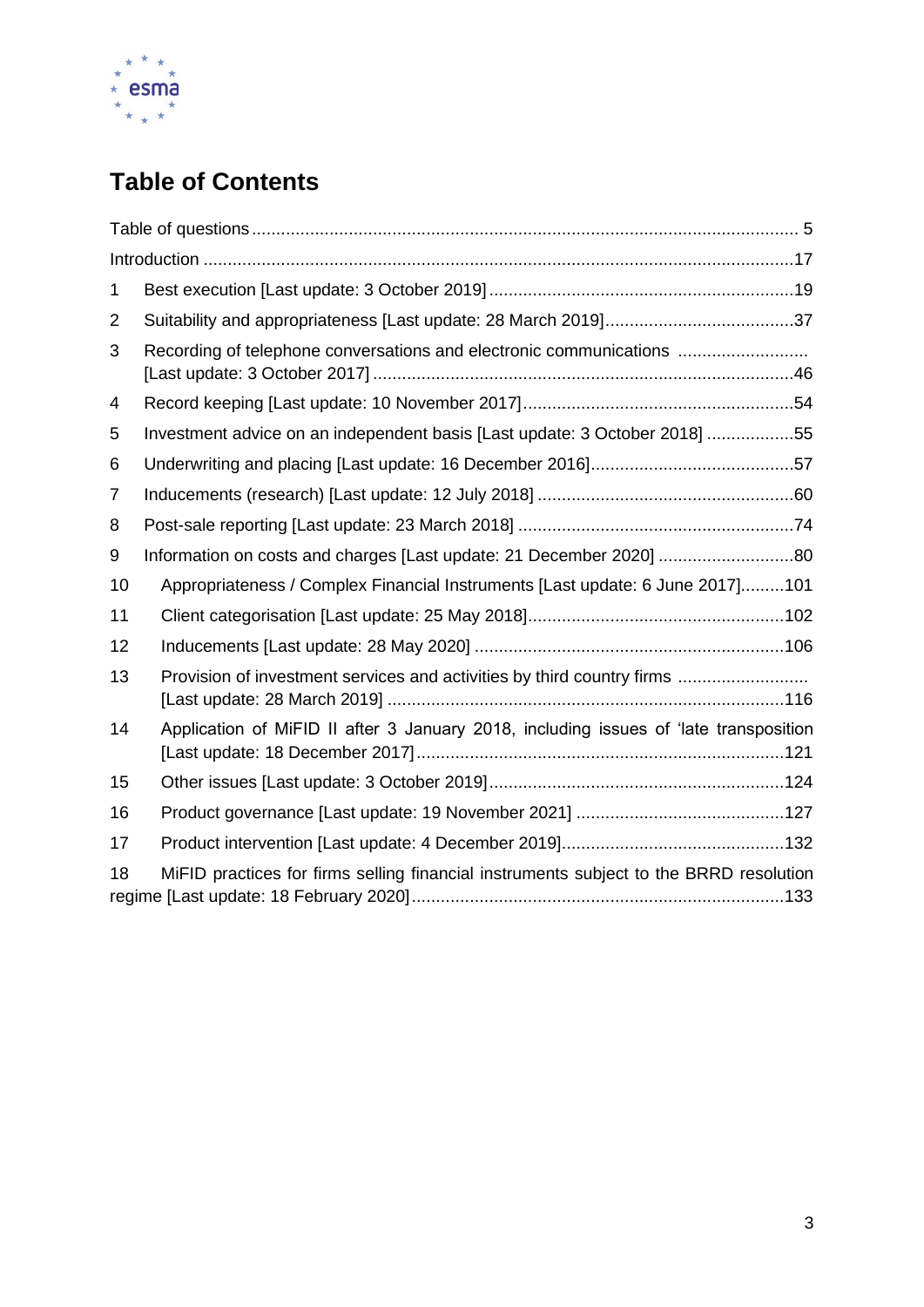

# **Acronyms and definitions used**

| <b>AIF</b>        | <b>Alternative Investment Funds</b>                                                                                                |  |  |  |
|-------------------|------------------------------------------------------------------------------------------------------------------------------------|--|--|--|
| BRRD <sub>2</sub> | Directive 2019/879 of the European Parliament and of the<br>Council                                                                |  |  |  |
| <b>ESMA</b>       | The European Markets and Securities Authority                                                                                      |  |  |  |
| <b>ITS</b>        | <b>Implementing Technical Standards</b>                                                                                            |  |  |  |
| <b>KID</b>        | <b>Key Information Document</b>                                                                                                    |  |  |  |
| MiFID I           | <b>Markets</b><br>in<br>Financial Instruments<br>Directive - Directive<br>2004/39/EC of the European Parliament and of the Council |  |  |  |
| MiFID II          | Markets in Financial Instruments Directive (recast) - Directive<br>2014/65/EU of the European Parliament and of the Council        |  |  |  |
| <b>MiFIR</b>      | Markets in Financial Instruments Regulation - Regulation<br>600/2014 of the European Parliament and of the Council                 |  |  |  |
| <b>MTF</b>        | <b>Multilateral Trading Facility</b>                                                                                               |  |  |  |
| <b>OTC</b>        | Over The Counter                                                                                                                   |  |  |  |
| <b>OTF</b>        | <b>Organised Trading Facility</b>                                                                                                  |  |  |  |
| Q&A               | <b>Question and Answer</b>                                                                                                         |  |  |  |
| <b>PRIIPS</b>     | Package Retail and Insurance-based Products                                                                                        |  |  |  |
| <b>RPA</b>        | <b>Research Payment Account</b>                                                                                                    |  |  |  |
| <b>RTS</b>        | <b>Regulatory Technical Standards</b>                                                                                              |  |  |  |
| <b>SFTs</b>       | Securities financing transactions                                                                                                  |  |  |  |
| <b>UCITS</b>      | Undertakings for Collective Investment in Transferable Securities                                                                  |  |  |  |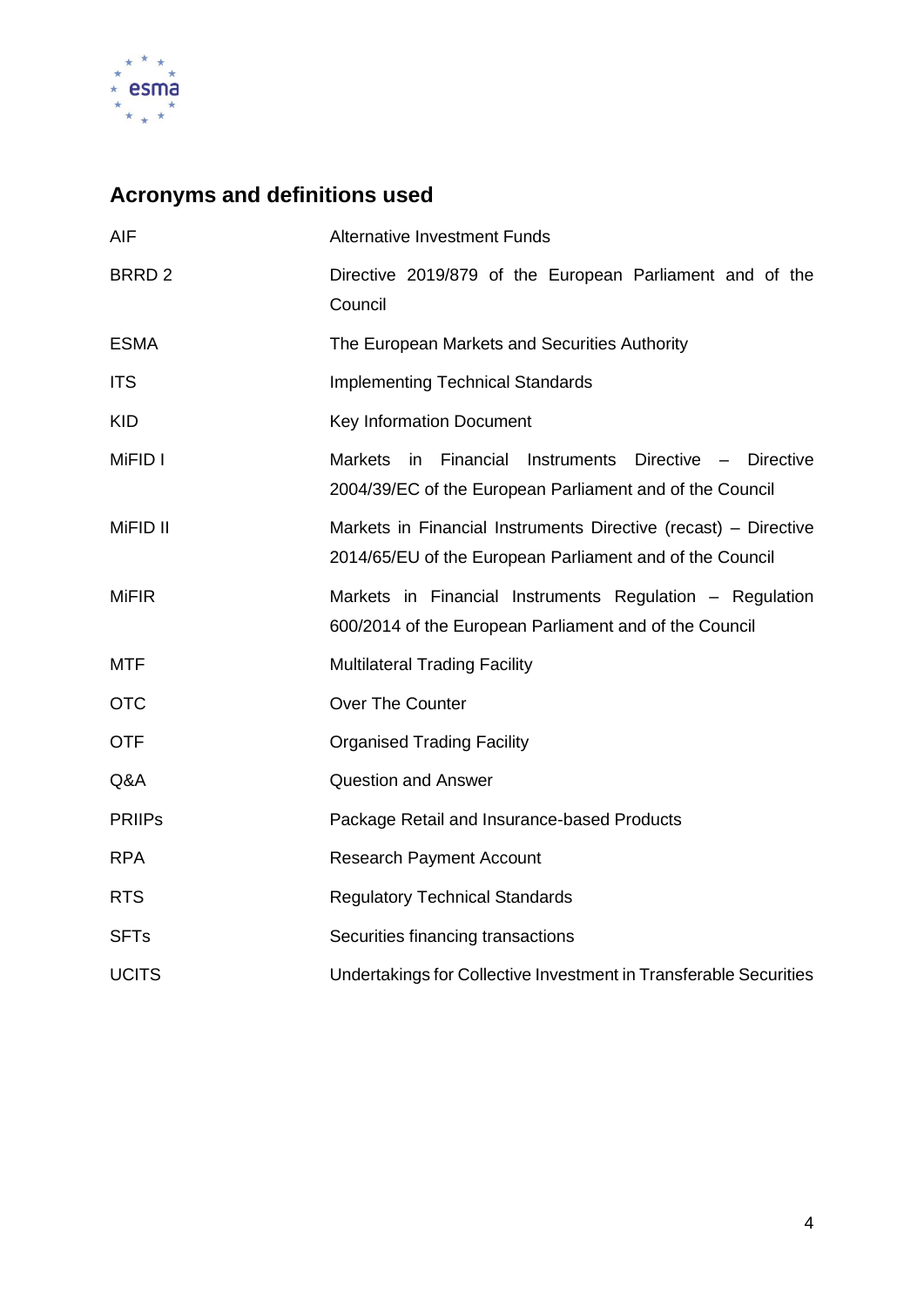

# <span id="page-4-0"></span>**Table of questions**

|                       |                | <b>Topic of the Question</b>                                                           | <b>Level 1/Level 2</b>                                                                                          | <b>Last Update</b> |
|-----------------------|----------------|----------------------------------------------------------------------------------------|-----------------------------------------------------------------------------------------------------------------|--------------------|
|                       | $\mathbf{1}$   | "Reasonable steps" Vs "sufficient<br>steps"                                            | Art. 27 of MiFID II                                                                                             | 10/10/2016         |
|                       | $\overline{2}$ | Checking fairness of prices when<br>executing orders or decisions in<br>OTC products   | Art. 27 of MiFID II<br>Art. 64(4) of the MiFID II<br><b>Delegated Regulation</b>                                | 10/10/2016         |
|                       | 3              | Use of a single venue                                                                  | <b>RTS 271</b><br>Art. $24(1)$ of MiFID II<br>Art. 27 of MiFID II                                               | 16/12/2016         |
|                       | 4              | Accessibility of reports                                                               | RTS 27, RTS 28 <sup>2</sup><br>Art. 27 of MiFID II<br>Art. 65(6) of the MiFID II<br><b>Delegated Regulation</b> | 16/12/2016         |
|                       | 5              | Latest date for publication of<br>reports                                              | <b>RTS 28</b><br>Art. 27 of MiFID II<br>Art. 65(6) of the MiFID II<br><b>Delegated Regulation</b>               | 16/12/2016         |
| <b>Best Execution</b> | 6              | MiFID II and timing of publication<br>of reports                                       | RTS 27, RTS 28<br>Art. 27 of MiFID II<br>Art. 65(6) of the MiFID II<br><b>Delegated Regulation</b>              | 4/4/2017           |
|                       | $\overline{7}$ | Reports for services of order<br>execution and reception and<br>transmission of orders | <b>RTS 28</b><br>Art. 27 of MiFID II<br>Art. 65(6) of the MiFID II<br><b>Delegated Regulation</b>               | 16/12/2016         |
|                       | 8              | Disclosure of reports to public                                                        | RTS 27, RTS 28<br>Art. 27 of MiFID II<br>Art. 65(6) of the MiFID II<br><b>Delegated Regulation</b>              | 3/10/2019          |
|                       | 9              | Venue disclosure of costs                                                              | <b>RTS 27</b><br>Art. 27(3) of MiFID II                                                                         | 16/12/2016         |
|                       | 10             | Summary of the analysis and<br>conclusions from a firm's execution<br>monitoring       | <b>RTS 28</b><br>Art. 27 of MiFID II<br>Art. 65(6) of the MiFID II<br><b>Delegated Regulation</b>               | 16/12/2016         |

<sup>&</sup>lt;sup>1</sup><sup>1</sup> RTS 27 refers to the regulatory technical standards under Article 27(10)(a) of MiFID II adopted by the EC on 08/06/2016, Commission Delegated Regulation (EU) 2017/575

 $2$  RTS 28 refers to the regulatory technical standards under Article 27(10)(b) of MiFID II adopted by the EC on 08/07/2016, Commission Delegated Regulation (EU) 2017/576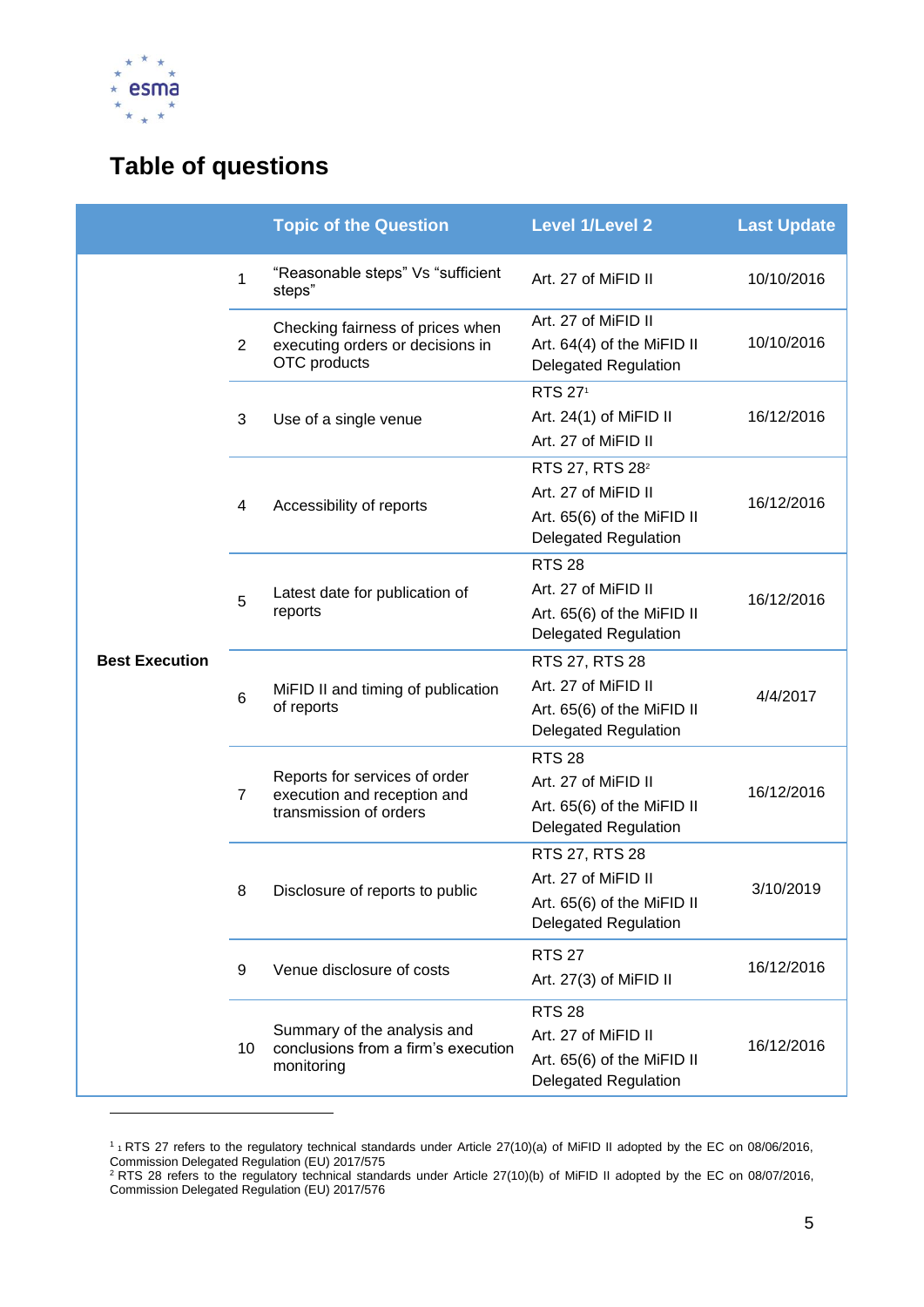

|  | 11              | Information to be published on<br>entities within a group                                                                                 | Art. 27 of MiFID II<br>Art. 65(6) of the MiFID II<br><b>Delegated Regulation</b><br><b>RTS 28</b> | 4/4/2017   |
|--|-----------------|-------------------------------------------------------------------------------------------------------------------------------------------|---------------------------------------------------------------------------------------------------|------------|
|  | 12 <sup>2</sup> | Transactions with eligible<br>counterparties and RTS 27                                                                                   | <b>RTS 27</b><br>Art. 27 of MiFID II                                                              | 4/4/2017   |
|  | 13              | Execution policies for investment<br>firms or market operators<br>operating OTFs                                                          | Art. 20 of MiFID II<br>Art. 27 of MiFID II                                                        | 4/4/2017   |
|  | 14              | Information on passive and<br>aggressive orders in the context of<br>portfolio management and RTO                                         | Art. 27 of MiFID II<br>Art. 65(6) of the MiFID II<br><b>Delegated Regulation</b><br><b>RTS 28</b> | 4/4/2017   |
|  | 15              | <b>Securities Financing Transactions</b><br>(SFTs)                                                                                        | <b>RTS 27</b><br>Art. $1(5)(a)$ of MiFIR                                                          | 10/07/2017 |
|  | 16              | Application of best execution to<br>OTF operators                                                                                         | Art. 27 of MiFID II                                                                               | 3/10/2017  |
|  | 17              | Disclosure of quality of execution<br>when using direct electronic<br>access                                                              | Art. 27 of MiFID II<br><b>RTS 28</b>                                                              | 3/10/2017  |
|  | 18              | Definition of 'other liquidity<br>provider'                                                                                               | <b>RTS 27</b>                                                                                     | 25/05/2018 |
|  | 19              | Reporting for firms using a venue's<br>RFQ system to agree a trade                                                                        | <b>RTS 28</b>                                                                                     | 3/10/2018  |
|  | 20              | RTS 27 reporting requirements for<br>market makers and other liquidity<br>providers                                                       | <b>RTS 27</b>                                                                                     | 28/03/2019 |
|  | 21              | Reporting for venues on the<br>'trading mode' according to RTS<br>27                                                                      | <b>RTS 27</b>                                                                                     | 29/05/2019 |
|  | 22              | Reporting for venues and firms on<br>template fields of RTS 27 and 28 if<br>the required content is not<br>applicable to their activities | RTS 27 and 28                                                                                     | 29/05/2019 |
|  | 23              | Reporting on 'passive' and<br>'aggressive' orders for firms using<br>quote-driven systems to have<br>client orders executed               | <b>RTS 28</b>                                                                                     | 29/05/2019 |
|  | 24              | RTS 28 reporting and third-country<br>execution venues                                                                                    | <b>RTS 28</b>                                                                                     | 29/05/2019 |
|  | 25              | <b>Classification of financial</b><br>instruments under RTS 27 if ESMA<br>has not published any calibrated<br>market sizes                | <b>RTS 27</b>                                                                                     | 11/07/2019 |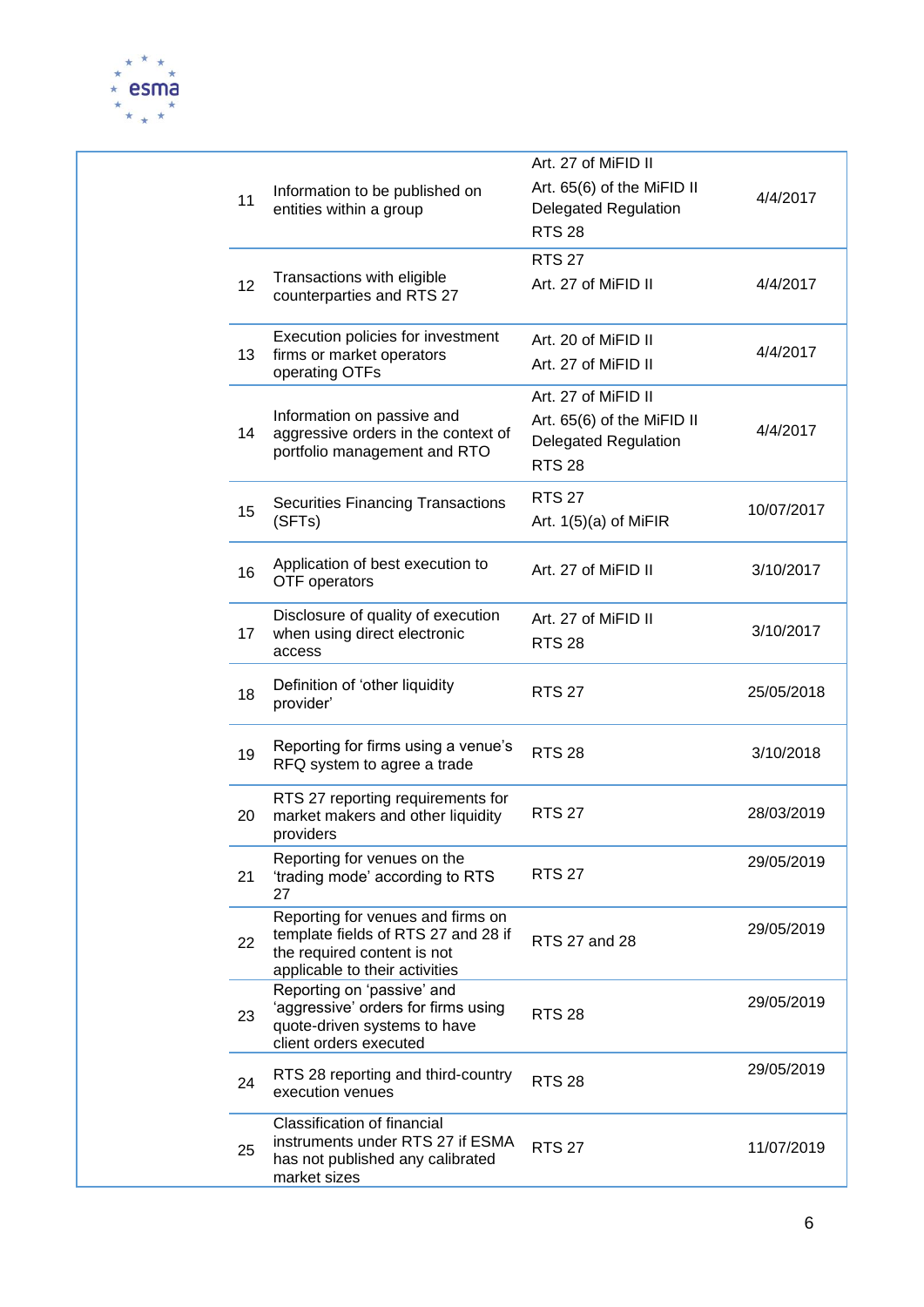

|                                                  | 1              | Suitability report: advice leading or<br>not to a transaction                                                                                                             | Art. 25(6) of MiFID II<br>Article 54(12) of the MiFID<br>Il Delegated Regulation     | 10/10/2016 |
|--------------------------------------------------|----------------|---------------------------------------------------------------------------------------------------------------------------------------------------------------------------|--------------------------------------------------------------------------------------|------------|
|                                                  | 2              | Suitability report: record of when<br>the advice is given                                                                                                                 | Art. 25(6) of MiFID II                                                               | 10/10/2016 |
|                                                  | 3              | Suitability report: availability on<br>firm's website                                                                                                                     | Art. 25(6) of MiFID II<br>Art. 3 of the MiFID II<br><b>Delegated Regulation</b>      | 28/3/2019  |
|                                                  | 4              | Suitability report: provision to the<br>client together with the report due<br>when carrying out an order on<br>behalf of a client other than for<br>portfolio management | Art. 25(6) of MiFID II                                                               | 10/10/2016 |
| <b>Suitability and</b><br><b>Appropriateness</b> | 5              | Suitability report: advice not to buy<br>or sell a financial instrument                                                                                                   | Art. 25(6) of MiFID II                                                               | 10/10/2016 |
|                                                  | 6              | Transactions on unsuitable<br>products                                                                                                                                    | Art. 25(2) of MiFID II                                                               | 10/10/2016 |
|                                                  | $\overline{7}$ | Disclosure of information by the<br>client on his/her financial situation                                                                                                 | Art. 25(2) of MiFID II<br>Art. 54 of the MiFID II<br><b>Delegated Regulation</b>     | 10/10/2016 |
|                                                  | 8              | Record keeping obligations related<br>to investment advice                                                                                                                | Art. 16(6) of MiFID II<br>Art. 16(7) of MiFID II<br>Art. 25(6) of MiFID II           | 16/12/2016 |
|                                                  | 9              | Periodic reporting of how the<br>investment meets the client's<br>preferences, objectives and other<br>characteristics of the retail client                               | Art. 25(6) of MiFID II<br>Art. 60 of the MiFID II<br><b>Delegated Regulation</b>     | 18/12/2017 |
|                                                  | 10             | Suitability report: Use of generic<br>statements                                                                                                                          | Art. 25(6) of MiFID II<br>Art. 54(12) of the MiFID II<br><b>Delegated Regulation</b> | 28/3/2019  |
|                                                  | 1              | Recording of internal telephone<br>conversations and electronic<br>communications                                                                                         | Art. 16(7) of MiFID II                                                               | 10/10/2016 |
| <b>Recording of</b>                              | 2              | Charging clients for access to<br>recordings                                                                                                                              | Art.16(7) of MiFID II                                                                | 10/10/2016 |
| telephone<br>conversations<br>and electronic     | 3              | Monitoring of records                                                                                                                                                     | Art.16(7) of MiFID II<br>Art. 76(6) of the MiFID II<br><b>Delegated Regulation</b>   | 10/10/2016 |
| communications                                   | $\overline{4}$ | Period of record keeping                                                                                                                                                  | Art.16(7) of MiFID II                                                                | 10/10/2016 |
|                                                  | 5              | Types of electronic<br>communications in scope of the<br>requirements                                                                                                     | Art.16(7) of MiFID II                                                                | 10/10/2016 |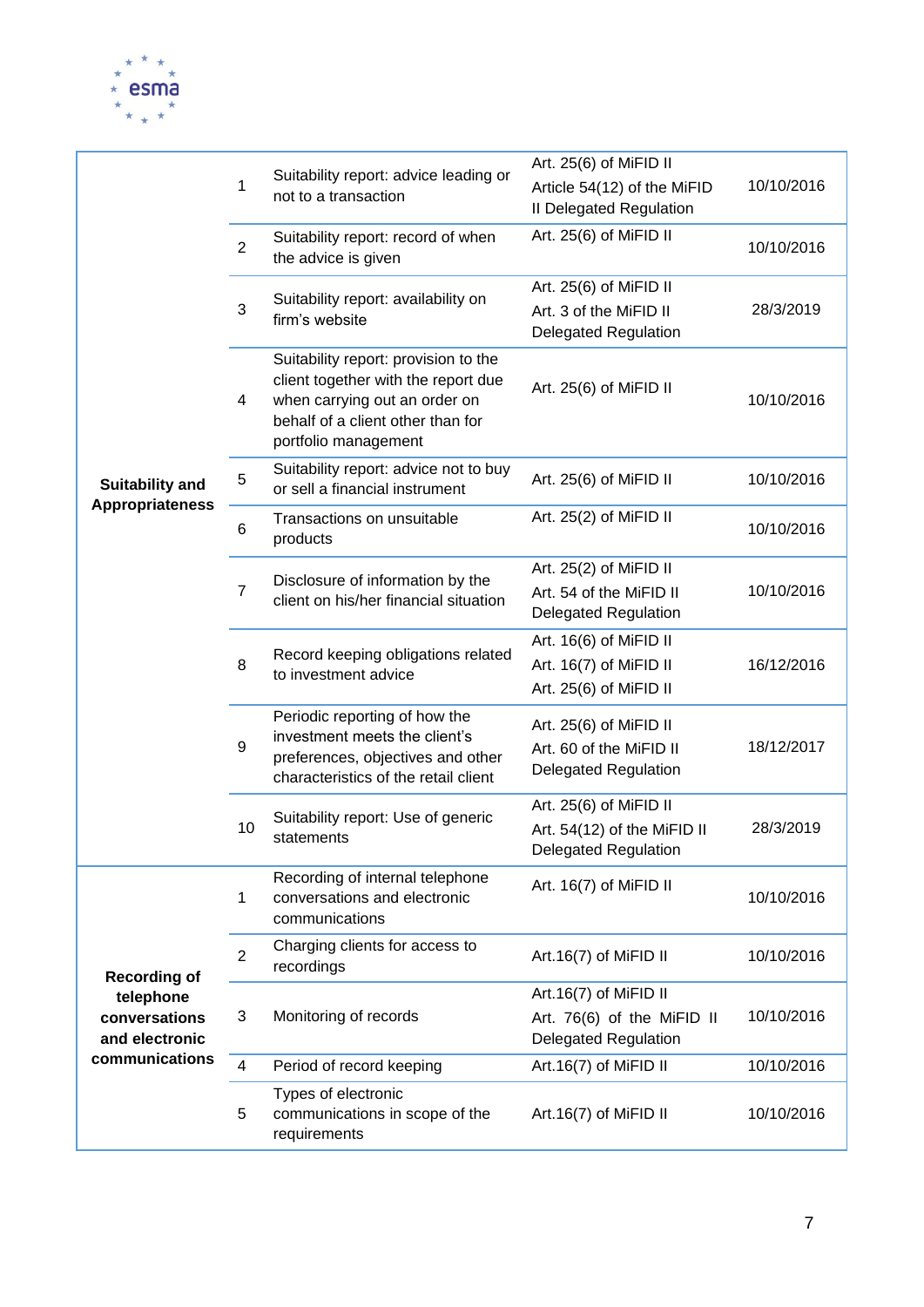

|                                                           | 6              | Monitoring of records: control<br>function                                                                              | 16(7) of MiFID II<br>Art. 76 of the MiFID II<br><b>Delegated Regulation</b>                      | 10/10/2016 |
|-----------------------------------------------------------|----------------|-------------------------------------------------------------------------------------------------------------------------|--------------------------------------------------------------------------------------------------|------------|
|                                                           | $\overline{7}$ | Recording of telephone<br>conversations and electronic<br>communications: critical or<br>important operational function | Art.16(7) of MiFID II                                                                            | 10/10/2016 |
|                                                           | 8              | Recording of telephone<br>conversations and electronic<br>communications from start to end                              | Art.16(7) of MiFID II                                                                            | 10/10/2016 |
|                                                           | 9              | Client access to relevant internal<br>conversations                                                                     | Art.16(7) of MiFID II                                                                            | 10/10/2016 |
|                                                           | 10             | Use of mobile devices                                                                                                   | Art.16(7) of MiFID II<br>Art. 76 of the MiFID II<br><b>Delegated Regulation</b>                  | 10/10/2016 |
|                                                           | 11             | Telephone conversations and<br>electronic communications that<br>should be recorded                                     | Art.16(7) of MiFID II<br>Art. 76 of the MiFID II<br><b>Delegated Regulation</b>                  | 10/10/2016 |
|                                                           | 12             | Scope of activities covered by the<br>requirements in Article 16(7) of<br>MiFID II $(1)$                                | Art.16(7) of MiFID II                                                                            | 10/07/2017 |
|                                                           | 13             | Scope of activities covered by the<br>requirements in Article 16(7) of<br>MiFID II $(2)$                                | Art.16(7) of MiFID II                                                                            | 3/10/2017  |
| <b>Record keeping</b>                                     | 1              | Encryption                                                                                                              | Arts. 16(6), 16(7) of MiFID<br>Ш<br>Art. 72 of the MiFID II<br><b>Delegated Regulation</b>       | 10/10/2016 |
|                                                           | $\overline{2}$ | Securities financing transactions<br>(SFTs)                                                                             | Art. 16(6) of MiFID II                                                                           | 10/11/2017 |
| <b>Investment advice</b><br>on an<br>independent<br>basis | 1              | Assessment and comparison of a<br>sufficient range of financial<br>instruments                                          | Arts. 24(4), 24(7)) of MiFID<br>Ш<br>Arts. 52, 53 of the MiFID II<br><b>Delegated Regulation</b> | 10/10/2016 |
|                                                           | $\overline{2}$ | 'Look-through' approach                                                                                                 | Art. 24(7) of MiFID II                                                                           | 3/10/2018  |
|                                                           | 1              | Various funding alternatives                                                                                            | Art. 38(1) of the MiFID II<br><b>Delegated Regulation</b>                                        | 10/10/2016 |
| <b>Underwriting and</b><br>placing                        | $\overline{2}$ | Information on investor clients to<br>be provided to issuer clients                                                     | Art. 38(1) of the MiFID II<br><b>Delegated Regulation</b>                                        | 16/12/2016 |
|                                                           | 3              | Record Keeping                                                                                                          | Art. 43 of the MiFID II<br><b>Delegated Regulation</b>                                           | 16/12/2016 |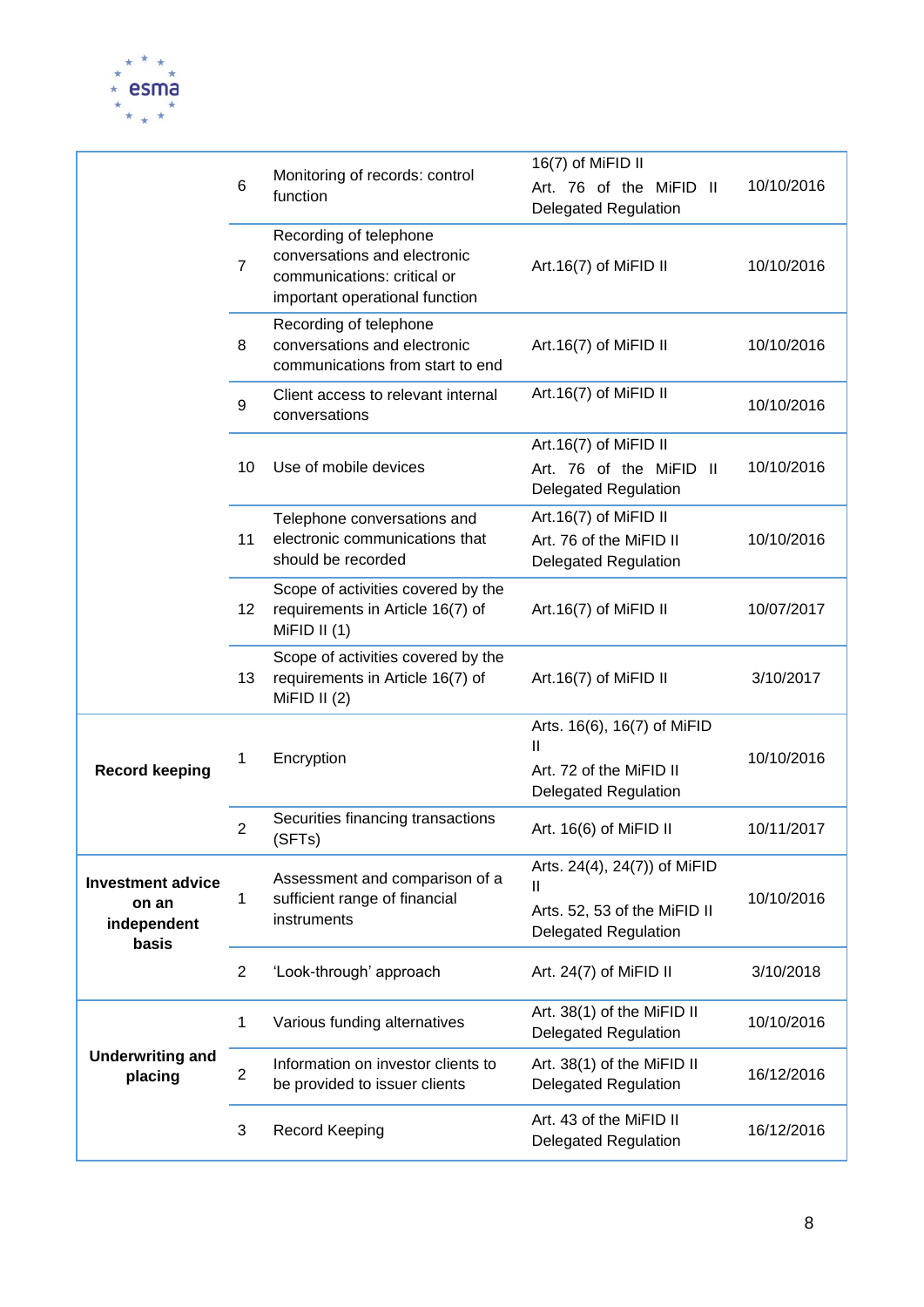

|                                  | $\overline{4}$ | Obligations relating to advice on<br>corporate finance strategy                                              | Art. 38(1) of the MiFID II<br><b>Delegated Regulation</b>                                        | 16/12/2016 |
|----------------------------------|----------------|--------------------------------------------------------------------------------------------------------------|--------------------------------------------------------------------------------------------------|------------|
|                                  | 1              | Use of a Research Payment<br>Account for more than one client's<br>portfolio or account                      | Art. 24 of MiFID II<br>Art. 13 of the MiFID II<br><b>Delegated Directive</b>                     | 10/10/2016 |
|                                  | $\overline{2}$ | Status of client money held in a<br><b>Research Payment Account</b>                                          | Art. 24 of MiFID II<br>Art. 13 of the MiFID II<br><b>Delegated Directive</b>                     | 16/12/2016 |
|                                  | 3              | Unrequested research provided<br>"free of charge"                                                            | Art. 24 of MiFID II<br>Art. 13 of the MiFID II<br><b>Delegated Directive</b>                     | 16/12/2016 |
|                                  | 4              | Research from third-country<br>providers                                                                     | Art. 24 of MiFID II<br>Art. 13 of the MiFID II<br><b>Delegated Directive</b>                     | 16/12/2016 |
|                                  | 5              | Research from another group<br>entity                                                                        | Art. 24 of MiFID II<br>Art. 13 of the MiFID II<br><b>Delegated Directive</b>                     | 16/12/2016 |
| <b>Inducements</b><br>(research) | 6              | Minor non-monetary benefit vs.<br>research                                                                   | Art. 24 of MiFID II<br>Art. 12(3) and Art. 13 of<br>the MiFID II Delegated<br><b>Directive</b>   | 16/12/2016 |
|                                  | 7              | "Corporate access"                                                                                           | Art. 24 of MiFID II<br>Art. 12(3) and Art. 13 of<br>the MiFID II Delegated<br><b>Directive</b>   | 4/4/2017   |
|                                  | 8              | Macro-economic analysis                                                                                      | Art. 24 of MiFID II<br>Art. 12(3) and Art. 13 of<br>the MiFID II Delegated<br><b>Directive</b>   | 23/3/2018  |
|                                  | 9              | Research related to fixed-income,<br>currencies or commodities                                               | Art. 24 of MiFID II<br>Art. 12(3) and Art. 13 of<br>the MiFID II Delegated<br><b>Directive</b>   | 23/3/2018  |
|                                  | 10             | Budgeting, allocation of the<br>research budget, determination<br>and assessment of payments<br>made from it | Art. 24 of MiFID II<br>Art. 13 of the MiFID II<br><b>Delegated Directive</b>                     | 4/4/2017   |
|                                  | 11             | Disclosure of client research<br>charges                                                                     | Art. 24 of MiFID II<br>Art. 13 of the MiFID II<br><b>Delegated Directive</b>                     | 4/4/2017   |
|                                  | 12             | Free trial periods                                                                                           | Art. 24 of MiFID II<br>Art. 12(2), !2(3) and 13 of<br>the MiFID II Delegated<br><b>Directive</b> | 12/7/2018  |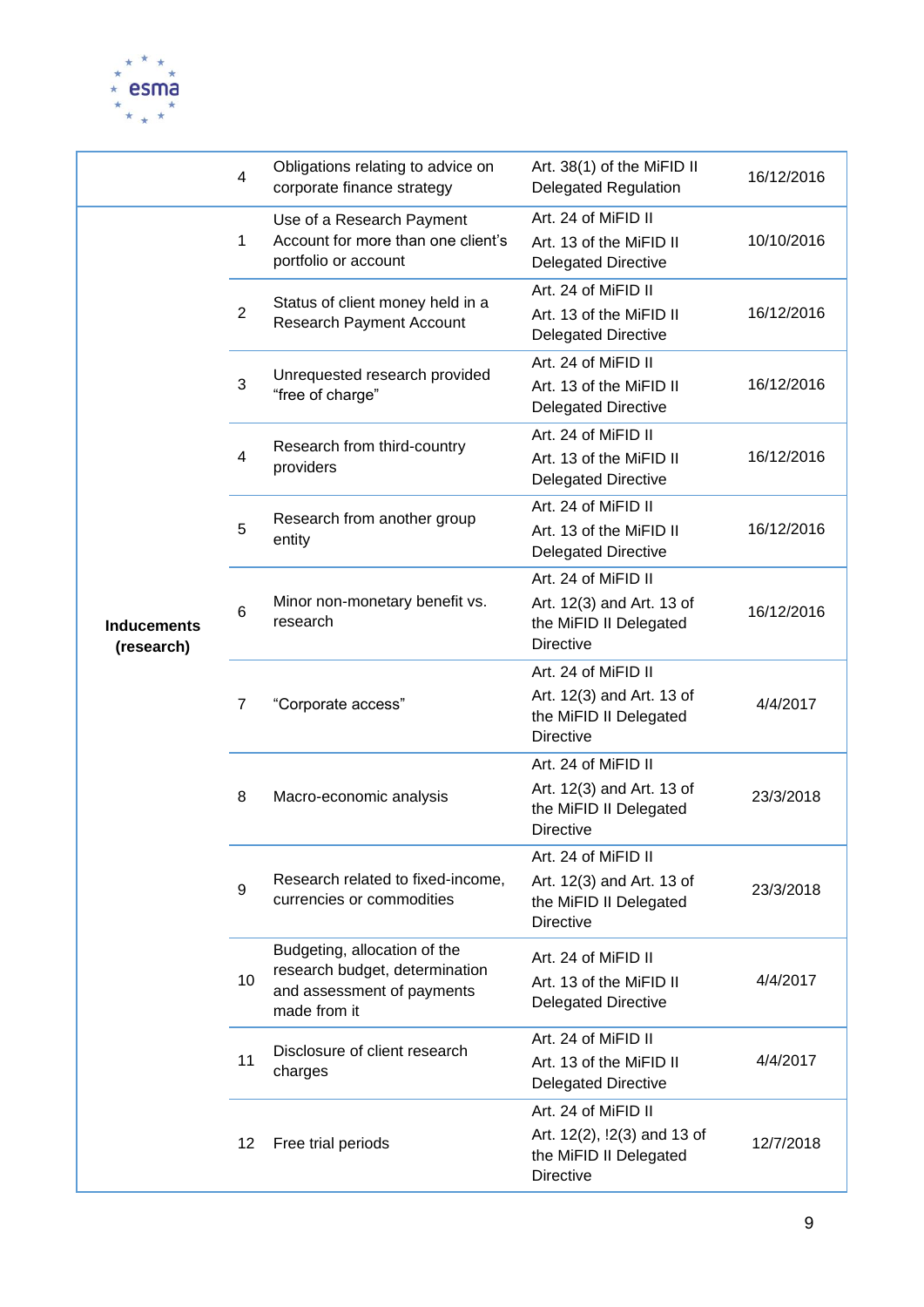

|                                        | 1              | Reporting on the depreciation of<br>the overall value of a client's<br>portfolio                                  | Art. 62 of the MiFID II<br><b>Delegated Regulation</b>                            | 16/12/2016 |
|----------------------------------------|----------------|-------------------------------------------------------------------------------------------------------------------|-----------------------------------------------------------------------------------|------------|
|                                        | $\overline{2}$ | Cash withdrawals by the client                                                                                    | Art. 62 of the MiFID II<br><b>Delegated Regulation</b>                            | 16/12/2016 |
|                                        | 3              | Reporting on the depreciation of<br>leveraged financial instruments or<br>contingent liability transactions       | Art. 62 of the MiFID II<br><b>Delegated Regulation</b>                            | 16/12/2016 |
|                                        | 4              | Reporting on portfolio depreciation<br>in case of client additions to the<br>portfolio                            | Art. 62 of the MiFID II<br><b>Delegated Regulation</b>                            | 6/6/2017   |
|                                        | 5              | Reporting on the depreciation of<br>financial instruments with no<br>secondary market or daily price<br>reference | Art. 62 of the MiFID II<br><b>Delegated Regulation</b>                            | 6/6/2017   |
| Post-sale<br>reporting                 | 6              | Value and commencement of<br>reporting requirement                                                                | Art. 62 of the MiFID II<br><b>Delegated Regulation</b>                            | 6/6/2017   |
|                                        | $\overline{7}$ | Reporting on the depreciation :<br>choice of value for the threshold<br>calculation                               | Art. 62 of the MiFID II<br><b>Delegated Regulation</b>                            | 6/6/2017   |
|                                        | 8              | Flexibility allowed by client<br>agreement (1)                                                                    | Art. 62 of the MiFID II<br><b>Delegated Regulation</b>                            | 3/10/2017  |
|                                        | 9              | Flexibility allowed by client<br>agreement (2)                                                                    | Art. 62 of the MiFID II<br><b>Delegated Regulation</b>                            | 3/10/2017  |
|                                        | 10             | Reporting to retail and professional<br>clients                                                                   | Art. 62 of the MiFID II<br><b>Delegated Regulation</b>                            | 10/11/2017 |
|                                        | 11             | Holding a retail client account                                                                                   | Art. 62 of the MiFID II<br><b>Delegated Regulation</b>                            | 23/3/2018  |
|                                        | 12             | Reporting on the depreciation:<br>exceeding same threshold during a<br>reporting period                           | Art. 62 of the MiFID II<br><b>Delegated Regulation</b>                            | 23/3/2018  |
|                                        | 1              | Ex-post disclosure of total costs<br>and charges                                                                  | Art. 24 of MiFID II<br>Art. 50(9) of the MiFID II<br><b>Delegated Regulation</b>  | 16/12/2016 |
| Information on<br>costs and<br>charges | $\overline{2}$ | Illustration of the cumulative effect<br>of costs on return                                                       | Art. 24 of MiFID II<br>Art. 50(10) of the MiFID II<br><b>Delegated Regulation</b> | 16/12/2016 |
|                                        | 3              | Ex-post disclosure of the<br>cumulative effect of costs on return                                                 | Art. 24 of MiFID II                                                               | 16/12/2016 |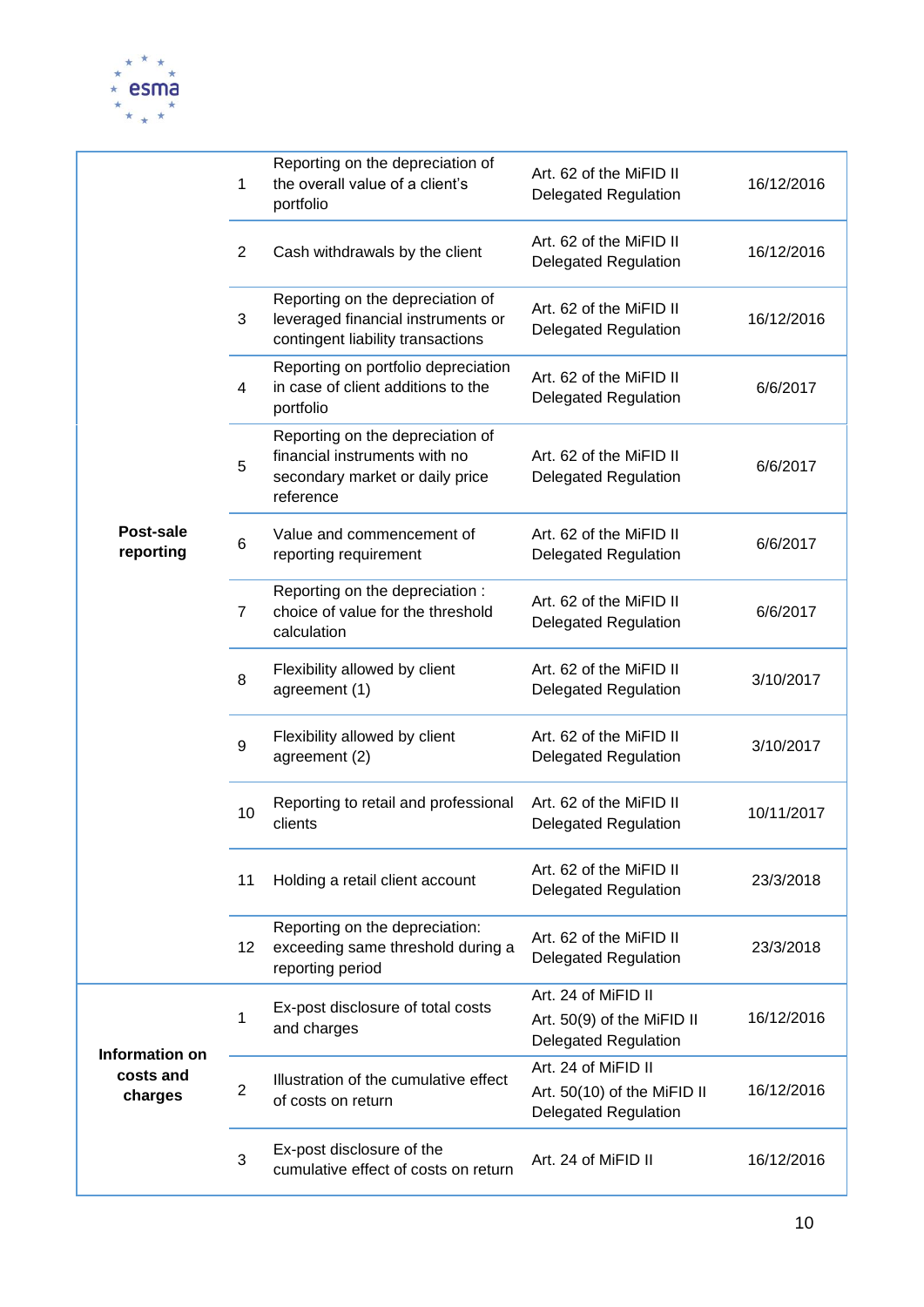

|                |                                                   | Art. 50(10) of the MiFID II<br><b>Delegated Regulation</b> |            |
|----------------|---------------------------------------------------|------------------------------------------------------------|------------|
|                | Periodicity of ex-post information                | Art. 24 of MiFID II                                        |            |
| 4              | on total costs and charges                        | Art. 50(9) of the MiFID II<br><b>Delegated Regulation</b>  | 16/12/2016 |
|                | Voluntary periodical ex-post                      | Art. 24 of MiFID II                                        |            |
| 5              | information on total costs and<br>charges         | Art. 50(9) of the MiFID II<br><b>Delegated Regulation</b>  | 16/12/2016 |
|                | Cost components of products and                   | Art. 24 of MiFID II                                        |            |
| 6              | PRIIPs calculation methodology                    | Art. 50(2) of the MiFID II<br><b>Delegated Regulation</b>  | 6/6/2017   |
|                | Use of products' costs presented                  | Art. 24 of MiFID II                                        |            |
| $\overline{7}$ | in the PRIIPs KID                                 | Art. 50 of the MiFID II<br><b>Delegated Regulation</b>     | 28/3/2019  |
|                | PRIIPs calculation methodology for                | Art. 24 of MiFID II                                        |            |
| 8              | instruments outside the scope of<br><b>PRIIPs</b> | Art. 50 of the MiFID II<br><b>Delegated Regulation</b>     | 6/6/2017   |
|                | Cost calculation: access to                       | Art. 24 of MiFID II                                        |            |
| 9              | relevant data                                     | Art. 50 of the MiFID II<br><b>Delegated Regulation</b>     | 6/6/2017   |
|                | Cost of products falling within the               | Art. 24 of MiFID II                                        |            |
| 10             | PRIIPs transition period                          | Art. 50 of the MiFID II                                    | 6/6/2017   |
|                |                                                   | <b>Delegated Regulation</b>                                |            |
| 11             | Unavailability of manufacturer data               | Art. 24 of MiFID II<br>Art. 50 of the MiFID II             | 6/6/2017   |
|                | on costs                                          | <b>Delegated Regulation</b>                                |            |
|                | Cost of transactions initiated in the             | Art. 24 of MiFID II                                        |            |
| 12             | provision of an investment service                | Art. 50 of the MiFID II                                    | 6/6/2017   |
|                |                                                   | <b>Delegated Regulation</b>                                |            |
|                |                                                   | Art. 24 of MiFID II                                        |            |
| 13             | Aggregation of costs and charges                  | Art. 50(2) of the MiFID II<br><b>Delegated Regulation</b>  | 6/6/2017   |
|                | Ex-ante disclosure and                            | Art. 24 of MiFID II                                        |            |
| 14             | unavailability of actually incurred               | Art. 50(8) of the MiFID II                                 | 6/6/2017   |
|                | costs                                             | <b>Delegated Regulation</b>                                |            |
| 15             | Calculation of ex-ante transaction                | Art. 24 of MiFID II                                        | 3/10/2017  |
|                | costs                                             | Art. 50(8) of the MiFID II<br><b>Delegated Regulation</b>  |            |
| 16             | Price of the position of the<br>investment firm   | Art. 24 of MiFID II                                        | 3/10/2017  |
|                |                                                   |                                                            |            |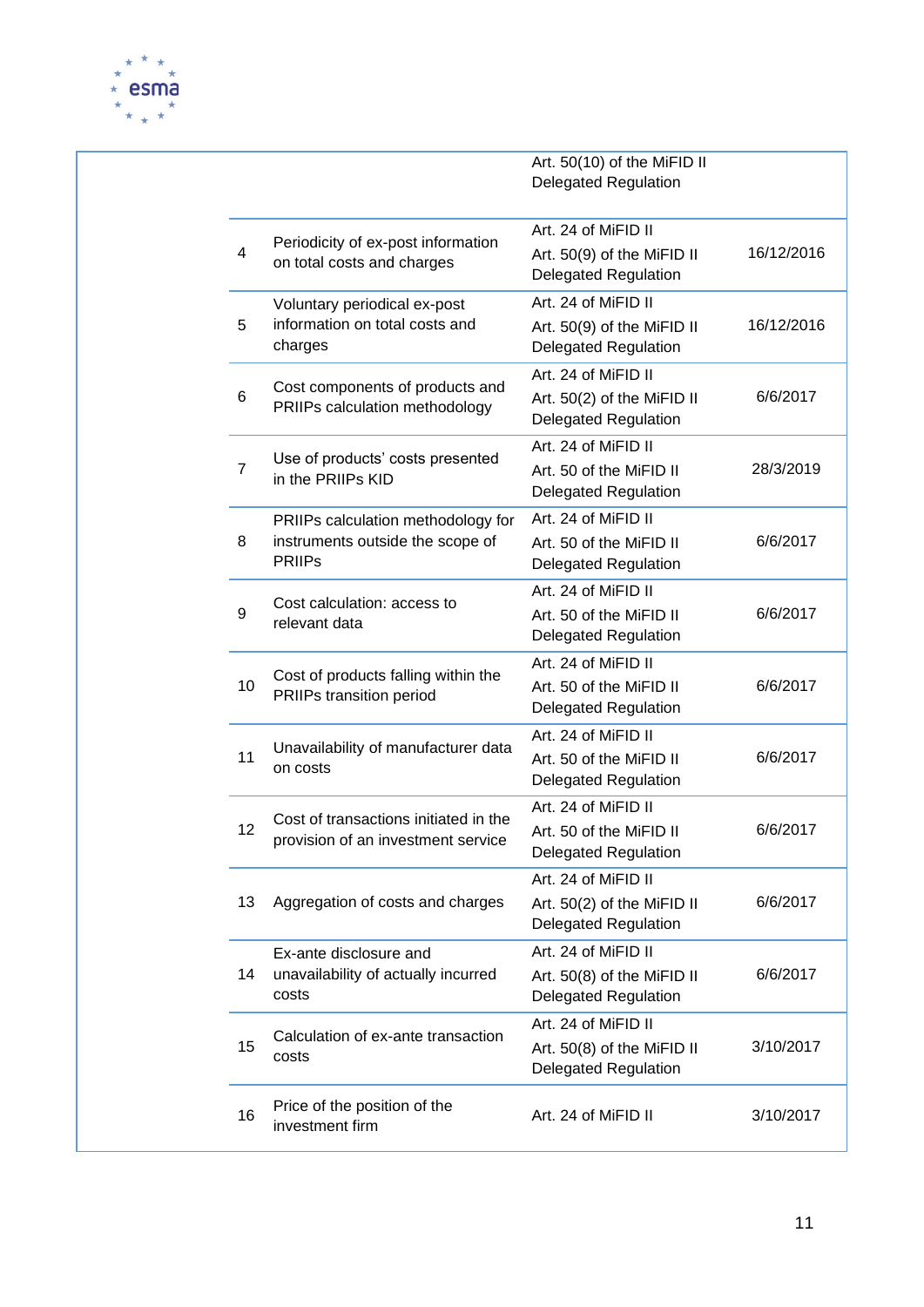

|  | 17       | Identification and disclosure of<br>mark-ups and structuring costs                                                                                           | Art. 24 of MiFID II                                                                         | 3/10/2017  |
|--|----------|--------------------------------------------------------------------------------------------------------------------------------------------------------------|---------------------------------------------------------------------------------------------|------------|
|  | 18       | Eligible counterparties not<br>intending to offer financial<br>instruments to clients                                                                        | Art. 24 of MiFID II<br>Art. 50(1) of the MiFID II<br><b>Delegated Regulation</b>            | 3/10/2017  |
|  | 19       | Specific limitations to cost<br>disclosure for eligible<br>counterparties and professional<br>clients                                                        | Art. 24 of MiFID II<br>Art. 50(1) of the MiFID II<br><b>Delegated Regulation</b>            | 3/10/2017  |
|  | 20       | Disclosure in case of zero costs<br>and charges                                                                                                              | Art. 24 of MiFID II                                                                         | 3/10/2017  |
|  | 21       | Timing of first annual ex-post<br>reports on costs and charges                                                                                               | Art. 24 of MiFID II<br>Art. 50(9) of the MiFID II<br><b>Delegated Regulation</b>            | 3/10/2017  |
|  | 22       | Level of individualisation of ex-ante<br>information                                                                                                         | Art. 24 of MiFID II<br>Art. 50(2) of the MiFID II<br><b>Delegated Regulation</b>            | 28/3/2019  |
|  | 23<br>24 | Conditions to be met to use costs<br>grids/tables for ex-ante information                                                                                    | Art. 24 of MiFID II<br>Art. $50(2)$ and $(6)$ of the<br>MiFID II Delegated<br>Regulation    | 28/3/2019  |
|  |          | Ex-ante information for the service<br>of portfolio management                                                                                               | Art. 24 of MiFID II<br>Art. $50(2)$ and $(5)$ of the<br>MiFID II Delegated<br>Regulation    | 28/3/2019  |
|  | 25       | Terminology                                                                                                                                                  | Art. 24 of MiFID II<br>Annex II of the MiFID II<br><b>Delegated Regulation</b>              | 28/3/2019  |
|  | 26       | Taxes to be included in the ex-ante<br>and ex-post costs and charges<br>information                                                                          | Art. 24 of MiFID II<br>Annex II of the MiFID II<br><b>Delegated Regulation</b>              | 28/3/2019  |
|  | 27       | Ex-ante information in case of sell<br>orders                                                                                                                | Art. 24 of MiFID II<br>Art. $50(6)$ and $(10)$ of the<br>MiFID II Delegated<br>Regulation   | 29/05/2019 |
|  | 28       | Ex-ante information in case of<br>telephone trading                                                                                                          | Art. 24 of MiFID II<br>Art. 50 of the MiFID II<br><b>Delegated Regulation</b>               | 29/05/2019 |
|  | 29       | Use of assumed investment<br>amounts for ex-ante information in<br>relation to investment services<br>and/or products with non-linear<br>charging structures | Art. 24 of MiFID II<br>Recital 78 and Art. 50(2) of<br>the MiFID II Delegated<br>Regulation | 29/05/2019 |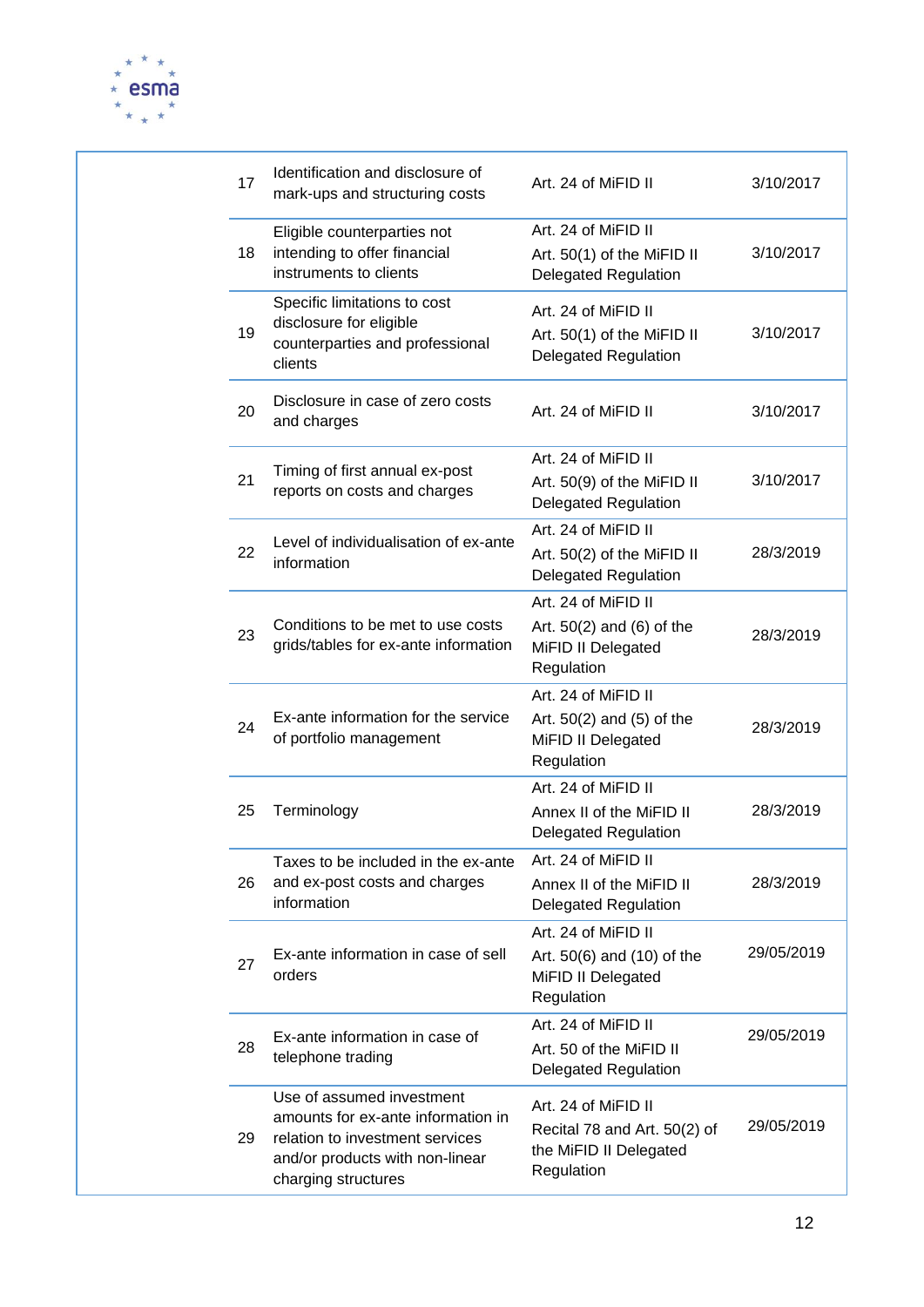

|                                                       | 30                      | Use of ranges and maximum<br>amount/percentages for ex-ante<br>information                                                                                                | Art. 24 of MiFID II<br>Art. $50(2)$ and $(8)$ of the<br>MiFID II Delegated<br>Regulation   | 29/05/2019 |
|-------------------------------------------------------|-------------------------|---------------------------------------------------------------------------------------------------------------------------------------------------------------------------|--------------------------------------------------------------------------------------------|------------|
|                                                       | 31                      | Information on costs and charges:<br>Ex-post information for the service<br>of portfolio management                                                                       | Art. 24 of MiFID II<br>Art. 50(9) of the MiFID II<br><b>Delegated Regulation</b>           | 4/12/2019  |
|                                                       | 32                      | Ex-post information under Article<br>50(9) of the Delegated Regulation<br>and its relationship with<br>information under Article 60 of the<br><b>Delegated Regulation</b> | Art. 24 and 25 of MiFID II<br>Art. 50(9) and 60 of the<br>MiFID II Delegated<br>Regulation | 4/12/2019  |
|                                                       | 33                      | Fair, clear and not misleading<br>presentation of costs and charges                                                                                                       | Art. 24(3) of MiFID II                                                                     | 21/12/2020 |
|                                                       | 34                      | Timing ex-ante information<br>investment advice and<br>RTO/execution services relating to<br>same transaction(s)                                                          | Art. 24(4) of MiFID II and<br>Art. 50(5) of the MiFID II<br><b>Delegated Regulation</b>    | 28/05/2021 |
| Appropriateness /<br>complex financial<br>instruments | 1                       | Financial instruments complex per<br>se: non-UCITS collective<br>investment undertakings                                                                                  | Art. 25(4) of MiFID II<br>Art. 57 of the MiFID II<br><b>Delegated Regulation</b>           | 6/6/2017   |
|                                                       | 1                       | Information to clients on<br>categorisation                                                                                                                               | Art. 45(1) of the MiFID II<br><b>Delegated Regulation</b>                                  | 3/10/2017  |
|                                                       | $\overline{2}$          | Clients who may be treated as<br>professionals on request (1)                                                                                                             | Section II.1 of Annex II of<br>MiFID II                                                    | 25/05/2018 |
| <b>Client</b><br>categorisation                       | 3                       | Clients who may be treated as<br>professionals on request (2)                                                                                                             | Section II.1 of Annex II of<br>MiFID II                                                    | 25/05/2018 |
|                                                       | $\overline{\mathbf{4}}$ | Clients who may be treated as<br>professionals on request (3)                                                                                                             | Section II.1 of Annex II of<br>MiFID II                                                    | 25/05/2018 |
|                                                       | 5                       | Clients who may be treated as<br>professionals on request (4)                                                                                                             | Section II.1 of Annex II of<br>MiFID II                                                    | 25/05/2018 |
|                                                       | 6                       | Clients who may be treated as<br>professionals on request (5)                                                                                                             | Section II.1 of Annex II of<br>MiFID II                                                    | 25/05/2018 |
| <b>Inducements</b>                                    | 1                       | Payments made to a third party in<br>relation to the provision of<br>independent advice of portfolio<br>management                                                        | Art. 24(9) of MiFID II                                                                     | 10/11/2017 |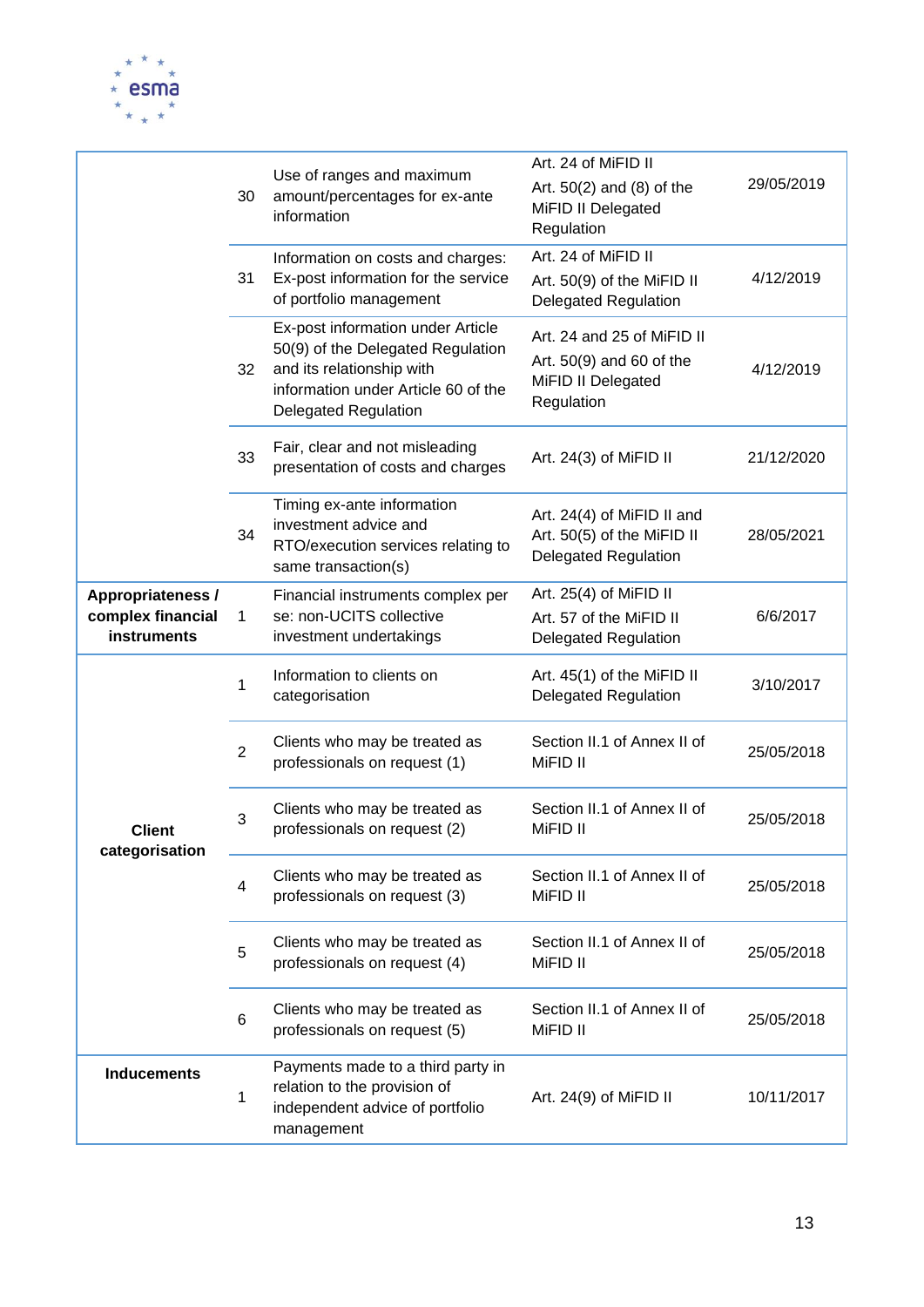

|                                                   | $\overline{2}$ | Status of client money                                                                                                                                                       | Article 12(1) of the MiFID II<br><b>Delegated Directive</b>                     | 10/11/2017 |
|---------------------------------------------------|----------------|------------------------------------------------------------------------------------------------------------------------------------------------------------------------------|---------------------------------------------------------------------------------|------------|
|                                                   | 3              | Performance of the function of<br>investment management or<br>portfolio management of one or<br>more investment funds for a<br>UCITS management company or<br>an AIF Manager | Art. $24(7)(b)$ of MiFID II<br>Art. 24(8) of MiFID II<br>Art. 24(9) of MiFID II | 18/12/2017 |
|                                                   | 4              | Performance of marketing function<br>for a UCITS management<br>company or an AIF Manager                                                                                     | Art. $24(7)(b)$ of MiFID II<br>Art. 24(8) of MiFID II<br>Art. 24(9) of MiFID II | 18/12/2017 |
|                                                   | 5              | Performance of administration<br>function for a UCITS management<br>company or an AIF Manager                                                                                | Art. $24(7)(b)$ of MiFID II<br>Art. 24(8) of MiFID II<br>Art. 24(9) of MiFID II | 18/12/2017 |
|                                                   | 6              | Application of inducements rules to<br>financial instruments in which the<br>firm has invested on behalf of the<br>client before 3 January 2018                              | Art. 24(8) of MiFID II                                                          | 23/3/2018  |
|                                                   | $\overline{7}$ | Minor non-monetary benefits                                                                                                                                                  | Art. 12(3) of the MiFID II<br><b>Delegated Directive</b>                        | 28/5/2020  |
|                                                   | 8              | Quality enhancement                                                                                                                                                          | Art. 11(2)(a) of the MiFID II<br><b>Delegated Directive</b>                     | 29/3/2021  |
|                                                   | 1              | Reverse solicitation (1)                                                                                                                                                     | Art. 42 of MiFID II<br>Art. 46 of MiFIR                                         | 25/05/2018 |
| <b>Provision of</b><br>investment<br>services and | 2              | Reverse solicitation (2)                                                                                                                                                     | Art. 42 of MiFID II<br>Art. 46 of MiFIR                                         | 25/05/2018 |
| activities by third<br>country firms              | 3              | Reverse solicitation (3)                                                                                                                                                     | Art. 42 of MiFID II<br>Art. 46 of MiFIR                                         | 12/7/2018  |
|                                                   | 4              | Reverse solicitation (4)                                                                                                                                                     | Art. 42 of MiFID II                                                             | 28/3/2019  |
| <b>Application of</b><br>MiFID II after 3         | 1              | Authorisations granted before 3<br>January 2018                                                                                                                              | Art. 5 of MiFID II<br>Art. 21 of MiFID II                                       | 18/12/2017 |
| January 2018,<br>including issues<br>of 'late     | $\overline{2}$ | Passport notifications made before<br>3 January 2018                                                                                                                         | Art. 34 of MiFID II<br>Art. 35 of MiFID II                                      | 18/12/2017 |
| transposition                                     | 3              | Late transposition and passporting<br>of investment services (1)                                                                                                             | Art. 34 of MiFID II<br>Art. 35 of MiFID II                                      | 18/12/2017 |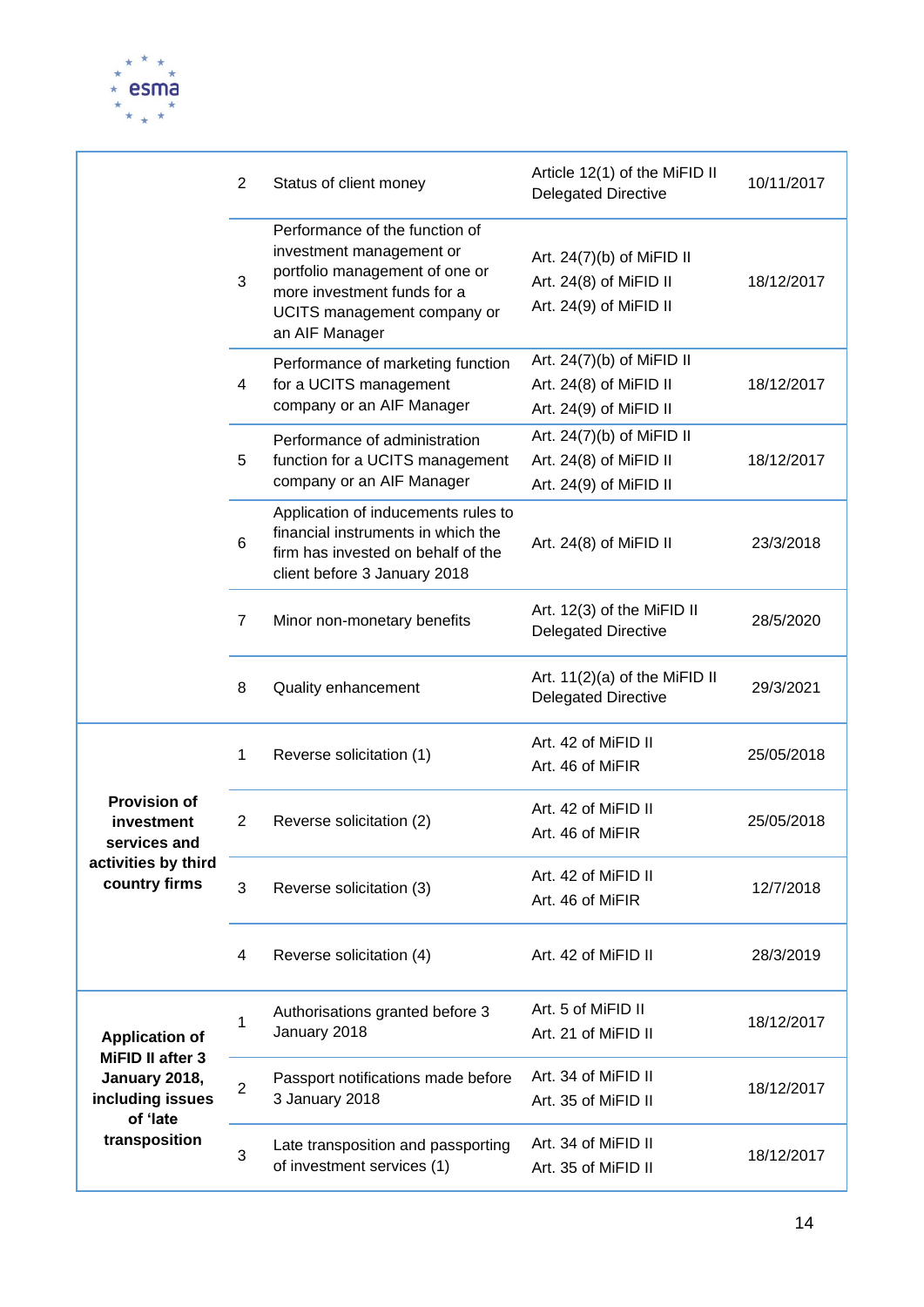

|                                                                                                                               | $\overline{4}$ | Late transposition and passporting<br>of investment services (2)                                                                                          | Art. 34 of MiFID II<br>Art. 35 of MiFID II                                                                                               | 18/12/2017          |
|-------------------------------------------------------------------------------------------------------------------------------|----------------|-----------------------------------------------------------------------------------------------------------------------------------------------------------|------------------------------------------------------------------------------------------------------------------------------------------|---------------------|
|                                                                                                                               | 5              | Late transposition and passporting<br>of investment services (3)                                                                                          | Art. 34 of MiFID II<br>Art. 35 of MiFID II                                                                                               | 18/12/2017          |
| <b>Other issues</b>                                                                                                           | 1              | Understanding of the term<br>"ongoing relationship"                                                                                                       | Art. 27(7) of MiFID II<br>Art. 50(9) of MiFID II<br><b>Delegated Regulation</b><br>Art. 54(7) of MiFID II<br><b>Delegated Regulation</b> | 3/10/2019           |
|                                                                                                                               | $\overline{2}$ | Provision of investment services<br>by UCITS management companies<br>or alternative investment fund<br>managers through branches in<br>host Member States | Art 35(8) of MiFID II                                                                                                                    | 25/05/2018          |
|                                                                                                                               | 3              | Durable medium                                                                                                                                            | Art 3 of MiFID II Delegated<br>Regulation                                                                                                | 28/3/2019           |
| <b>Product</b><br>governance                                                                                                  | 1              | Target market of CoCo-bond funds                                                                                                                          | Art. $24(2)$ of MiFID II                                                                                                                 | 28/3/2019           |
|                                                                                                                               | $\overline{2}$ | Assessment of products' costs and<br>charges (1)                                                                                                          | Article $9(12)(a)$ of the<br>MiFID II Delegated<br><b>Directive</b>                                                                      | 6/11/2020           |
|                                                                                                                               | 3              | Assessment of products' costs and<br>charges (2)                                                                                                          | Article $9(12)(b)$ of the<br>MiFID II Delegated<br><b>Directive</b>                                                                      | 6/11/2020           |
|                                                                                                                               | 4              | Assessment of products' costs and<br>charges (3)                                                                                                          | Article $9(12)(c)$ of the<br>MiFID II Delegated<br><b>Directive</b>                                                                      | 6/11/2020           |
|                                                                                                                               | 5              | Bonds embedding a make-whole<br>clause                                                                                                                    | Article 16a of MiFID II                                                                                                                  | 19/11/2021<br>*new* |
| <b>Product</b><br>intervention                                                                                                | 1              | Cross-border provision of services                                                                                                                        | Art. 42 of MiFIR                                                                                                                         | 4/12/2019           |
| <b>MiFID practices</b><br>for firms selling<br>financial<br>instruments<br>subject to the<br><b>BRRD resolution</b><br>regime | 1              | Sales of subordinated eligible<br>liabilities and the assessment of<br>suitability                                                                        | Article 44a of BRRD 2<br>Article 25(2) of MiFID II                                                                                       | 18/02/2020          |
|                                                                                                                               | $\overline{2}$ | Active offering                                                                                                                                           | 44a of BRRD 2                                                                                                                            | 18/02/2020          |
|                                                                                                                               | 3              | Information to be collected from<br>clients                                                                                                               | 44a of BRRD 2<br>Article 25(2) of MiFID II                                                                                               | 18/02/2020          |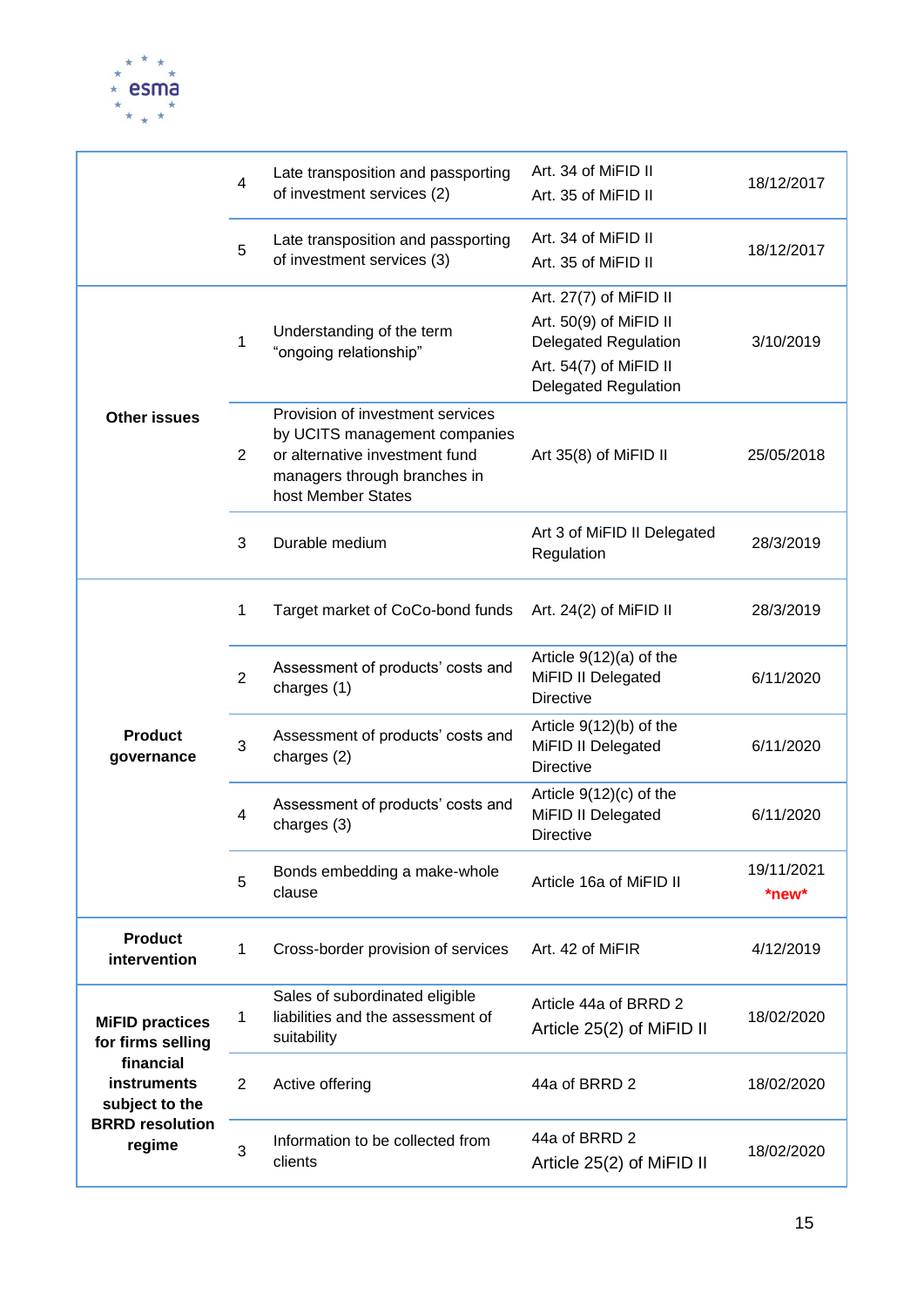

|  | 4 | Calculation of concentration | 44a of BRRD 2 | 18/02/2020 |
|--|---|------------------------------|---------------|------------|
|  | 5 | Client initiative            | 44a of BRRD 2 | 18/02/2020 |
|  | 6 | Monitoring of 10% threshold  | 44a of BRRD 2 | 18/02/2020 |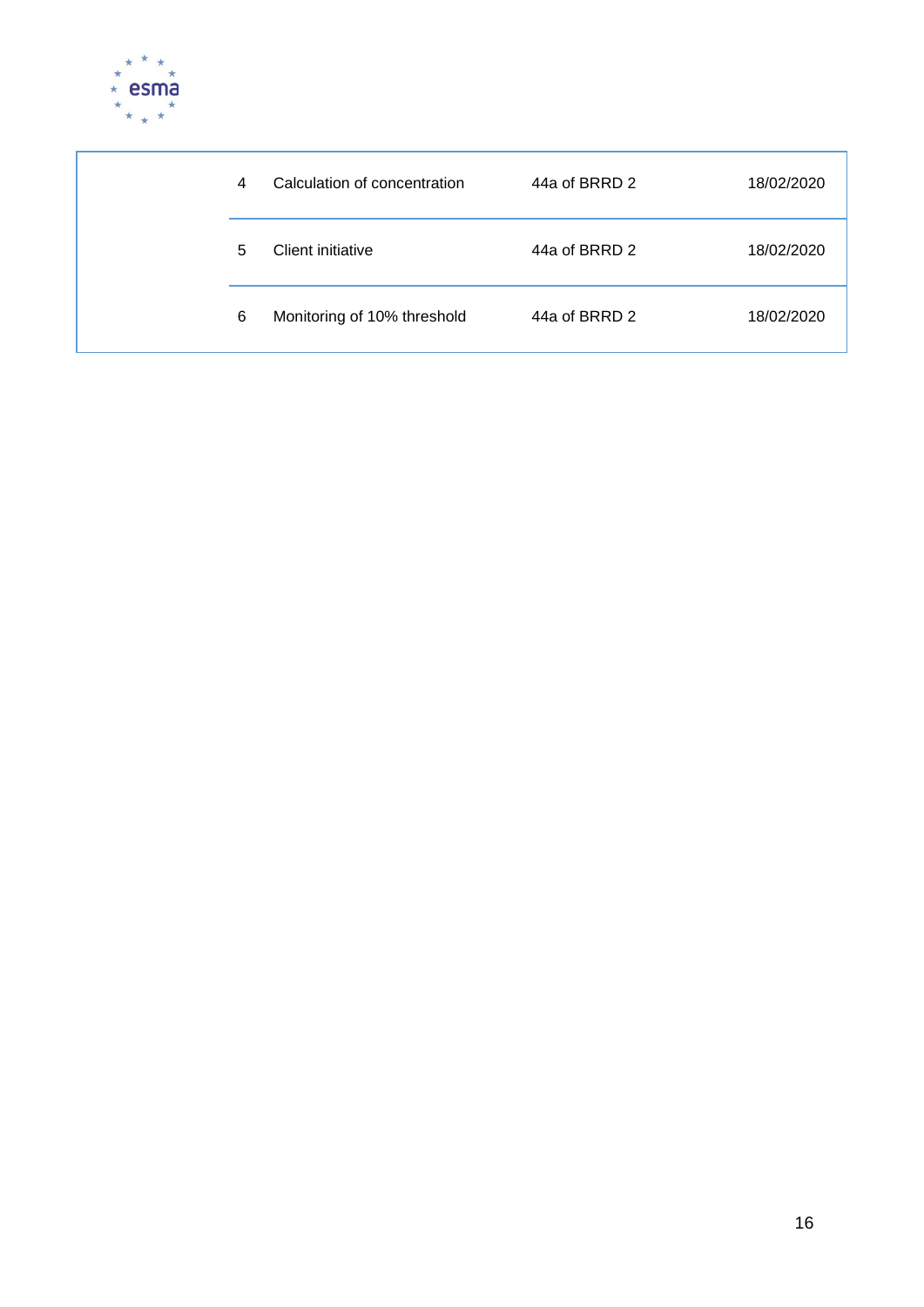

### <span id="page-16-0"></span>**Introduction**

### **Background**

The final legislative texts of Directive 2014/65/EU<sup>3</sup> (MiFID II) and Regulation (EU) No 600/2014<sup>4</sup> (MiFIR) were approved by the European Parliament on 15 April 2014 and by the European Council on 13 May 2014. The two texts were published in the Official Journal on 12 June 2014 and entered into force on the twentieth day following this publication – i.e. 2 July 2014.

Many of the obligations under MiFID II and MiFIR were further specified in the Commission Delegated Directive<sup>5</sup> and the Commission Delegated Regulations<sup>678</sup>, as well as regulatory and implementing technical standards developed by the European Securities and Markets Authority (ESMA).

MiFID II and MiFIR, together with the Commission delegated acts as well as regulatory and implementing technical standards will be applicable from 3 January 2018.

### **Purpose**

The purpose of this document is to promote common supervisory approaches and practices in the application of MiFID II and MiFIR in relation to investor protection topics. It provides responses to questions posed by the general public, market participants and competent authorities in relation to the practical application of MiFID II and MiFIR.

The content of this document is aimed at competent authorities and firms by providing clarity on the application of the MiFID II and MiFIR requirements.

The content of this document is not exhaustive and it does not constitute new policy.

<sup>3</sup> Directive 2014/65/EU of the European Parliament and of the Council of 15 May 2014 on markets in financial instruments and amending Directive 2002/92/EC and Directive 2011/61/EU (OJ L 173, 12.06.2014, p. 349).

<sup>4</sup> Regulation (EU) No 600/2014 of the European Parliament and of the Council of 15 May 2014 on markets in financial instruments and amending Regulation (EU) N0 648/2012 (OJ L 173, 12.06.2014, p. 84).

<sup>5</sup> Commission Delegated Directive (EU) 2017/593 of 7 April 2016 supplementing Directive 2014/65/EU of the European Parliament and of the Council with regard to safeguarding of financial instruments and funds belonging to clients, product governance obligations and the rules applicable to the provision or reception of fees, commissions or any monetary or non-monetary benefits (OJ L 87, 31.3.2017, p. 500-517).

<sup>&</sup>lt;sup>6</sup> Commission Delegated Regulation (EU) of 25 April 2016 supplementing Directive 2014/65/EU of the European Parliament and of the Council as regards organisational requirements and operating conditions for investment firms and defined terms for the purposes of that Directive (OJ L 87, 31.03.2017, p.1-83).<br>7 Commission Delegative (OJ L 87, 31.03.2017, p.1-83).

<sup>7</sup> Commission Delegated Regulation (EU) 2017/575 of 8 June 2016 supplementing Directive 2014/65/EU of the European Parliament and of the Council on markets in financial instruments with regard to regulatory technical standards concerning the data to be published by execution venues on the quality of execution of transactions (OJ L 87, 31.03.2017, p.152-165).

<sup>&</sup>lt;sup>8</sup> Commission Delegated Regulation (EU) 2017/576 of 8 June 2016 supplementing Directive 2014/65/EU of the European Parliament and of the Council with regard to regulatory technical standards for the annual publication by investment firms of information on the identity of execution venues and on the quality of execution (OJ L 87, 31.03.2017, p.166-173).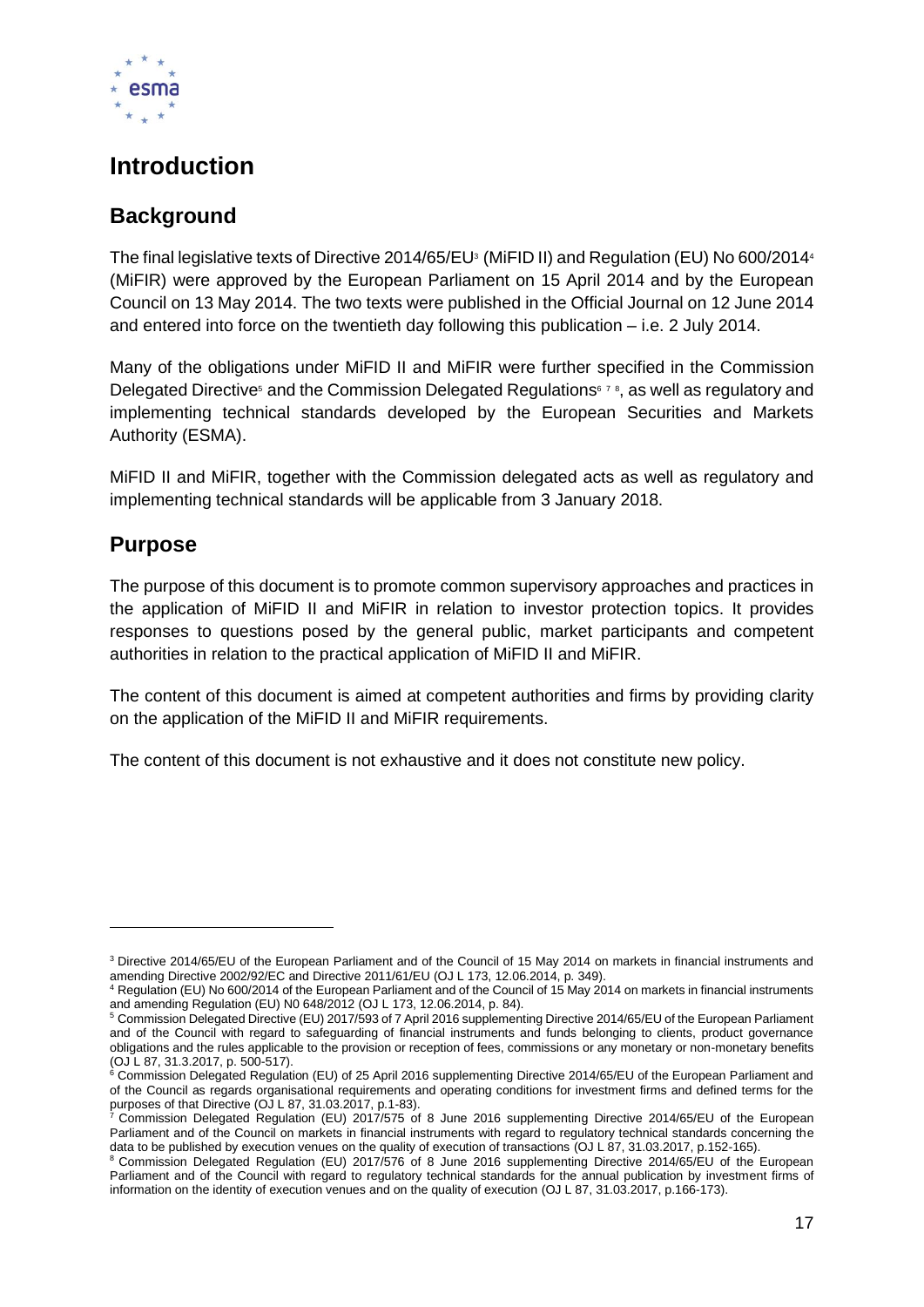

### **Status**

The question and answer (Q&A) mechanism is a practical convergence tool used to promote common supervisory approaches and practices under Article 29(2) of the ESMA Regulation<sup>9</sup>.

Due to the nature of Q&As, formal consultation on the draft answers is considered unnecessary. However, even if Q&As are not formally consulted on, ESMA may check them with representatives of ESMA's Securities and Markets Stakeholder Group, the relevant Standing Committees' Consultative Working Group or, where specific expertise is needed, with other external parties.

ESMA will periodically review these Q&As on a regular basis to update them where required and to identify if, in a certain area, there is a need to convert some of the material into ESMA Guidelines and recommendations. In such cases, the procedures foreseen under Article 16 of the ESMA Regulation will be followed.

### **Questions and answers**

This document is intended to be continually edited and updated as and when new questions are received. The date on which each section was last amended is included for ease of reference.

<sup>9</sup> Regulation (EU) No 1095/2010 of the European Parliament and of the Council of 24 November 2010 establishing a Europe-an Supervisory Authority (European Securities and Markets Authority), amending Decision No 716/2009/EC and repealing Commission Decision 2009/77/EC Regulation, 15.12.2010, L331/84.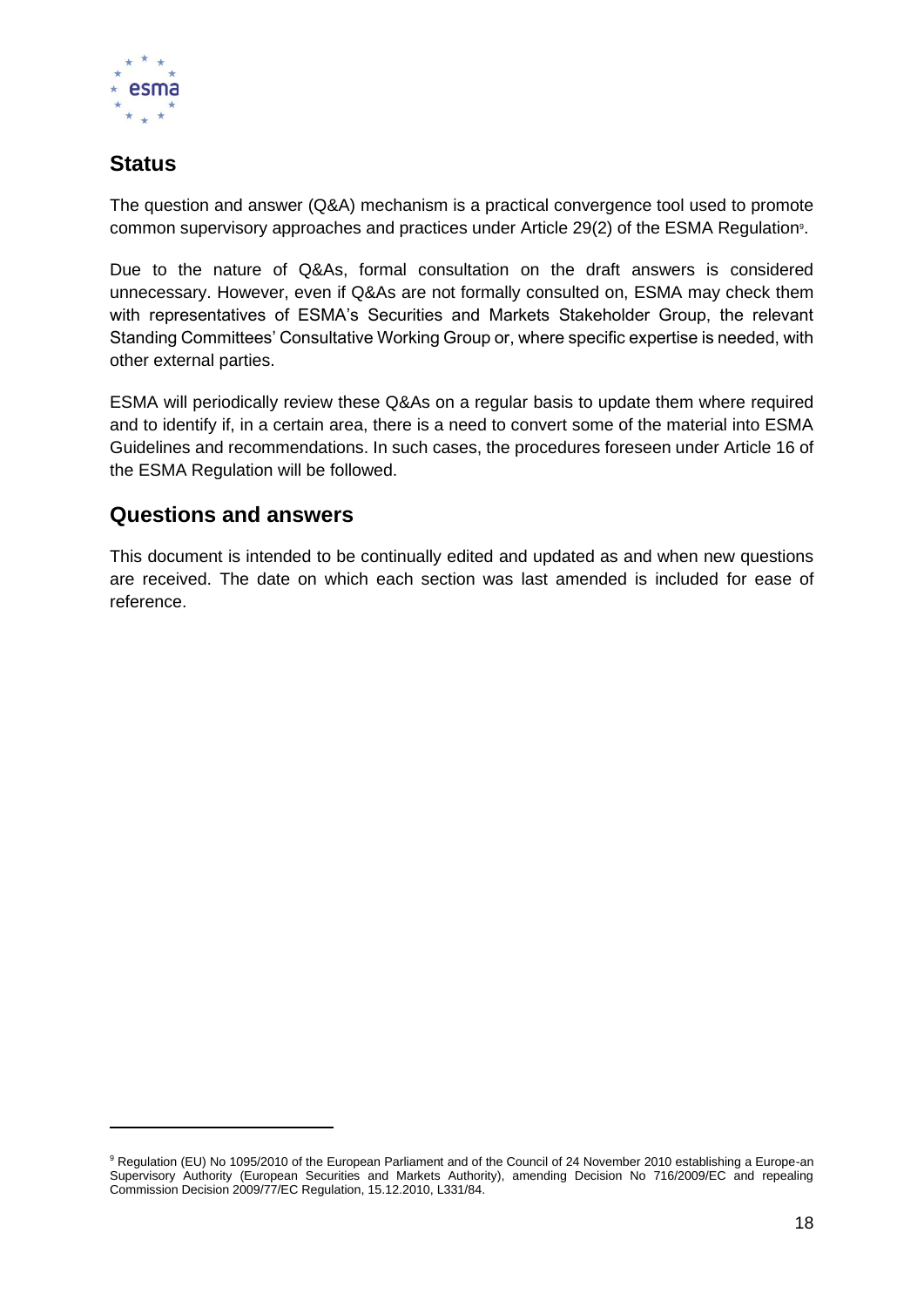

## <span id="page-18-0"></span>**1 Best execution [Last update: 3 October 2019]**

#### **Question 1 [Last update: 10 October 2016]**

*How should firms and competent authorities understand the difference between "reasonable steps" and "sufficient steps"?*

#### **Answer 1**

MiFID I required firms to "*take all reasonable steps to obtain, when executing orders, the best possible result for their clients taking into account price, costs, speed, likelihood of execution and settlement, size, nature or any other consideration relevant to the execution of the order*". MiFID II now instead requires firms to "*take all sufficient steps to obtain, when executing orders, the best possible result for their clients taking into account price, costs, speed, likelihood of execution and settlement, size, nature or any other consideration relevant to the execution of the order*".

Whilst firms remain subject to the same overarching obligation to obtain the best possible results on a consistent basis when executing client orders, the requirement for "sufficient" steps sets a higher bar for compliance than "reasonable" steps.

When designing their execution policies and establishing their execution arrangements, firms will have to ensure that the intended outcomes can be successfully achieved on an on-going basis. This is likely to involve the strengthening of front-office accountability and systems and controls according to which firms will ensure that their detection capabilities are able to identify any potential deficiencies. This will require firms to monitor not only the execution quality obtained but also the quality and appropriateness of their execution arrangements and policies on an ex-ante and ex-post basis to identify circumstances under which changes may be appropriate. An example of ex-ante monitoring would be to ensure that the design and review process of policies is appropriate and takes into account new services or products offered by the firms. Accordingly, an ex-post monitoring may be to check whether the firm has correctly applied its execution policy and if client instructions and preferences are effectively passed along the entire execution chain when using smart orders routers or any other means of execution.

Firms' processes might involve some combination of front office and compliance monitoring and could use systems that rely on random sampling or exception reporting.

There should be channels in place to ensure that the results of ongoing execution monitoring are escalated to senior management and/or relevant committees, and fed back into execution policies and arrangements to drive improvements in the firm's processes.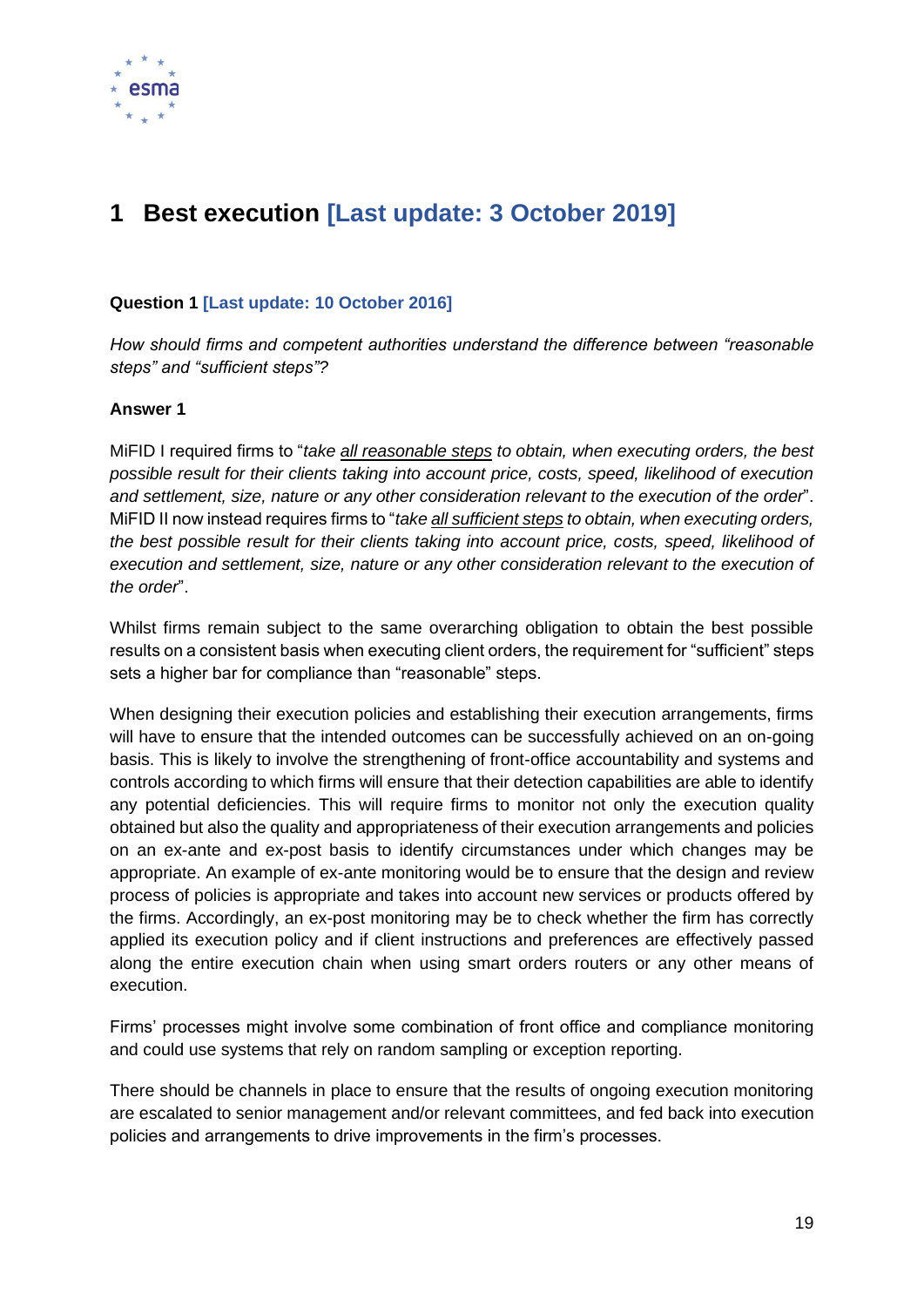

This overarching requirement should not be interpreted to mean that a firm must obtain the best possible results for its clients on every single occasion. Rather, firms will need to verify on an on-going basis that their execution arrangements work well throughout the different stages of the order execution process. ESMA expects firms to take all appropriate remedial actions if any deficiencies are detected so that they can properly demonstrate that they have taken "all sufficient steps" to achieve the best possible results for their clients.

#### **Question 2 [Last update: 10 October 2016]**

*What is meant by checking the fairness of the price proposed to the client when executing orders or decisions to deal in OTC products?*

#### **Answer 2**

MiFID II strengthens the existing best execution standard in relation to OTC<sup>10</sup> products. In this regard, Article 64 of the MiFID II Delegated Regulation requires firms to check the fairness of the price proposed to the client when executing orders or taking decisions to deal in OTC products, including bespoke products, by gathering market data used in the estimation of the price of such products and, where possible, by comparing with similar or comparable products.

Firms, as a matter of practice, may be routinely taking account of external market data and externally verifiable reference prices (where available), when pricing or checking the price of OTC products (including bespoke instruments), in fulfilling their best execution obligations. However, MiFID II now imposes an explicit requirement on firms to ensure that such checks are undertaken on a systematic basis and embedded in their policies and practices. As a consequence, firms need to ensure that they have the necessary procedures and arrangements in place as well as appropriate valuation systems. With greater access to technology and data analytics, firms will be expected to scrutinise the methodologies and inputs underpinning any valuation processes and pricing models utilised with respect to OTC products in order to ensure that they are consistently checking the fairness of the price. Similarly, when placing orders resulting from decisions to deal in OTC products, firms will be expected to undertake the necessary checks on the fairness of the price and ensure that it is reflected in their arrangements.

This is an ex-ante assessment by the firm that takes place prior to the execution of the order. However, there is an expectation that any pre-trade checks or processes would be included in the firm's review and monitoring of its best execution arrangements. Firms would therefore need to have records, documentation in place, to evidence this as part of their ongoing monitoring of best execution.

<sup>&</sup>lt;sup>10</sup> For the purposes of this Q&A, a financial instrument is an Over The Counter or OTC product when it is: (i) not admitted to trading, or, (ii) not traded on a trading venue (i.e. a regulated market, an MTF or OTF).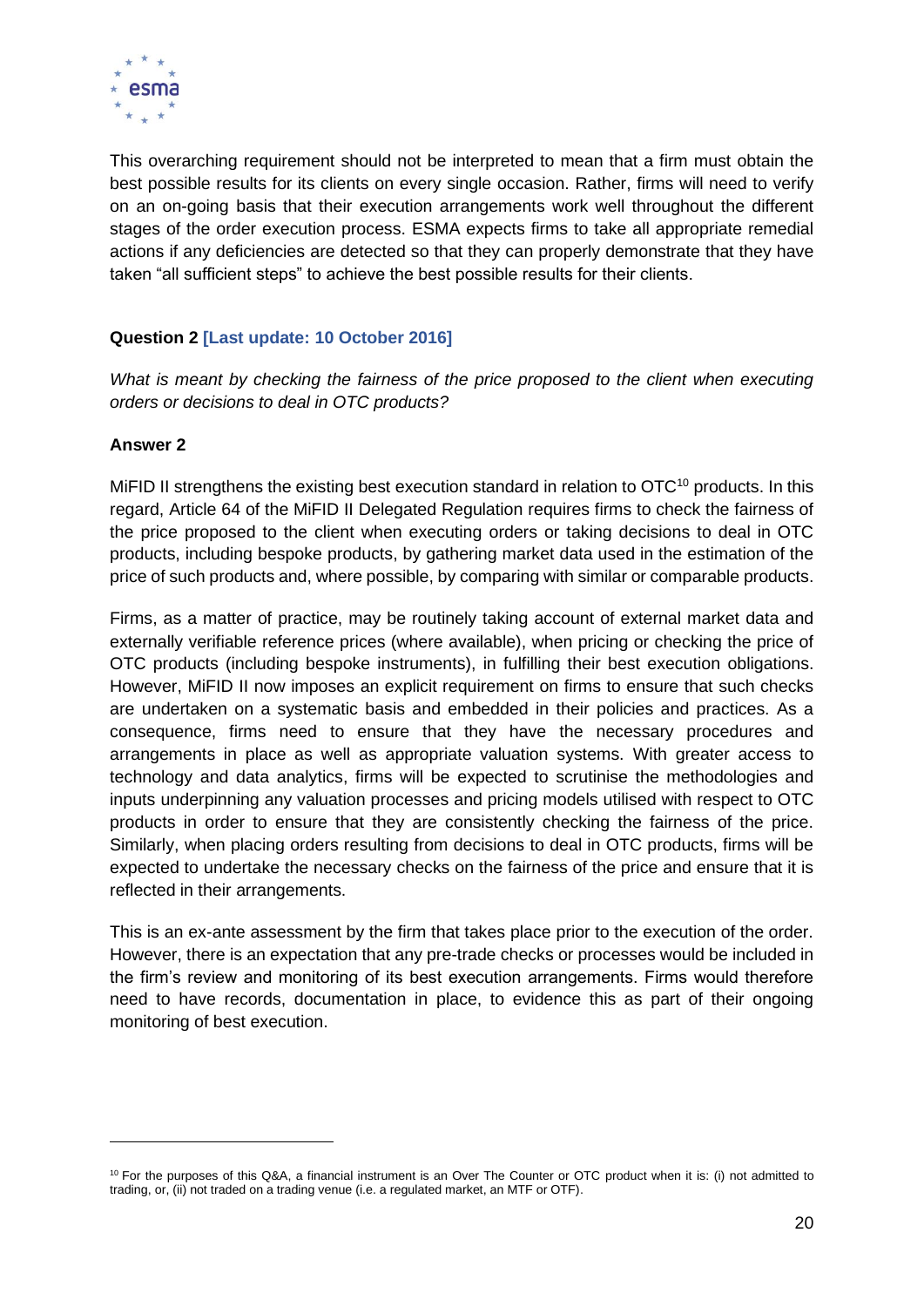

The aim is for firms to be able to justify their pricing decisions, and have systems in place to ensure that any judgements or decisions are taken with the clients' best interests in mind and are not biased by conflicts of interest.

We expect that any checks or controls will be calibrated according to the nature of the financial instrument and the characteristics and circumstances of the individual trade.

#### **Question 3 [Last update: 16 December 2016]**

*Where firms use a single venue, how can they evidence that this has allowed them to obtain best execution?*

#### **Answer 3**

MIFID II does not prohibit firms from selecting only one execution venue to execute client orders in a given class of financial instruments where they are able to demonstrate that such a choice enables them to consistently get the best results for their clients. Since MiFID I was implemented there has been a sharp proliferation of execution venues leading to an increased fragmentation of the market. ESMA expects firms to be aware of the evolving competitive landscape in the market for execution venues operators and therefore to take into consideration the emergence of new players, new venues functionalities or execution services to determine whether or not any of these factors would support to include only one execution venue in their execution policy.

In order to comply with the requirement under Article 24(1) of MiFID II to act in the best interests of its clients, firms will need to regularly assess the market landscape to determine whether or not there are alternative venues that they could use. This assessment will benefit from the new metrics available under RTS 27<sup>11</sup> and from any other relevant source of data. In particular, the reports generated pursuant to that RTS shall give firms information on trading conditions and quality of execution across different execution venues through a series of metrics such as volume, frequency of trading, resilience or execution price related information. The MIFID II Delegated Regulation sets out specific requirements relating to the content of the execution policy. According to this, firms have to include a list of the venues that the firm ordinarily uses, as well as a list of the quantitative and qualitative factors used to select the execution venues on that list.

Such an exercise involves a number of different actions. Specific analysis must be carried out to determine whether or not other suitable venues exist. In doing so, a firm may, for instance, benchmark the value of expected aggregate price improvements by adding a venue and comparing the expected outcomes against an assessment of any additional direct, indirect or

<sup>11</sup> RTS 27 refers to the regulatory technical standards under Article 27(10)(a) of MiFID II adopted by the EC on 08/06/2016, Commission Delegated Regulation (EU) 2017/575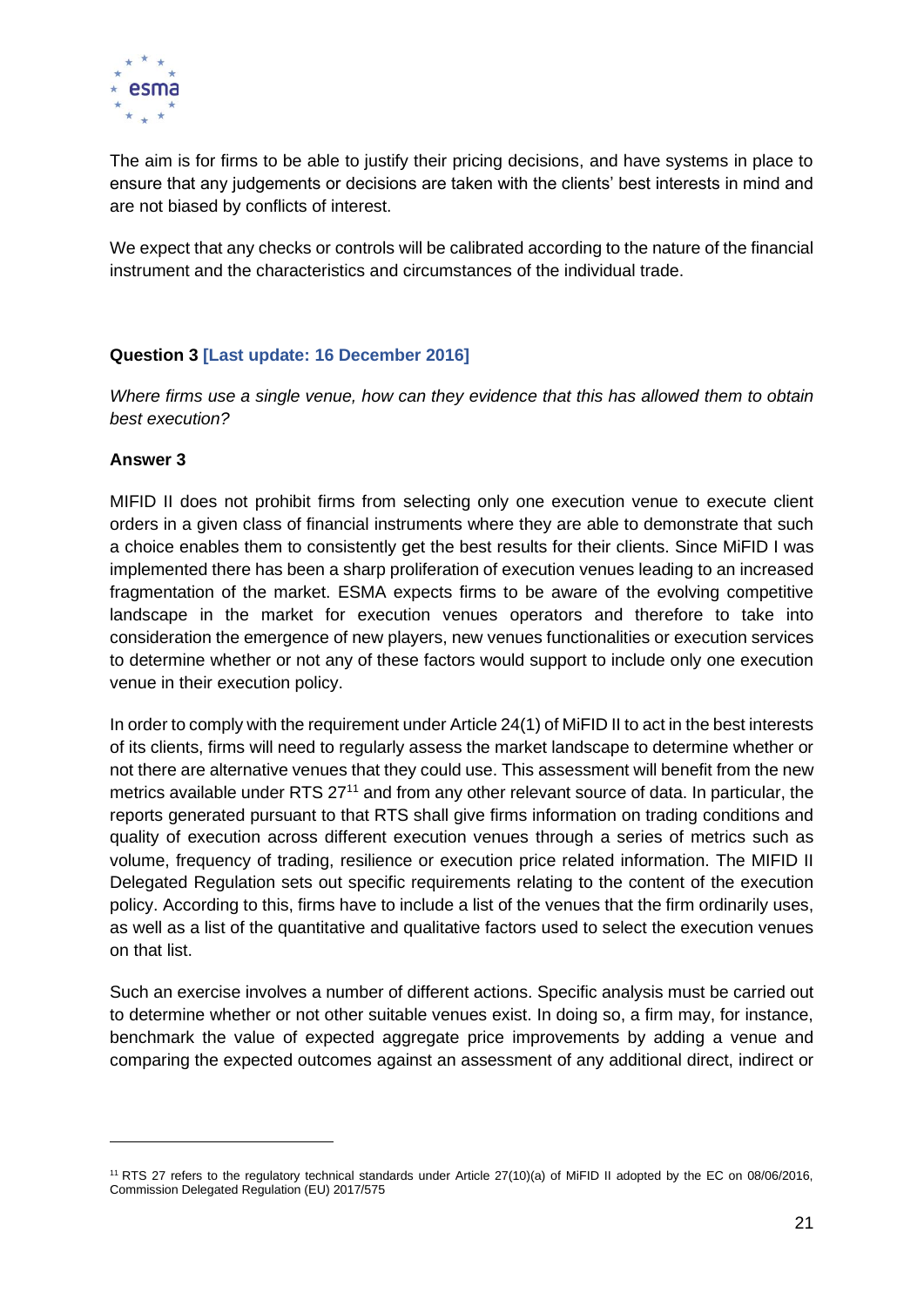

implicit costs (to the extent that such costs would be directly or indirectly passed on to clients), counterparty or operational risks.

Finally, using a single venue should not lead firms to be "over-reliant" on the single venue. Using a single venue does not diminish a firm's responsibility to monitor the quality of execution. Nor does it mean that merely executing client orders on that venue will allow the firm to discharge its best execution obligations. When using only a single venue, the specific way that the firm executes the order may be just as important in achieving best execution. Indeed, sending an order to be executed on the central order book using different order types (e.g. limit orders, fill or kill 'FOK', peg order, good till cancelled 'GTC'), executing the order using a pre-trade waiver, or executing the order at a closing or opening auction may result in materially different outcomes. Different outcomes may also stem from the way in which Smart Order Routers and/or algorithms are calibrated. Similarly, entering an order in one block, versus splitting it into multiple child orders, may have a very different market impact and thus directly affect the cost to the client.

Also, in order to comply with the requirement under Article 24(1) to act in the best interests of its clients, a firm should consider transmitting client orders instead of executing them itself where that would deliver a better result for clients, provided the firm is authorised for reception and transmission of such orders.

Similar analysis and assessments should be undertaken by portfolio managers or receivers and transmitters of orders that intend to send orders to a single entity for execution.

#### **Question 4 [Last update: 16 December 2016]**

*Where execution venues and firms publish reports as required under RTS 27 and 28<sup>12</sup>, how long should the reports be kept in the public domain and freely accessible?*

#### **Answer 4**

The information published under RTS 27 is intended to provide the public and firms with relevant data to measure the quality of execution. These objectives are particularly important as the MIFID II Delegated Regulation requires, amongst other things, that firms assess whether the list of venues they ordinarily use for execution should be updated following a material change at a particular venue. ESMA considers that to achieve these outcomes, it is appropriate for execution venues to keep each report available in the public domain for a minimum period of two years.

RTS 28 is intended to enable the public and investors to evaluate the quality of a firm's execution practices by requiring publication of valuable information about how and where the firm has executed client orders. It is important that these reports allow for a robust comparison

 $12$  RTS 28 refers to the regulatory technical standards under Article 27(10)(b) of MiFID II adopted by the EC on 08/07/2016, Commission Delegated Regulation (EU) 2017/576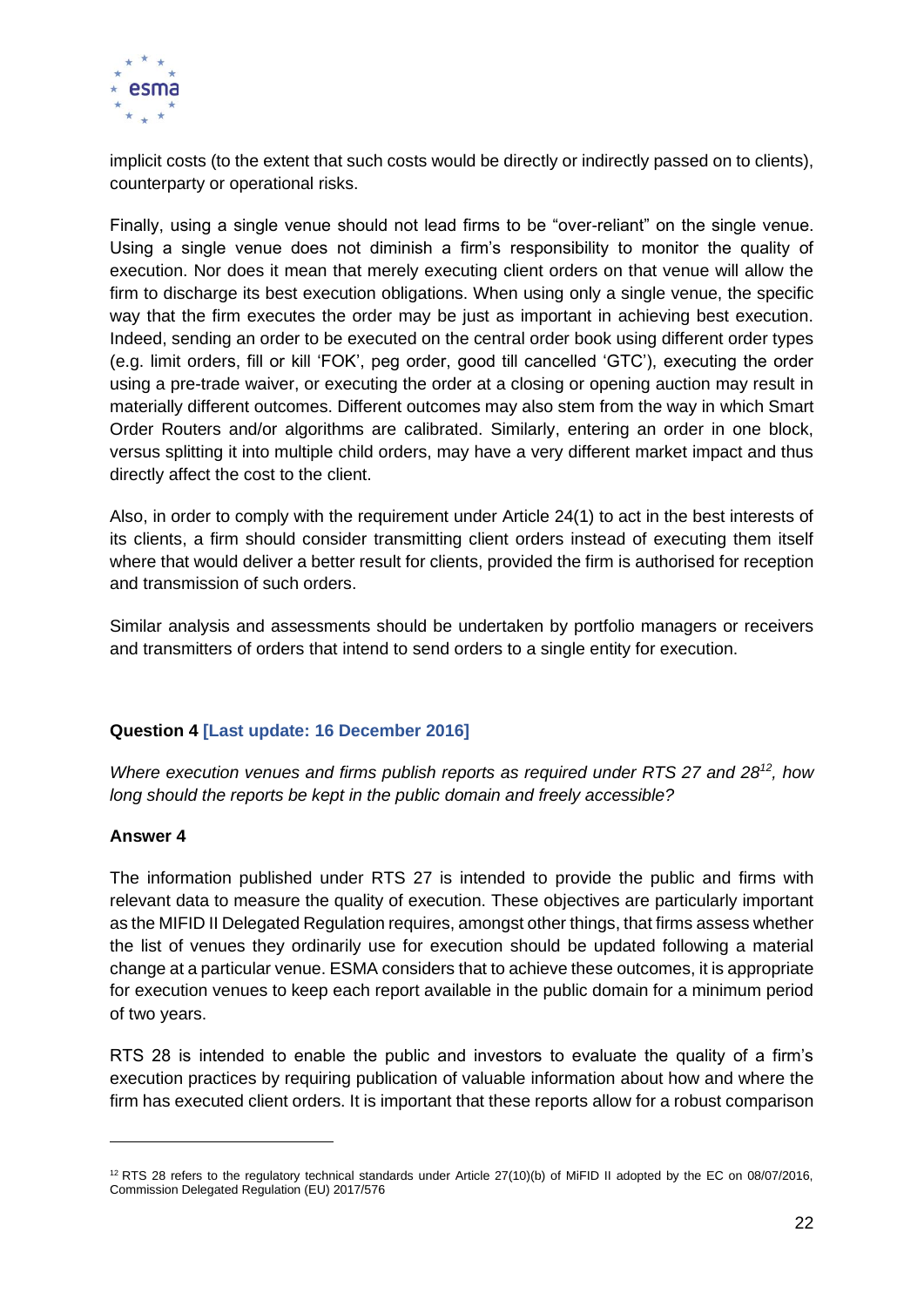

between different firms and also to enable comparison of performance over time. Therefore, ESMA considers it suitable for firms to keep each report available in the public domain for a minimum period of two years.

#### **Question 5 [Last update: 16 December 2016]**

*What is the latest date after year-end by which firms executing or transmitting client orders, or portfolio managers, should publish the report showing their top five execution venues or firms where they have sent client orders and information about the quality of the execution they obtained?*

#### **Answer 5**

Reports published under RTS 28 or Article 65(5) of the MiFID II Delegated Regulation are intended to provide the public with valuable data that will diminish information asymmetries and help investors select the firms they want to work with. To ensure those investors have upto-date information, ESMA considers it suitable that the reports should be made public on or before the 30th of April following the end of the period to which the report relates.

#### **Question 6 [Last update: 4 April 2017]**

*How soon after MiFID II comes into effect will venues and firms have to publish RTS 27 and 28 reports?* 

#### **Answer 6**

The data venues are required to collect and publish under RTS 27 are tied to several provisions stemming from MiFID II and MiFIR, such as the 'Size Specific to The Instrument' (SSTI) thresholds under the transparency regime and the transaction reporting requirements. ESMA therefore considers that the first report published under RTS 27 should cover a reporting period that is representative of the first quarter of 2018 and should be published by 30 June 2018.

The information that firms will be required to publish under RTS 28 is of a different nature. Along with the report on the top five venues where they have executed their client orders, it requires a summary of the outcomes achieved by firms when executing those orders. As best execution is not a new requirement under MiFID II, firms should already have implemented most of the necessary arrangements to conduct this analysis.

Therefore, ESMA considers that firms should release the first annual report (covering a full calendar year period) under RTS 28 by the end of the fourth month of the calendar year during which the legislation enters into force (i.e. April 2018). However, ESMA recognises that for the first set of RTS 28 reports, investment firms may not be able to fully report on information which is not available or applicable in relation to the preceding year e.g. where it is tied to new provisions stemming from MiFID II or MiFIR.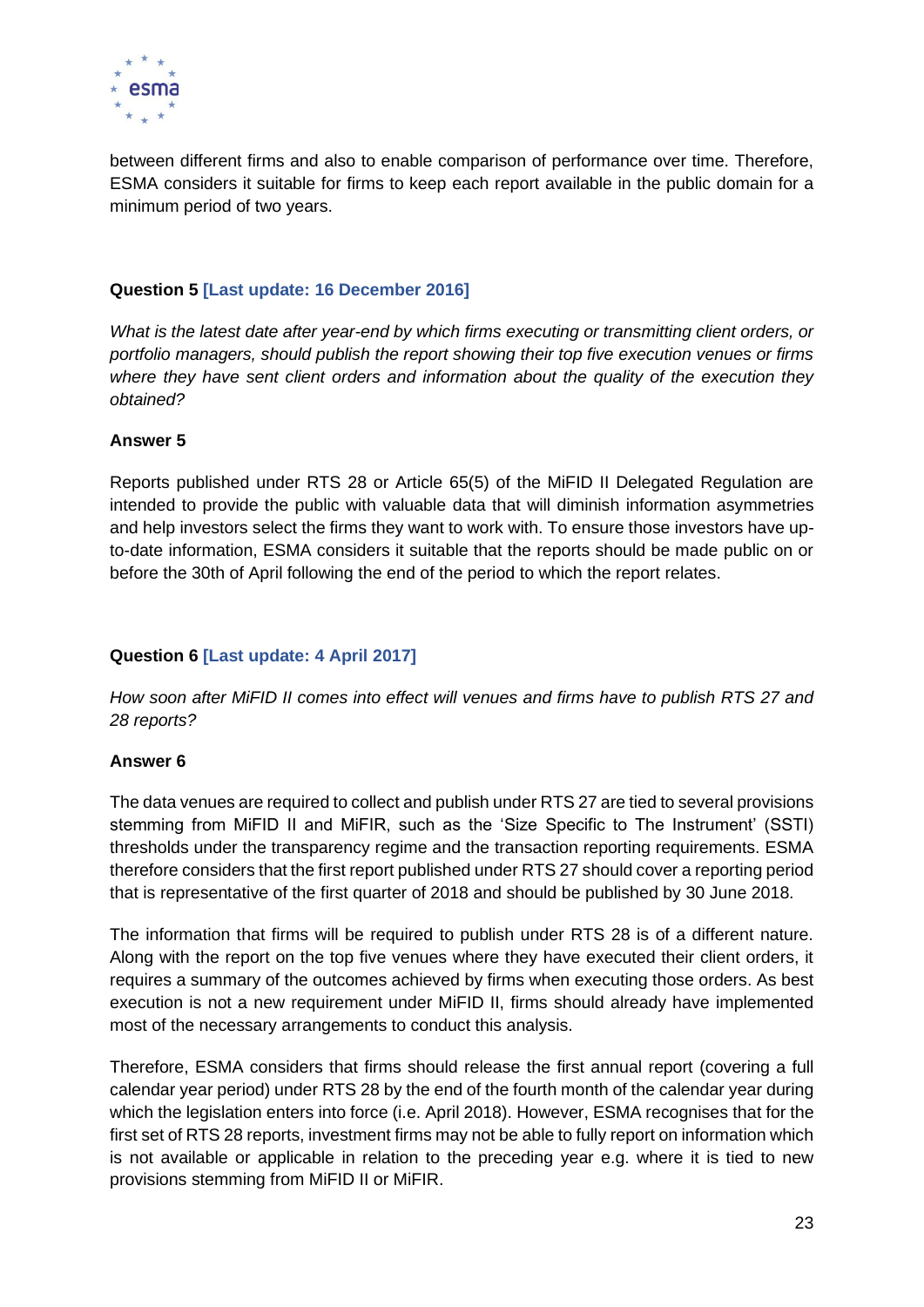

As a practical matter, this might mean that the first year's report may lack some of the detail that would be available for subsequent reports, given that firms may not have data published under RTS 27 for the preceding year. Specifically, ESMA wishes to clarify that unless the firm is using a specific tool or the services of a third party data provider to assess execution quality, it will most likely be unable to provide, in the first annual report, any information required under Article 3(3)(g) of RTS 28. Another possible example of where the first set reports required by RTS 28 may lack some granularity in comparison to subsequent reports is in relation to the lack of data on the identification of the subclasses of the classes of financial instruments based on liquidity, in accordance with the MiFID II tick size regime. Similarly, investment firms may not necessarily have complete information on the exact proportion of passive and aggressive orders executed on each of the execution venues it used in the previous year, since they may not have been collecting such detailed information under their existing MiFID I best execution obligations.

Nonetheless, information on the top five venues and a summary of the outcomes achieved, such as it is in line with investment firms' MiFID I best execution obligations, will still provide useful information to investors.

#### **Question 7 [Last update: 16 December 2016]**

*If a firm provides both the services of order execution and transmission of orders to other firms (i.e. to a third party for execution), will they need to produce two sets of top-five reports, or will a single, consolidated report suffice?* 

#### **Answer 7**

For a given class of financial instruments, there may be many instances where the firm provides both services. If the firm is not a member of all trading venues where client orders need to be routed for execution, the firm will need to transmit some orders to other firms for execution alongside its execution activity as member of trading venues. It may also elect to use a broker instead of directly executing orders on an execution venue to minimise market impact and achieve a better outcome for the client.

ESMA considers that where firms provide both the services of order execution and reception and transmission of orders, they will need to provide two separate reports in relation to these services. It is important that these reports are distinct so that, investment firms disclose on one hand the top five execution venues and on the other hand the top five entities (brokers) to which client orders were routed during the relevant period. To note, this does not preclude firms from, in addition, providing a single consolidated report on the execution venues and entities the firms uses most frequently to execute client orders.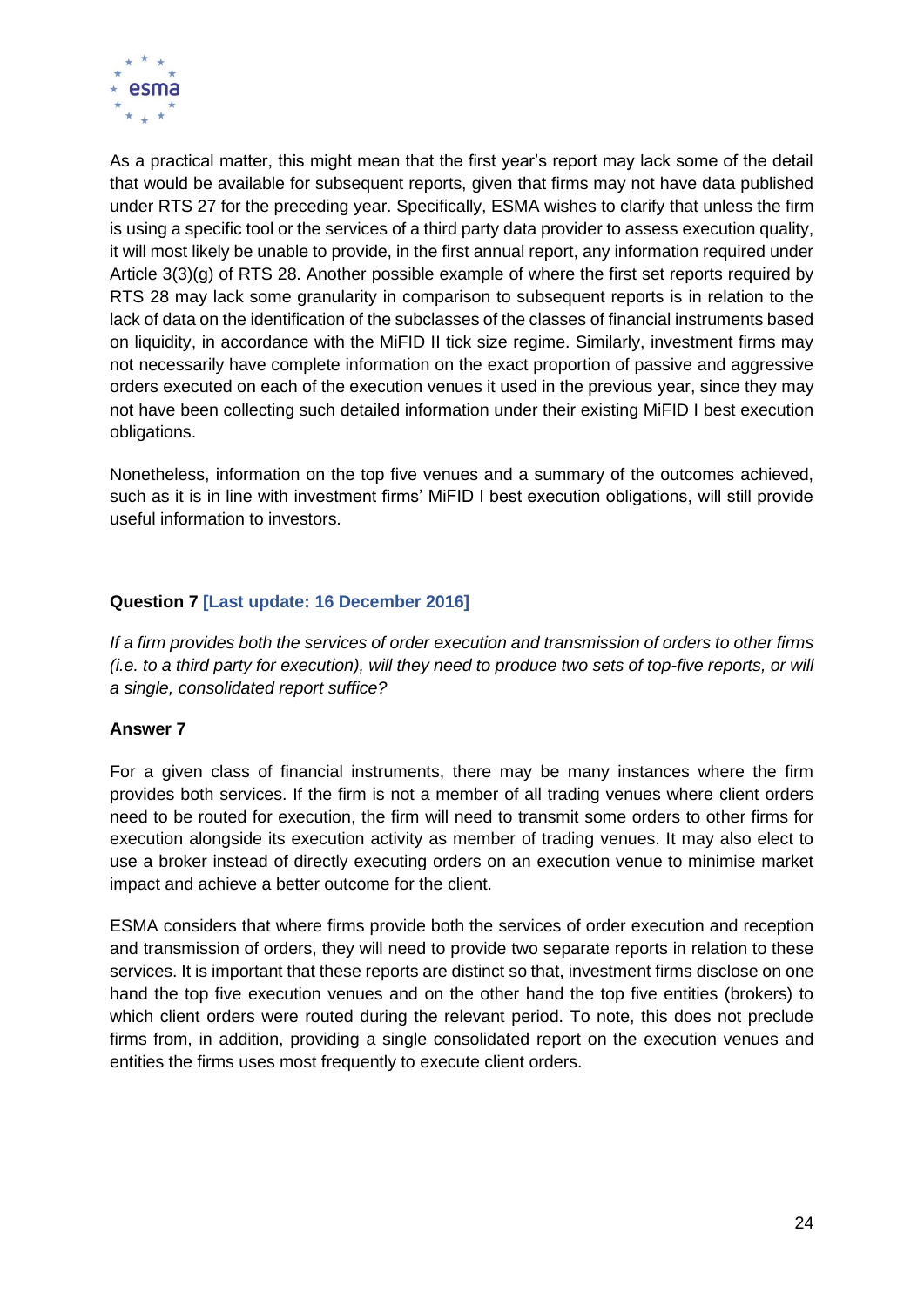

#### **Question 8 [Last update: 3 October 2019]**

*How should the RTS 27 and RTS 28 reports be made available to the public?*

#### **Answer 8**

Execution venues and firms are required to make the RTS 27 and 28 reports available to the public, without any charges, in a machine-readable electronic format.

In order to ensure that such reports are in the public domain and freely accessible, firms can publish these reports on their respective websites in an easily identifiable location on a page without any access limitations. ESMA notes that these reports should not be placed behind a firewall, registration page or be subject to password encryption or other restrictions.

Venues and firms should also ensure the readability and comprehensibility of these reports to provide the public with relevant data on execution quality. Therefore, venues and firms should provide the RTS 27 and 28 reports in an electronic format that allows for computerised calculations and mass processing that is compatible with standard and easily accessible machine-reading processes, to fulfil the requirements of (i) being 'machine-readable'<sup>13</sup> and (ii) enabling the public to search, sort and analyse all the provided data.<sup>14</sup> Standard formats, such as CSV or XML may be used for this purpose. Since RTS 28 reports should allow end investors, including retail clients, to better scrutinise execution quality and order routing practices, firms should ensure that the format they use is clear and easily readable for retail clients or offer alternative ways to visualise the data of the report.

#### **Question 9 [Last update: 16 December 2016]**

*Where RTS 27 (Article 5) requires a venue to disclose costs, can this report be aggregated and presented as venue-level information?*

#### **Answer 9**

Article 27(3) of MiFID II requires that execution venues (regulated markets, MTFs, OTFs, SIs, market makers and other liquidity providers) make information on the quality of execution available to the public in relation to price, costs, speed and likelihood of execution for individual financial instruments. Consequently, Article 5 of RTS 27 requires venues to publish for each financial instrument quarterly information on the costs applied by the venue to its members or users.

It is worth clarifying that venues are expected to provide information on costs aggregated at the level of the venue and any market segment(s) they operate (e.g. standard, high growth, dark book, lit book etc.). This approach is supported by Recital 4 of RTS 27 which provides

<sup>&</sup>lt;sup>13</sup> Article 10 of RTS 27 and Article 4 of RTS 28

<sup>&</sup>lt;sup>14</sup> Recital 15 of RTS 27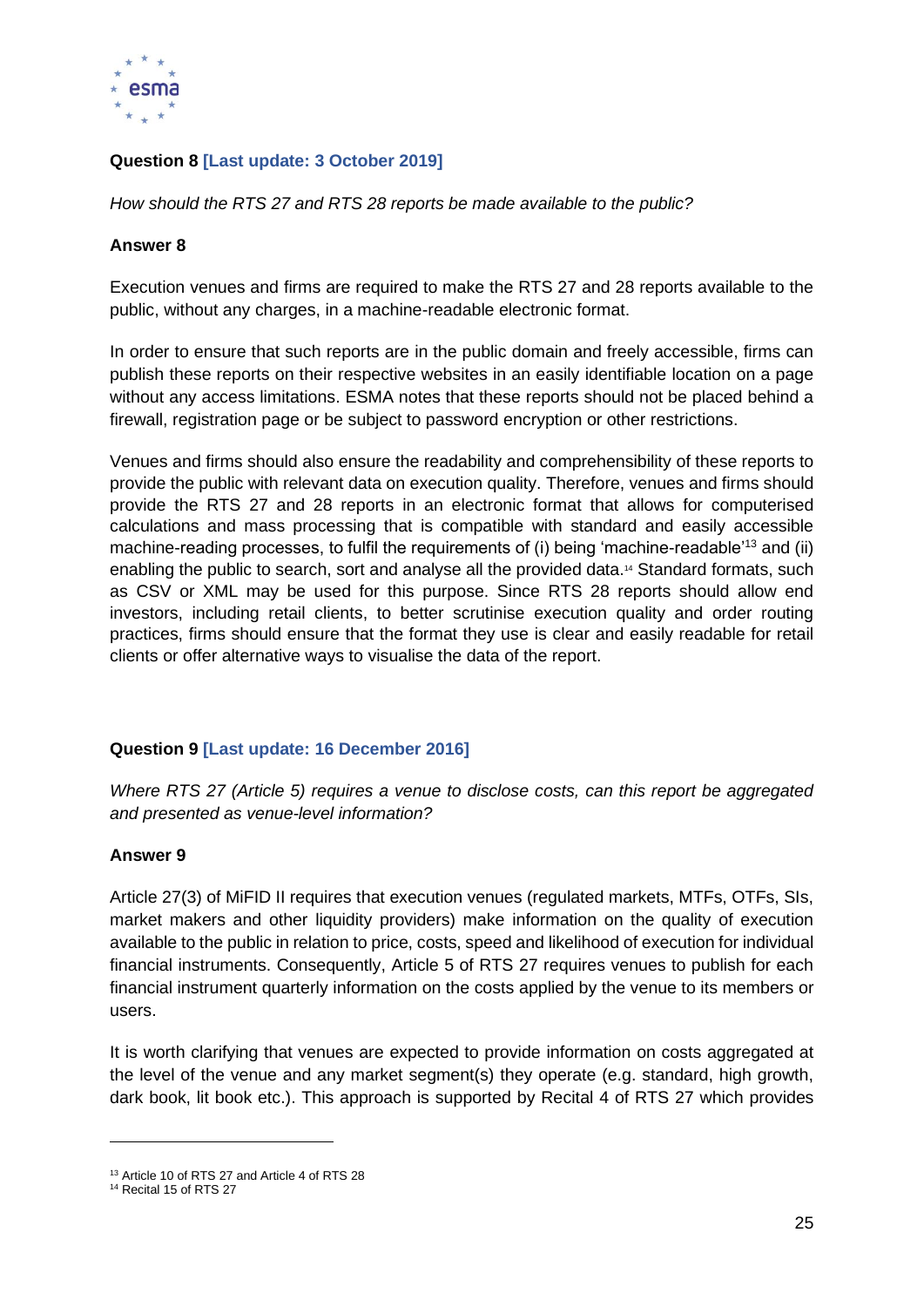

that to avoid inappropriate comparison between execution venues and to ensure the relevance of collected data, execution venues should submit separate reports corresponding to segments that operate different order books or that are regulated differently or use different market segment identifiers. In addition, it may be relevant to differentiate cost information in relation to the business model or fee structure of the venue e.g. where venues apply different fees depending on the type of client or member e.g. maker taker fee models. In this way, venues should ensure that cost information is consolidated at the appropriate level so as to facilitate comparability between other execution venues.

#### **Question 10 [Last update: 16 December 2016]**

*Where RTS 28 Article 3(3) requires a summary of the analysis and conclusions from a firm's execution monitoring, does this require a separate summary for each class of financial instruments, or would it suffice to provide a consolidated summary covering all classes of financial instruments?*

#### **Answer 10**

Firms are expected to provide a summary of the analysis and conclusions they draw from their detailed monitoring of execution quality in relation to each class of financial instrument. The aim is to provide clients with meaningful information in order to effectively assess and scrutinise the execution quality achieved by the firm during the year. This will enable clients to evaluate the firm's execution practices and compliance with its execution policy. It is worth noting that Recital 15 of RTS 28 clarifies that firms may provide more granular reporting in addition to the reporting requirements specified in RTS 28.

Differentiating such information according to class of instrument is particularly relevant given that execution quality could vary since a firm may employ different execution methods (e.g. different venues, execution strategies, or order routing practices) depending on the nature of the financial instrument. Providing a summary according to class of financial instrument also corresponds with the requirement to report on the top five entities used for the execution, placing or transmission of client orders, which also relates to each class of financial instrument (please see Q&A7).

While the summary of the analysis and conclusions drawn from firms' execution monitoring is required for each class of financial instrument, some of the information to be disclosed in the summary (as set out in clauses  $a - h$  of Article 3(3)) may be provided on a consolidated basis where such information is common to several or all classes of financial instruments. In this regard, information on close links, conflicts or common ownership as well as information on payments, rebates and benefits of venues may be disclosed on a consolidated basis, where such information is common across several or all classes of financial instruments.

#### **Question 11 [Last update: 4 April 2017]**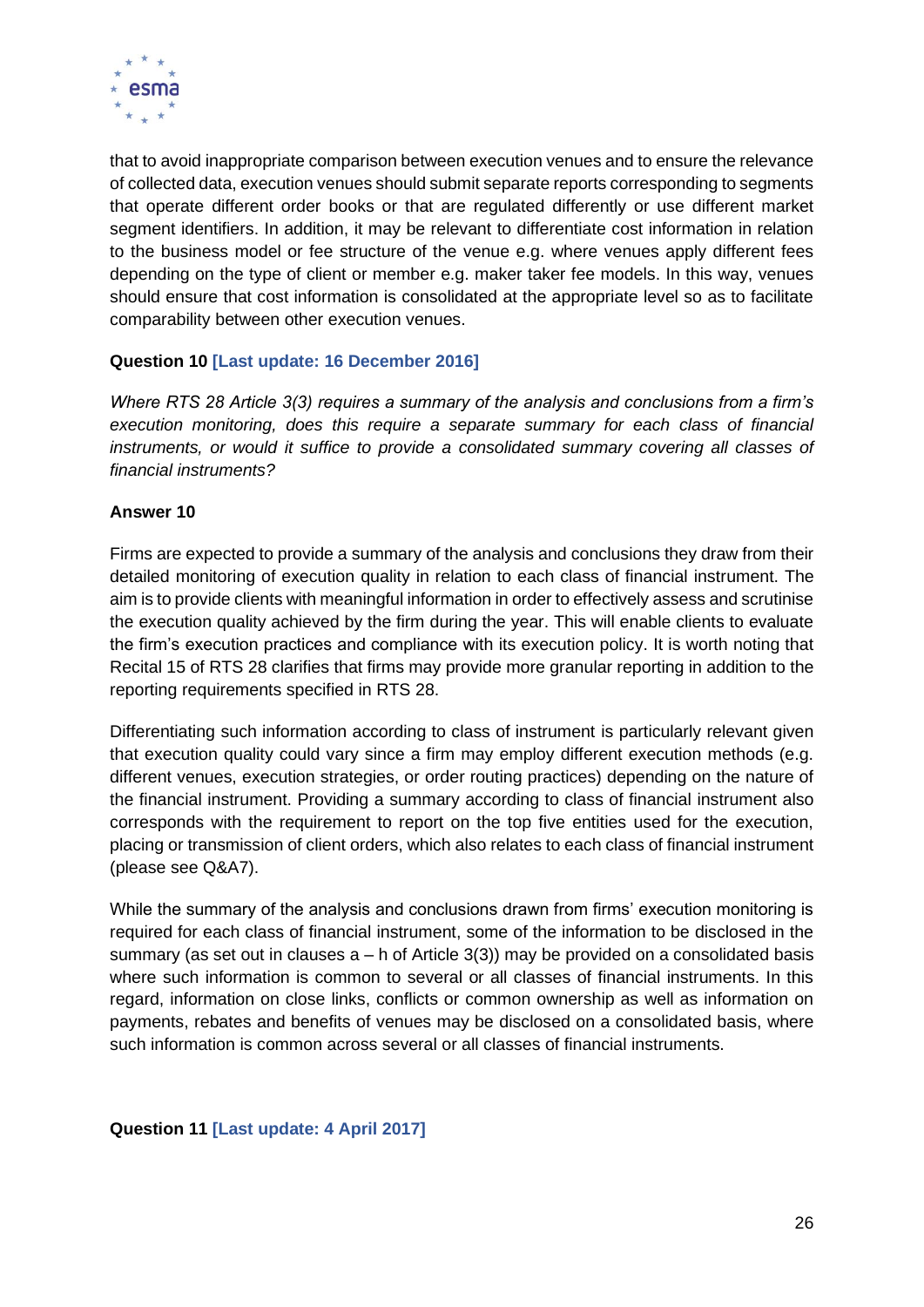

*If portfolio managers or receivers and transmitters of orders use different entities within a single group to execute orders, should they list those entities separately, or aggregate them and list the group parent as a single entry for the purposes of the RTS 28 report that it is required to be published under Article 65(6) of the Delegated Regulation?*

#### **Answer 11**

Where portfolio managers or receivers and transmitters send orders for execution to different brokers or entities within a common legal or corporate group, ESMA is of the view that, in line with Article 65(6) of the Delegated Regulation, the annual report on the top five entities chosen for execution should be provided at the level of the individual firm and not be aggregated or consolidated at the group level.

Where an investment firm's top five entities listed in the annual report are dominated by individual brokers or entities from a single group, thereby potentially displacing other third party brokers or entities that it uses on a regular basis, then, in these circumstances, the investment firm could consider providing additional information on these other third-party brokers or entities chosen for execution that is deems relevant to its order execution practices, so as to provide a complete picture of the various entities it selects for execution services (in line with Recital 15 of RTS 28).

#### **Question 12 [Last update: 4 April 2017]**

*Are eligible counterparty transactions to be included in the data required to be published by execution venues under RTS 27?* 

#### **Answer 12**

In accordance with Article 27(3) of MiFID II, execution venues must publish quarterly reports on execution quality containing information on transactions executed on that venue, irrespective of the category of clients to which those transactions relate. Where an investment firm is also acting as an execution venue, Article 27(3) explicitly requires investment firms to publish its RTS 27 report in its capacity as an execution venue (rather than as an investment firm), This means that the client category is not relevant in this respect and that all transactions need to be included for the purposes of complying with RTS 27.

In this respect, the RTS 27 reporting obligation differs from the requirement concerning data to be published by investment firms under Article 27(6) of MiFID II or RTS 28 which requires reports on orders relating to retail and professional clients, but not eligible counterparties.

#### **Question 13 [Last update: 4 April 2017]**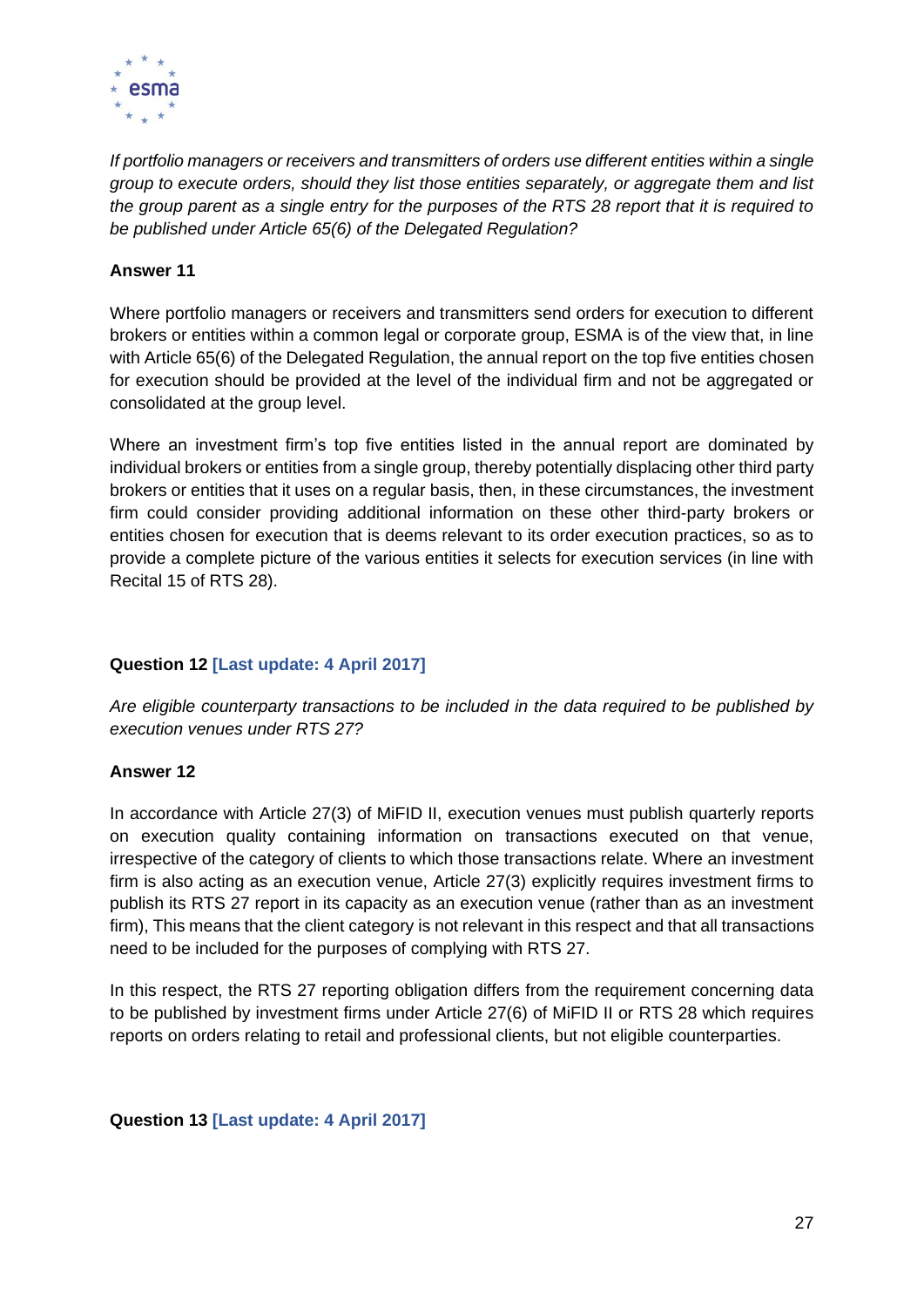

*When an investment firm operates an OTF, at which level should the best execution policy be*  set? At the level of the investment firm or at the level of the OTF or both? Would similar *requirements apply to a market operator operating an OTF?*

#### **Answer 13**

Where an investment firm operates an OTF, ESMA is of the view that the investment firm's best execution policy should cover how orders are executed both at the level of the investment firm and at the level of the OTF and, in particular, how discretion is exercised at each stage.

Firstly, an investment firm operating an OTF should, in the same way as other investment firms that execute client orders, have a firm-level execution policy setting out the various execution venues, including its own OTF, that it will be considering when receiving a client order and explain in which circumstances an execution venue would prevail over the others.

Secondly, the investment firm should have either a separate policy or an additional section in the firm-level execution policy governing how, when a client order is then sent to the OTF, the best possible result for the client is achieved taking into account the trading interests in the system and the different execution mechanisms that may be available on the OTF, such as voice execution, electronic RFQ or order book.

As the exercise of discretion by the investment firm in its OTF operator capacity is to be in compliance with its execution policy, the document should also set out in detail, the area(s) in which the OTF operator intends to exercise discretion and the basis on which such discretion will be exercised (Article 20(6) of MiFID II).

Equivalent requirements apply to a market operator operating an OTF. In this regard, a market operator would need to have a best execution policy in place, setting out the conditions under which an order received by a client may be executed on its OTF, as described above.

#### **Question 14 [Last update: 4 April 2017]**

*How should passive and aggressive orders be understood in the context of portfolio management or of reception and transmission of orders for the purposes of the RTS 28 report to be published under Article 65(6) of the Delegated Regulation?* 

#### **Answer 14**

Investment firms providing portfolio management or reception and transmission of orders services are required to publish information that is consistent with the RTS 28 which includes, among others, data on passive and aggressive orders. The relevance of these descriptive terms in the context of portfolio managers will however vary according to the nature of the activities undertaken, the trading system used and the classes of financial instruments. If a portfolio manager, or a receiver and transmitter of orders, sends an order to an entity for execution (broker), the distinction between passive and aggressive orders as defined in Article 2 of RTS 28 is likely not relevant and will not need to be disclosed in the report to be published in accordance with Article 65(6) of the Delegated Regulation.

An exception to this is where the portfolio manager or transmitter of orders has attached a specific instruction to an order, and that instruction is understood to mean that the broker will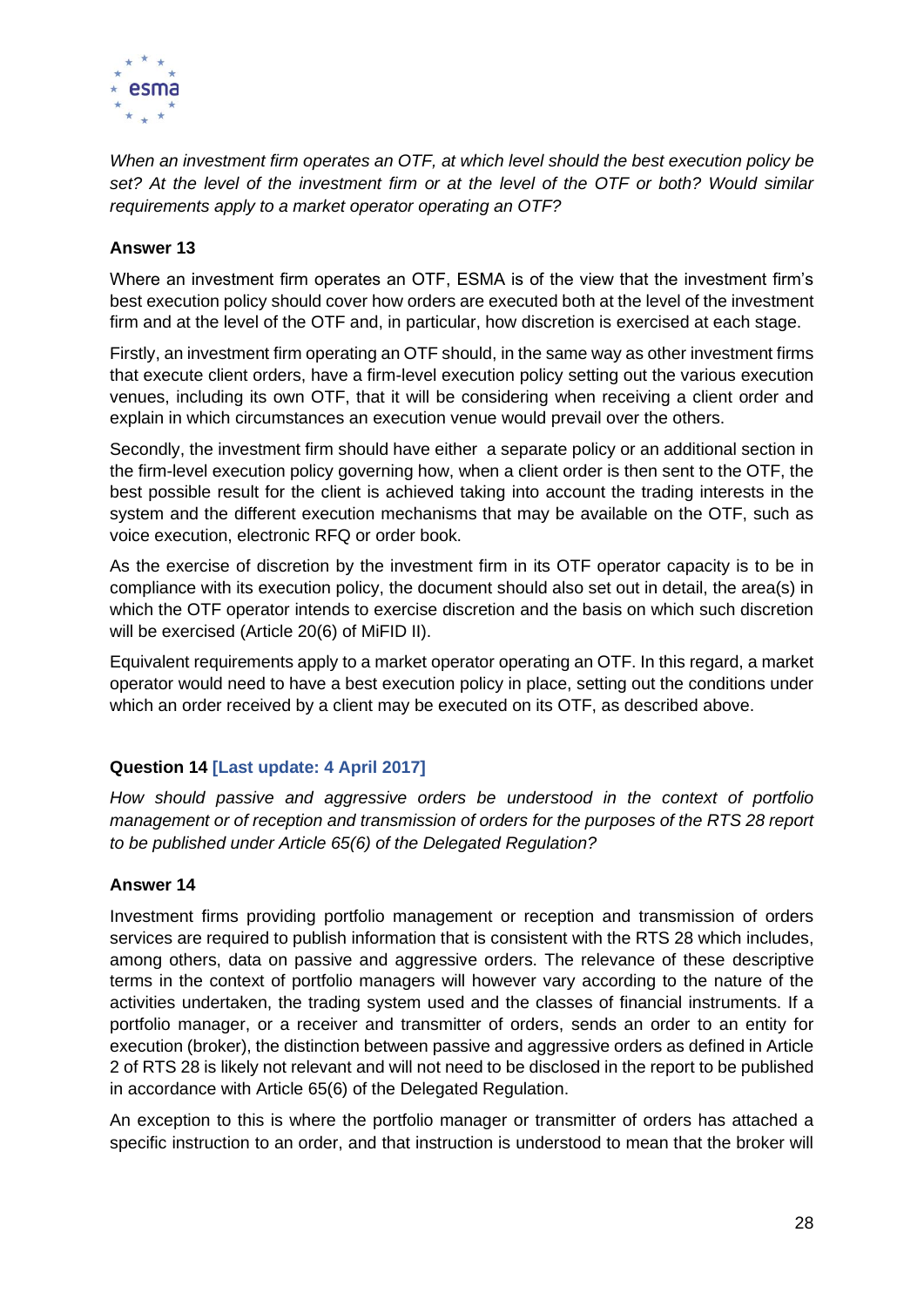

execute the order in a fashion that is either passive or aggressive within the meaning of the definition provided under RTS 28.

If a portfolio manager is executing orders directly on an execution venue then Article 27 of MiFID II and RTS 28 apply and the distinction between passive and aggressive will be relevant and should be disclosed in the report, where applicable.

#### **Question 15 [Last update: 10 July 2017]**

*Do the RTS 27 reporting requirements apply to Securities Financing Transactions (SFTs)?* 

#### **Answer 15**

Article 1(5)(a) of MiFIR, subsequent to amending Regulation (EU) 2016/1033 of 23 June 2016, states that SFTs are not subject to the pre and post trade transparency obligations set out in Title II and III of MiFIR. While no specific exemption was included with respect to the RTS 27 best execution reporting obligations, Recital 10 of RTS 27 refers to the need for regulatory consistency between its requirements and those on post trade transparency. In this context, ESMA considers that the best execution reporting requirements set out in RTS 27 should not apply to SFTs.

ESMA wishes to make clear that, irrespective of the above clarification concerning the application of RTS 27 to SFTs, the MiFID II best execution requirements otherwise apply to investment firms when carrying out SFTs.

ESMA also wishes to clarify that while RTS 27 would not apply to SFTs, this would not lead to a complete absence of execution quality reports for SFTs, as RTS 28 explicitly requires investment firms to report, inter alia, on order routing behaviours specifically with respect to SFTs and to provide a summary on the quality of execution obtained. Investment firms should also note that RTS 28 already makes specific reference to how data concerning SFTs should be published.

#### **Question 16 [Last update: 3 October 2017]**

*How do the OTF best execution obligations apply when third-party brokers are clients of the OTF or when these brokers provide Direct Electronic Access (DEA) to the OTF (see Article 4(1)(41) of MiFID II)?*

#### **Answer 16**

When an investment firm or a market operator operating an OTF receives orders or indications of interest from a broker acting on behalf of its own clients, the operator of the OTF should be implementing its own best execution policy when executing the order from the broker as it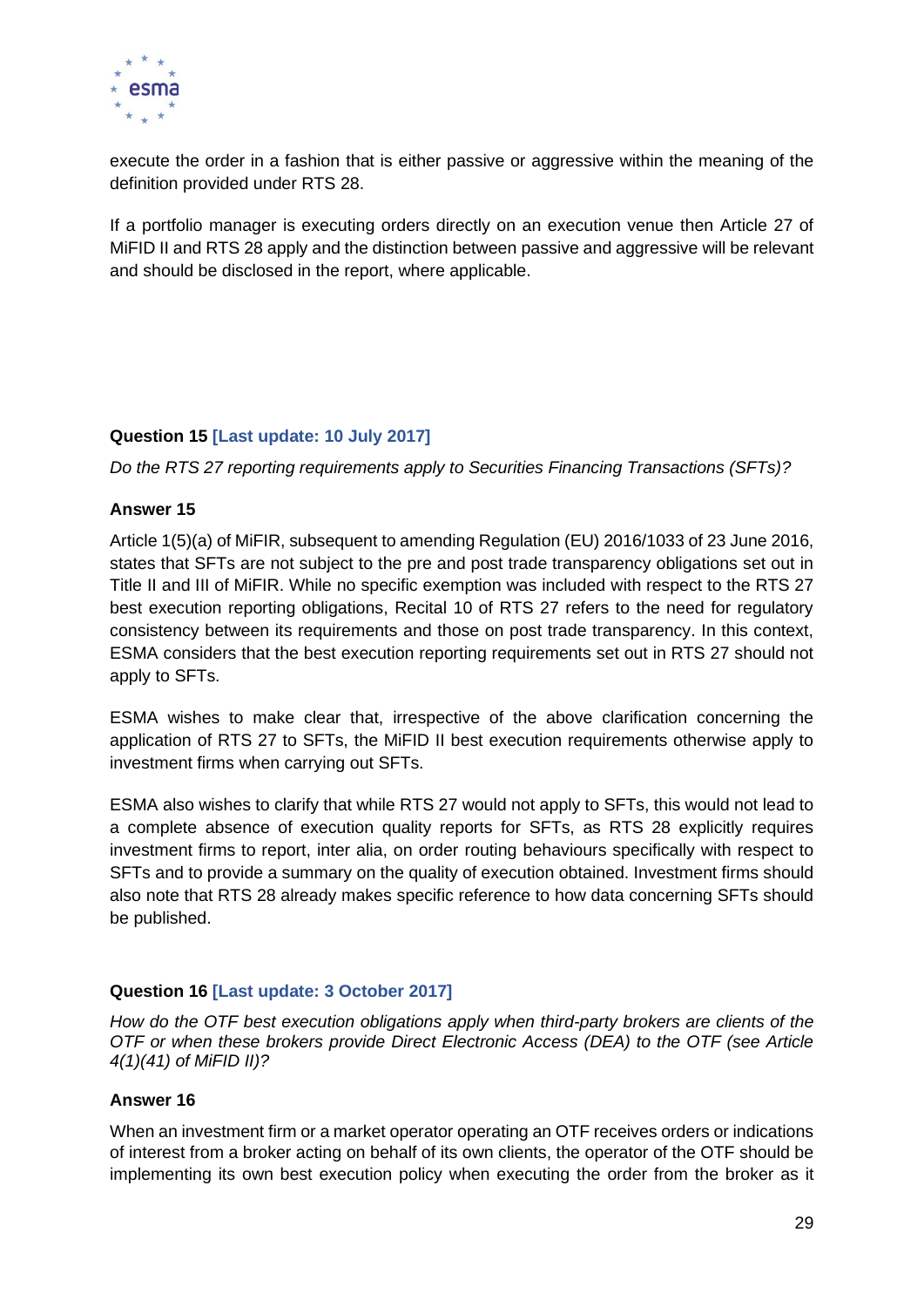

owes its user clients (the broker) the duty of best execution. The broker should determine that the OTF it selects allows it to comply with its best execution obligations towards its own clients. To that end, the broker should conduct a performance assessment of the OTF including how discretion is exercised.

In the specific case of DEA to an OTF, the DEA order is entered in the OTF client's name (the broker) and the OTF operator should execute the DEA order as it would for any OTF client order. Alternatively, the operator of the OTF may decide not to permit DEA to its system.

ESMA notes that a DEA order could be considered as a client specific instruction to the broker providing the DEA arrangements to its clients (see Q.16).

#### **Question 17 [Last update: 3 October 2017]**

*Should an investment firm using direct electronic access (DEA) services provided by an intermediary firm (such as a broker) list the execution venue selected via the DEA arrangement (under the RTS 28 reporting obligation), or the broker providing the DEA service (under the report to be published under Article 65(6) of the Delegated Regulation)?*

#### **Answer 17**

Article 4(1)(41) of MiFID II defines DEA as arrangements where a member or participant or client of a trading venue permits a person to use its trading code. ESMA considers that the provider of DEA is the firm executing orders. As such, an investment firm using DEA services to specifically direct an order to a particular venue would be expected to list the intermediary firm providing that service for the purposes of the report to be published under Article 65(6) of the Delegated Regulation (which is consistent with the RTS 28 report). In these instances, the investment firm would be considered as giving a specific instruction to the intermediary providing DEA regarding the choice of the execution venue. Correspondingly, the intermediary providing DEA service would still have an obligation to include trades executed via such access arrangements in its RTS 28 reports, although these trades could be classified as "directed orders" given the venue on which orders are executed is specified by the client (as set out in Article 2(c) of RTS 28). This differs from a situation where the intermediating broker retains discretion over some parameters of the execution of the order, particularly, the venue destination, including where a broker's smart order router determines where an order is executed.

While transactions are intermediated by the broker providing the DEA service, ESMA also recognises that the objective of the report to be published under Article 65(6) of the Delegated Regulation is to help clients understand the execution practices of investment firms transmitting or placing orders via DEA services and directing the choice of execution venues (as outlined above), and this objective is best served by the provision of information about the execution venues orders are routed to (where the investment firm is exercising discretion over the choice of execution venue). In order to ensure that the report provides a complete picture of the investment firm's order routing arrangements, ESMA considers that the investment firms should also disclose the identity of the main venues it commonly selects via DEA arrangements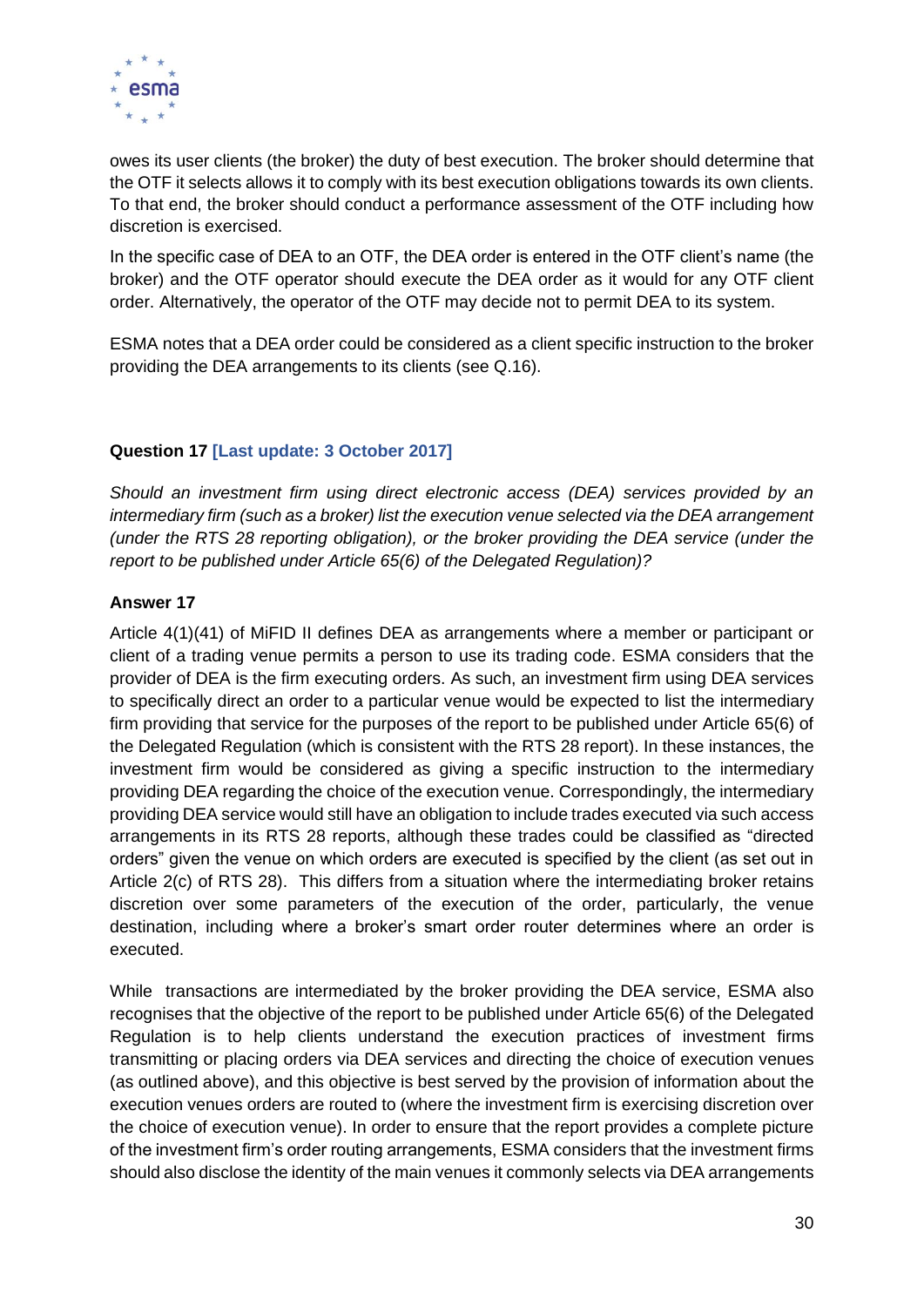

and the existence of any close links and specific arrangements with such execution venues, in its summary of execution quality (which, as required by Article 65(6), must be consistent with the information to be provided in accordance with Article 3(3) of RTS 28).

#### **Question 18 [Last update: 25 May 2018]**

*What constitutes 'other liquidity provider' under Recital 7 of RTS 27?*

#### **Answer 18**

Recital 7 of RTS 27 sets out a broad definition for 'other liquidity provider'. It says: "other liquidity providers should include firms that hold themselves out as being willing to deal on own account, and which provide liquidity as part of their normal business activity, whether or not they have formal agreements in place or commit to providing liquidity on a continuous basis".

The definition under Recital 7 indicates that other liquidity providers include firms that act similarly to market makers whereby they deal on own account and provide liquidity to other market participants on an on-going basis, however do not necessarily have formal agreements in place for this activity. Accordingly, a liquidity provider may not commit to providing prices in an instrument under all market conditions.

The definition gives flexibility for ESMA and national competent authorities to determine when a firm is considered to provide liquidity as part of their normal business activity. In general, ESMA considers that a firm that regularly and consistently provides liquidity in an instrument would meet the definition of "other liquidity provider" under RTS 27. Accordingly, liquidity provision will be central to the firm's business model or trading activity.

For instance, ESMA considers that a CFD provider that deals on own account, and regularly quotes two-way pricing for an instrument would meet the definition of "other liquidity provider" under RTS 27. However, as set out previously, there is no expectation that a firm will need to be continuously willing to enter into transactions to buy and sell financial instruments at all times to be considered a liquidity provider.

ESMA would also like to point out that the definition of other liquidity provider can include both firms who provide liquidity on venue and over the counter. In addition, a firm will be classified as a liquidity provider on the basis of all their trades rather than on a trade by trade basis.

It is also worth noting that, as stated in Recital 6, other liquidity providers are only required to include in their RTS 27 reports data on orders executed or the price quoted for their clients in instruments not subject to the trading obligation.

#### **Question 19 [Last update: 3 October 2018]**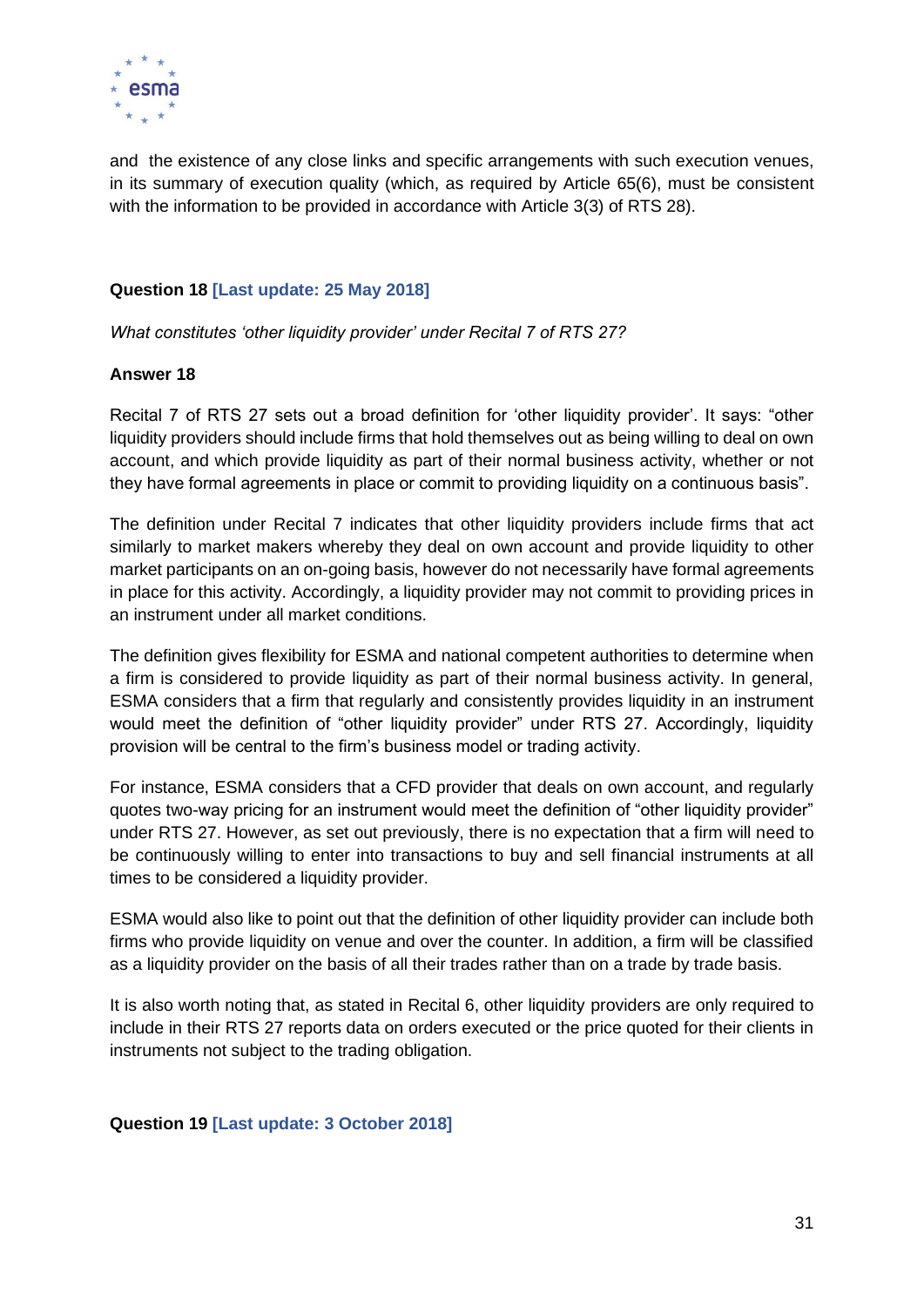

*In some instances, investment firms use the RFQ system of a trading venue that allow firms to identify and select the different counterparties they wish to obtain quotes from, before concluding the trade with the selected counterparty on that trading venue's RFQ system.* 

*Where an investment firm agrees a trade via such systems, should it identify the counterparty with whom the transaction was agreed with or the trading venue used to ultimately conclude the transaction for its RTS 28 reporting?*

#### **Answer 19**

Sometimes, investment firms select and approach one or more potential counterparties, obtaining quotes from them using the non-anonymous request-for-quote (RFQ) systems of a trading venue and agree the trade with their selected counterparty on that trading venue's RFQ system.

This is common across asset classes, but is especially prevalent, for example, in bond markets, where some trading venues allow investment firms to identify different liquidity providers that the firm may wish to deal with in the transaction, and obtain quotes from them before executing the transaction with their selected counterparty on the trading venue.

ESMA considers that a transaction is deemed to be executed on a trading venue, where it is carried out under the rules of the trading venue. Correspondingly, a firm executing orders on behalf of clients or decisions to deal under the rules of a trading venue would need to identify the trading venue in question in its RTS 28 reports.

ESMA also recognises that the objective of RTS 28 is to make the sources of liquidity used as well as firms' order routing practices more transparent. ESMA is of the opinion that where investment firms use the RFQ systems of a trading venue that allow the investment firm to identify the counterparty they are dealing with, this objective is better achieved if an investment firm provides information about the counterparty it has approached for a quote and selected to execute the transaction through such systems, before concluding the trade on that trading venue's RFQ system.

For the RTS 28 reports to accurately reflect the investment firm's venue selection process and order execution policy and behaviour, and to provide an accurate picture of the investment firm's order routing practices and considerations, <sup>15</sup> ESMA considers that as part of the summary of the quality of execution obtained on the different venues used (Article 3(3), Recital 11), the investment firm should also disclose the identity of the (five) counterparties it most commonly executes against where they have agreed the trade via an RFQ system of a trading venue that allows the firm to identify the counterparty they are dealing with. The firm should also disclose the proportion of volume traded with each of these counterparties as a percentage of the total in that class of financial instruments. This disclosure should also include information about the existence of any close links, conflicts of interest, common ownerships and specific arrangements with such counterparties in its summary of execution quality,<sup>16</sup> and

<sup>15</sup> Article 3(3)(a) of RTS 28.

 $16$  Article 3(3)(b) of RTS 28.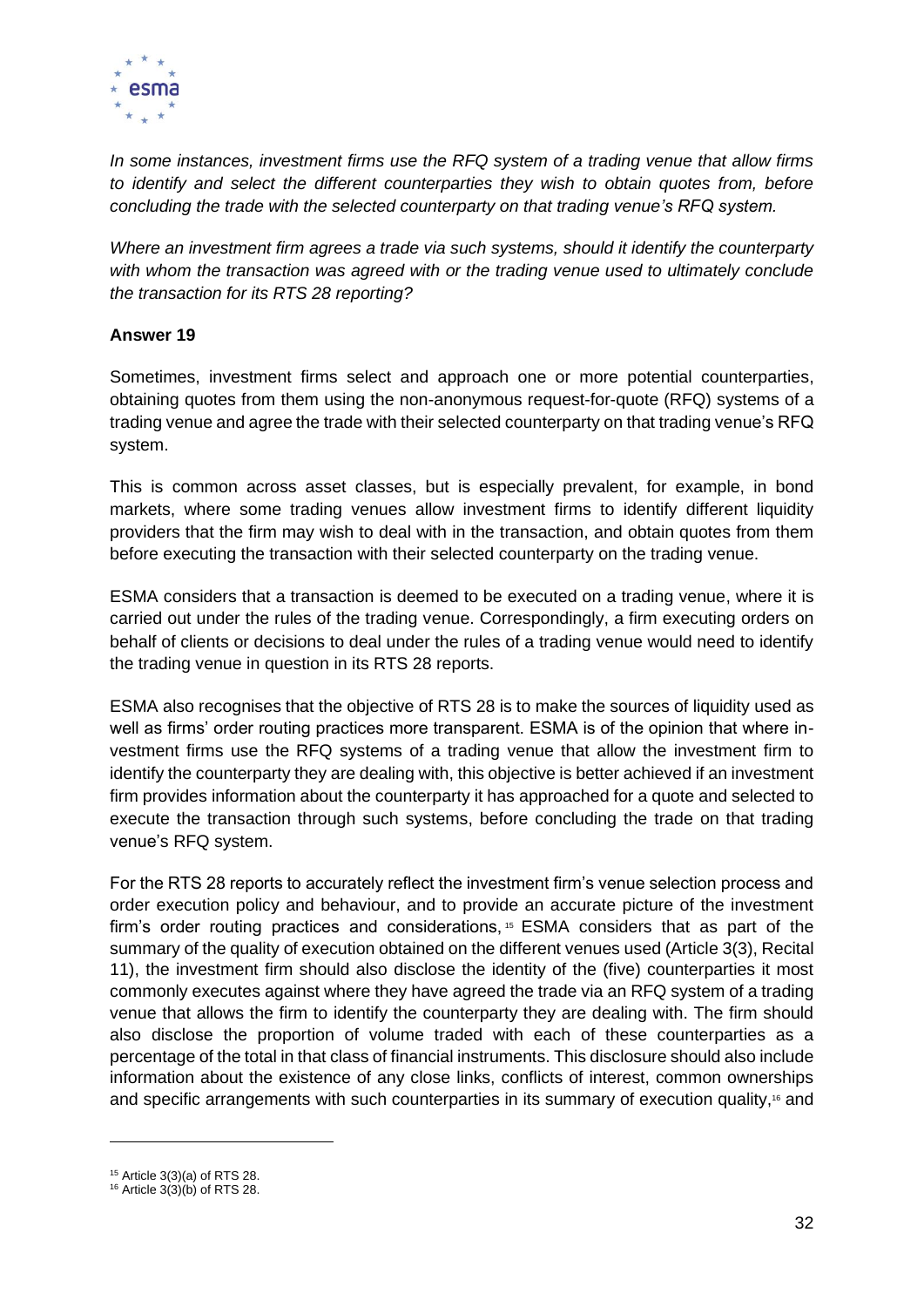

for this information to be consistent with the information to be provided under Article 3(3) of RTS 28.

#### **Question 20 [Last update: 28 March 2019]**

*What is the scope of the RTS 27 reporting requirements for market makers and other liquidity providers?*

#### **Answer 20**

RTS 27 requires market makers and other liquidity providers to report on transactions in financial instruments not subject to the trading obligation. This includes transactions (i) that are conducted on an OTC basis or (ii) pursuant to the pre-trade transparency waivers in Articles 4 and 9 of MiFIR (except orders held in an order management facility of a trading venue pending disclosure). In the case of the latter, both trading venues and market makers and other liquidity providers will account for these transactions in their RTS 27 reports. This is because the scope of the RTS 27 reporting requirements for trading venues covers all transactions in financial instruments, including those that are subject to the pre-trade transparency waivers (Recital 6 of RTS 27).

The obligations set out in the previous paragraph require both (i) market makers and other liquidity providers (that facilitate the trade which is finally concluded on the trading venue) as well as (ii) trading venues (where the trade is finally concluded) to provide RTS 27 reporting. This is to ensure the provision of execution quality data in relation to both OTC trades as well as transactions pursuant to the pre-trade transparency waivers that are carried out on-book and off-book, but under the rules of the venue. This information allows to identify the quality of the liquidity provided by market makers and other liquidity providers.

For trading venues, the requirements under Article 7(2)(k) and (l) of RTS 27 identify among the reported information, the number and value of transactions that are subject to a pre-trade transparency waiver (excluding orders held in an order management facility). This approach ensures that the RTS 27 reports distinguish between (i) liquidity that is subject to a pre-trade transparency waiver and (ii) liquidity subject to pre-trade transparency requirements (and is truly visible).

#### **Question 21 [Last update: 29 May 2019]**

*In accordance with the Annex (Table 3, 'trading mode' column) of RTS 27: The definition of trading mode as set out in Article 2 of RTS 27 does not provide for any continuous trading mode. How should the information on the 'trading mode' be inserted by an execution venue, which conducts continuous trading?*

#### **Answer 21**

If an execution venue uses the trading system of a 'continuous order book' or a 'continuous quote driven system' to conduct continuous trading, it has to provide information on the trading system (as requested in the column of Table 3 entitled 'trading system' and based on the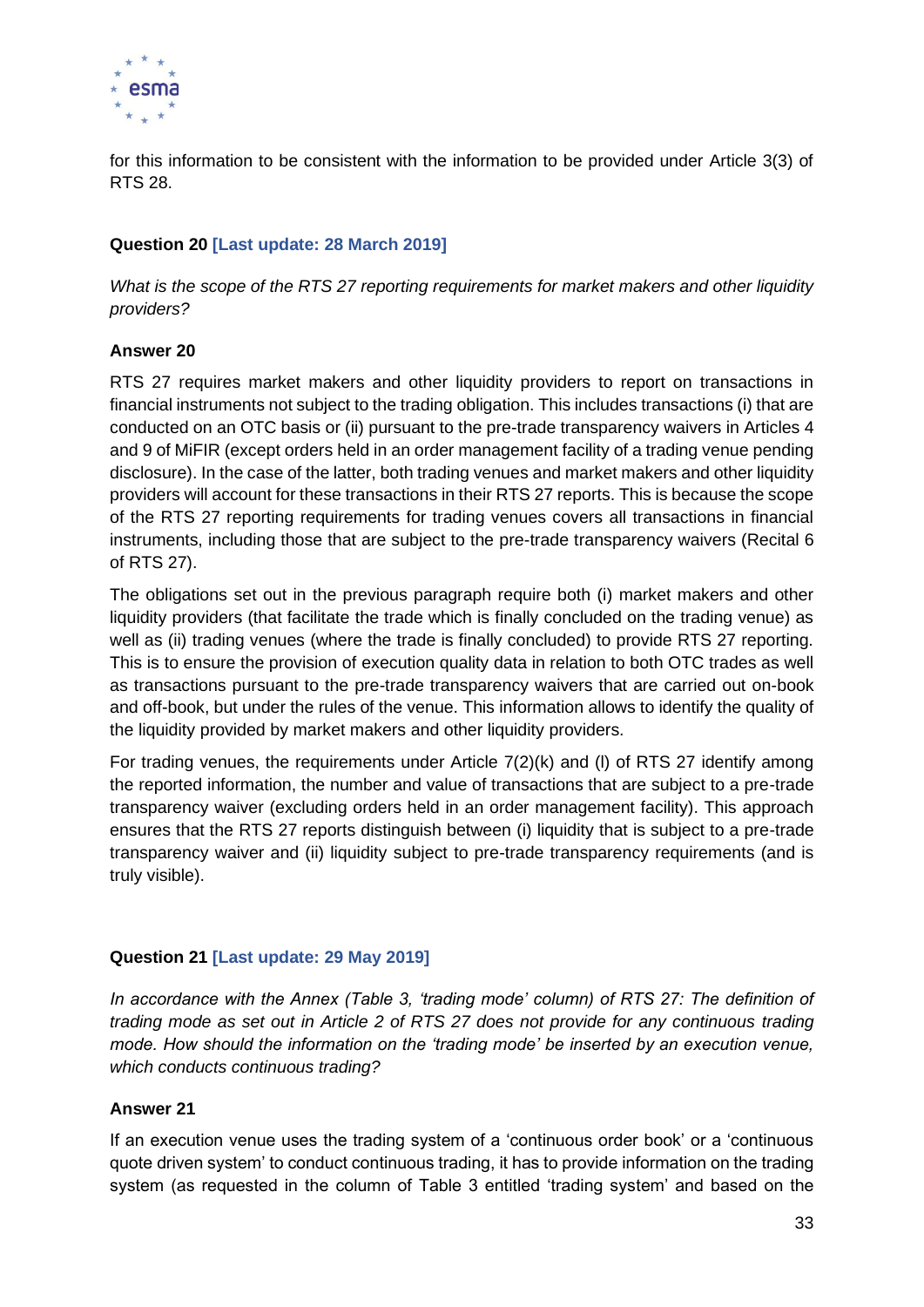

typology and descriptions set out in Annex I of RTS 2). In order to fulfil this reporting obligation, it is sufficient to indicate in the respective RTS 27 reports that 'continuous trading' was conducted on the execution venue. In this case, execution venues should insert a 'N/A' (i.e. 'not applicable') reference in the 'trading mode' column of Table 3 of the Annex of RTS 27.

#### **Question 22 [Last update: 29 May 2019]**

*What information should execution venues and investment firms report in the template fields of RTS 27 and 28, if the required content is not applicable to their activities?*

#### **Answer 22**

As part of their respective reporting obligations related to the quality of execution, execution venues (RTS 27) and investment firms (RTS 28) should insert a 'N/A' (i.e. 'not applicable') reference in template fields which are not applicable to their activities.

For example, according to the relevant RTS 27 template, execution venues should insert 'N/A' in the respective field (e.g. in the field referring to 'scheduled auctions'), if the required content is not applicable to the activities of the execution venue.

#### **Question 23 [Last update: 29 May 2019]**

*Does the categorisation of 'passive' and 'aggressive' orders apply to investment firms which use quote-driven trading systems to have client orders executed?*

#### **Answer 23**

The definitions of Article 2(a) and (b) of RTS 28 for aggressive and passive orders both refer to "orders entered into an order book". However, quote-driven trading systems do not operate order books (see also the typology and descriptions set out in Annex I of RTS 2). Therefore, as part of their RTS 28 reporting, investment firms which use quote-driven trading systems to have client orders executed should insert a 'N/A' (i.e. 'not applicable') reference in the fields referring to passive and aggressive orders of the relevant reporting template.

#### **Question 24 [Last update: 29 May 2019]**

*Do the RTS 28 reporting requirements of investment firms related to the execution of client orders through third-country execution venues only apply to third-country venues qualified as equivalent by the European Commission?*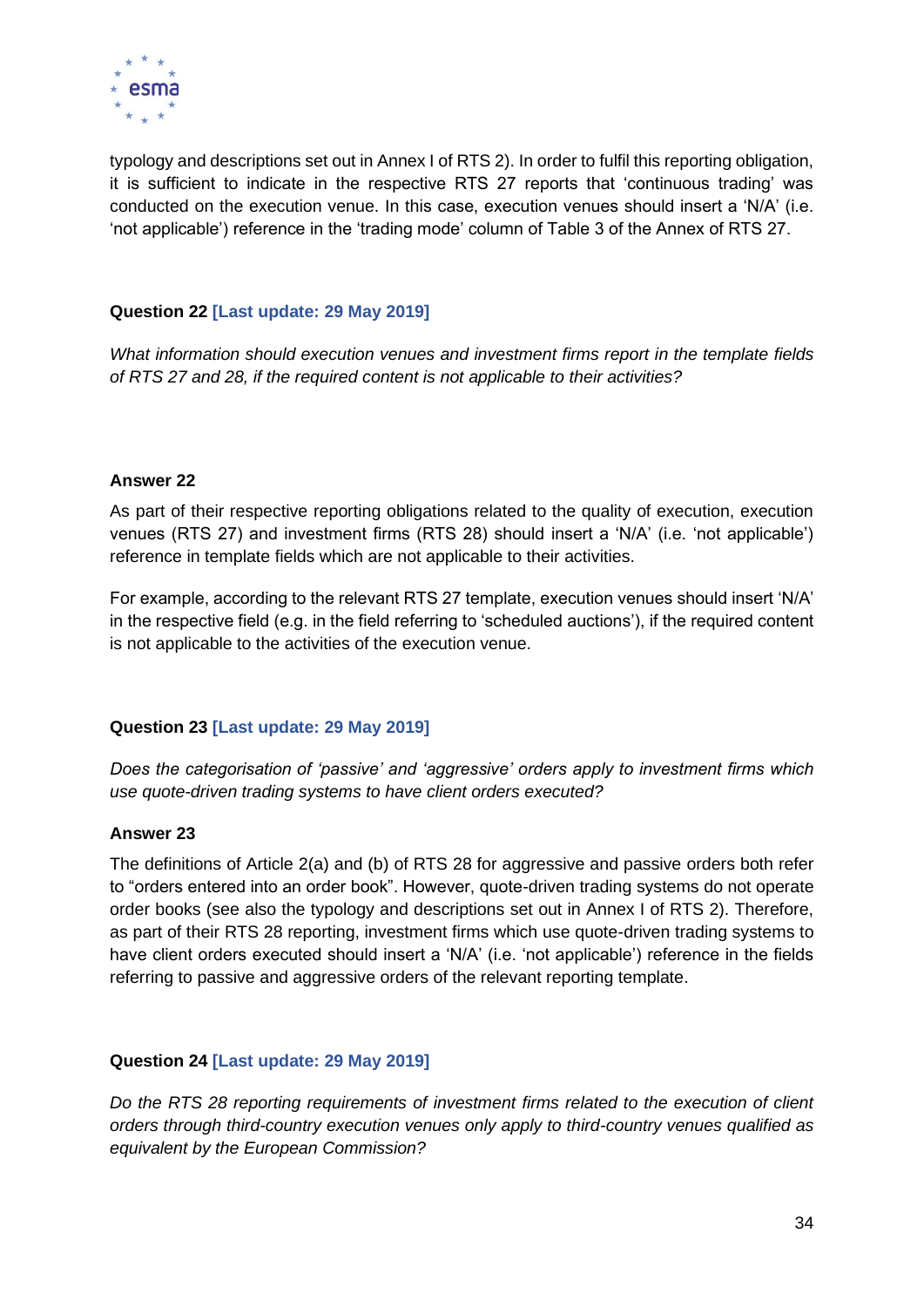

#### **Answer 24**

The wording in Recital 2 of RTS 28 on "any entity that performs a similar function in a third country" refers to execution venues located in third countries, irrespective whether or not the European Commission has made an equivalence decision on the third-country market.

#### **Question 25 [Last update: 11 July 2019]**

*In accordance with the Annex (Table 3) and Articles 4 and 9 of RTS 27, how should execution venues classify financial instruments, which do not have calibrated market sizes (i.e. Standard Market Size (SMS), Large in Scale (LIS), Size Specific to the Instrument (SSTI)) and are traded on an EU trading venue?*

#### **Answer 25**

In the case of financial instruments that (i) are traded on an EU trading venue and (ii) for which ESMA has not published on its website any respective Standard Market Size (SMS), Large in Scale (LIS) and Size Specific to the Instrument (SSTI) values, those instruments should be classified, according to the following criteria:

- (i) For SMS values related to equity instruments: Recital 10 of RTS 27 sets out that "for shares, exchange-traded funds and certificates deemed to be illiquid under Regulation (EU) No 600/2014, the standard market size threshold to be used is the minimum available standard market size for that type of financial instrument", (see the smallest size in Table 3 of Annex II of RTS 1). The same approach should also be used for any other equity instruments in case temporarily, ESMA does not publish one or more of the parameters related to the transparency calculations, such as the SMS.<sup>17</sup>
- (ii) For (post-trade) LIS values related to equity instruments:
	- For shares, depositary receipts, certificates and other similar financial instruments: the LIS thresholds should be those related to the highest threshold available in the smallest average daily turnover (ADT) band (i.e.  $ADT < 50000$ ) provided in:<sup>18</sup>
		- o Table 4 of Annex II of RTS 1 for shares and depositary receipts;
		- $\circ$  Table 6 of Annex II of RTS 1 for certificates and other similar financial instruments.
	- For exchange-traded funds (ETFs): the LIS thresholds should be the highest threshold specified in Table 5 of Annex II of RTS 1.

<sup>&</sup>lt;sup>17</sup> This approach follows closely Q&A 3 of the section "Equity transparency" of the ESMA Q&As on MiFID II and MiFIR transparency topics [Ref: ESMA70-872942901-35] and see: https://www.esma.europa.eu/sites/default/files/library/esma70- 872942901-35\_qas\_transparency\_issues.pdf

<sup>&</sup>lt;sup>18</sup> These thresholds for (post-trade) LIS values related to shares, depositary receipts, certificates and other similar financial instruments are in line with Q&A 3 of the section "Equity transparency" of the ESMA Q&As on MiFID II and MiFIR transparency topics [Ref: ESMA70-872942901-35].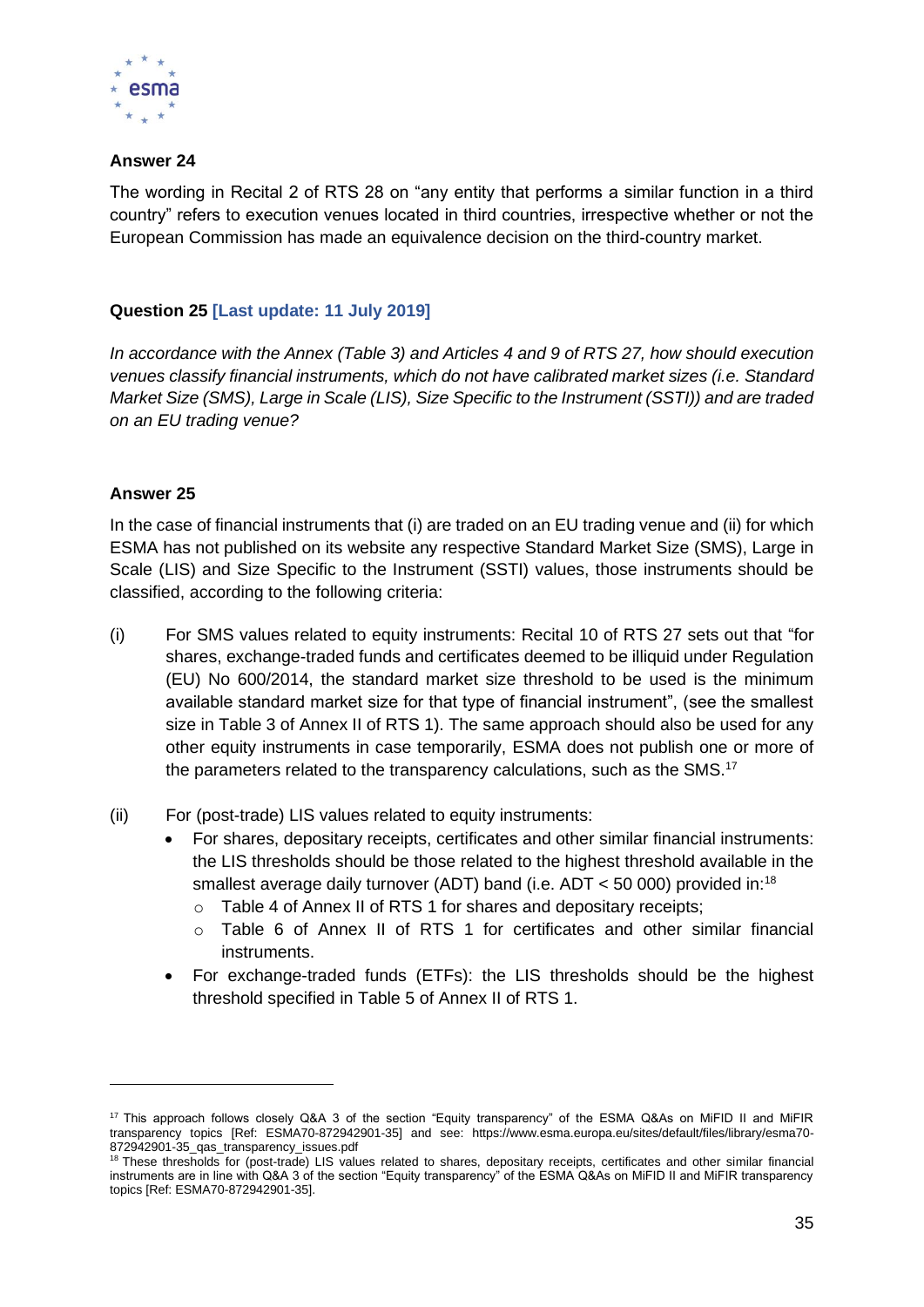

(iii) For (post-trade) LIS and Size Specific to the Instrument (SSTI) values related to bonds: See Q&A 15 in the section "Non-equity transparency" of the ESMA Q&As on "MiFID II and MiFIR transparency topics"<sup>19</sup>.

Those abovementioned criteria should also be used to classify financial instruments issued in non-EU countries that (i) are traded on an EU trading venue and (ii) for which ESMA has not published on its website any respective Standard Market Size (SMS), Large in Scale (LIS) and Size Specific to the Instrument (SSTI) values.

<sup>19</sup> See ESMA Q&As on MiFID II and MiFIR transparency topics [Ref: ESMA70-872942901-35].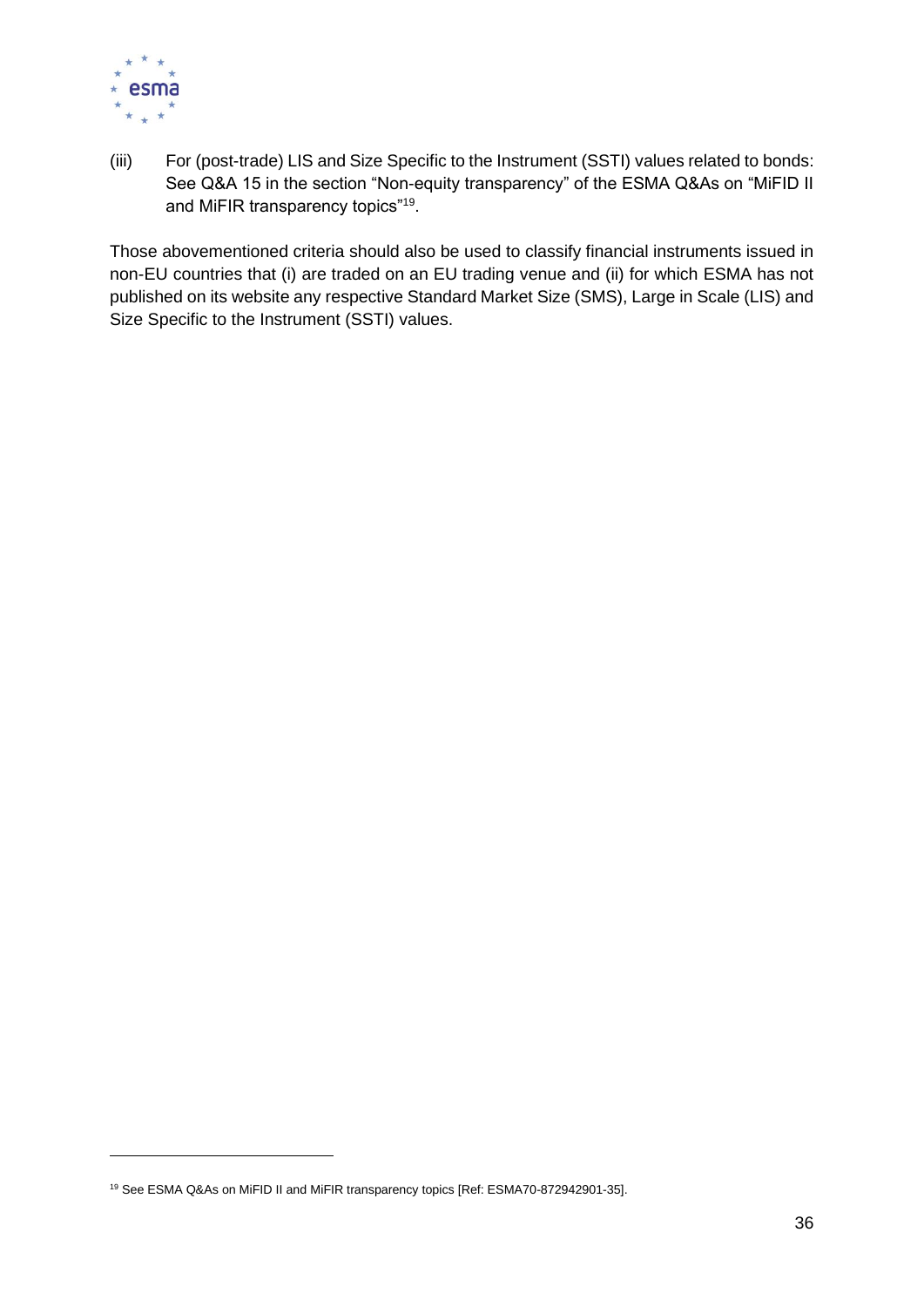

# **2 Suitability and appropriateness [Last update: 28 March 2019]**

# **Question 1 [Last update: 10 October 2016]**

*Does the suitability report only have to be provided if the investment advice leads to a transaction?*

#### **Answer 1**

No. A suitability report must be provided to a retail client when that client has been provided with investment advice, regardless of whether or not the advice is followed by a transaction.

According to the second subparagraph of Article 25(6) of MiFID II, the firm shall, when providing investment advice, before the transaction is made, provide the client with a statement on suitability in a durable medium specifying the advice given and how that advice meets the preferences, objectives and other characteristics of the retail client.

Article 54(12) of the MiFID II Delegated Regulation states that firms shall provide a suitability report when providing investment advice. The report shall, *inter alia*, include an outline of the advice given and how the recommendation is suitable for the retail client.

By outlining that the report shall be given when providing investment advice, the implementing measures clarify that the suitability report has to be provided to the client irrespective of whether or not the advice is followed by a transaction. In fact, investment advice, as defined in Article 4(2)(4) of MiFID II does not require a recommendation to be followed by a transaction.

The wording in MiFID "before the transaction is made", is therefore a clarification of when the report has to be provided, but does not mean that the advice has to be followed by a transaction.

This is line with the purpose of the second subparagraph of Article 25(6) of MiFID II that states that the suitability report serves the purpose of proving whether the recommendation given was in fact suitable for the client.

# **Question 2 [Last update: 10 October 2016]**

*Shall the suitability report contain the record of when the investment advice is given to the client?*

#### **Answer 2**

Yes. The suitability report should contain the date and time of the day when the advice was given to the client. Firms should also keep a record of the date and time when the suitability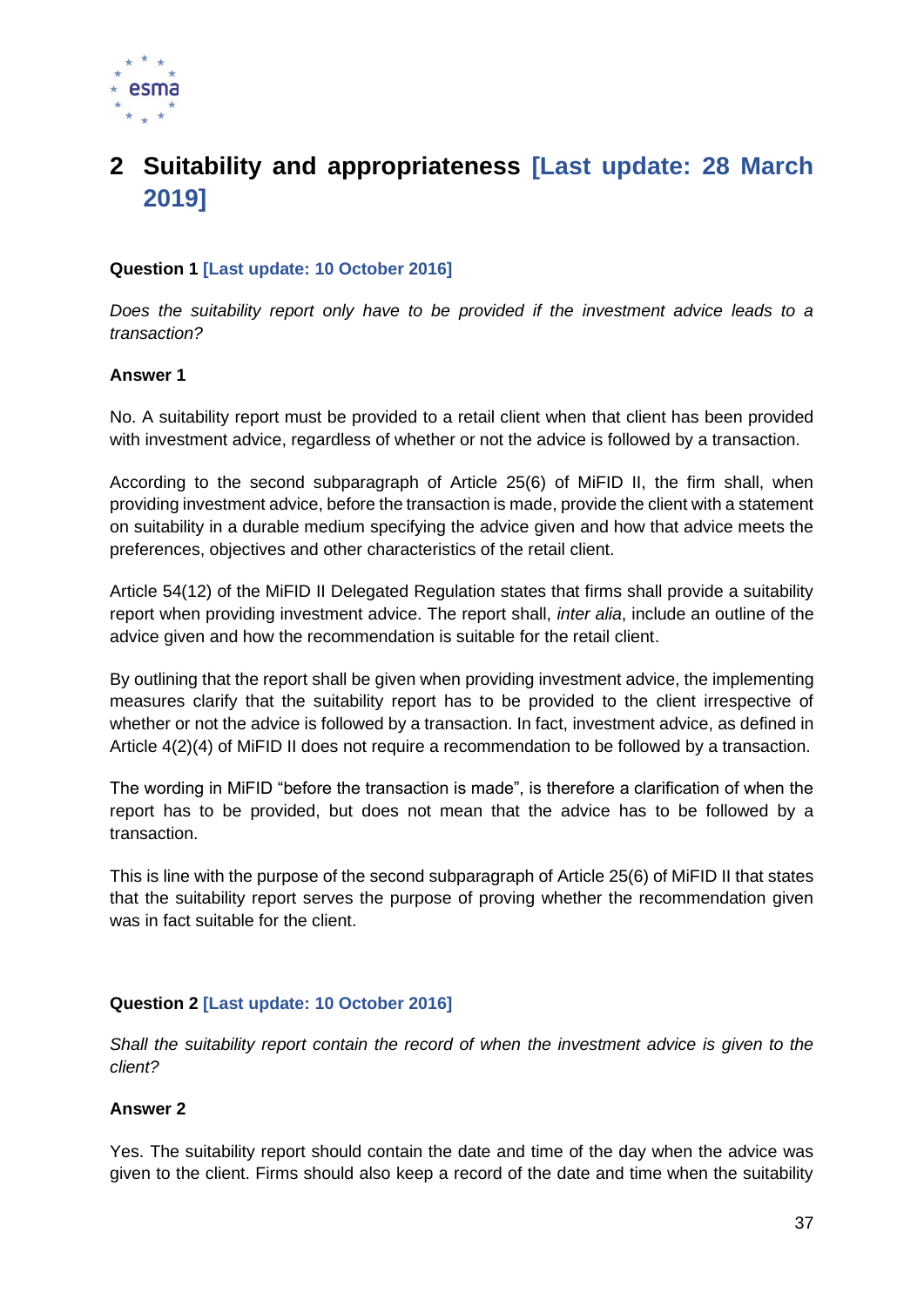

report was provided to the client (if these dates differ, as may be the case when the interaction with the client occurs through a means of distance communication).

Finally, firms must keep the respective suitability report according to MiFID II record keeping requirements.

To fulfil these reporting and documentation requirements, it may be useful to timestamp the suitability reports. However, if firms comply with the above in any other way, a timestamp may not be necessary.

## **Question 3 [Last update: 10 October 2016]**

*Can the suitability report be made available to the client on the firm's website, with the client receiving a notification (via email or through any other means of communication) regarding the availability of this document?* 

#### **Answer 3**

Yes. According to Article 25(6) MiFID II, the suitability report has to be provided in a durable medium. In this regard, Recital 82 of MiFID II clarifies that a durable medium may also be in an electronic form. Websites and other media in electronic form are therefore not excluded so long as they fulfil the definition of 'durable medium' as set out in Article 4(1) point 62 of MiFID II and the requirements set out in Article 3 of the MiFID II Delegated Regulation. As to the possibility for a website to be regarded as being a 'durable medium', reference is also made to the Judgment of the European Court of Justice of 25 January 2017 (Case C-375/15).

Therefore, the suitability report can be made available to the client in a secured area of the firm's website, specifically dedicated to that client, with the client receiving a notification (via email or through any other means of communication) of the availability of the document on the website, provided that the choice of that medium is compliant with MiFID II relevant requirements. In particular, it should be consistent with the type of interaction with the client (for example, if the interaction occurs through the telephone or another means of distance communication) and the client has to give his/her consent.

# **Question 4 [Last update: 10 October 2016]**

*Can the suitability report be sent together with the report due when carrying out an order on behalf of a client other than for portfolio management?*

#### **Answer 4**

According to Article 25(6) MiFID II, the suitability report has to be provided to the client before the transaction is made. Therefore, it cannot be sent together with the report that is due when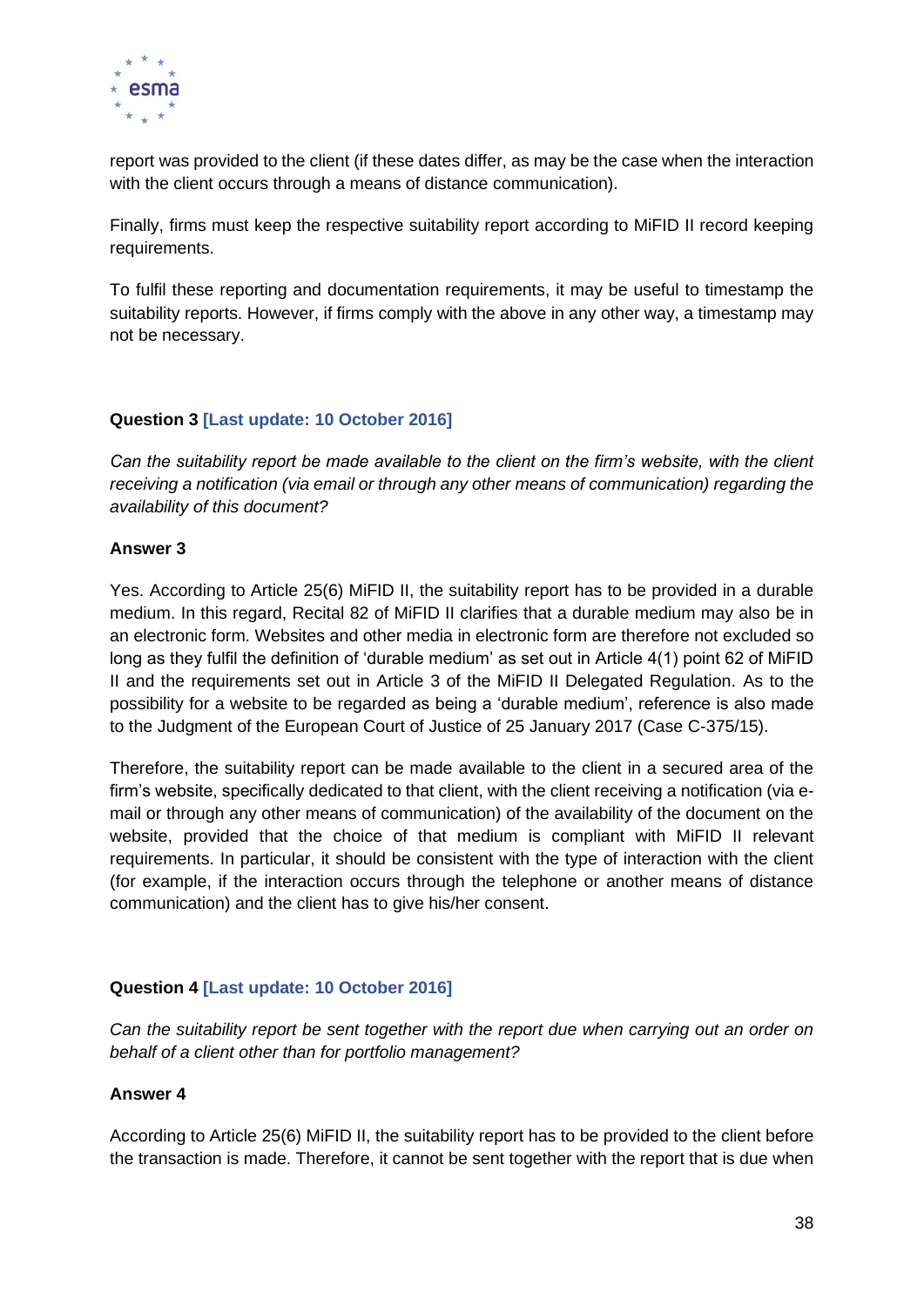

carrying out an order on behalf of a client, which has to be provided after the order was carried out.

Different requirements apply in situations described in the third subparagraph of Article 25(6) of MiFID II (i.e. when the agreement is concluded using a means of distance communication) In these cases the suitability report could be sent together with the report about the transaction, but without undue delay and all the relevant requirements have to be fulfilled.

# **Question 5 [Last update: 10 October 2016]**

*Shall a suitability report be provided to the client when the advice given is not to buy or sell a financial instrument?*

#### **Answer 5**

Yes. Firms providing investment advice are required to always provide the client with a suitability report, irrespective of the specific recommendation given, including the advice not to buy, hold or sell a financial instrument.

In this regard, Recital 87 of the MiFID II Delegated Regulation specifically clarifies that "investment firms should undertake a suitability assessment not only in relation to [when] *recommendations to buy a financial instrument are made but for all decisions whether to trade including whether or not to buy, hold or sell an investment"*.

#### **Question 6 [Last update: 10 October 2016]**

*What are the obligations on a firm when a specific financial instrument is unsuitable for a client, in particular also in situations when the client wishes to proceed with the transaction nonetheless?*

#### **Answer 6**

When providing investment advice, firms are required under Article 25(2) of MiFID II to recommend to the client (or potential client) only the investment services and financial instruments that are suitable for him/her and, in particular, are in accordance with his risk tolerance and ability to bear losses. Recital 87 of the MiFID II Delegated Regulation clarifies that a suitability assessment should be undertaken "*not only in relation to* [when] *recommendations to buy a financial instrument are made but for all decisions whether to trade including whether or not to buy, hold or sell an investment"*.

Therefore, firms should avoid any behaviour that might result in a breach of the rules on suitability. Examples of clearly incorrect behaviours (see, for example, Case 1 and Case 2 below) could be situations where the purchase of a specific financial instrument cannot be recommended to a client because that instrument is unsuitable for him and the firm influences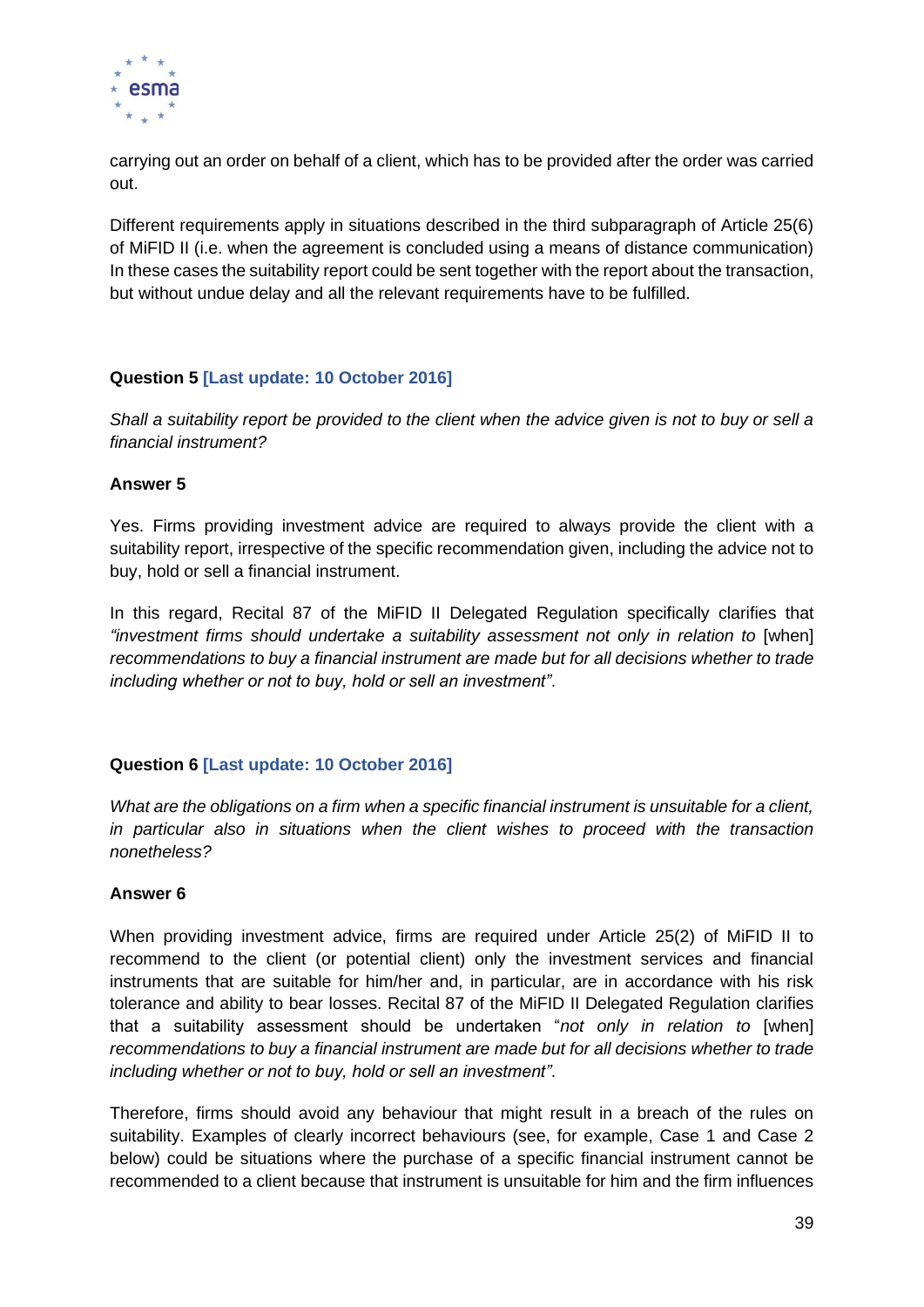

that client to proceed with the transaction at his/her own initiative (for instance, by emphasising only the positive aspects of the product); or where the firm purposely changes the client's profile (without there being any real change in the client's situation that would justify such a modification of the profile) in order to make suitable a financial instrument that is unsuitable for him/her, so as to be able to recommend it.

**CASE 1:** Client A has an ongoing relationship with Firm X for the provision of investment services, including investment advice. Firm X has a contractual relationship with a third party (e.g. Company Z) for selling products issued by Company Z itself.

Client A would like to make an investment and, in the context of his relationship with Firm X, asks for an advice from the firm. The firm, knowing that an investment in products issued by Company Z would be unsuitable for client B, deliberately raises his profile (although no changes in the clients' situation, that would justify such a change, have effectively occurred), so as to be able to recommend them.

*CASE 2*: Client B has an ongoing relationship with Firm Y for the provision of investment services, including investment advice. Firm Y is also the issuer of product Y and has a specific interest in placing it in order to meet its funding needs.

In the context of the relationship with client B, the firm, being aware that product Y would not be suitable given the client's financial situation, their investment objectives and their knowledge and experience, decides to influence him to buy product Y at his own initiative, for example by emphasising all possible advantages of such an investment. As a consequence, the client executes the transaction under the appropriateness test or execution only, without the protections afforded by the suitability assessment.

On the contrary, there might in practice also be situations (see, for example, Case 3 below) where the firm is confronted with clients who insist in taking a course of action that the firm has assessed as being unsuitable for him/her, therefore acting against the firm's advice (so called 'insistent clients').

**CASE 3:** Client C has an ongoing relationship with Firm W for the provision of investment services, including investment advice.

In the context of this relationship, client C contacts the firm at its own initiative, asking its advice about what investment he should choose between product A and product B. The firm, that does not have any specific interest in selling either of the mentioned products, undertakes a suitability test and assesses that only the investment in product B is suitable for client C, but despite the firm's recommendation, the client insists in buying product A. Client C will therefore execute the transaction under the appropriateness test (if the product is complex) or at his own risk, in execution-only (if the product is not complex and the transaction is regarded as being at the client's initiative), despite the firm's advice not to buy product A.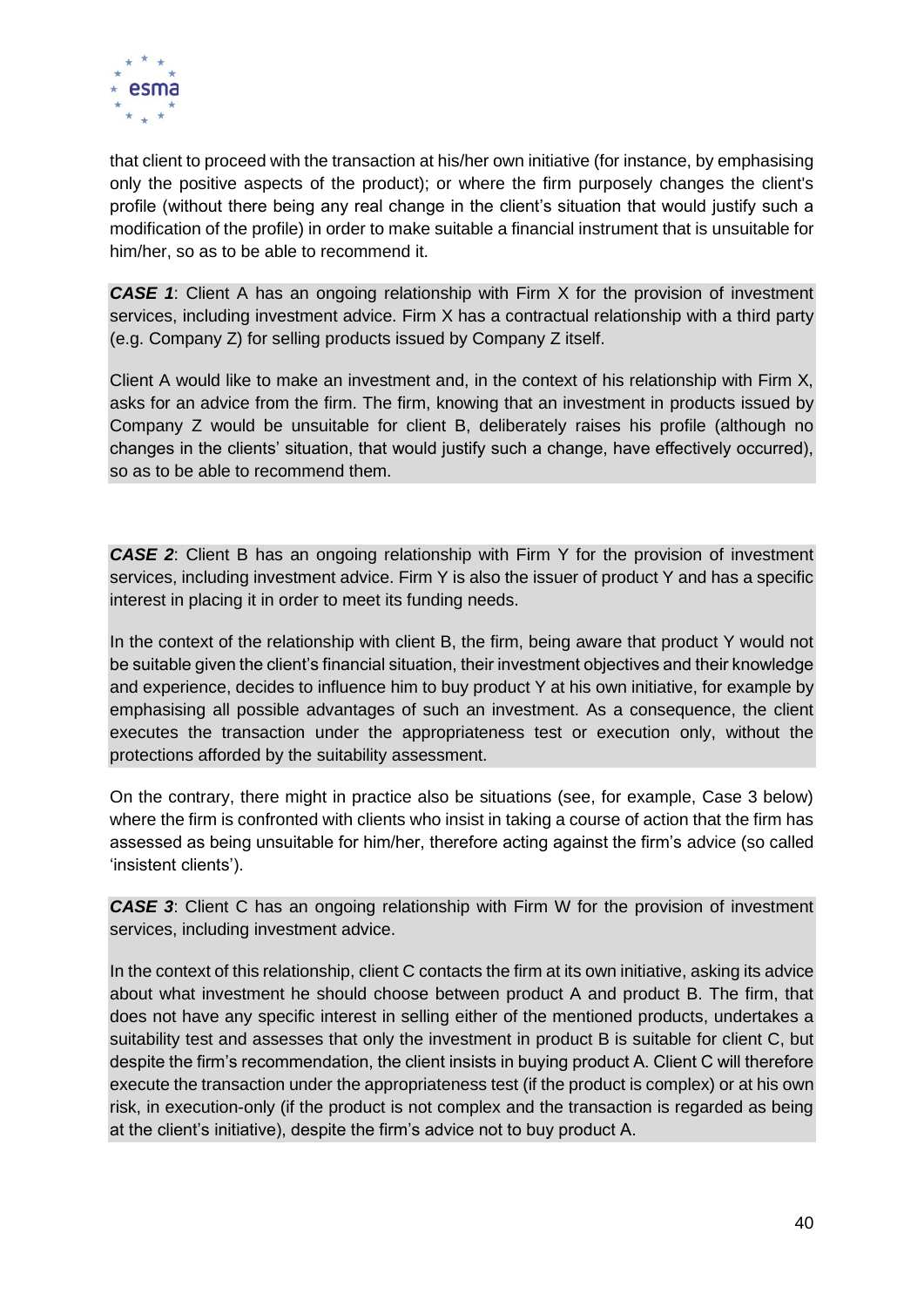

In situations where the client insists in proceeding with the transaction at his/her own initiative, against the firm's advice, that client should be clearly informed of the fact that the course of action that he/she wishes to undertake is not suitable for him/her, including a clear explanation of the potential risks he would incur into by doing so.

In order to ensure compliance with MiFID II framework, firms should in any case put in place arrangements enabling them to retrace and keep records of the steps of their interaction with clients, so as to be able to demonstrate whether the transaction executed was indeed originated by the client's initiative<sup>20</sup> or by the firm's initiative. Firms should periodically review these records to monitor that the interaction with their clients was correctly conducted and to identify potential practices and behaviours non-compliant with MiFID II rules. For example, recurring switches from investment advice to execution services at the client's initiative, or changes of client's profiles near the closing date of any transaction, not supported by a real modification of the client's situation that would justify such a change.

There are particular instances, such as firms selling their own financial instruments (or selling financial instruments issued by entities of the same group) or actively marketing products from within the firm's range, where there is a heightened risk that a firm might indeed act in accordance with its own interests, rather than in the best interests of its clients. In such circumstances, where there is a heightened risk of non-compliance with MiFID II rules due to the existence of significant conflicts of interests, firms may also decide, of their own accord and where compatible with national laws, to put in place processes and procedures that do not allow the client to proceed with a transaction under execution services in relation to a specific financial instrument if that instrument is unsuitable for him. Similar arrangements could also be adopted in relation to insistent clients.

Firms remain subject to all relevant MIFID II requirements and, in particular, to the overarching obligation of acting in accordance with the best interests of their clients.

# **Question 7 [Last update: 10 October 2016]**

*When a firm provides the investment service of advice or portfolio management to a client who is unwilling to fully disclose information on his/her financial situation, can the firm assess the suitability of the envisaged transaction? If yes, under which conditions?*

#### **Answer 7**

When providing investment advice or portfolio management services, the firm must collect from the client all 'necessary information' required by Article 25(2) of MiFID II and Article 54(2) of

<sup>20</sup> Recital 85 of MiFID II states that "*a service should be considered to be provided at the initiative of a client unless the client demands it in response to a personalised communication from or on behalf of the firm to that particular client, which contains an invitation or is intended to influence the client in respect of a specific financial instrument or specific transaction. A service can be considered to be provided at the initiative of the client notwithstanding that the client demands it on the basis of any communication containing a promotion or offer of financial instruments made by any means that by its very nature is general and addressed to the public or a larger group or category of clients or potential clients.*"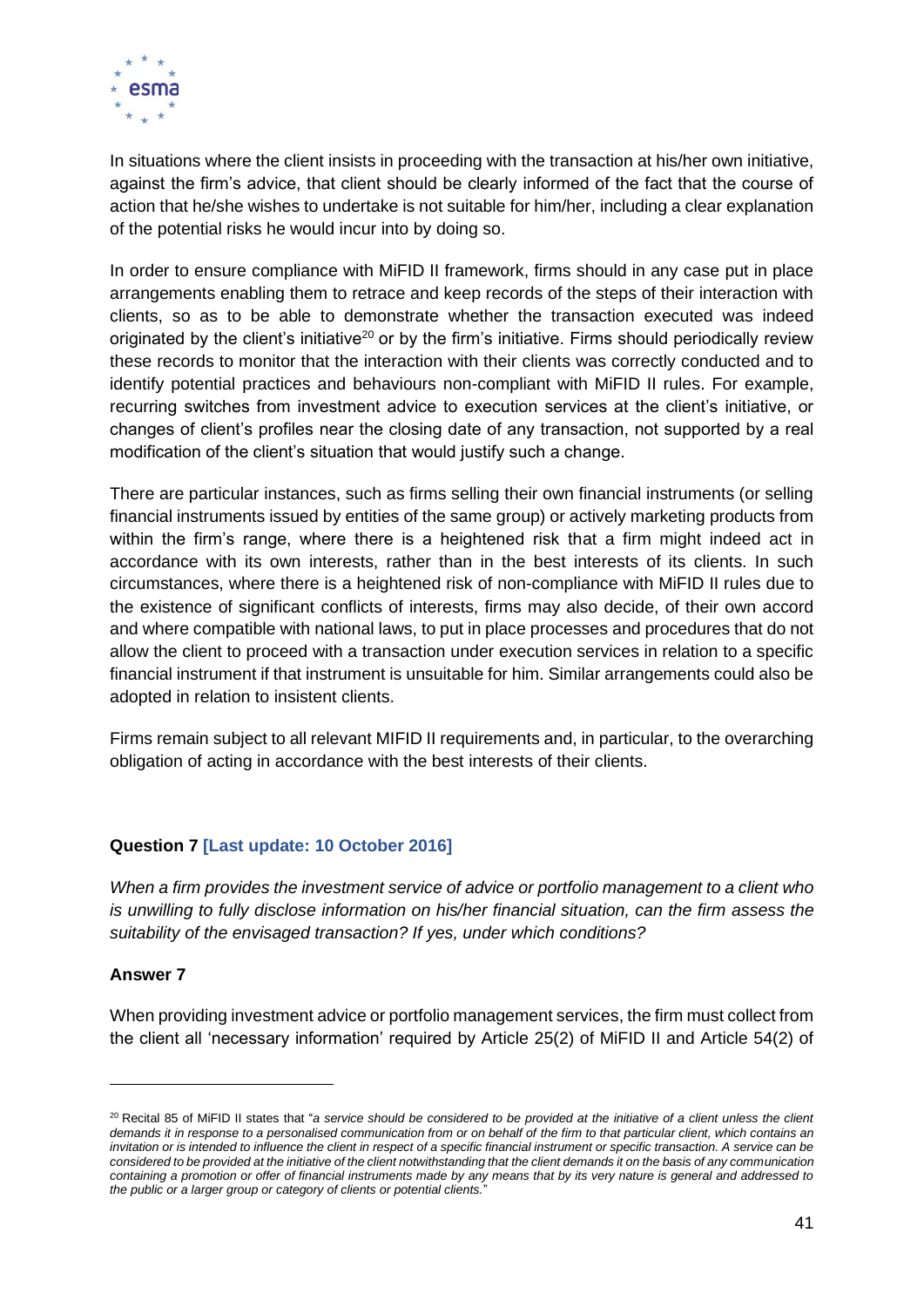

the MiFID II Delegated Regulation. Moreover, paragraph 8 of the aforementioned Article 54 clarifies that in cases where the investment firm does not obtain such information, it shall not recommend investment services or financial instruments to that client or potential client.

The required information has to be considered in light of all the features of the investment advice or portfolio management services. In any case, the firm has to be able to assess the client's ability to understand and financially bear the relevant risks associated with the investment. Nevertheless, the depth and detail of the required information are subject to the proportionality principle, for example they can vary depending on the complexity, risks and structure of the financial instrument and on the nature and extent of the service provided. In particular, it should be reminded that for more complex and risky products, as well as for the illiquid ones, the firm should consider whether more in-depth information may need to be collected, so as to be able to carry out the aforementioned assessment $^{21}$ .

Accordingly, it is the responsibility of the firm to decide whether, in limited situations, the suitability of certain products could be assessed without getting full disclosure about a client's financial situation. That may be the case, for example, where a client discloses only a part of his/her assets but also provides adequate information to evidence all his/her existing liabilities (such as bank loans, outstanding debts, etc.), and that no further liabilities exist. In these situations, the information provided by the client about his/her liabilities needs to be comprehensive. The firm must be capable, on the basis of the information disclosed by the client, to assess whether the client's assets are sufficient for him/her to bear any related investment risks, including the possible losses that can occur when investing in the respective instrument.

In accordance with Article 54(7) of the MiFID II Delegated Regulation, firms are responsible for ensuring that the information collected from clients is reliable and need to take reasonable steps to this effect. They could, for example, check such information against other relevant sources that may be available to the firm itself<sup>22</sup>. This could be the case, for example, for a bank providing not only investment services, but also traditional banking services, that may have knowledge of an existing bank loan or other outstanding debts and liabilities. In any case, if the firm becomes aware that the information provided by the client about his/her existing liabilities is not accurate, it should refrain from giving investment advice or offering portfolio management services.

The fact that the suitability of the product/service was assessed without getting full disclosure about the client's financial situation should also be set out clearly in the suitability report provided to the client.

#### **Question 8 [Last update: 16 December 2016]**

<sup>&</sup>lt;sup>21</sup> This is in line with ESMA's 'Guidelines on certain aspects of MiFID suitability requirements' published in 2012 [Ref: ESMA/2012/387].  $22$  This is in line with ESMA's 'Guidelines on certain aspects of MiFID suitability requirements' published in 2012 [Ref: ESMA/2012/387].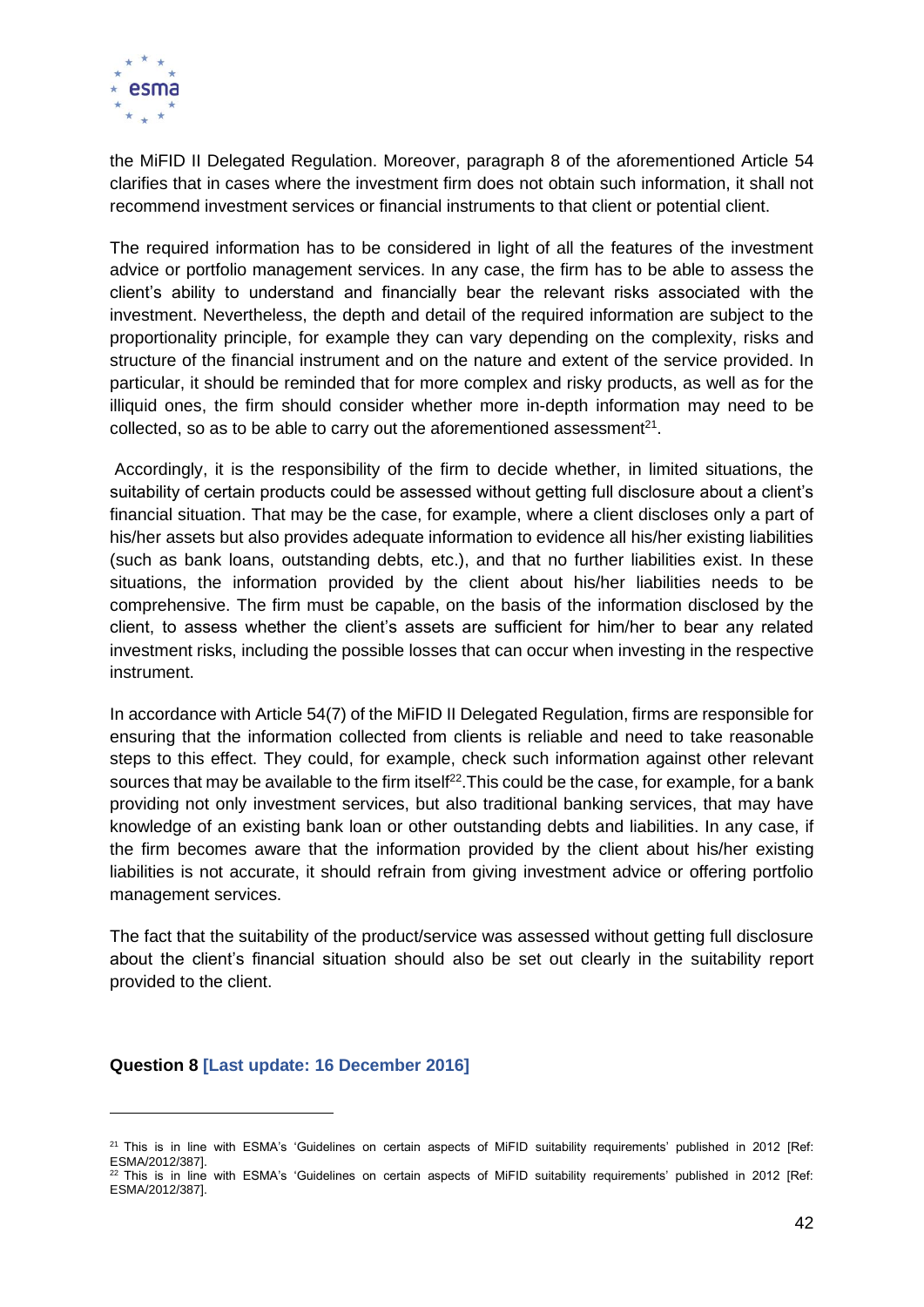

*Where a firm is subject to several record keeping and documentation obligations in connection with the provision of investment advice, is the firm required to draft distinct documents or would one document containing the requirements of all of these different documents be sufficient?*

# **Answer 8**

MiFID II requires firms to comply with the following record keeping and recording obligations:

- The requirement, included in Article 16(6) of MIFID II, to record all services, activities and transactions;
- The requirement, included in Article 25(6) of MiFID II, to provide clients with reports on all services provided and in particular to provide a statement on suitability in case of the provision of investment advice, regardless of whether or not the investment advice is followed by a transaction (see Q&A 1).

Furthermore, in accordance with Article 16(7) of MiFID II, face-to-face conversations that relate to, at least, transactions concluded when dealing on own account or in the provision of client order services that relate to the transmission and execution of client orders, including such conversations and communications that are intended to result in transactions, shall also be recorded. These conversations may include conversations in the context of the provision of investment advice, if that advice results or may result in the provision of the services of reception, transmission and execution of client orders. The content of these face-to-face conversations may be recorded by using written minutes or notes, according to Article 16(7) of MiFID II and Article 76(9) of the MiFID II Delegated Regulation.

While the requirements<sup>23</sup> have to be complied with individually, it is reasonable to allow firms to draft one single document as long as:

- the content of such document is consistent with all corresponding requirements;
- a record of the document is kept by the firm for the prescribed period;
- when required by one of the corresponding MIFID II provisions the document is provided or made available to the client in the prescribed conditions.

#### **Question 9 [Last update: 18 December 2017]**

*When providing portfolio management, how does investment firms' periodic reporting obligation under sub-paragraph 4 of Article 25(6) of MiFID II relate to the ex-post reporting obligations under Article 60 of the MiFID II Delegated Regulation?*

 $^{23}$  Articles 16(6), 25(6) of MiFID II, and 16(7) of MiFID II in relation to records of face-to-face conversations.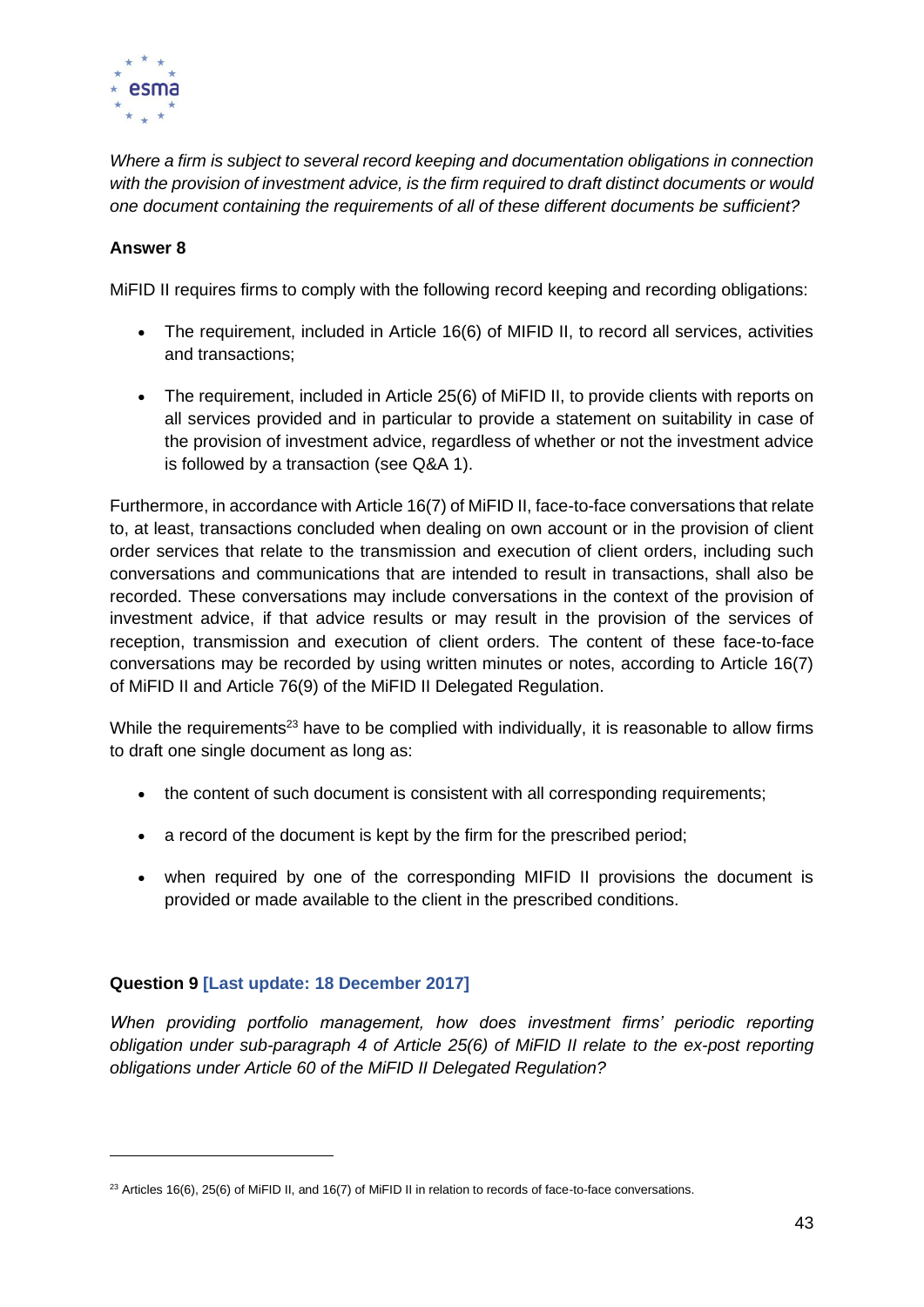

# **Answer 9**

In ESMA's view, when providing portfolio management to retail clients, investment firms should comply with their obligation under sub-paragraph 4 of Article 25(6) of MiFID II by providing the additional information on how the investment meets the client's preferences, objectives and other characteristics in the context of the periodic ex-post report required under Article 60 of the MiFID II Delegated Regulation.

In particular, it would be reasonable to expect that investment firms should follow the deadlines specified in paragraph 3 of the above-mentioned Article 60 of the MiFID II Delegated Regulation, whereas regarding the format, it should be left to firms to decide whether or not to use one single document.

This periodic additional information should be updated when the report is issued and should be based on the assessment of the client's portfolio as a whole.

## **Question 10 [Last update: 28 March 2019]**

*Are investment firms allowed to use a tick-the-box approach and/or generalizing phrases when stating how the advice meets the retail client's preferences, objectives and other characteristics in the suitability report?*

#### **Answer 10**

No. When providing the suitability report according to Article 25(6) of MiFID II and Article 54(12) of the MiFID II Delegated Regulation, firms should state on an individualized basis how the recommendation given is suitable for the retail client.

The suitability report should enable a client to understand if and why the recommendations given are suitable for the client. Therefore the firm should explicitly set forth not only *if* but *how* the recommendation (including the recommendation not to sell, buy or hold a product) matches the client's investment objectives, including his risk tolerance, his financial situation including the ability to bear losses and his knowledge and experience and any other relevant client's characteristics. To enable the client to compare this explanation with the information submitted by him/her, firms should also refer in the suitability report to the relevant client information that was used for the assessment of the suitability and on which the recommended transaction is based.

Investment firms should avoid general statements such as "the recommended product is suitable because it matches your risk tolerance" or "the product is suitable because it matches the information you provided to us" as such phrases do not provide the client with information on how the firms has determined that the recommended product is in fact suitable for the client but rather only reflects that the recommended product is deemed suitable for the client.

Instead, firms should use phrases such as "The recommended product matches your risk tolerance: It is categorized as a risk class 3-product, this matches your risk tolerance which is level 3" (or alternatively in case of a portfolio diversification strategy, "the recommended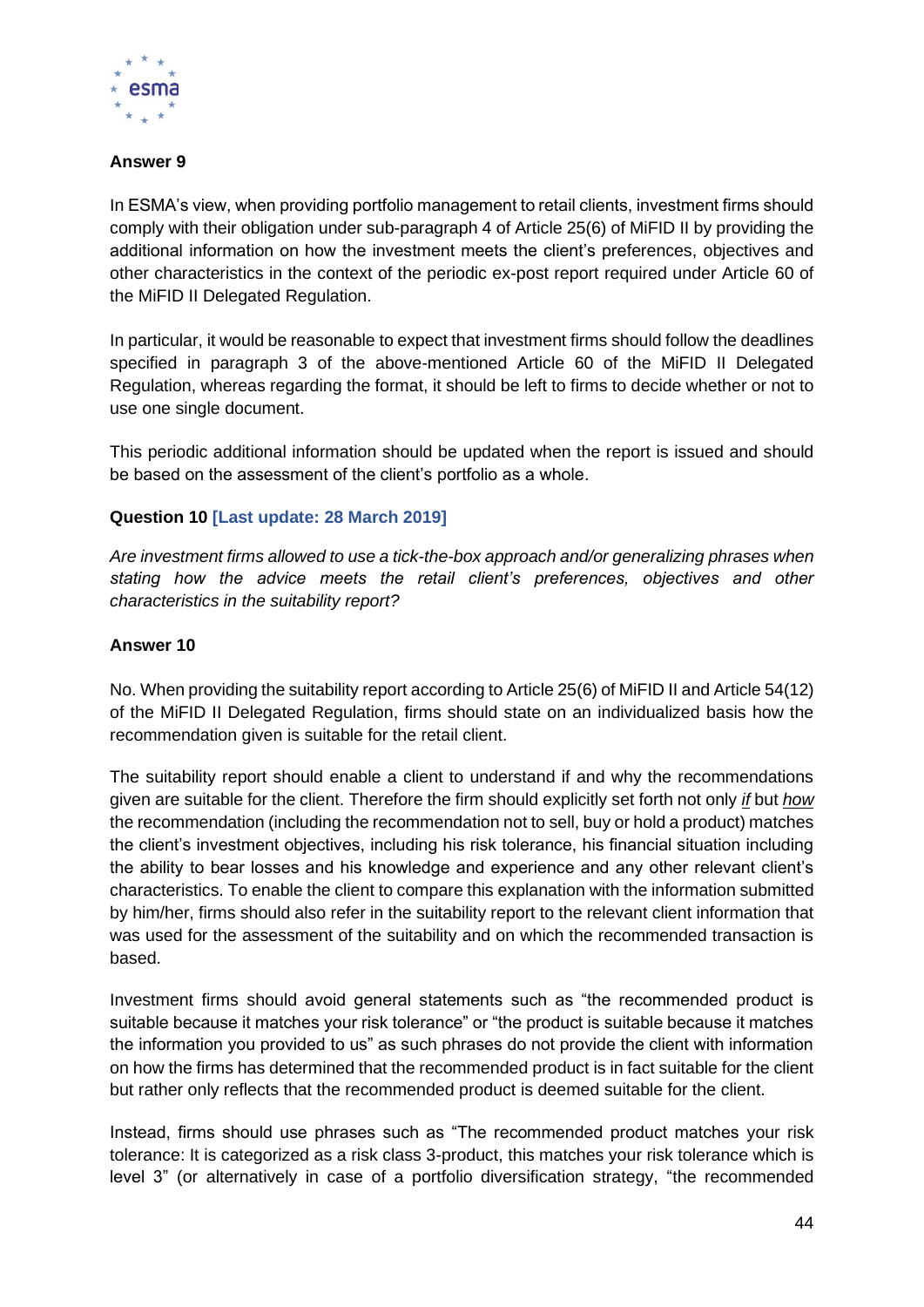

product matches your risk tolerance: It is categorized as a risk class 4 product, but, considering the composition of your portfolio as a whole, it brings your overall portfolio risk ratio to 3, which is consistent with your risk tolerance which is level 3") or "your investment horizon of 5 years is in line with the recommended holding period of the product of at least four years."<sup>24</sup>

This does not prevent investment firms from using a standardized template for the suitability report. Where firms use pre-phrased statements they should ensure that they are granular enough to refer to the different aspects of the suitability assessment and to the different characteristics of the recommended product. Firms should in any case provide the option for advisers to add "further aspects" where they can include specific client information that may not be covered by the template. This is also necessary to cover information on "other client's characteristics", if expressed by the client.

<sup>&</sup>lt;sup>24</sup> The above are only indicative examples. The content and wording of the suitability report should reflect the specific criteria and methodologies adopted for the assessment of suitability by the firm.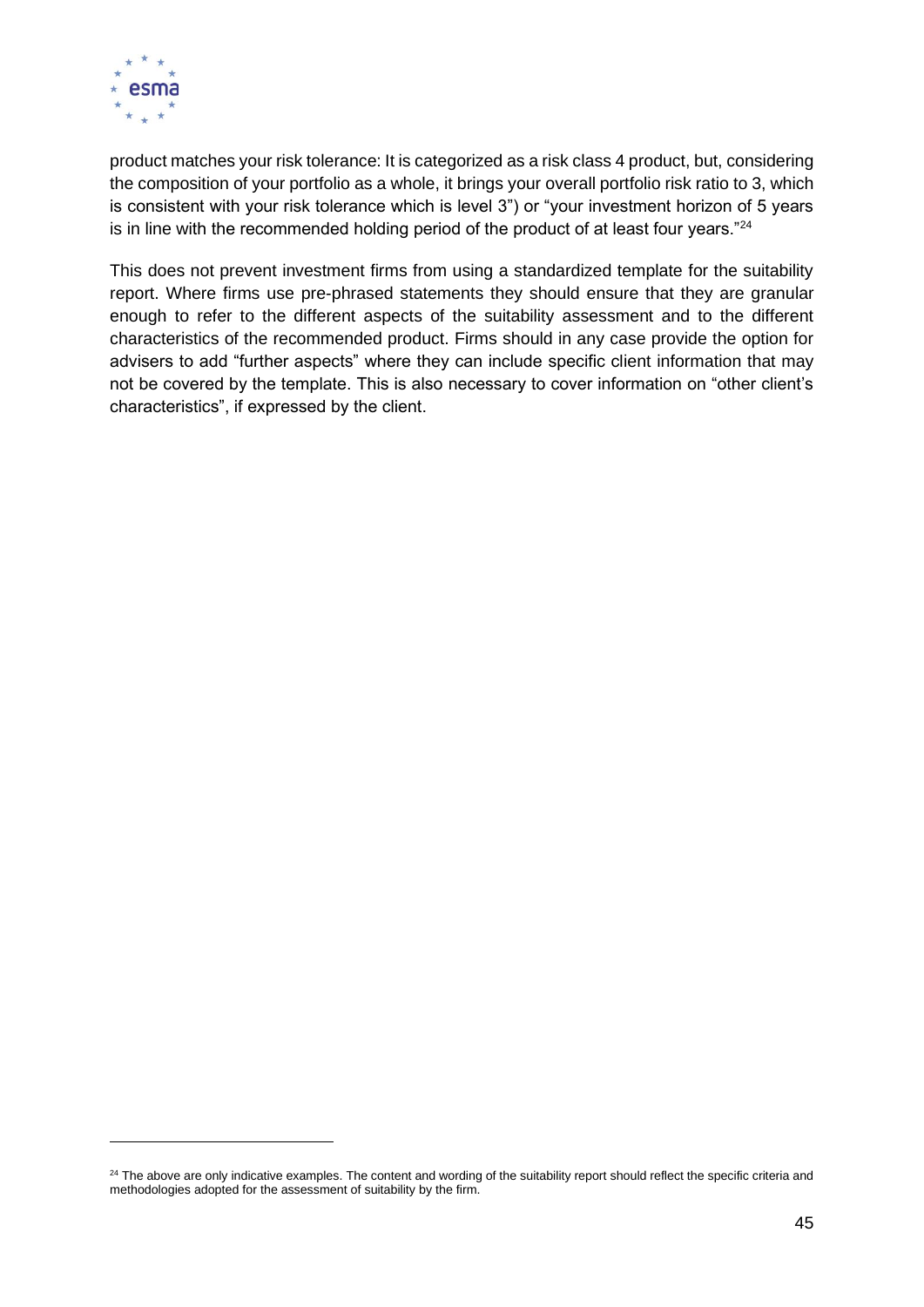

# **3 Recording of telephone conversations and electronic communications [Last update: 3 October 2017]**

# **Question 1 [Last update: 10 October 2016]**

*Which internal telephone conversations or electronic communications regarding the handling of orders and transactions need to be recorded?*

#### **Answer 1**

Internal telephone conversations and electronic communications that *"are intended to result in transactions"* or "*relate to"* the reception and transmission of orders, execution of orders on behalf of clients and dealing on own account are subject to the MiFID II Article 16(7) recording requirement.

Recital 57 of MiFID II sets out that: *"such records should ensure that there is evidence to prove the terms of any orders given by clients and its correspondence with transactions executed by the investment firms, as well as to detect any behaviour that may have relevance in terms of market abuse, including when firms deal on own account"*.

As an example, such records should include conversations or communications by which the sales desk will request a quote from the trading desk on a financial instrument before concluding a transaction with a client. It may also include conversations or communications that are within scope and made to or from the sales and research desks.

Therefore, ESMA expects firms to record all internal telephone calls or electronic communications regarding the handling of orders and transactions. However, ESMA would not ordinarily expect persons carrying on back-office functions to be captured by the requirements.

To clarify, the records of any internal face-to-face conversations that relate to the reception and transmission of orders, execution of orders on behalf of clients and dealing on own account will be caught by the general record-keeping requirements under Article 16(6) of MiFID II.

# **Question 2 [Last update: 10 October 2016]**

*Can firms charge their clients to access recordings?* 

#### **Answer 2**

MiFID II enables clients to request access to records of telephone conversations and electronic communications kept in accordance with Article 16(7) of MiFID II. ESMA considers that a decision on whether to charge a client for access to such records is within the discretion of the firm. There is no prohibition in MiFID II on this point. However, firms are expected to pay due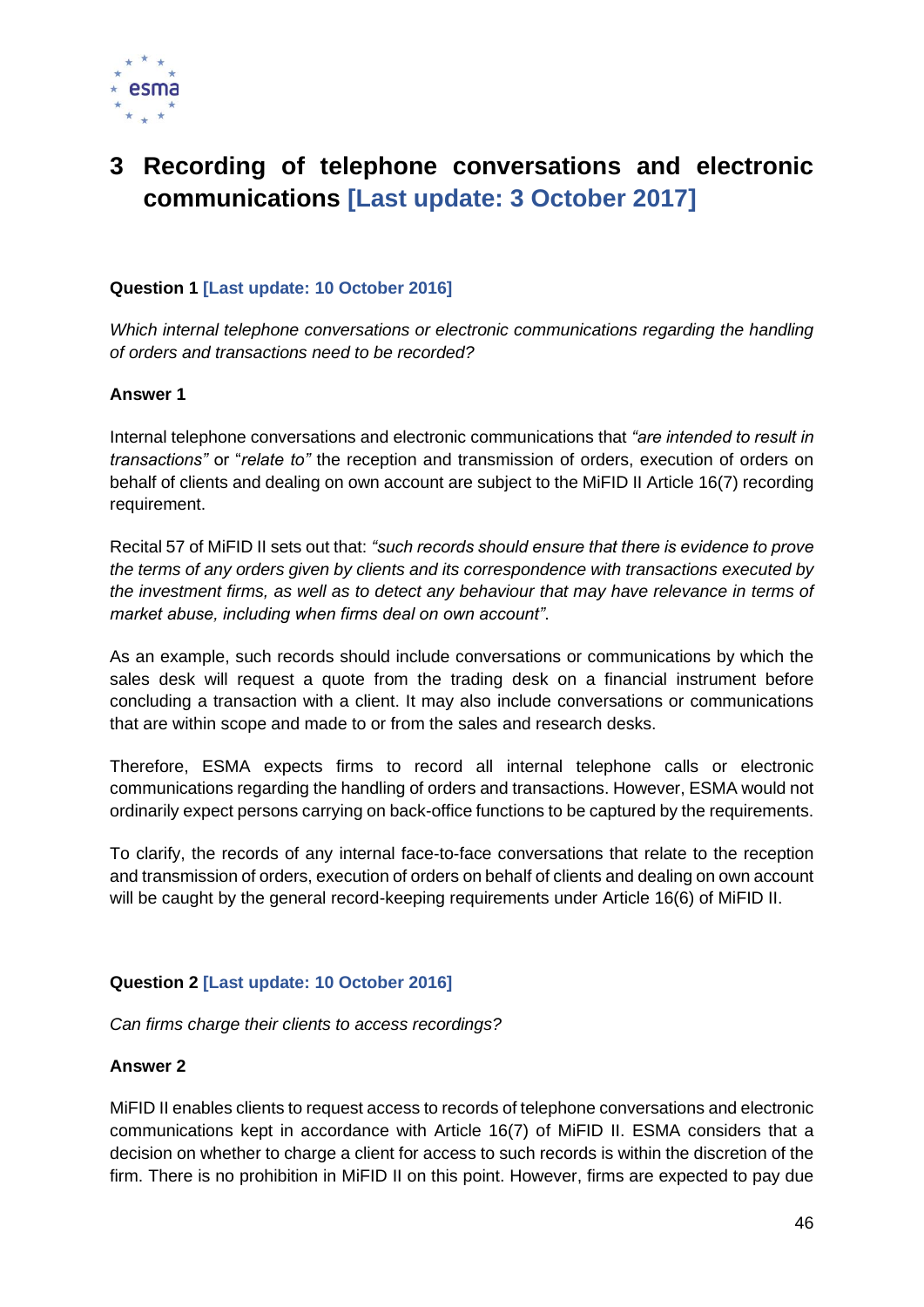

regard to the national laws in their respective jurisdiction on whether it is permissible to charge clients to access recordings<sup>25</sup>.

ESMA therefore expects that, if a firm decides to charge its client, any charge must be reasonable in order not to deter clients from making such requests.

# **Question 3 [Last update: 10 October 2016]**

*The MiFID II Delegated Regulation requires firms to periodically monitor the records of transactions and orders subject to these requirements including relevant conversations and that the monitoring shall be risk based and proportionate. How should these requirements be applied?*

#### **Answer 3**

The monitoring of records of relevant telephone conversations and electronic communications is necessary to assist the firm in ensuring that it is meeting the recording requirements and also adhering to its wider regulatory obligations under MiFID II. For example, it will assist the firm in meeting its wider regulatory obligations which include but are not limited to having policies and procedures in place in respect of its client order handling, best execution, own account dealing obligations and the deterrence and detection of market abuse.

In determining the firm's approach to monitoring the recording requirements, which includes the frequency and scope of such monitoring, ESMA expects firms to put in place arrangements which are appropriate to the nature, size and complexity of its business.

The approach should consider the likelihood of misconduct in relation to market manipulation or non-compliance with the obligation to act in the best interest of clients in connection with the reception, transmission and execution of client orders and when dealing on own account. In any case, the following criteria should be taken into account when determining the appropriate frequency and scope of monitoring the records: (i) volume and frequency of dealing on own account, (ii) volume, frequency and characteristics of client orders, (iii) characteristics of clients, (iv) financial instruments and services offered and (v) current market conditions with regard to specific securities. This list is non-exhaustive.

Furthermore, the results of any monitoring activities (including the risk assessment carried out by the compliance function) and of any relevant internal or external audit findings on the recording of conversations and electronic communications should be taken into account to determine the frequency and scope of the monitoring.

 $25$  Firms should bear in mind that the Article 12 of the Data Protection Directive  $95/46$ /EC states that every data subject should be guaranteed a right of access "*without excessive delays or expense*".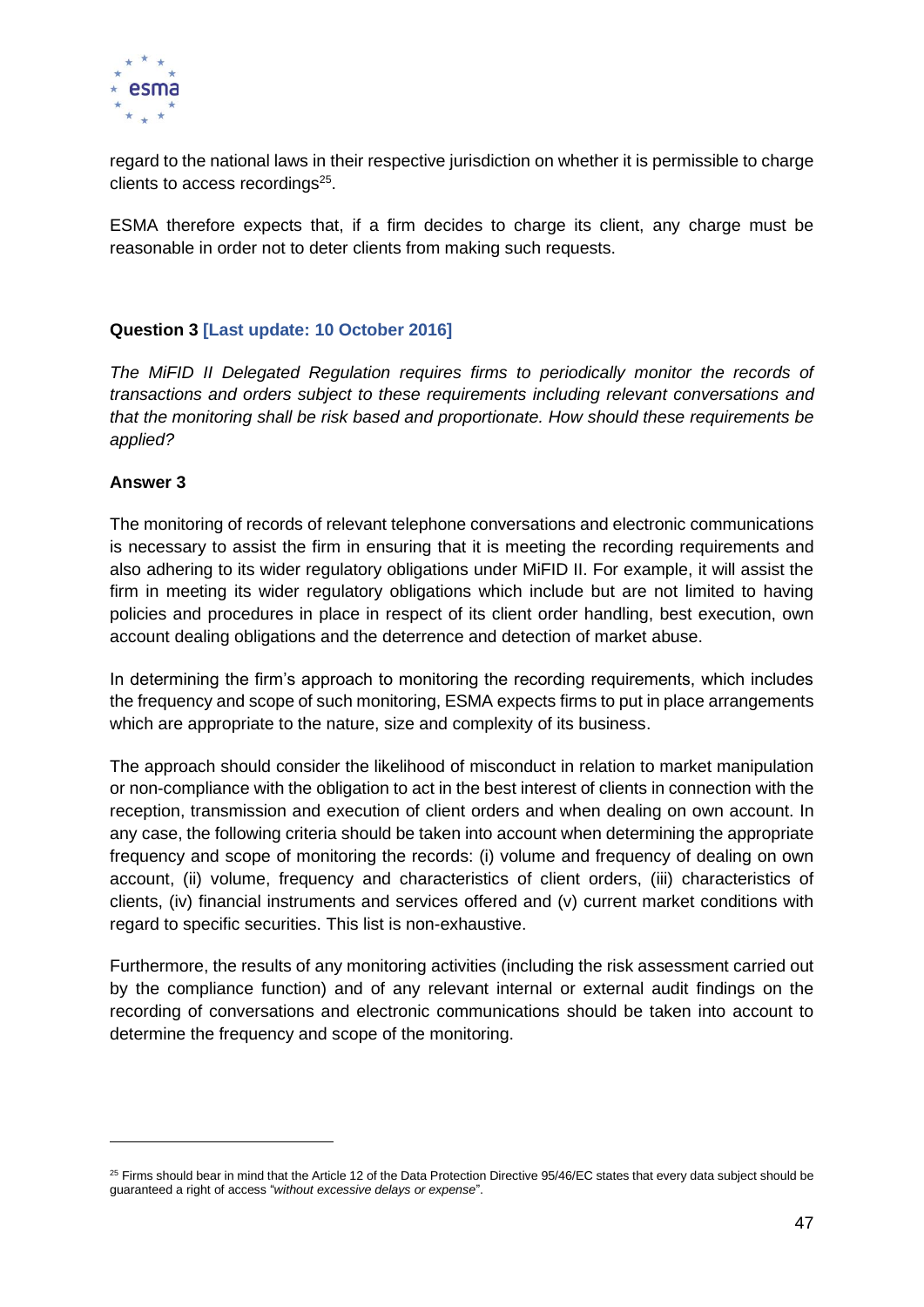

The monitoring should be conducted regularly and when necessary on an ad-hoc basis. Due regard should also be given to any emerging risks.

The monitoring should at least aim at:

- assessing compliance with recording procedures in place,
- assessing the adequacy of such procedures,
- ensuring that the records are readily accessible; and
- ensuring that the records accurately reconstruct the audit trail of a transaction.

## **Question 4 [Last update: 10 October 2016]**

*Under Article 16(7) of MiFID II, competent authorities may request that a firm keeps the records*  for up to a period of seven years, rather than five years. In such cases, what are the *expectations by competent authorities on the retention of records?*

#### **Answer 4**

Firms are required to keep records produced under Article 16(7) of MiFID II for five years, with the extension to seven years, if requested by the competent authority. For example, extensions may occur when a competent authority undertakes complicated regulatory investigations in the course of exercising its supervisory powers. This can also occur, for instance, when the competent authority is conducting an investigation on an issue dating several years prior to the start of the inquiry. If a competent authority has not made a request to a firm to put aside recordings within five years from the beginning of the retention period, the firm does not have to keep those recordings for longer than five years from when the record was created. However, if within five years from when the record was created, a competent authority asks firms to retain the recordings, recordings should stop being deleted and should be retained until the competent authority needs them or the competent authority indicates that the recordings are no longer of interest.

Where a firm has been asked to preserve information which may be of interest and the competent authority subsequently concludes that they have no further interest in that information, the competent authority should inform the firms as quickly as possible. If a firm is unclear on whether it should continue to retain material, it should contact the competent authority for confirmation of the position. Nevertheless, no request from the competent authority can extend the retention period for firms beyond seven years.

#### **Question 5 [Last update: 10 October 2016]**

*What types of electronic communications are within the scope of the new requirements?*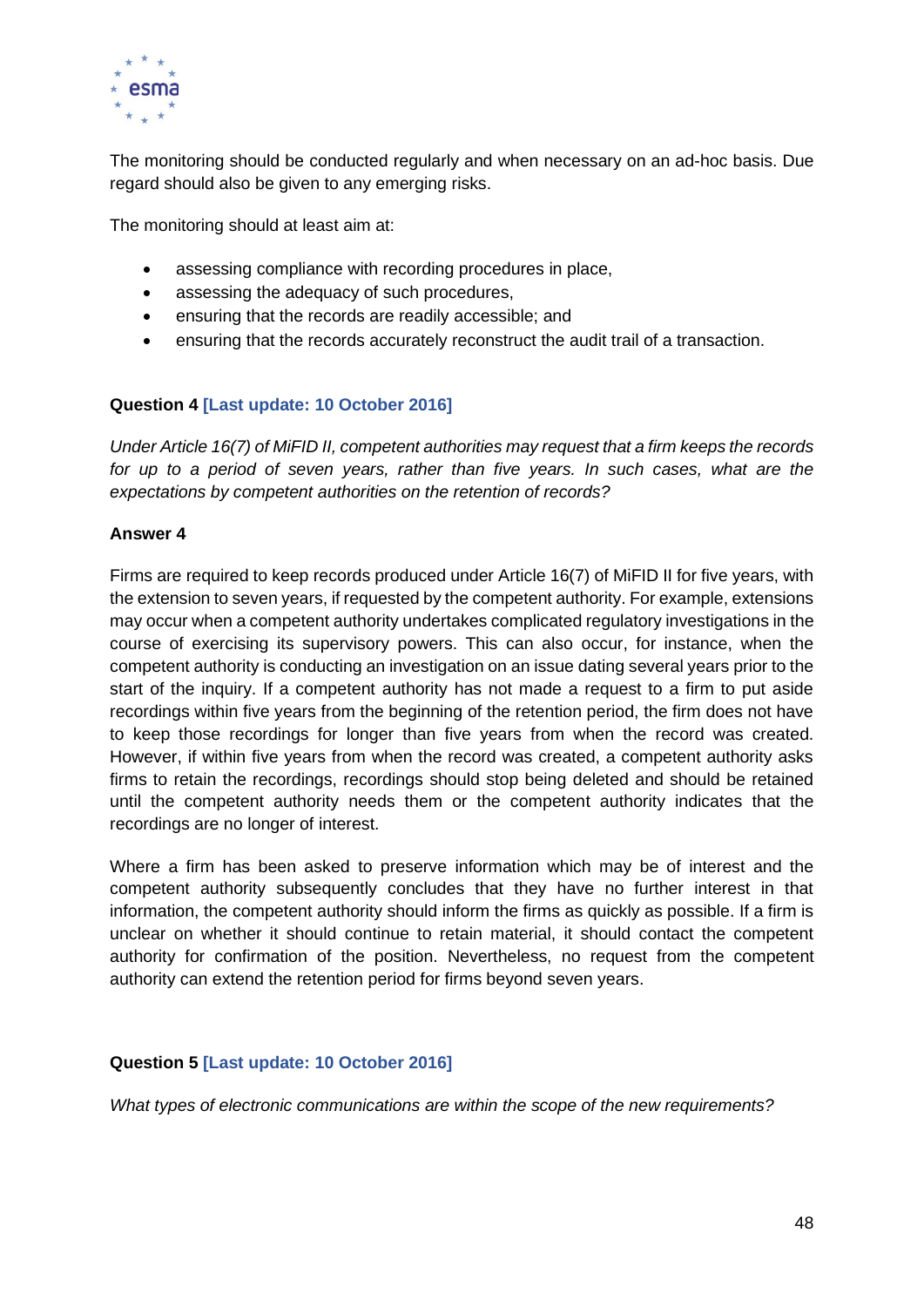

# **Answer 5**

Article 16(7) of MiFID II requires the recording of telephone conversations or electronic communications. Any electronic communications involving transactions when dealing on own account or in the provision of client order services that relate to the reception, transmission and execution of client orders will fall within the rules. The term "electronic communication" covers many categories of communications and includes amongst others video conferencing, fax, email, Bloomberg mail, SMS, business to business devices, chat, instant messaging and mobile device applications.

ESMA will not produce an exhaustive list of electronic communications because of the continuing innovation and advancement in technology which would mean the list frequently becomes out of date.

# **Question 6 [Last update: 10 October 2016]**

*Is the compliance function sufficient to fulfil the requirement to periodically monitor the records of transactions and orders? Or should it be a separate, specifically organised function?*

#### **Answer 6**

MIFID II, and its implementing measures, do not require the establishment of another control function on top of those already provided for by MIFID I: compliance function, risk management function and, where appropriate, internal audit function. Firms are reminded of their requirements under Article 9(3) of MiFID II and Article 76(2) of the MiFID II Delegated Regulation.

Therefore, while not being necessarily another specific control function, the periodic monitoring of the records of relevant telephone conversations and electronic communications is an essential piece of the overall compliance and monitoring system a firm has to implement through governance arrangements.

#### **Question 7 [Last update: 10 October 2016]**

*Is the recording of telephone conversations and electronic communications a critical or important operational function for the purposes of the outsourcing rules?* 

#### **Answer 7**

Firms may use third-party recording services to meet the new requirement to record telephone conversations and electronic communication. However, ESMA considers that, for the purposes of the outsourcing rules, taping will be considered a critical or important operational function.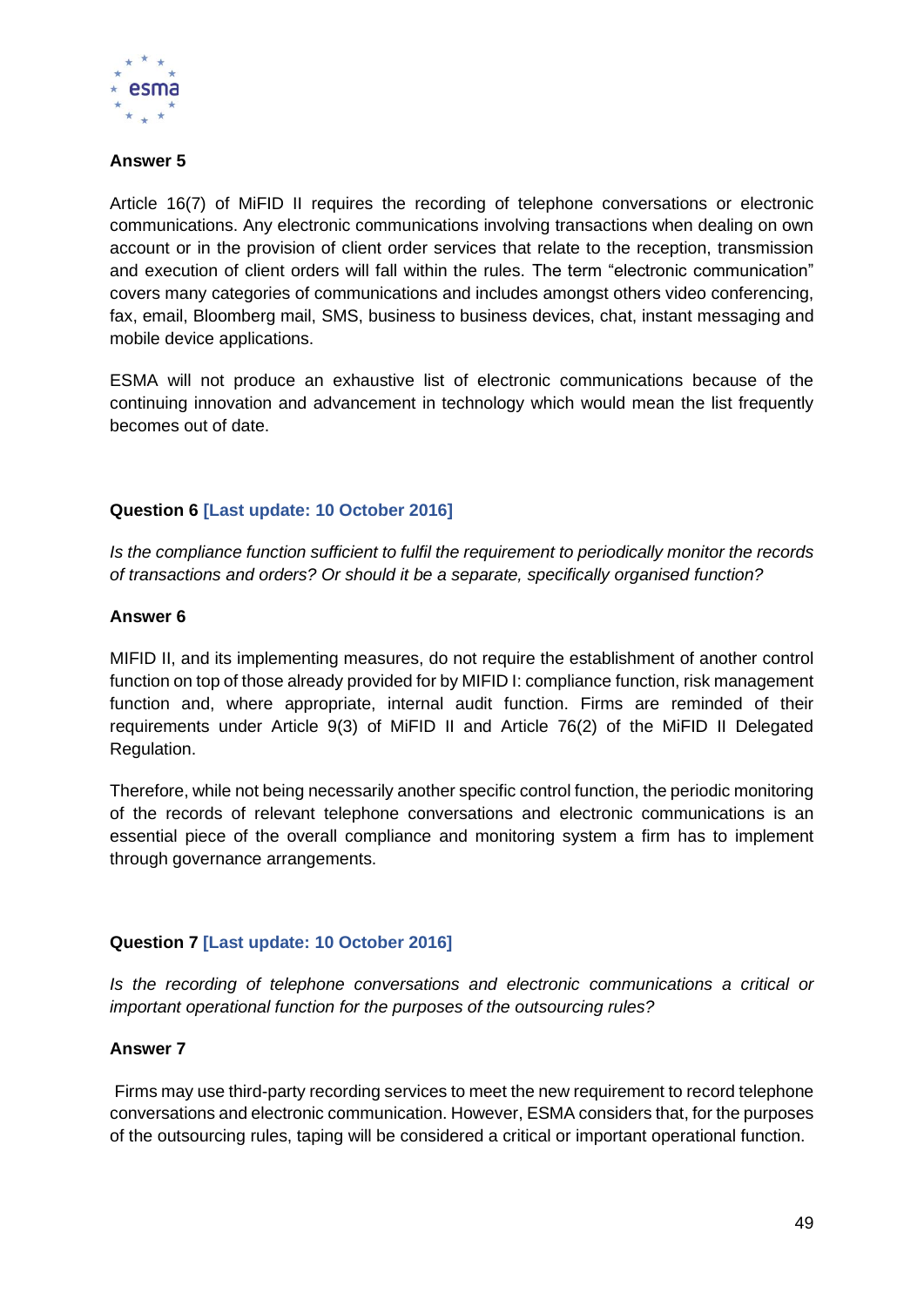

# **Question 8 [Last update: 10 October 2016]**

*Do relevant telephone conversations and electronic communications need to be recorded by the firm from start to end?*

#### **Answer 8**

In ESMA's view, the scope of the requirements require firms to record the entirety of telephone conversations and electronic communications. This is because it is impossible to appreciate upfront whether the conversation will lead to the conclusion of a transaction.

Therefore, ESMA expects firms to record all relevant telephone conversations or electronic communications from start to end.

# **Question 9 [Last update: 10 October 2016]**

*MiFID II enables clients to request access to records of their telephone conversations and electronic communications with the firm. Does this right also cover internal communications within the firm?*

#### **Answer 9**

MiFID II states that records kept in accordance with Article 16(7) of MiFID II shall be provided to the client involved upon request. This extends to internal conversations and communications between employees and contractors of the firm which relate to the provision of the client's order.

# **Question 10 [Last update: 10 October 2016]**

*Are employees or contractors permitted to use mobile devices to enable them to undertake activities relating to transactions concluded when dealing on own account and the provision of client order services?* 

#### **Answer 10**

Firms may permit relevant persons to use mobile devices to undertake activities relating to transactions concluded when dealing on own account and the provision of client order services. This includes devices owned by the firm which are expressly authorised for use and devices which are personally owned and used to make relevant conversations. Whatever the circumstance, a firm shall take all reasonable steps to prevent a relevant person from making, sending or receiving relevant telephone conversations and electronic communications on devices which the firm is unable to record or copy.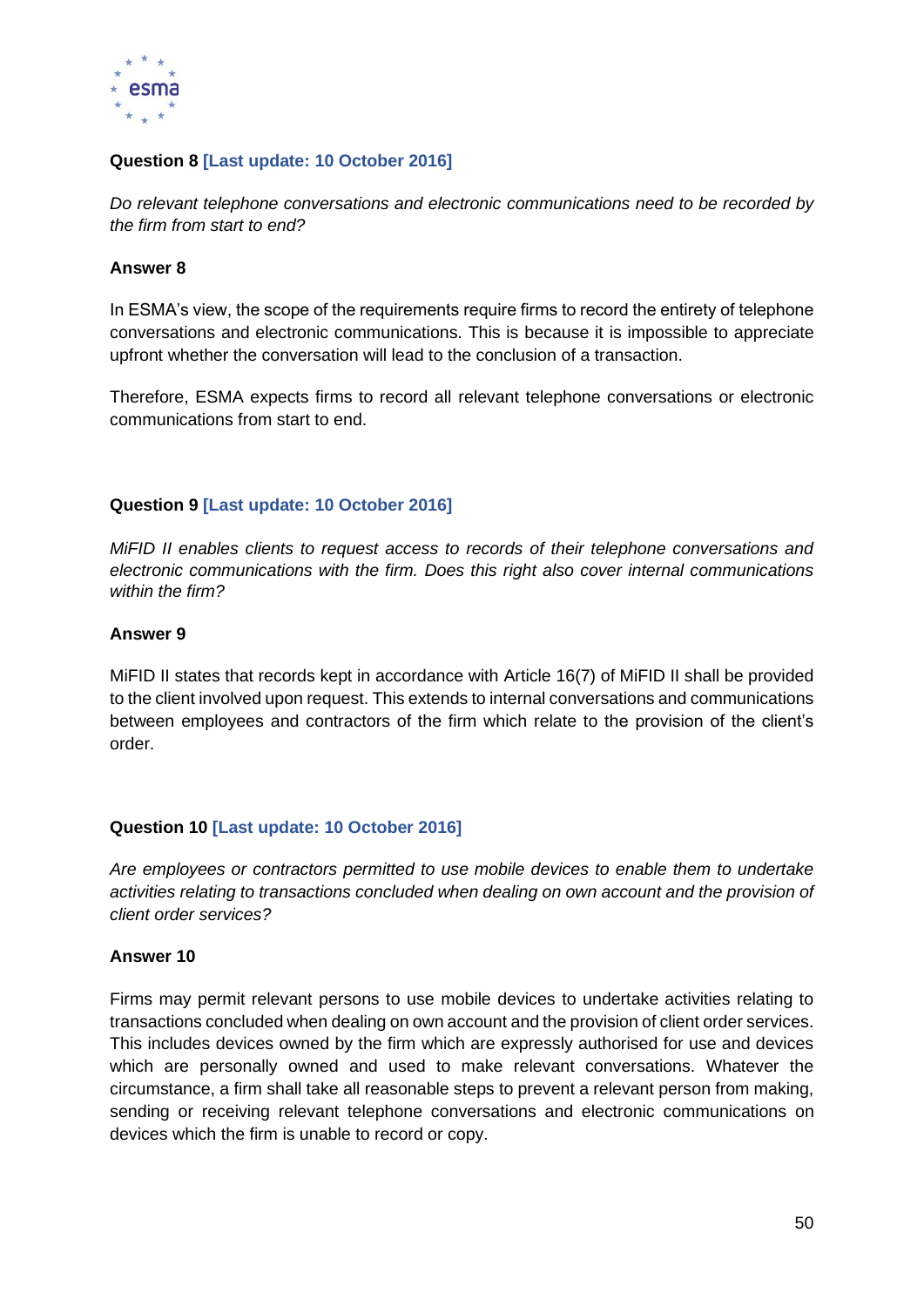

Firms are required to establish, implement and maintain an effective recording of telephone conversations and electronic communications policy. This policy should therefore cover the requirements relating to mobile devices.

For example, the policy should cover, amongst other factors, the fact that data must be retained for a period of at least 5 years, relevant persons should be prevented from being able to delete records. It should cover what happens to the data/device if a relevant person leaves a firm and what happens in the event that the device is lost or stolen. Additionally, it should also stipulate the frequency of transferring data from the mobile device (whether privately owned or expressly authorised for use by the firm) to the firm's own data retention database.

# **Question 11 [Last update: 10 October 2016]**

*What telephone conversations and electronic communications should be recorded in accordance with Article 16(7) MIFID II?*

#### **Answer 11**

In ESMA's view, the following stages of conversations and electronic communications<sup>26</sup> that relate to the provision of client order services or dealing on own account will be caught by the rules:

- Conversations or communications with a client, or a person acting on behalf of such a client, which relate to an agreement by the firm to carry out one of the covered activities, whether as principal or agent.
- Conversations or communications with any other person, which relate to transactions concluded when dealing on own account and the provision of client order services that relate to the reception, transmission and execution of client orders. This should include telephone conversations or electronic communications such as: transmitting an order to a broker or placing an order with an entity for execution, conversations or communications relating to the handling of an order (including solicitations and acceptance of transactions).

Also included, are any other conversations or communications which are carried out by the firm with a view to reach an agreement to carry out one of the covered activities, whether as principal or agent, even if those conversations or communications do not lead to the conclusion of such an agreement<sup>27</sup>. This should include conversations and communications regarding prices, solicitations, bids, offers, indications of interest and requests for quotes.

 $26$  For example, transactions concluded through online websites, online platforms and smart phone applications.

<sup>&</sup>lt;sup>27</sup> Second sub-paragraph of Article 16(7) MiFID II.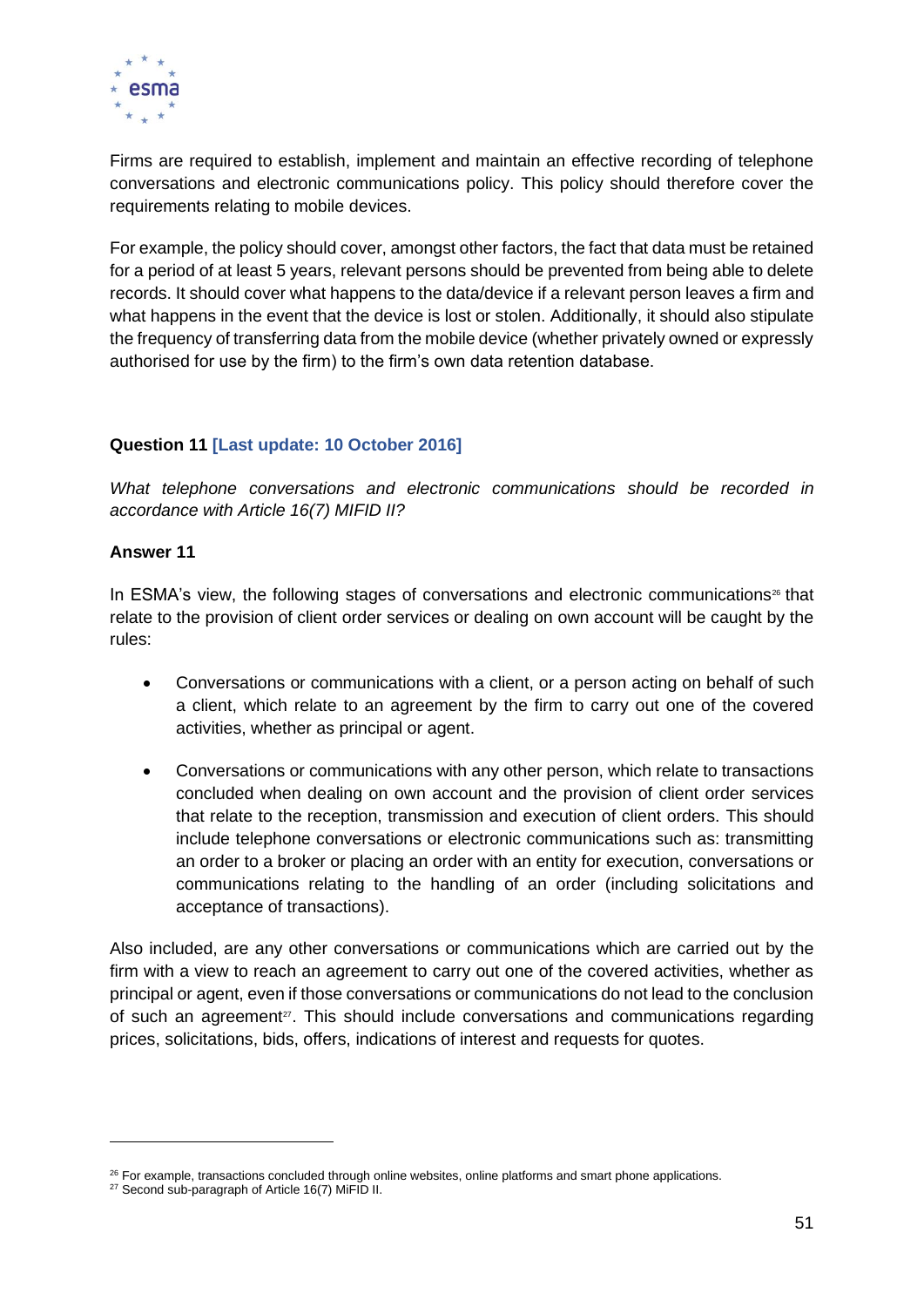

Firms should have in place policies and procedures to ensure that no relevant telephone conversations or electronic communications are done through communication systems which are not recorded.

Firms will have to decide which devices these relevant conversations or communications will take place on and ensure the effectiveness of their arrangements. Firms will have to ensure that relevant persons are trained on the procedures governing the requirements in Article 16(7) MiFID II<sup>28</sup>.

# **Question 12 [Last update: 10 July 2017]**

*Do the record keeping requirements set out in Article 16(7) of MiFID II apply only when, through a given channel, the execution and transmission of the order is allowed in addition to the reception and transmission of the order?*

# **Answer 12**

No.

ESMA considers that the content of Article 16(7) of MiFID II and the related Article 76 of the MiFID II Delegated Regulation does not support the narrow interpretation that telephone conversations and electronic communications should be recorded only when, through a given channel, the execution and transmission of the order is allowed in addition to the reception and transmission of the order.

The first subparagraph of Article 16(7) of MiFID states *"Records shall include the recording of telephone conversations or electronic communications relating to, at least, transactions concluded when dealing on own account and the provision of client order services that relate to the reception, transmission and execution of client orders".* The inclusion of language such as "relate to" points to a wider reading of the recording requirement.

This reading is also supported by the provision included in the second subparagraph of Article 16(7) of MiFID II which makes it clear that the conclusion of a transaction is not a prerequisite for the requirement to record relevant conversations or communications to apply.

Article 16(7) is intended to apply to specific MiFID services that are set out in Annex 1, Section A of MiFID II. 'Reception and transmission' is a separate MiFID service to execution, so the recording requirement must apply separately to situations when a firm receives and transmits a client order, irrespective of whether the execution and transmission of the order is allowed on that given channel.

<sup>&</sup>lt;sup>28</sup> Article 76(5) of MiFID II Delegated Regulation.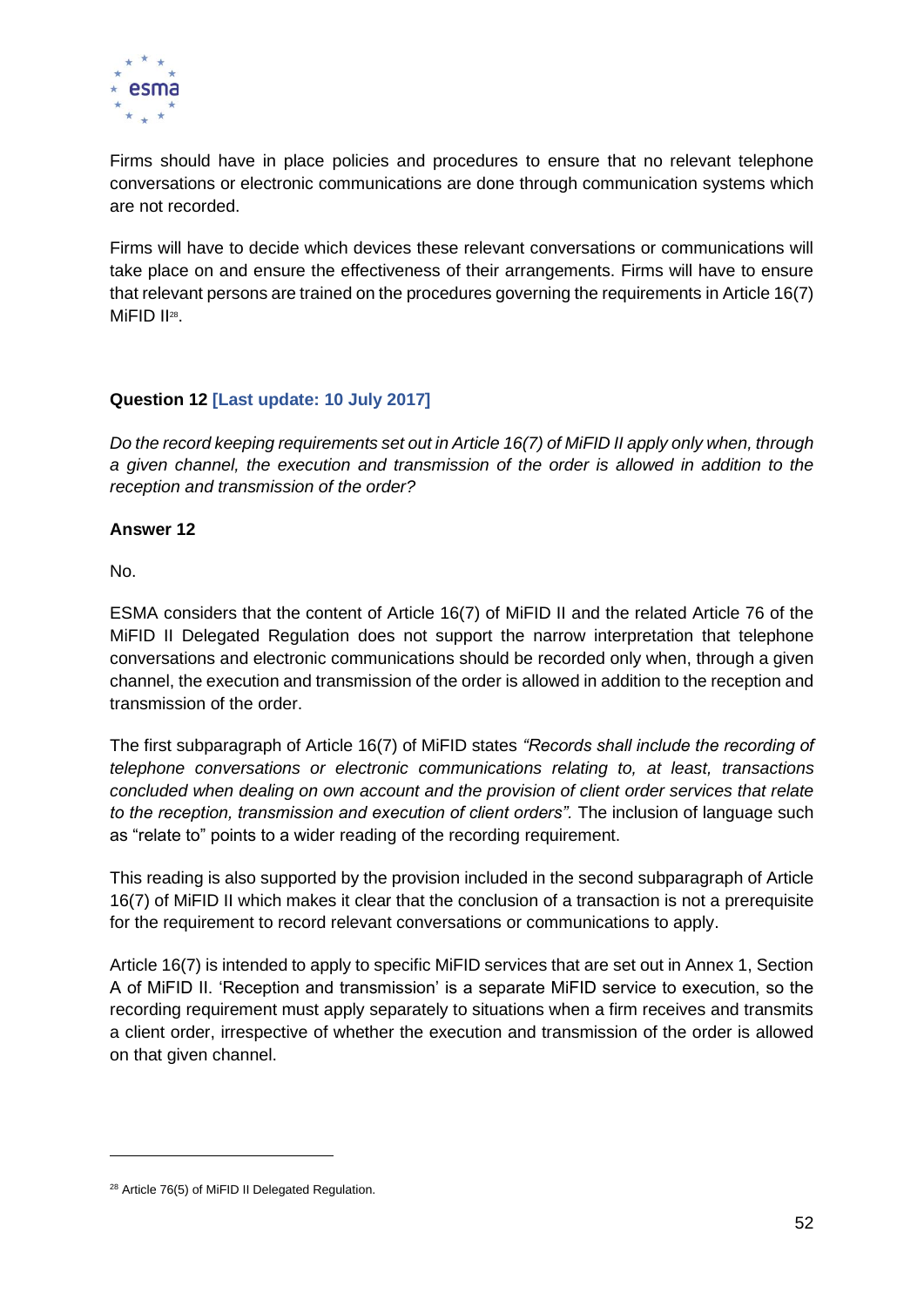

Finally, we note that Recital 57 of MiFID II underlines the importance of such records involving client orders, for the reasons set out in the CESR technical advice to the Commission:

- to show the intention behind trading and the knowledge of the person at the point at which they trade, which are matters that are often not easily established, but may be crucial in a successful enforcement case;
- to assist the national competent authorities in assessing an investment firms' on-going compliance with market abuse requirements and conduct of business obligations and, in particular, with the requirements in MiFID on information to clients and potential clients, on best execution and on client order-handling; and
- to ensure that there is evidence to resolve disputes between an investment firm and its clients over the terms of transactions, being in some cases the sole evidence to be relied on in the event of a dispute.

ESMA believes that the above objectives could not be achieved if the MiFID II telephone recordings requirements were not applied to all orders given by clients and independently from the fact that through a given channel, the execution and transmission of the order is allowed in addition to the reception and transmission of the order.

# **Question 13 [Last update: 3 October 2017]**

*What is the applicable scope of the record keeping requirements set out in Article 16(7) of MiFID II in terms of products and services?*

#### **Answer 13**

The requirements set out in Article 16(7) of MiFID II and the related Article 76 of the MiFID II Delegated Regulation apply "at least" to the provision of services (1), (2) and (3) included in Annex I, Section A of MiFID II.

Article 16(7) only requires the recording of communications in relation to the client order services mentioned above. However, the second subparagraph of Article 16(7) also requires those conversations and communications that are "intended to result in" the provision of these services to be recorded. In practice, other investment services like investment advice (paragraph (5) of Annex I, Section A) may be provided at the point when there is an intention to provide a client order services. In this case, the content of the advisory service would need to be recorded, as it would de facto be in scope of Article 16(7) of MiFID II.

ESMA notes that Members States may also decide to extend the requirements further to other MiFID services, or non-MiFID services and products.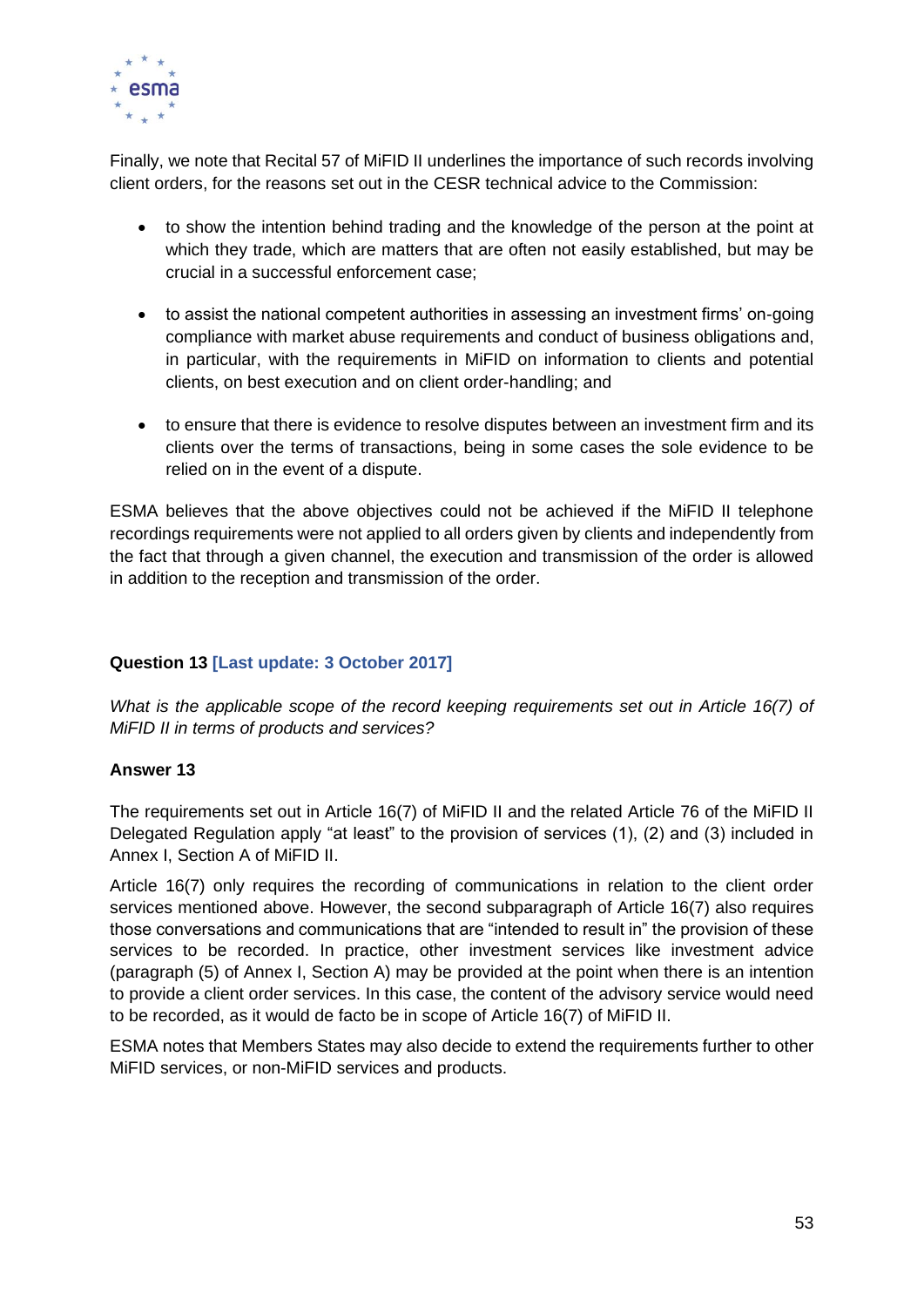

# **4 Record keeping [Last update: 10 November 2017]**

# **Question 1 [Last update: 10 October 2016]**

*How should firms prepare copies of records that have been encrypted and which have been requested by clients, competent authorities or other competent third parties?*

#### **Answer 1**

For records that are captured by the requirements under Article 16(6) and 16(7) of MiFID II, ESMA expects firms to have the organisational and administrative capabilities to convert any encrypted data into an unencrypted format.

ESMA expects firms to deliver or make available copies of these records in an unencrypted and easily analysable format, or provide the means that such data can be unencrypted when requested by the client, competent authority or other competent third party.

# **Question 2 [Last update: 10 November 2017]**

*Are securities financing transactions (SFTs) in scope of the MiFID II requirements for order record keeping, as outlined in Article 16(6) of MiFID II and further specified in Section 8 of the MiFID II Delegated Regulation?*

# **Answer 2**

Yes. Article 16(6) of MiFID II states that firms "shall arrange for records to be kept of all services, activities and transactions undertaken by it which shall be sufficient to enable the competent authority to fulfil its supervisory tasks and to perform the enforcement actions under this Directive, Regulation (EU) No 600/2014, Directive 2014/57/EU and Regulation (EU) No 596/2014 […]". Article 16(6) has a general application and does not provide for exclusions of particular types of transactions. SFTs are therefore inside the scope of the MiFID II record keeping requirements.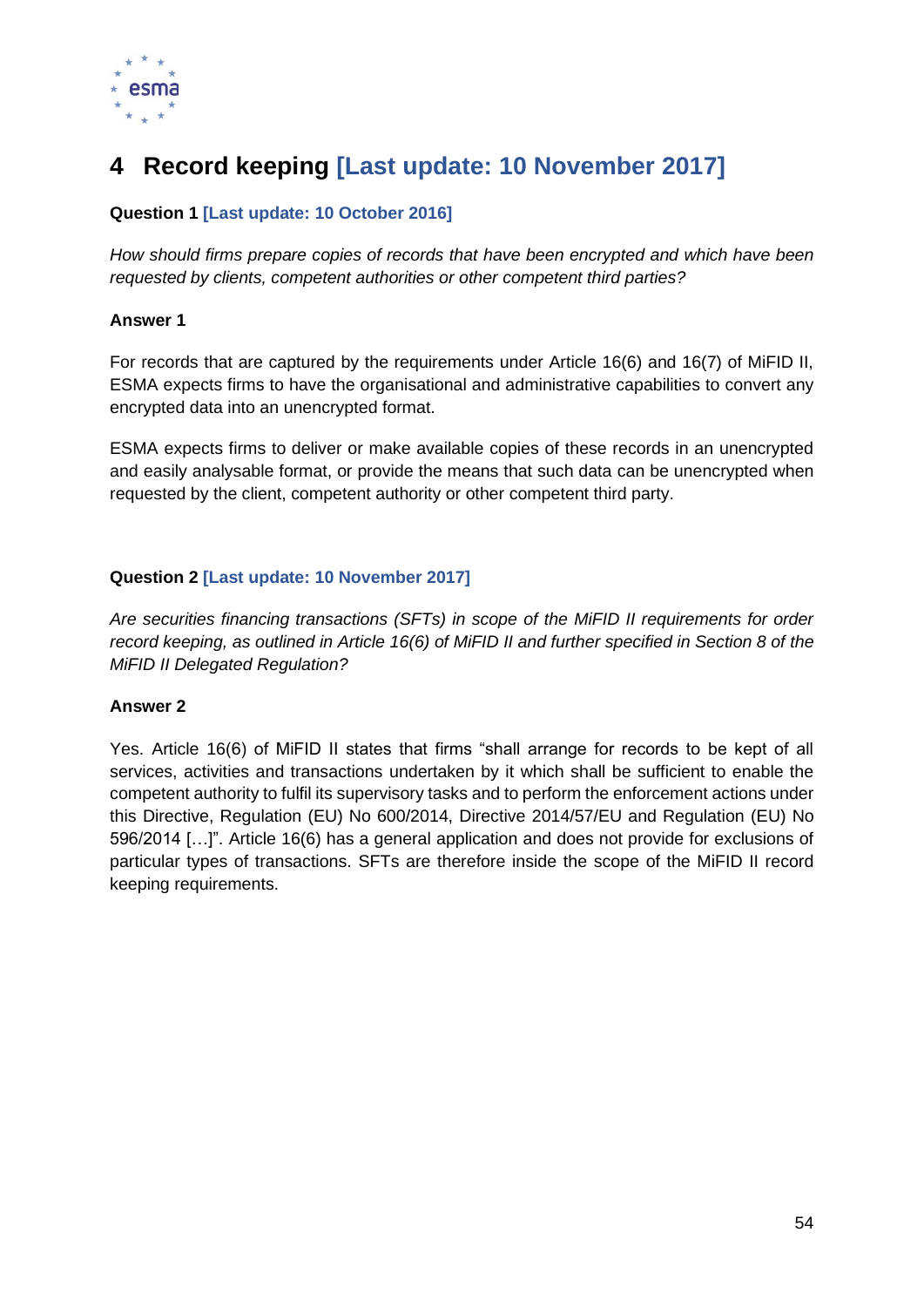

# **5 Investment advice on an independent basis [Last update: 3 October 2018]**

## **Question 1 [Last update: 10 October 2016]**

*Could a firm still hold itself out as being independent where it assesses and compares a sufficient range of financial instruments available (which are not limited to financial instruments*  issued or provided by the firm itself or by entities having close links) but that the outcome of *such an assessment in a considerable number of cases is that the firm recommends financial instruments to its clients which are issued or provided by the firm itself or by entities having close links?* 

#### **Answer 1**

When a firm holding itself out as being independent frequently assesses financial instruments which are issued or provided by the firm itself or by entities having close links as best suited for its clients, ESMA considers this could potentially conflict its status as 'independent'.

Independent advisers are reminded of their obligations stemming from MiFID II (and in particular Article 24(4) and 24(7)) and implementing measures (in particular Articles 52 and 53 of the MiFID II Delegated Regulation). A firm is also expected to manage conflicts of interest at all times. In doing so, the firm should establish, implement, maintain and update regularly adequate internal systems and controls in order to ensure that it is not bound by any form of agreement with a product provider that may limit the firm's ability to provide a personal recommendation which is unbiased and based on an assessment of a sufficient range of financial instruments available on the market. Also a regular review of the service and financial instruments it offers should be performed by the firm. Consequently, ESMA expects that these internal controls and systems should provide for a permanent internal awareness of its independency status.

In practice this means that the outcome of the unbiased and unrestricted analysis of the financial instruments available on the market could occasionally result in the firm recommending its own products. However, if the outcome is that the firm routinely recommends its own products or if there appears to be a systematic bias to advise clients to invest in its own products, the firm would most likely have problems in demonstrating the provision of advice on an independent basis. In such a case ESMA expects the firm to do thorough internal assessments determining if and to what extent clients' interests are or could be affected. Such an internal assessment should at least consider information on how the firm assessed and compared financial instruments which are issued or provided by the firm itself or by entities having close links versus a sufficient range of financial instruments available on the market. Also it should make clear the factors the assessment has been based upon and which factors determined the outcome. The firm should be able to provide this analysis to its clients and on request to the supervisory authority.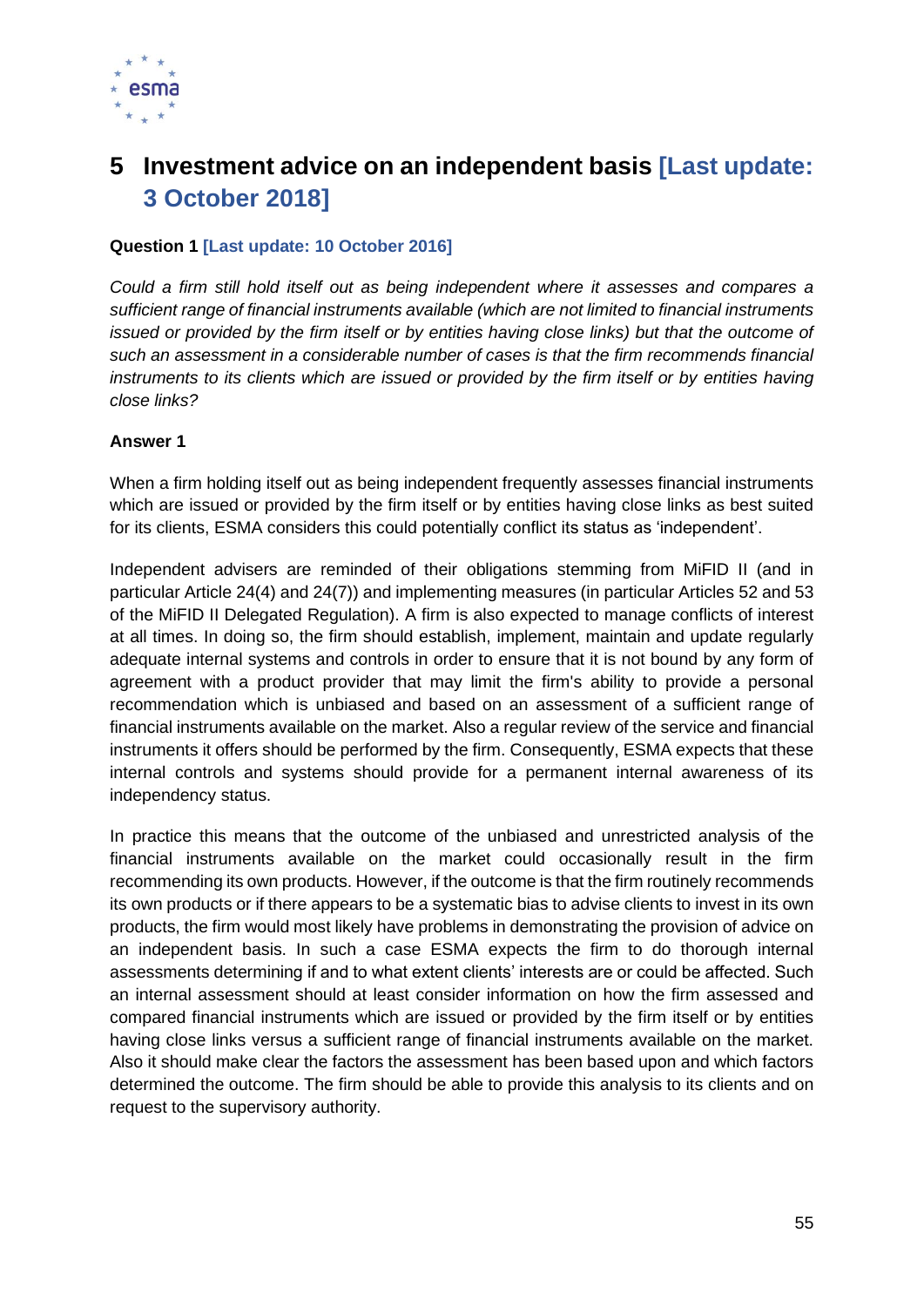

# **Question 2 [Last update: 3 October 2018]**

*An investment firm only offers financial instruments issued or provided by the investment firm itself or by entities having close links with the investment firm. On a look-through basis, the financial instruments offered (for example, investment funds, wrappers) allow the investor to indirectly invest in financial instruments issued by entities who do not have close links with the investment firm.*

*Can such investment firm hold itself out as providing investment advice on an independent basis?*

## **Answer 2**

No. In accordance with Article 24(7) of MiFID II, a firm can hold itself out as providing investment advice on an independent basis only if that investment firm assesses "*a sufficient range of financial instruments available on the market which must be sufficiently diverse with regard to their type and issuers or product providers to ensure that the client's investment objectives can be suitably met and must not be limited to financial instruments issued or provided by: (i) the investment firm itself or by entities having close links with the investment firm; or (ii) other entities with which the investment firm has such close legal or economic relationships, such as contractual relationships, as to pose a risk of impairing the independent basis of the advice provided*". When determining the range of financial instruments assessed, an investment firm providing investment advice must consider the financial instruments (directly) offered by the investment firm.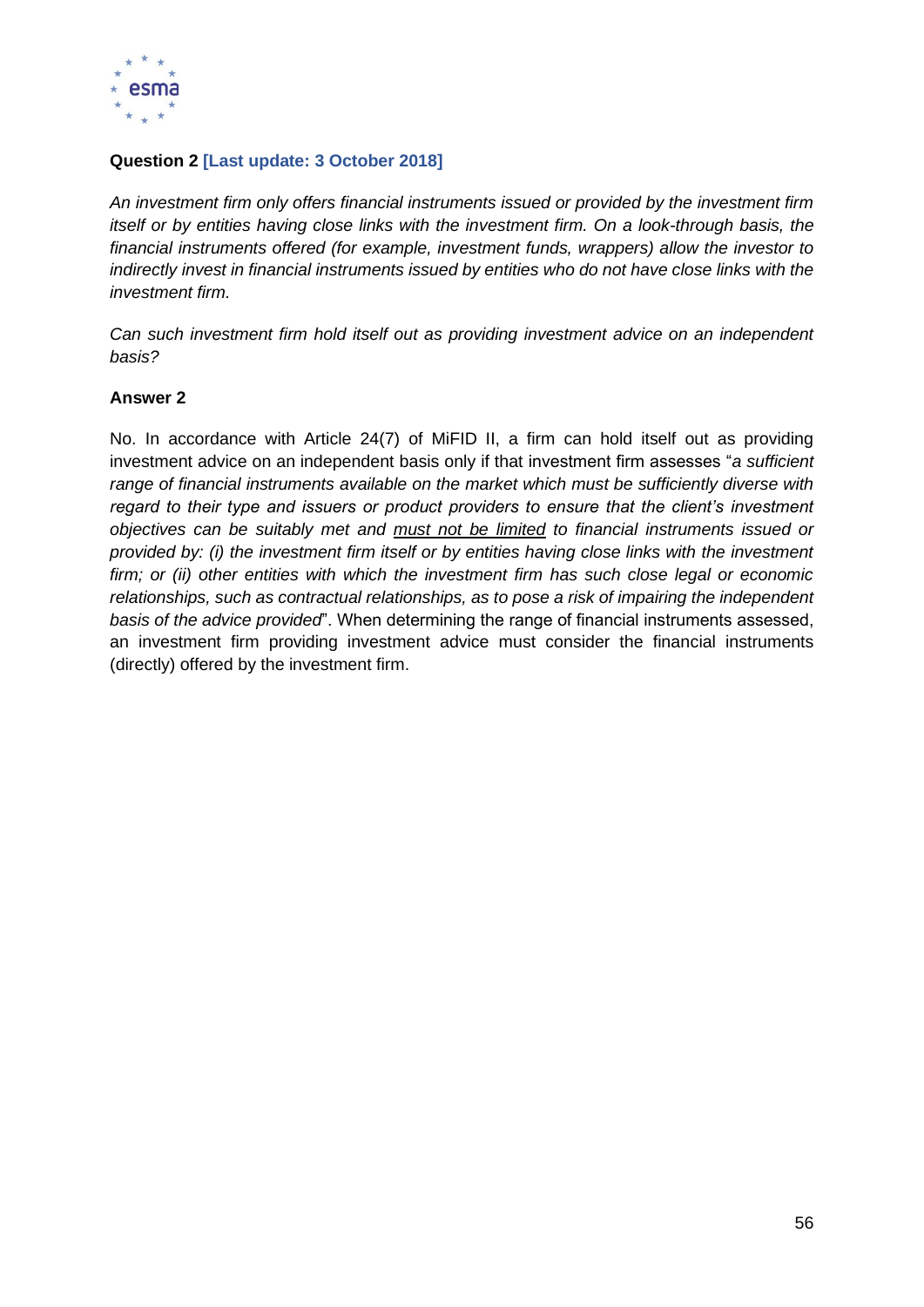

# **6 Underwriting and placing [Last update: 16 December 2016]**

## **Question 1 [Last update: 10 October 2016]**

*Article 38(1)(a) of the MiFID II Delegated Regulation states that "investment firms which provide advice on corporate finance strategy, as set out in Section B (3) of Annex I, and provide the service of underwriting or placing of financial instruments, shall, before accepting a mandate to manage the offering, have arrangements in place to inform the issuer client of the various financing alternatives available with the firm". What are "the various financing alternatives" to be considered?*

#### **Answer 1**

The various financing alternatives may be limited to those appropriate to the issuer client's needs. However, they should not be limited to financing alternatives that constitute investment services; for example, loans or extension of credit facilities shall be included if appropriate and offered by the firm. The firm should inform the issuer client which financing alternatives have not been considered, including financing alternatives not offered by the firm, with a short explanation of why they were discounted.

#### **Question 2 [Last update: 16 December 2016]**

*Article 38(1)(d) of the MiFID II Delegated Regulation states that "investment firms which provide advice on corporate finance strategy, as set out in Section B(3) of Annex I, and provide the service of underwriting or placing of financial instruments, shall, before accepting a mandate to manage the offering, have arrangements in place to inform the issuer client of the details of the targeted investors, to whom the firm intends to offer the financial instruments". Are investment firms required to provide details of each individual investor client or per type of investor client?*

#### **Answer 2**

Before accepting a mandate to manage the offering, information on targeted investors should be provided at least by per type of client, for example long-term or short-term investors, size, and nature of investor (e.g. pension funds, sovereign wealth funds, hedge funds and private clients), and country. This should reflect the specific needs or preferences of the issuer client, acting as a supplement to the investment firms' overarching allocation policy. This is consistent with Article 40(5), which states that, during the placing process (once a mandate has been awarded), investment firms shall "obtain the issuer client's agreement to its proposed allocation per type of client for the transaction in accordance with the allocation policy".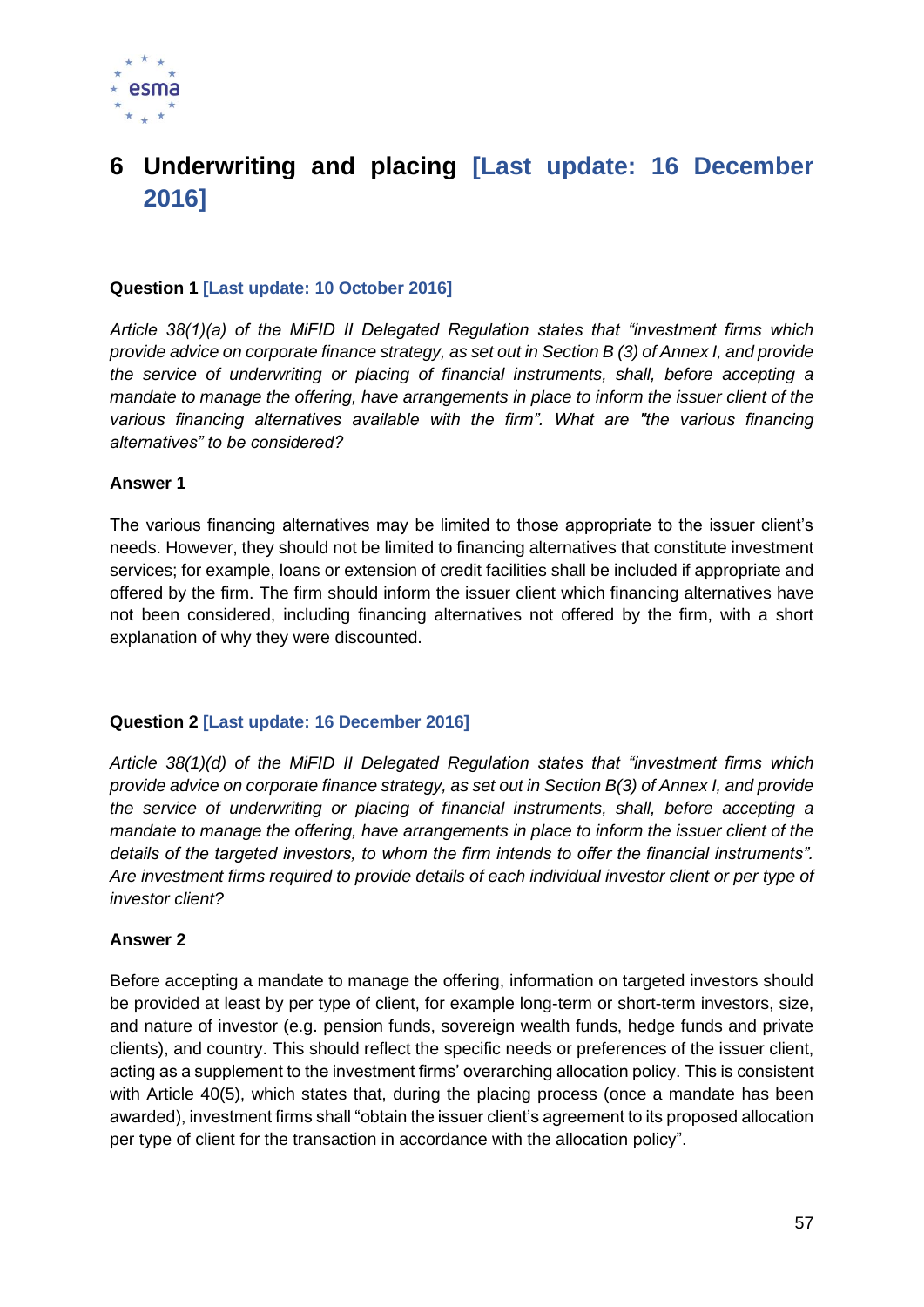

Furthermore, when carrying out the activities of underwriting and placing, investment firms should be aware of their product governance obligations, in particular in relation to the identification of the target market.

# **Question 3 [Last update: 16 December 2016]**

*What records should be kept by firms when providing underwriting or placing services and how should firms justify their final allocations to each investment client?*

#### **Answer 3**

In order to be able to demonstrate to NCAs how they meet their obligations to the issuer client when providing underwriting and placing services, as well as their obligation to manage conflicts of interest between different clients or groups of clients, firms should have a process to record allocation decisions at material stages in the allocation process.

Records of allocations decisions should include:

- a. The firm's overarching allocation policy under Article 40(4) in force at the time of the commencement of the service;
- b. The firm's initial discussion with the issuer client and the agreed proposed allocation per type of investment client, as required by Article 40(5);
- c. The content and timing of allocation requests received from each investment client with an indication of their type;
- d. Where relevant, any further discussion and instructions or preferences provided by the issuer client, other members of the syndicate, or the firm itself, on the allocation process, including any emerging in light of allocation requests received from investment clients;
- e. The final allocations registered in each individual investment client's account.

Firms must provide a justification for the final allocation made to each investment client. For this purpose, a justification should explicitly provide detailed reasoning behind the final allocation unless firms can evidence that such detail has been provided through records maintained at stages (a-e) in the allocation process. Particular care should be given to justifications to any investment clients that appear in either of the following two rankings of the final allocation:

 $(i)$  investors that receive a final allocation (recorded in (e) above) in the top 20% of the total allocation ranked by investor in descending order of size of allocation to each investor; or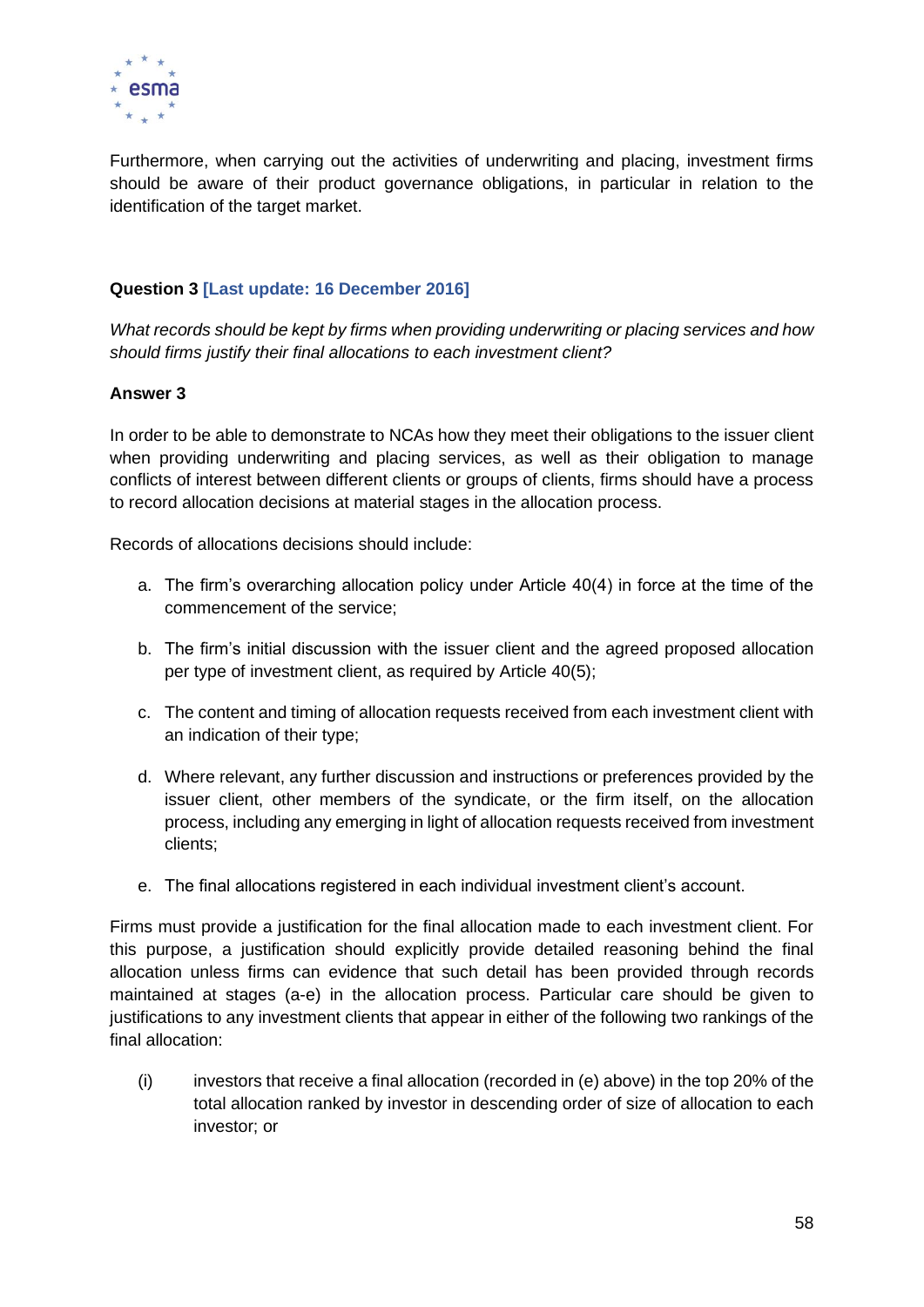

(ii) investors that receive a final allocation in the top 20% of the total allocation ranked by investor in descending order of the percentage allocation granted to each investor divided by the percentage bid by each investor (i.e. the relative extent to which each investor has their order (recorded in (c) above) reduced in the final allocation (recorded in (e) above).

# **Question 4**

*Article 38(1) of the MiFID II Delegated Regulation applies to "investment firms which provide advice on corporate finance strategy as set out in Section B(3) of Annex I of MIFID II and provide the service of underwriting or placing of financial instruments". Does this Article apply to investment firms acting as a manager or a member of the syndicate for a specific offering?*

# **Answer 4**

The activities of investment firms acting as a manager or member of the syndicate for a specific offering do not generally imply the provision of advice on corporate finance strategy. When no advice on corporate finance strategy is provided to the issuer client, provisions of Article 38(1) of the MiFID II Delegated Regulation are not to be applied. If, however, advice on corporate finance strategy is provided to the issuer client alongside the service of underwriting and placing, provisions in Article 38(1) will apply. In all circumstances, all other relevant requirements in the MiFID II Delegated Regulation related to underwriting and placing activity remain applicable.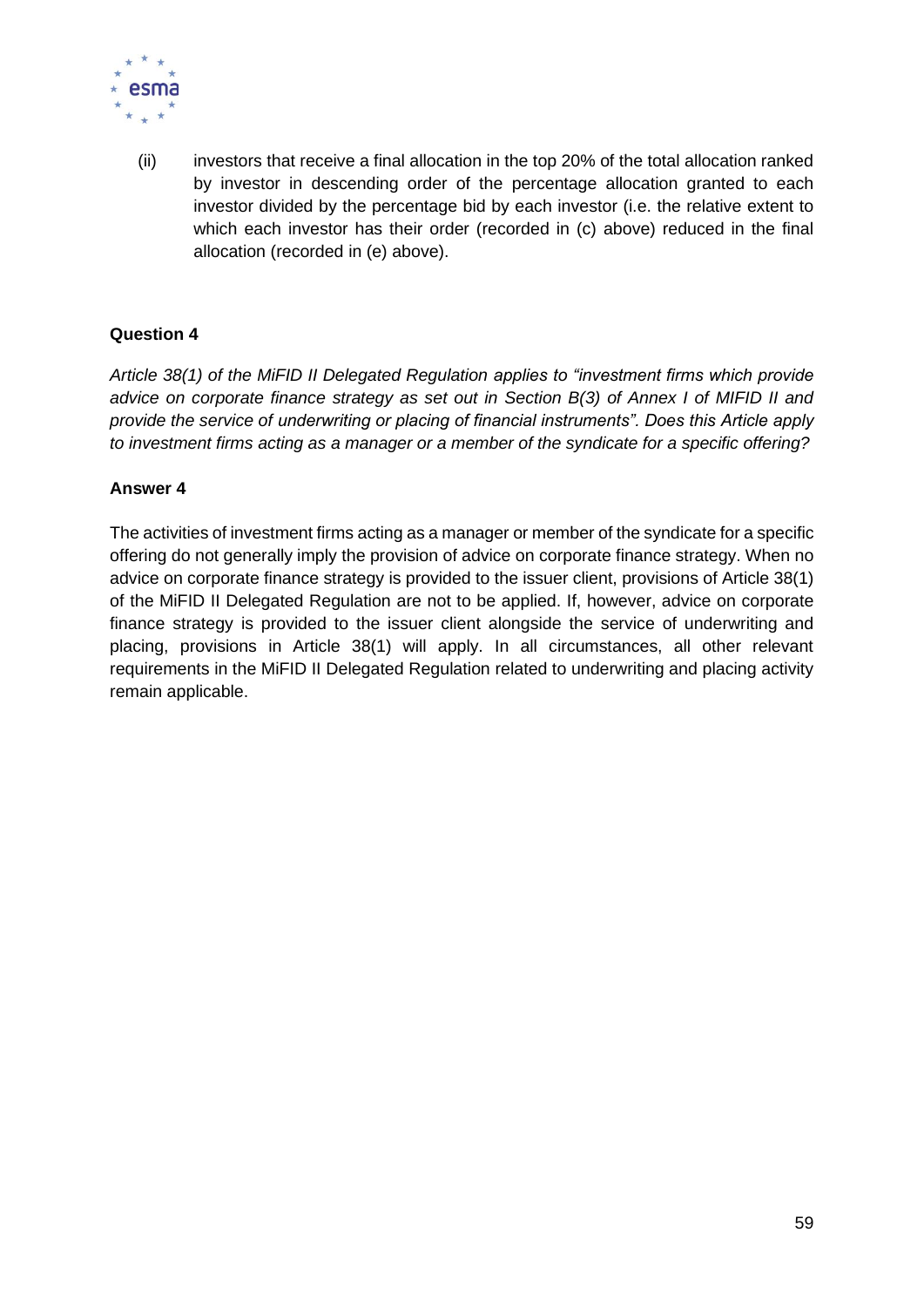

# **7 Inducements (research) [Last update: 12 July 2018]**

# **Question 1 [Last update: 10 October 2016]**

*When a firm is using a research payment account under Article 13 of the MiFID II Delegate Directive, can the research budget required under Article 13(1)(b)(ii) and 13(2)(a) be set for more than one client's portfolio when determining the specific research charge to a client and establishing the need for third party research?*

#### **Answer 1**

While a research payment account (RPA) can only be funded by a specific research charge to the client, which must be based on a research budget set by the firm, ESMA considers that a budget can be set for a group of client portfolios or accounts where the firm has established a similar need for third party research in respect of the investment services rendered to its clients.

This would allow a firm providing investment services to set a research budget at a desk or investment strategy level, for example, if client portfolios have sufficiently similar mandates and investment objectives such that investment decisions relating to those portfolios are informed by the same research inputs. A firm should be able to clearly evidence and demonstrate its approach to setting and managing a budget for a given group of client accounts and that it is consistent with using the budget in the best interests of its clients, as required by Article 13(6) of the MiFID II Delegated Directive. A firm should also describe its approach in a written research policy provided to its clients under Article 13(8) of the MiFID II Delegated Directive.

A firm is still required to identify a specific research charge for individual clients to fund the RPA, even where a budget is set for several portfolios. A firm will therefore need to have a transparent method for making a fair allocation of costs in such cases. This may involve the firm pro-rating the cost of the research budget across all client accounts benefitting from it based, for example, on the value of each client's portfolio, to establish a specific charge for individual clients.

Firms should not set a budget for a group of client portfolios or accounts that do not share sufficiently similar investment objectives and research needs. For example, if portfolios have material differences in the types of financial instruments and / or geographic regions or market sectors they can invest or are invested in, such that their research needs and the potential costs of acquiring those inputs are different, they should not be subject to the same research budget. This would not allow the firm to ensure a budget is used in the best interests of clients and may result in an unfair allocation of the costs, or benefits derived from research purchased, between different sets of clients. A firm may also choose to set a firm-level research budget to help it control overall costs, but this does not replace the need to set budgets for discrete groups of client portfolios and accounts as described above.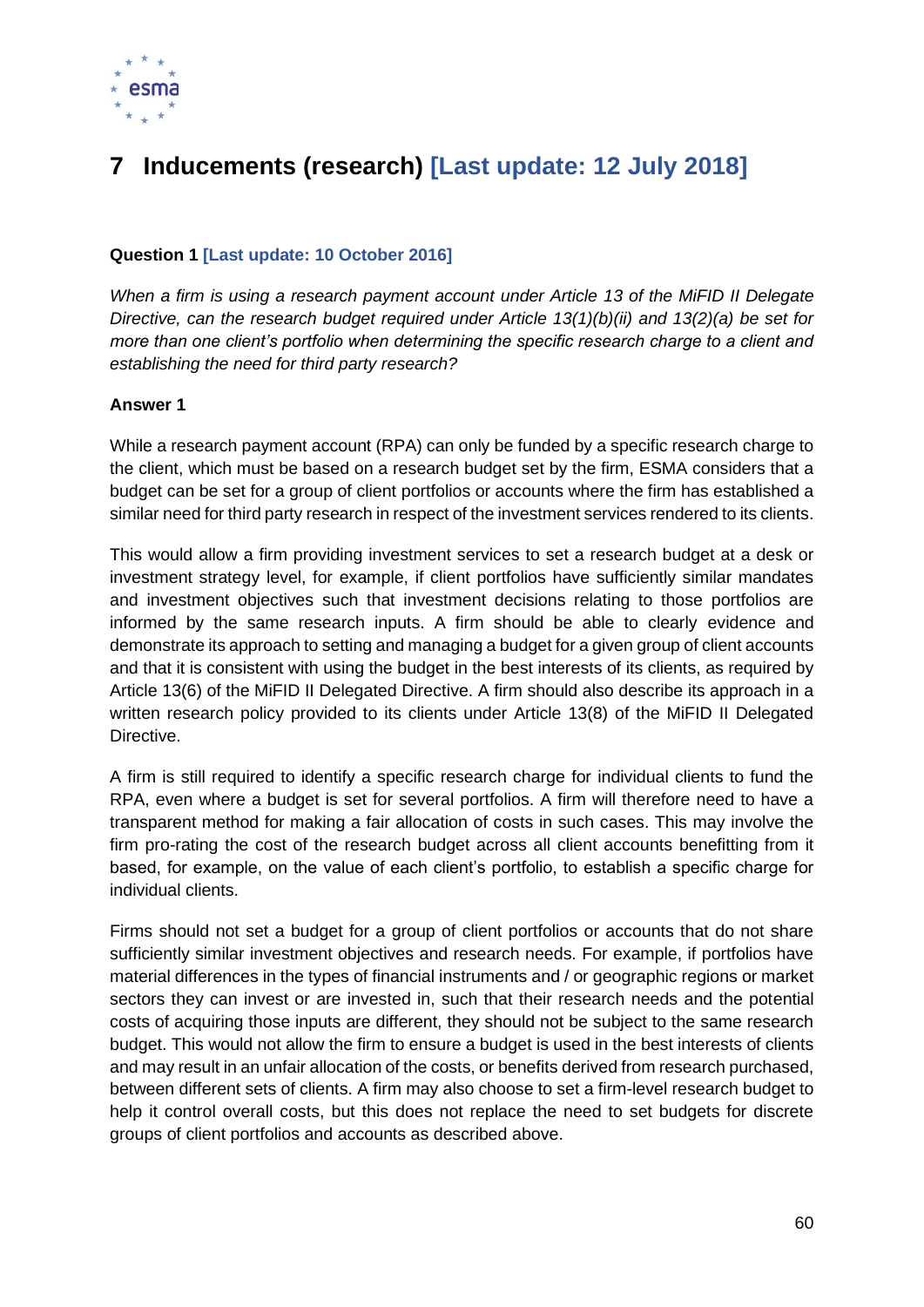

# **Question 2 [Last update: 16 December 2016]**

*What is the legal status of money held in a research payment account (RPA) established under Article 13(1)(b) of the MiFID II Delegated Directive, prior to it being used to pay providers for research?*

# **Answer 2**

Under Article 13 of the MiFID II Delegated Directive, where an investment firm chooses to use an RPA, this must be funded by a research charge to the client.

The nature of this deduction as a charge means that once it is deducted from a client, the funds belong to the firm. However, this research fund should be managed in an RPA controlled by the investment firm and it should be used specifically for purchasing external research to benefit the client. ESMA is of the opinion that it is important that the investment firm makes its best efforts to align as much as possible the timing of the charges paid by the client to the firm, and the expenditure on research paid from the RPA by the firm to the research provider.

The obligation on the investment firm to have a process by which it can rebate surplus funds if it underspends the original research budget for a set of portfolios under Article 13(5) of the MiFID II Delegated Directive<sup>29</sup> does not alter the status of RPA money. Only when a rebate has been made into a client's account would it be considered as client assets.

When administration of the RPA is outsourced, the investment firm should maintain legal control over RPA funds until such time as it decides to make a payment to a research provider. Each payment and its amount should be decided with reference to the quality criteria established by the firm itself in its research policy and its assessment of the need for research in the best interest of the client.

The investment firm must be satisfied that through the outsourced agreement it continues to retain full discretion and control over the use of the account.

The money should be ring-fenced and clearly separated from other funds of the RPA Administrator, such that they remain legally owed to the investment firm.

The third party provider should have no right of set-off over the money or be entitled to use it as collateral or otherwise for their own benefit.

# **Question 3 [Last update: 16 December 2016]**

*How should an investment firm deal with unrequested research that is provided free of charge?*

 $29$  Or offset it against the research budget and charge calculated for the following period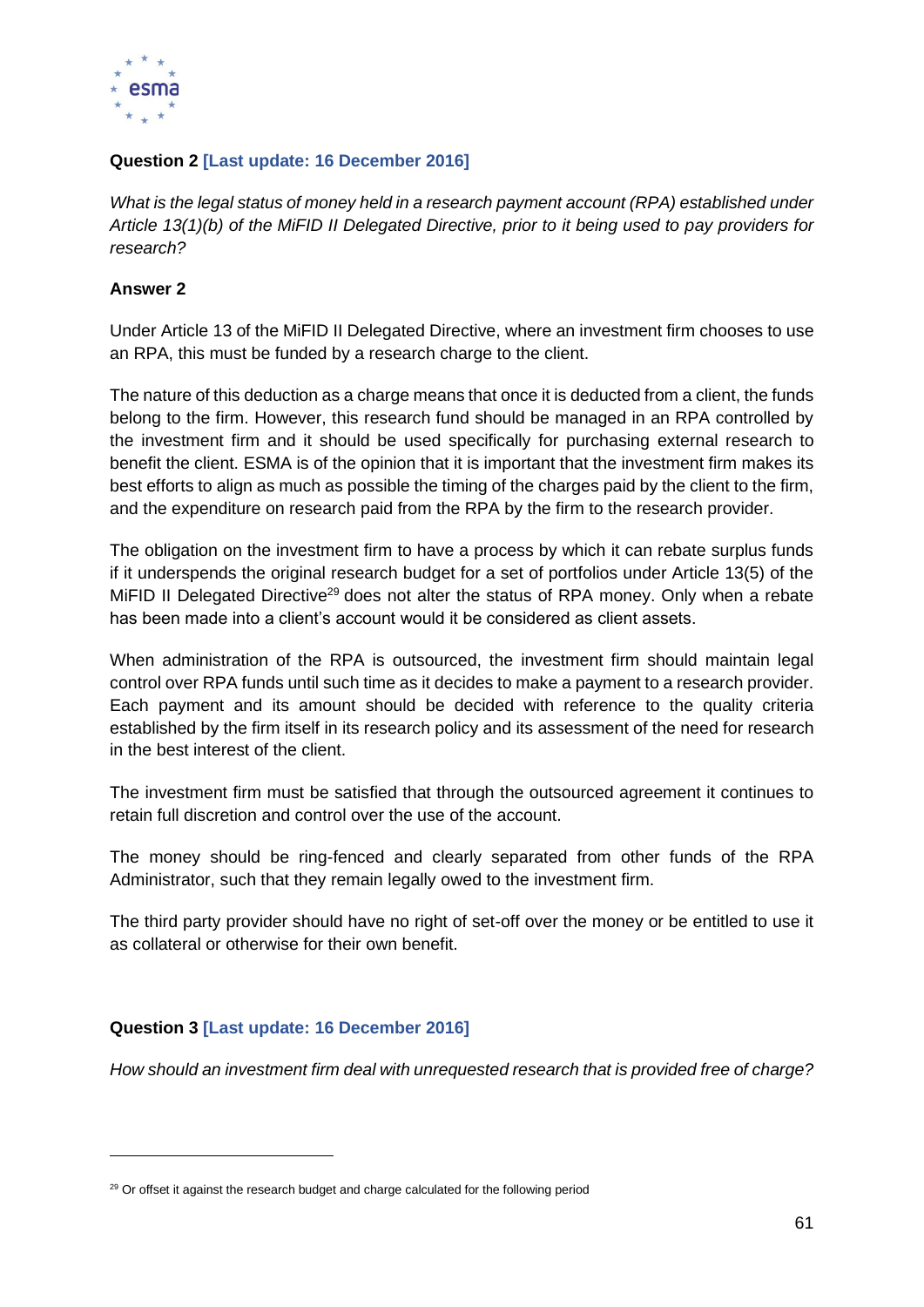

# **Answer 3**

The provision or reception of research by an investment firm is subject to the rules on inducements in Article 24, paragraphs 7, 8 and 9, of MiFID II, depending on the firm's investment activities.

Firms need to have in place policies and systems to assess the nature of any service, benefit or material paid or provided by any third party to determine whether they can provide or accept it. It is not acceptable for firms to receive research for free where no assessment has been made under the above inducements rules or there is no payment arrangement in place that complies with Article 13 of the MiFID II Delegated Directive.

A firm providing independent investment advice or portfolio management services can only receive research in relation to those activities by complying with Article 13 of the MiFID II Delegated Directive<sup>30</sup>. In this context, firms should not accept research for 'free'.

In relation to services or activities other than those covered under Articles 24(7) and 24(8), a firm providing or receiving research services must assess whether the provision or receipt of the research service meets the quality enhancement test (and the other conditions in Article 24(9)) or decide whether it intends to pay for the research directly or through a separate RPA under Article 13 Delegated Directive.

Where a firm does not want to accept research material, they should take reasonable steps to cease receiving it or avoid benefitting from its content, for example by automatically blocking or filtering certain senders/materials where practicable, and / or requesting a provider to stop providing research, and / or using the compliance function of the firm to monitor, assess and determine whether the material can be accepted before it reaches those parts of the firm that would make use of it. As proportionate to the nature, scale and complexity of its business, a firm should also provide adequate training and / or information to staff to ensure they understand the inducements obligations and the firm's specific approach to receiving research, for example whether or not they have budgeted research expenses or have agreements in place for the provision of research with particular providers to meet Article 13 of the MiFID II Delegated Directive. A firm could also consider having a process whereby staff can report to compliance or senior management any cases of unsolicited research being provided to them from a third party where no payment arrangement or agreement is in place.

Where the provider of research is a firm which also provides execution services under MiFID, and is subject to Article 13(9) of the MiFID II Delegated Directive, the provision of unsolicited (or 'free') research would not meet the obligation on them to price services separately, and ensure its supply does not potentially influence the execution services they supply. On that basis, firms should have systems and controls in place to enable them to cease providing unsolicited research.

<sup>30</sup> For the purposes of this question, it is assumed a priori that an item or service is research, rather than material that could constitute a minor non-monetary benefit that is acceptable under Article 12(3) of the Delegate Directive (see question 6 of this section below).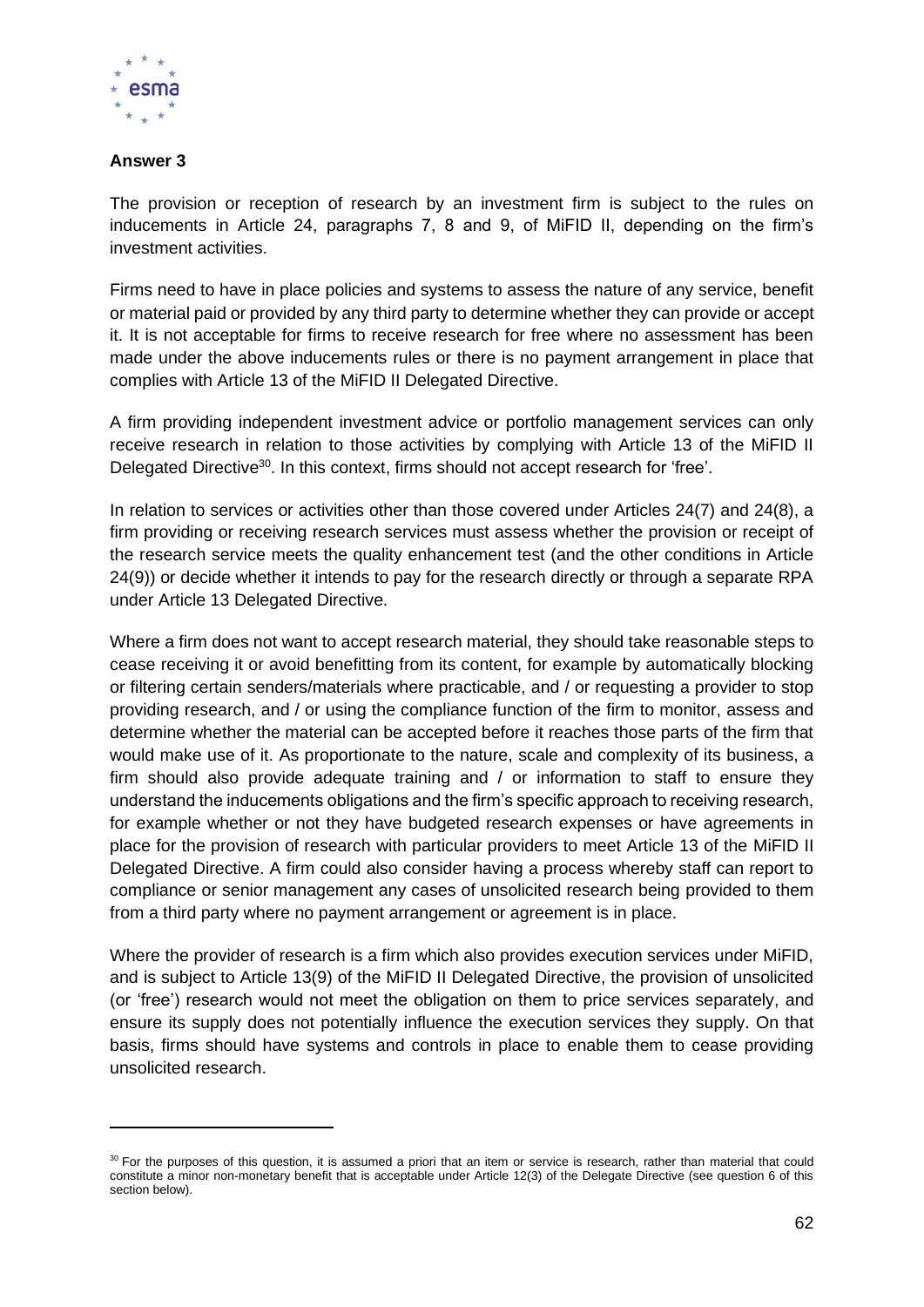

# **Question 4 [Last update: 16 December 2016]**

*Can investment firms accept research from third country providers that are not subject to the MiFID II requirements?*

## **Answer 4**

EU/EEA firms subject to MiFID II inducements rules must comply with these requirements (Article 24, paragraphs (7), (8) and (9), and the relevant level two provisions) irrespective of the status or geographical location of the research provider. Alternatively, they could receive research using the paying arrangements set out in Article 13 of the MiFID II Delegated **Directive** 

Firms should therefore treat research from a third country provider in the same way as any other third party benefits (see Q&A 3 above).

# **Question 5 [Last update: 16 December 2016]**

*What approach should a firm take to research provided from another group entity?*

#### **Answer 5**

The MiFID inducements rules apply in the same manner irrespective of the relationship between the provider of fees, commissions or monetary or non-monetary benefits and the firm receiving them, (i.e. irrespective of being part of the same group or not).

On this basis, firms subject to MiFID inducements rules need to either assess whether accepting the inducement (research) is compliant with Article 24(7), (8), (9) and the relevant level two provisions or decide to use the arrangements in Article 13 of the MiFID II Delegated Directive. In the latter case, firms should pay particular attention to any potential conflicts of interests as well as their obligations to assess the quality of research and keep appropriate controls and oversight over the amounts paid with reference to the quality criteria mentioned beforehand. Alternatively, the firm could refuse to accept research from other intra-group entities.

Where firms do seek to receive third party research from or provide it to other group entities using an RPA model under Article 13 of the MiFID II Delegated Directive, the requirement on the EU firm to ensure a research budget is used and managed in the best interests of their clients and that the costs of research are allocated fairly between client portfolios under Article 13(6) and 13(8) of the MIFID II Delegated Directive will be particularly important. The commercial preference of a firm to operate as part of a global business model does not override their obligations under Article 13 if using an RPA. The firm will need to ensure their systems, controls and oversight of research spending and cost allocation to clients are sufficient to meet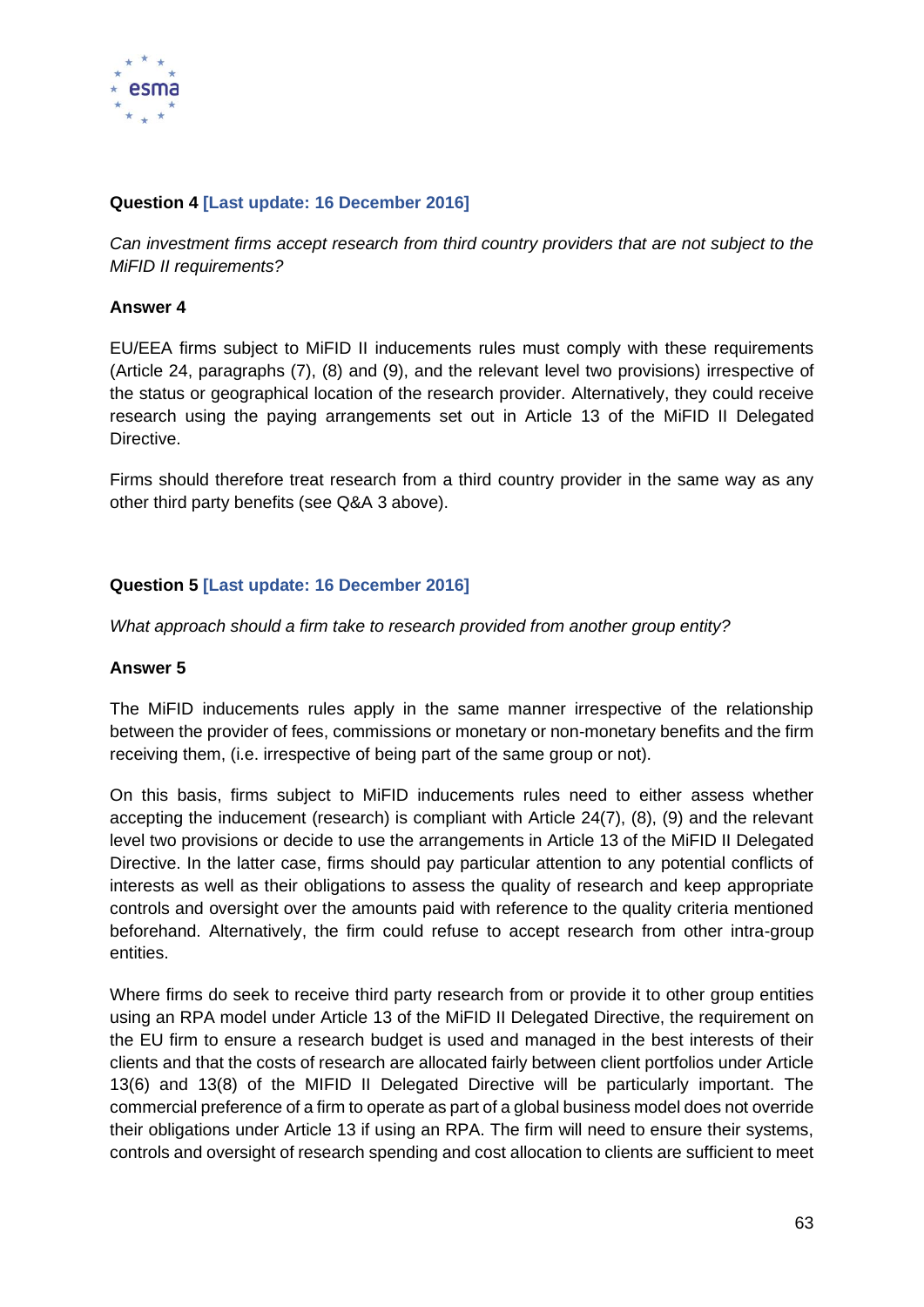

all the requirements linked to an RPA, notwithstanding that this may require some changes to their business model.

Alternatively, there remains the option for the firm to pay for research with direct payments from their own resources if the RPA and research charge mechanism is deemed too complex.

# **Question 6 [Last update: 16 December 2016]**

In what circumstances should material received by a firm providing independent investment *advice or portfolio management services be considered a minor non-monetary benefit under Article 12(3) of the MiFID II Delegated Directive rather than research?*

#### **Answer 6**

In accordance with Q&A 3 (see above) firms should have in place policies and systems to assess the nature and scale of any service, benefit or material provided by any third party to determine whether it can be considered as a minor non-monetary benefit or as research subject to Article 13 requirements.

Whereas an overall definition of minor non-monetary benefits is provided for in Article 24 (8) of MIFID II, and specific items are provided for in Article 12(3) of the MiFID II Delegated Directive, Recital 29 of the MiFID II Delegated Directive provides some further clarity in relation to certain types of information or material. It states that in particular "non-substantive material or services consisting of short term market commentary on the latest economic statistics or company results" that firms providing independent investment advice or portfolio management may treat as minor non-monetary benefits.

The assessment of whether material is substantive or not (and therefore can be viewed as a minor non-monetary benefit) should only be linked to its content and not to the qualification given/alleged by the provider nor its provenance within the third party provider. Article 12(3) of the MiFID II Delegated Directive makes clear that for any third party benefits to be an acceptable minor non-monetary benefits, a firm should assess and ensure they are "reasonable and proportionate and of such a scale that they are that they are unlikely to influence the firm's behaviour in any way that is detrimental to the interest of the relevant client."

For example, a detailed research report or conversation with a research analyst, which in content meets the nature of research described in Recital 28, cannot be considered as a minor non-monetary benefit due to it being labelled as such by a provider or because such material is provided through a dealing desk rather than a research department. By contrast, short market updates with limited commentary or opinion may be capable of being considered as information that is a minor non-monetary benefit consistent with Recital 29 and Article 12(3)(a) of the MiFID II Delegated Directive. The restriction on inducements, including research, should also not prevent communications between a firm's trading desk and a trader in another firm's dealing desk in the context of seeking market information to immediately execute an order, for example on available liquidity or recently traded prices, which should be considered as part of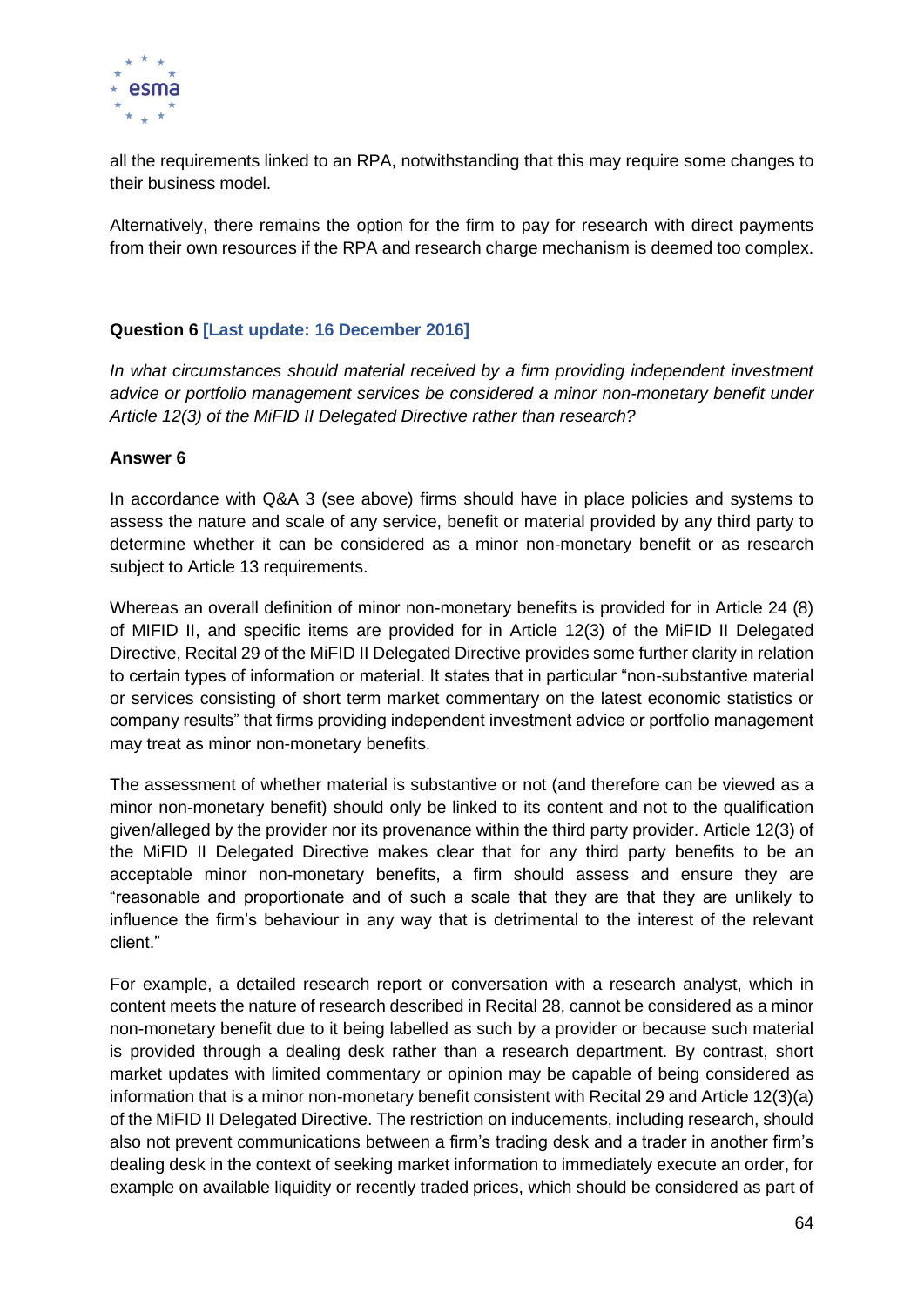

the execution service. Material repeating or summarising public news stories or public statements from corporate issuers (e.g. public quarterly results reports or other market announcements) could also be considered as information that constitutes a minor nonmonetary benefit.

Recital 29 also refers to Article 12(3)(b) of the MiFID II Delegated Directive. This provides that a minor non-monetary benefit can include "written material from a third party that is commissioned and paid for by a corporate issuer or potential issuer to promote a new issuance by the company… provided that the relationship is clearly disclosed in the material and that the material is made available at the same time to any investment firms wishing to receive it or to the general public". This exemption can allow investment firms to receive 'pre-deal' material directly relating to a new capital raising event by an issuer, which is produced by a third party such as another investment firm who is placing and / or underwriting the issue (often referred to as 'connected research'), provided that the nature of the material is made clear and it is available at the same time to any prospective investor.

Article 12(3)(b) also allow investment firms to accept material from a third party where they are "contractually engaged and paid by the issuer to produce such material on an ongoing basis", again subject to the relationship being clearly disclosed within it and the material being made available at the same time to any investment firms wishing to receive it or to the general public. This permits so-called 'issuer sponsored' third party coverage to be distributed and received by an investment firm as a minor non-monetary benefit, provided that it is offered generally either to any investment firm or is made public. In both cases under Article 12(3)(b) of the MiFID II Delegated Directive it is clear that there should be no expectation or actual payment from a recipient investment firm for such material or restriction in access that could in any way infer the provision of this material could act as an inducement and not constitute a 'minor' benefit.

Recital 30 of the MiFID II Delegated Directive finally clarifies that "any non-monetary benefit that involves a third party allocating valuable resources to the investment firm shall not be considered as minor and shall be judged to impair compliance with the investment firm's duty to act in their client's best interest."

# **Question 7 [Last update: 4 April 2017]**

*Can the service of a third party arranging meetings with the management of a corporate issuer for an investment firm ('corporate access') be considered as research that can be paid for from an RPA under Article 13(1)(b) of the Delegated Directive, and if not, how should firms providing independent investment advice or portfolio management services treat such services?*

#### **Answer 7**

Recital 28 provides a definition of research for the purpose of the RPA model. Arranging a meeting itself is not providing material or services which "*explicitly or implicitly recommend or suggest an investment strategy and provide a substantiated opinion as to the present or future*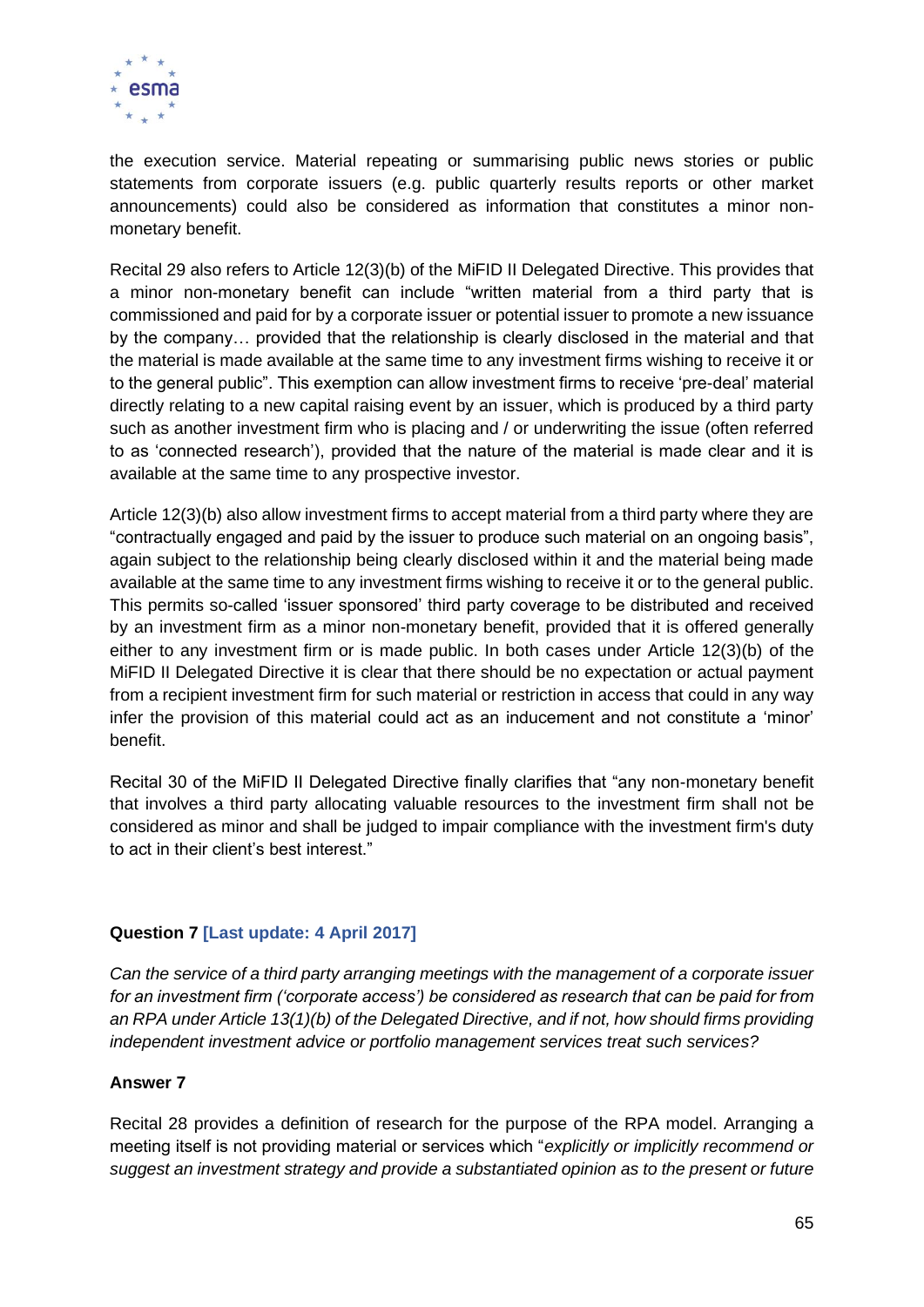

*value or price of such instruments or assets*" so does not appear to be 'research' and should be considered a discrete service.

This does not preclude an investment firm that arranges such meetings, and also supplies research and execution services, from being paid for research services from an RPA, but the firm should ensure their pricing and payments received from firms purchasing its research are not subsidising a charge for the corporate access (concierge) service. This is consistent with Article 13(9) of the Delegated Directive, which applies to firms providing execution services, which specifies that "the provision of each other benefit or service by the same investment firm to investment firms established in the Union shall be subject to a separately identifiable charge."

ESMA expects investment firms subject to Article 24(7) or Article 24(8) of MiFID II to carefully assess whether corporate access services such as field trips, conferences and individual meetings involving a corporate issuer and facilitated by an investment firm are material benefits, or alternatively could qualify as an acceptable minor non-monetary benefit.

For example, corporate access services offered by a third party that are by their nature exclusive, such as individual meetings or field trips with a corporate, may involve the allocation of valuable resources by the provider (Recital 30 of the Delegated Directive) and / or have a value to the recipient such that the benefit is not minor in nature and scale and could influence their behaviour (Article 12(3) of the Delegated Directive). Conversely, ESMA considers that where a corporate's investor relations office (or its 'house broker' if the service is paid for by the issuer) organises investor 'road shows' to support a capital raising event and it is freely and publicly open to analysts from investment firms and other investors it could be capable of qualifying as acceptable minor non-monetary benefits under Article 12(3). As set out in Q&A 6, it will be for the recipient investment firm to determine whether or not it can accept a benefit.

However, ESMA notes that an investment firm can also treat corporate access as a commercial service and pay for it appropriately from its own resources. In such cases, it is important that the provider prices services at commercial levels and access itself is not linked to or dependent on payments for research or execution services where the provider offers these other MiFID services. This should ensure there is no inducement risk under the MiFID II obligations.

There also remains the option for an investment firm wishing to meet with a corporate issuer individually to approach them directly and/or pay for a third party corporate access service provider to facilitate meetings that does not provide other MiFID investment services. This removes the primary potential conflict of interest or inducement risk that could arise if meetings are provided by another MiFID firm with whom they have other commercial relationships.

#### **Question 8 [Last update: 23 March 2018]**

*Can macro-economic analysis be considered research that can be paid for from an RPA and client research charges under Article 13(1)(b) of the MiFID II Delegated Directive?*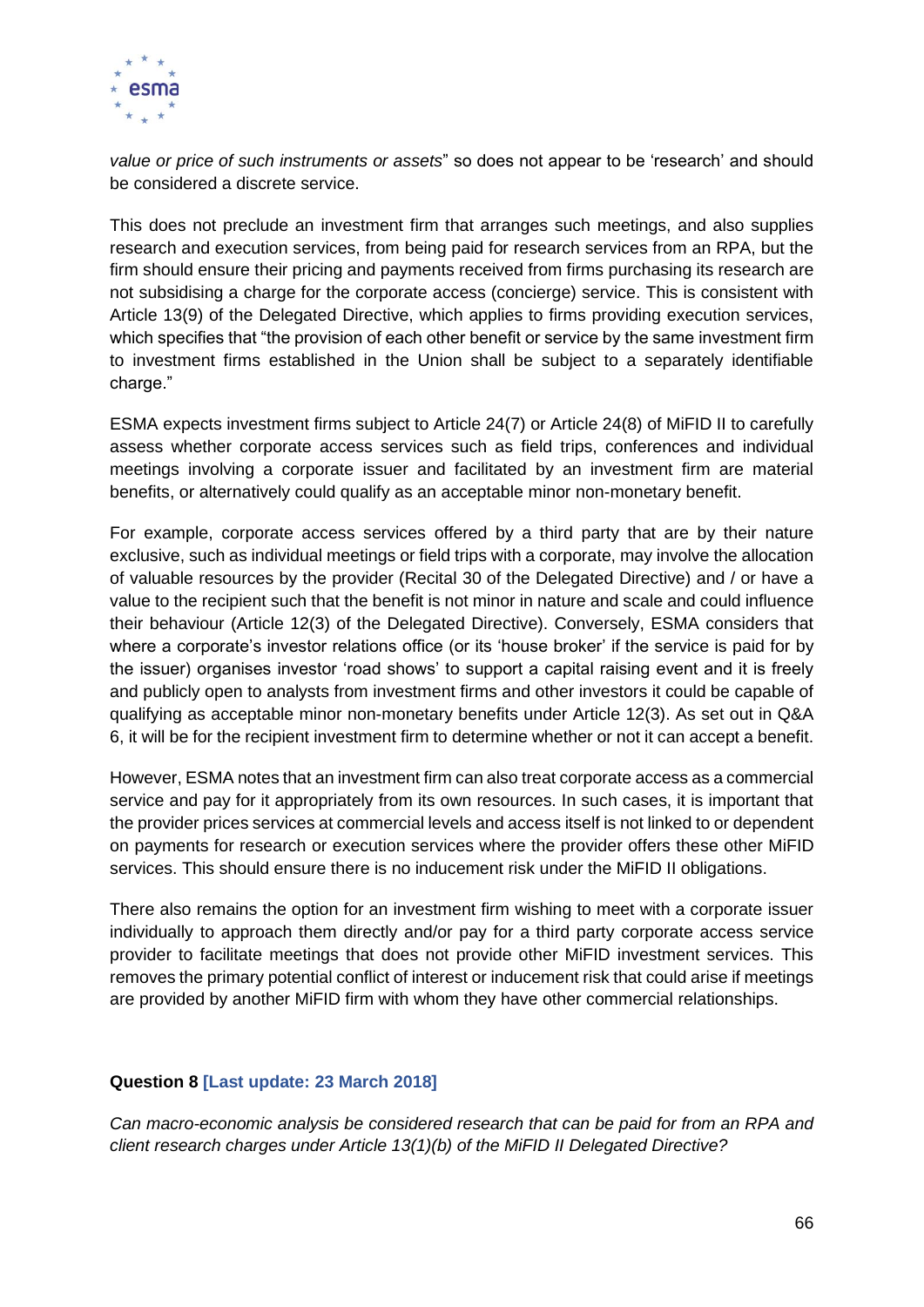

# **Answer 8**

Macro-economic analysis is a relatively broad term. Whether it can be considered research will depend on its nature and content, which should be considered against the criteria set out in Recital 28 of the MiFID II Delegated Directive. This recital provides an expansive interpretation of what counts as value-added analysis that can inform investment decisions across a variety of financial instruments and asset classes.

In particular, the following two conditions need to be met:

- (i) The material or service must concern one or several financial instruments or other assets, or current or potential issuers of financial instruments, or be closely related to a specific sector or market such that it informs views on financial instruments, assets or issuers within that sector or market. And,
- (ii) This material or service explicitly or implicitly recommends or suggests an investment strategy and provide a substantiated opinion as to the present or future value or price of such instruments or assets, or contains analysis and original insights and reaches conclusions based on new or existing information that could be used to inform an investment strategy and be relevant and capable of adding value to the investment firm's decisions on behalf of clients being charged for that research.

ESMA considers, as a starting point, that most macro-economic analysis is likely to, explicitly or implicitly, suggest an investment strategy (e.g. by providing views on inflation expectations, economic growth, the interest rate curve or currencies for certain countries or regions), although some macro-economic material may be sufficiently general to fall outside the definition.

If macro-economic analysis is classified as research, it has the advantage that such research material is then capable of being received (and paid for) by an investment firm, including (independent) investment advisers and portfolio managers, under Article 13 of the MiFID II Delegated Directive.

Where macro-economic analysis is substantive or involves the allocation of valuable resources by a provider to an investment firm, based on Recital 30, or is deemed to have a material value by a recipient firm, it will not constitute a minor non-monetary benefit satisfying the criteria set out in Article 12(3) of the MiFID II Delegated Directive. Therefore, if macro-economic analysis is not considered as research, it does not automatically classify as a minor non-monetary benefit. In this case, portfolio managers and independent advisors would need to make a commercial decision either to pay for it from their own resources or else not accept such benefits or services. Firms providing other services would need to assess it against Article 24(9) of MiFID II and the relevant delegated provisions.

One exception would be where a provider makes macro-economic-related material openly available at the same time to any investment firms or to the general public on a website. Material made available in this way could be justified as a minor non-monetary benefit – representing "information … relating to a financial instrument or investment service" that is "generic in nature" under Article 12(3)(a) of the MiFID II Delegated Directive. ESMA considers that 'openly available' in the context of written material should mean that there are no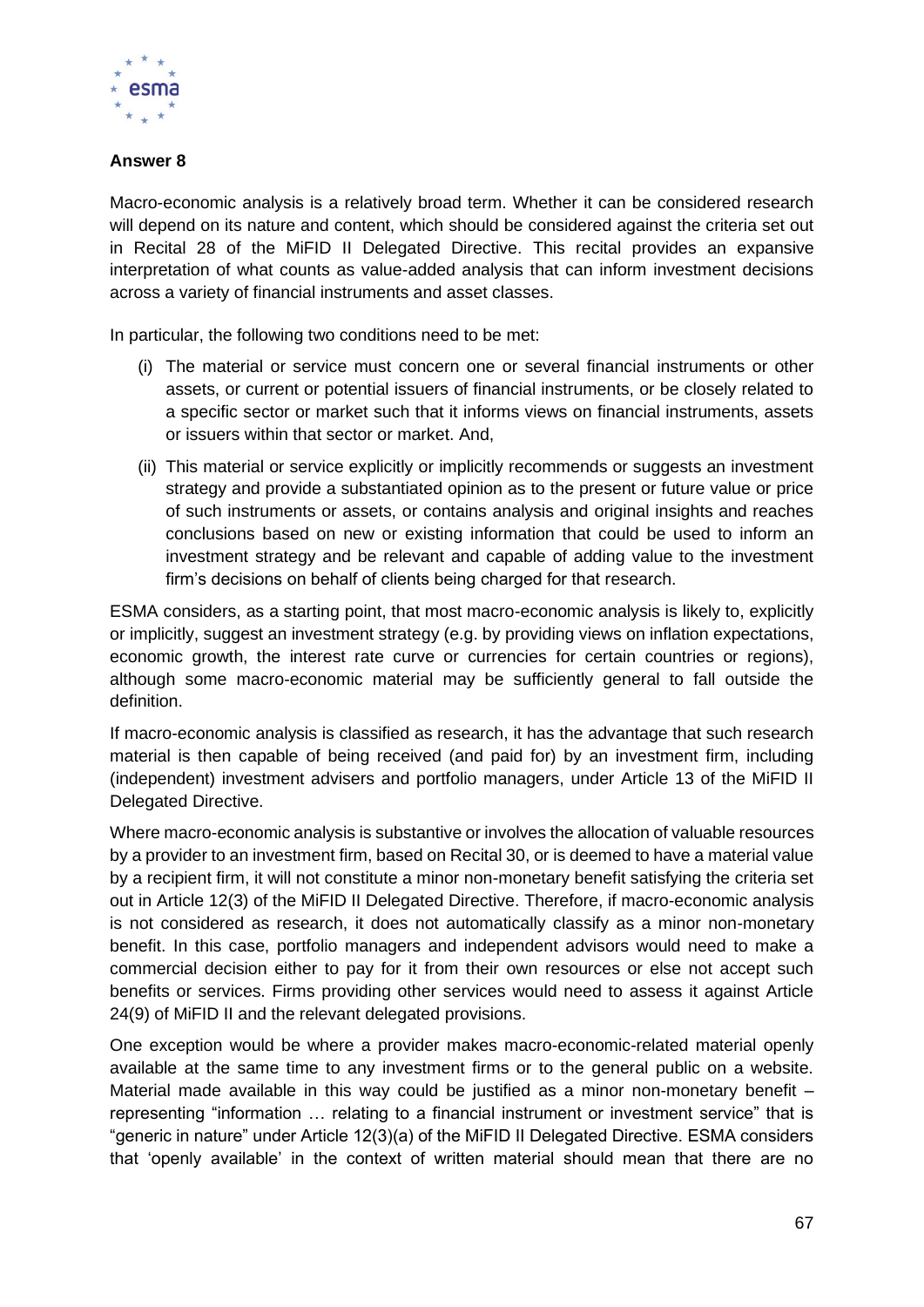

conditions or barriers to accessing it, for example a necessary log-in or sign-up, or the submission of user information by a firm or a member of the public, in order to access material.

Examples in Q&A 6 may also further inform firms' judgements with respect to macro-economic analysis.

ESMA considers that, unlike more asset or sector-specific analysis, macro-economic research is likely to be relevant to (and able to inform), a variety of strategies and asset allocation decisions across a multiplicity of portfolios. For example, investment firms seeking to comply with Article 13 of the MiFID II Delegated Directive when receiving macro-economic analysis may be able to more easily justify paying for it on a subscription basis and allocating costs more broadly across many of its clients' portfolios and accounts. Similarly, providers of macroeconomic research may choose to price access to written content on a similar basis, although pricing models remain a commercial decision for firms.

## **Question 9 [Last update: 23 March 2018]**

*How should research related to fixed income, currencies or commodities (FICC) be treated for the purposes of the MiFID II inducements restriction for firms providing portfolio management or independent investment advice (Article 24(7) and (8))?*

#### **Answer 9**

MiFID II inducements restrictions in Articles 24(7) and (8) do not provide any carve out for third party analytical work on fixed income, currencies and commodities (FICC) or other assets. However, depending on its nature, specific material relating to FICC markets may be capable of being either research that would be acceptable if received in accordance with Article 13 of the MiFID II Delegated Directive, or a minor non-monetary benefit under Article 12 of the same.

ESMA acknowledges that the current lack of established market practices and mechanisms for investment firms to pay for FICC research separately from execution costs may limit certain operational arrangements firms can adopt to comply with Article 13. Primarily, FICC markets do not currently have explicit execution commissions and mechanisms that allow research charges to be deducted alongside transaction fees. ESMA notes that firms still have the option to pay for research themselves, or using a research payment account that is funded by a direct charge to the client, which could be facilitated by a third party such as a depositary or custodian, rather than alongside a transaction.

Given the commonalities between some forms of written macro-economic and FICC research, ESMA considers that in some cases written FICC research could be capable of being priced and paid for through a subscription agreement (see Q&A 8). However, firms would need to document how they arrive at their pricing structures and ensure there is no inducements risk in order to comply with Article 13(9).

There also is the option for research providers to make FICC material openly available to all investment firms or the general public, on a similar basis to that set out in Q&A 8, or for firms to receive FICC material it if commissioned and paid for by a corporate issuer or a potential issuer. In this case, the analytical input will qualify as a minor non-monetary benefit as set out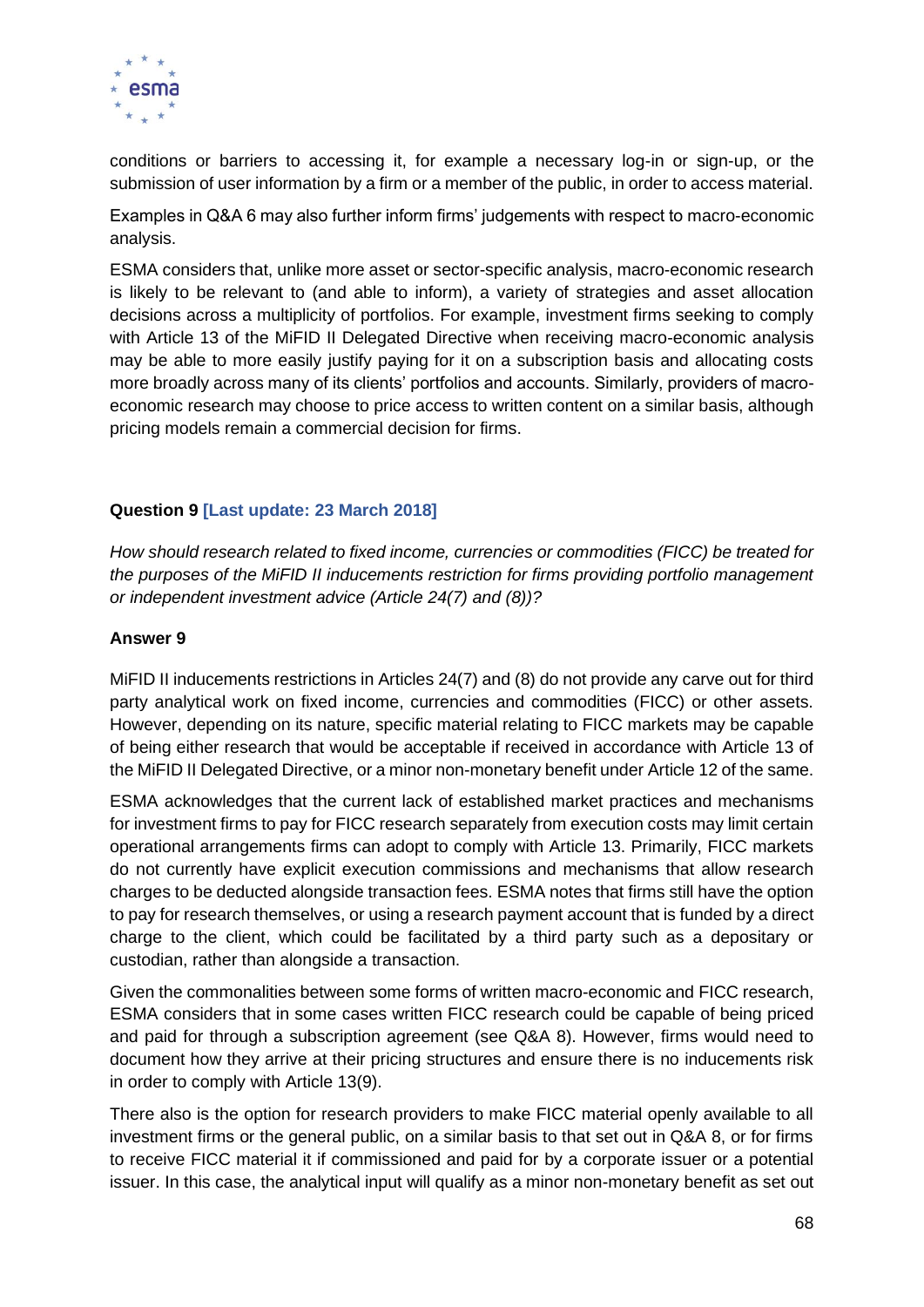

in Article 12(3)(b) of the MiFID II Delegated Directive. Some types of FICC material may also lack substantive analysis and instead represent information about financial instruments and short-term market commentary that meets the minor non-monetary exemption in Article 12(3)(a) and Recital 29 of the MiFID II Delegated Directive. The examples provided in Q&A 6 will be equally relevant to material on FICC instruments.

# **Question 10 [Last update: 4 April 2017]**

*What approach should firms adopt to ensure that the allocation of their research budget to third party providers and the determination of the payments made from it are in the best interests of the firm's clients under Article 13(6)?*

# **Answer 10**

MiFID requires firms to set out in their research policy the criteria against which the quality of the research material they purchase should be assessed. The research policy also needs to articulate how the research inputs can contribute to better investment decisions and explain how the related costs can be allocated in a manner that is fair to the various clients' portfolios. Where an investment firm wishes to purchase research centrally within the firm and make it widely accessible to internal staff, it is particularly important that firms have systems and policies in place to allocate costs fairly to clients and explain their approach in the written policy (Article 13(8) of the DD) (See also Q&A1). This could involve apportioning costs according to the expected relevance of research to particular investment strategies or the level of use by individuals or teams that manage or advise on certain portfolios or accounts.

Budgeting for research should take place at the outset of the research procurement process in order to determine the level of the research charge in the best interest of clients. Budgets need to be regularly reviewed. The research budget is thus an ex-ante estimate of forecast expenditure for research costs that can be charged to portfolios with similar strategies under management. This, in turn, will require that a budget is sufficiently granular to be able to be pre-apportioned by portfolio or client.

Once the budget is set for a specified period, Article 13(6) of the Delegated Directive requires that "the allocation of the research budget to purchase third party research should be subject to appropriate controls and senior management oversight to ensure that it [the research budget] is managed and used in the best interest of the firm's clients." It notes that this should include having "a clear audit trail of the payments made to research providers" and controls over how amounts paid to providers are determined with reference to the quality criteria established by the firm (Article 13(6) of the Delegated Directive).

ESMA expects portfolio managers to have robust systems in place to ensure that decisions on the procurement of research are clearly documented, and are taken separately and distinctly from decisions on the choice of brokerage and execution services subject to relevant bestexecution requirements. This means that firms should carefully consider whether their policies and research procurement systems are designed to minimise any conflict of interest that may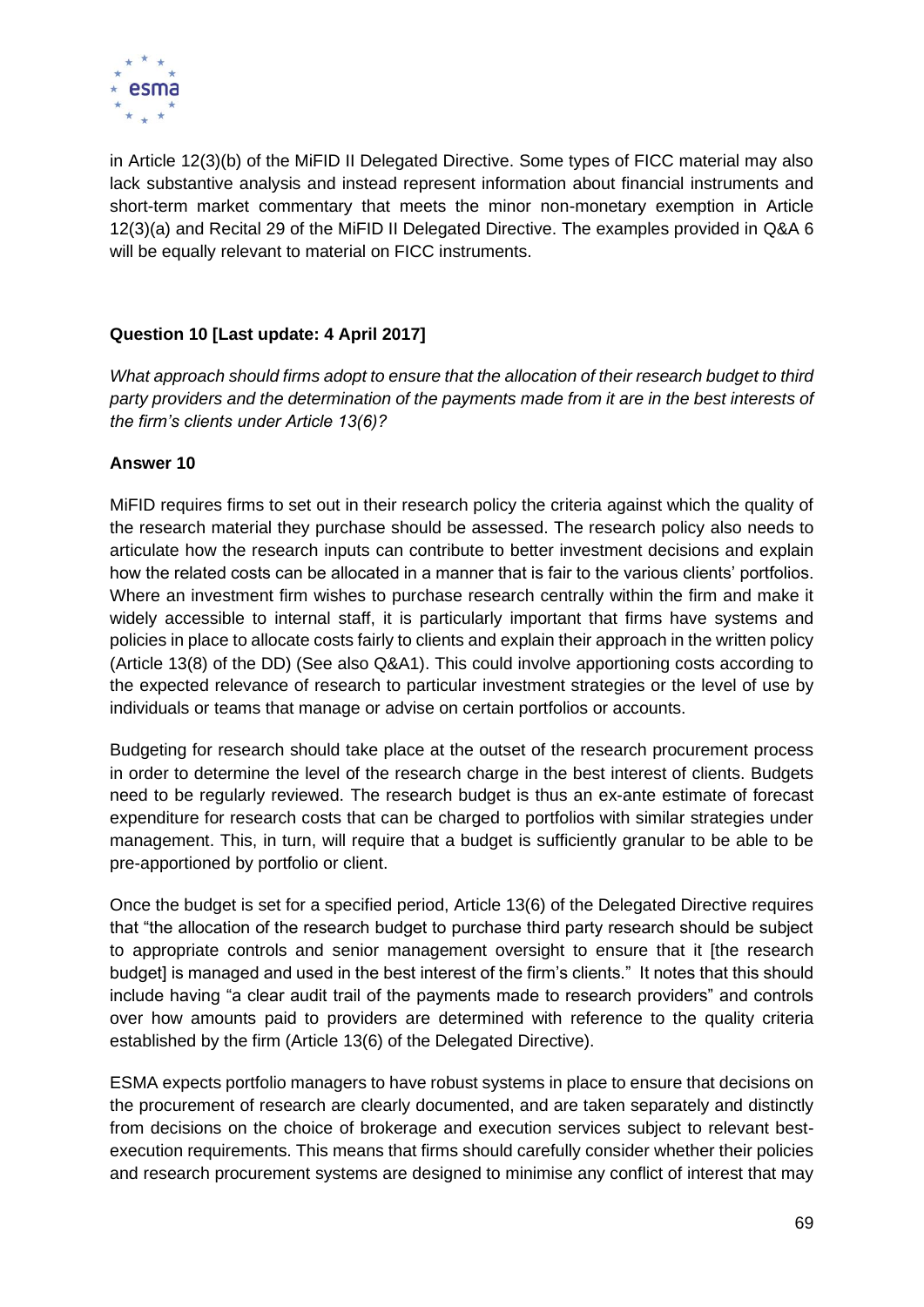

arise. Portfolio managers should be particularly aware of such risks when purchasing research alongside execution services. Doing so in a way that is compliant with MiFID requires severing the link between transaction volumes and value and the amount paid for research inputs (Article 13(2)(b) of the Delegated Directive).

For this reason, it is expected that an investment firm should ensure research inputs are assessed in accordance with internal policies and procedures, and are allocated a value to help the firm determine the level of payments to be made to providers. Similarly, investment firms supplying research should be able to explain how they price their services, especially where they also provide execution services, to enable them to evidence that their research pricing is not influenced or conditioned by other payments for execution services (Article 13(9) of the Delegated Directive). ESMA considers that so called 'waterfront' subscription arrangements where firms agree to pay a periodic subscription fee to receive access to research could be compatible with MiFID II rules, provided that the fee can be justified by expected benefit to the client.

In ESMA's view, a firm should have a clear methodology to establish what they expect to pay providers for research before they receive and consume services. One way of doing it is for a firm to set measureable ex ante criteria as to how it will value the types, level and quality of service. This can provide the basis for agreements with each service provider on the level of payment expected for the anticipated provision of services. At the end of the period, based on actual services received, the firm may adjust the payment made to the research firm in a proportionate and predictable manner based on those criteria. The total amount of payments should still be aligned with the budgeted amount of research and be justifiable in terms of the benefit for the client.

A firm may, for example, have its own internal 'rate cards' or thresholds to adjust what it will pay individual providers for specified service levels. This should allow firms to negotiate with suppliers to set ex ante expectations of payment levels, and enable the firm to demonstrate they have applied appropriate controls in determining actual payments to providers for services received. By clearly linking payments to inputs and services, it should mitigate the conflicts of interest risk that research payments to providers could be perceived to be rewarding other nonresearch benefits and ensure payments are in the best interests of the client.

ESMA considers that the regular ex-post assessment contributes to evaluate the quality of the research they have purchased and to inform their future procurement decisions and payment levels.

ESMA acknowledges scope for firms to negotiate research prices with suppliers, based on their own approach to ascribing value to specific service levels. Internal records of investment firms procuring research should demonstrate how they have reached their assessment of value and the actual price they secure for specific research services. In line with Article 13(2)(b), there should be no correlation between the transaction volumes executed by a broker on behalf of a portfolio manager and any 'discount' applied to the research material offered to the same portfolio manager.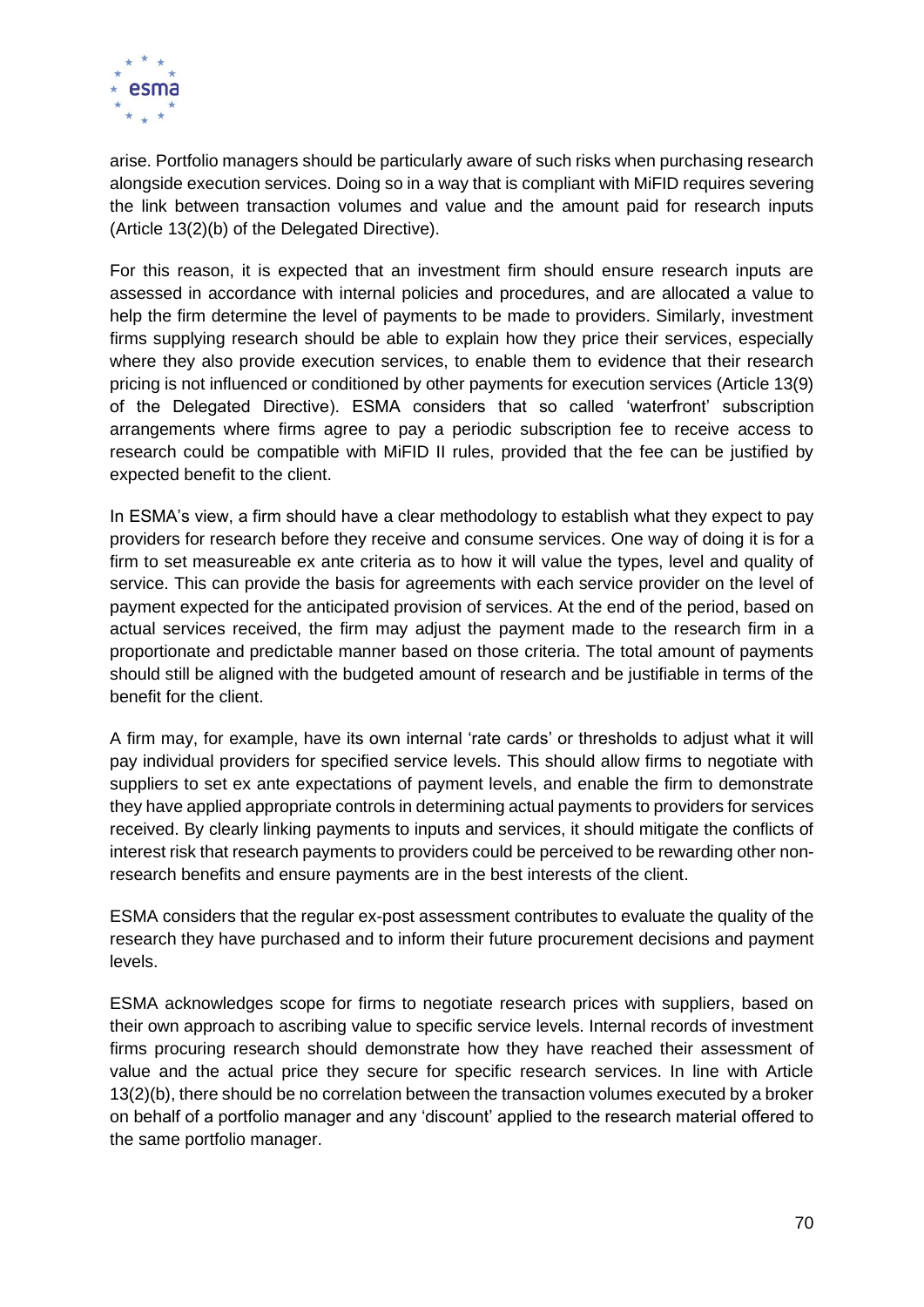

# **Question 11 [Last update: 4 April 2017]**

*How should the estimated client research charge disclosure be presented for the purposes of Article 13(1)(c)(i)?*

## **Answer 11**

Before providing an investment service, investment firms intending to use an RPA to pay for investment research should provide clients with two separate pieces of information:

- (i) the amount that the IF has budgeted for research; and
- (ii) the estimated amount that can be expected to be paid out of the assets of the individual client.

ESMA considers that (i) should reflect the monetary amount of the budget set for a given group of portfolios, strategies or funds that are expected to benefit from such research (see Q&A1), to which their individual research charges will contribute.

In relation to (ii), it is ESMA's view that this should be considered in light of the wider MiFID II costs and charges provisions, in particular Recital 80 and Article 50(2) of the MiFID II Delegated Regulation. Consistently with this, ESMA considers that the estimated client research charge should be presented as a single estimate figure, and disclosed in both a percentage (or basis points) format and as a cash amount.

If a firm wishes to do so in order to provide a degree of certainty to investors, it can present (ii) as a *maximum* figure where they guarantee to their clients they will not pay more than that predetermined amount. However, figures presented as a range are not acceptable.

# **Question 12 [Last update: 12 July 2018]**

*Is a free trial period of research services acceptable when it is provided in relation to portfolio management or advice on an independent basis?*

# **Answer 12**

Based on Article 13(1) of the MiFID II Delegated Directive, research by third parties to investment firms providing portfolio management or other investment or ancillary services to clients shall not be regarded as an inducement if the investment firm pays for it, either out of its own resources or through payments from a separate research payment account controlled by the investment firm.

In the case of a free trial period, the investment firm does not pay for its access to research. Hence, its access to third-party research under a free trial period is qualified as an inducement (a non-monetary benefit) where it is provided in connection with the provision of an investment service or an ancillary service. Based on Article 12(2) of the MiFID II Delegated Directive, an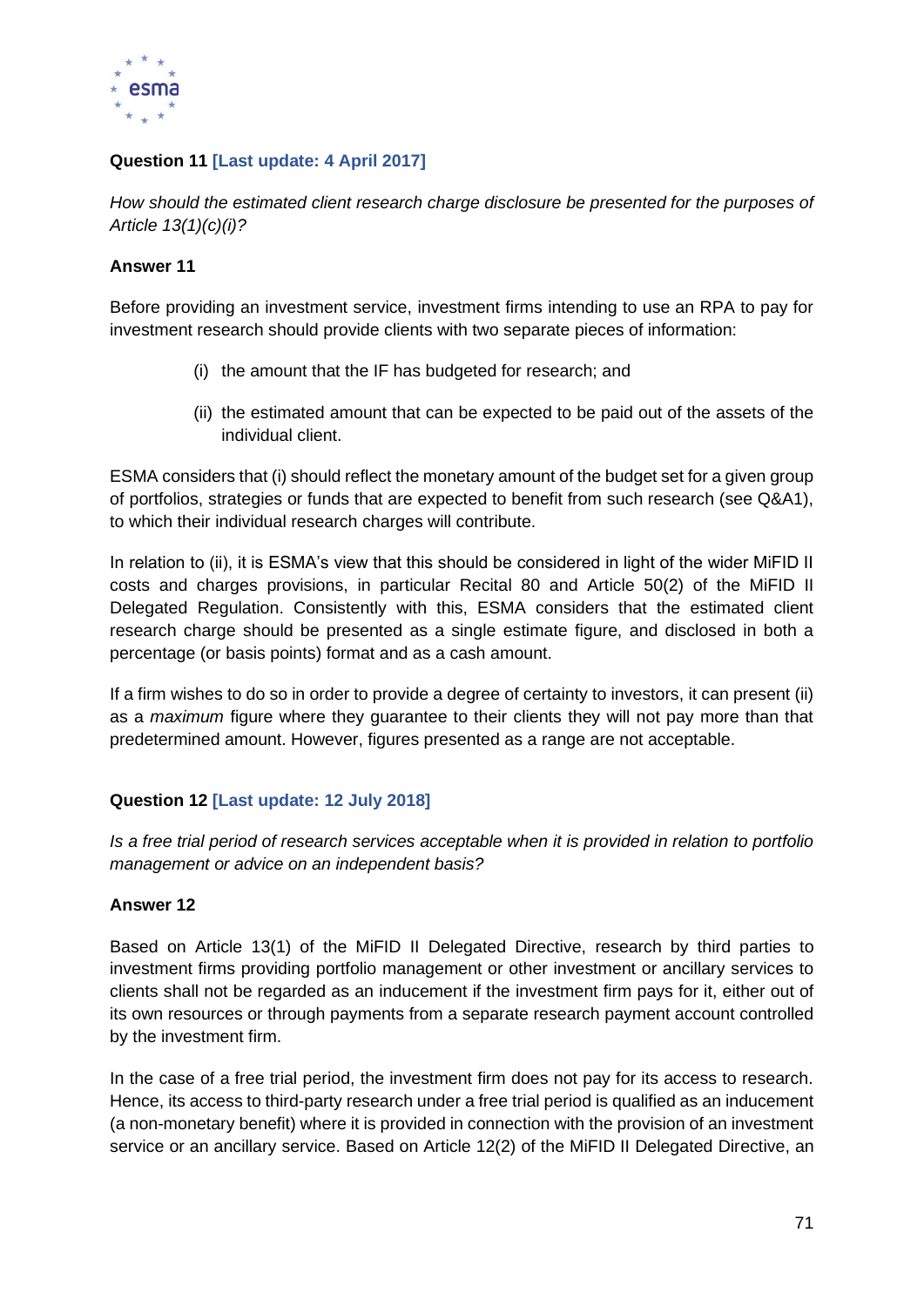

investment firm should not accept non-monetary benefits that do not qualify as acceptable minor non-monetary benefits.

In accordance with Article 12(3)(e) of the MiFID II Delegated Directive, minor non-monetary benefits not listed in Article 12(3)(a) to (d) may nonetheless be qualified by Member States as acceptable if they are deemed capable of enhancing the quality of the service provided to a client and, having regard to the total level of benefits provided by one entity or group of entities, are of a scale and nature that are unlikely to impair compliance with an investment firm's duty to act in the best interest of the client. In addition, Article 12(3) of the MiFID II Delegated Directive requires that acceptable minor non-monetary benefits shall be reasonable and proportionate and of such a scale and nature that they are unlikely to influence the investment firm's behaviour in any way that is detrimental to the interests of the relevant client. Furthermore, based on Recital 30 of the MiFID II Delegated Directive, any non-monetary benefit that involves a third party allocating valuable resources to the investment firm shall not be considered as minor and shall be judged to impair compliance with the investment firm's duty to act in their client's best interest.

It has been brought to ESMA's attention that the practice of free trial periods in relation to research services has been raising many questions across the Union. ESMA considers that it is appropriate to issue some guidance on whether free trial periods of research services may qualify as acceptable minor non-monetary benefits under Article 12(3)(e) of the MiFID II Delegated Directive.

ESMA is of the view that free trial periods of research services (i.e. research that is received so that the firm may evaluate the research provider's research service before deciding whether or not to enter into a contract or arrangement for the provision of research services for a fee) may qualify as minor non-monetary benefits under Article 12(3)(e) of the MiFID II Delegated Directive provided that:

- the trial period must be offered and agreed upon prior to the decision to enter into a contract or arrangement relating to the provision of research services for a fee;
- the scope and extent of the research services offered during the trial period must be agreed upon by the parties prior to the start of the trial period;
- the trial period must be strictly defined and limited in time and, in any case, shall not last for longer than three months;
- no monetary or non-monetary consideration is due by the research recipient during the trial period (this includes implicit benefits such as abnormally high order flows with the research provider compared to volumes normally carried out with the research provider or an entity part of the same group);
- the trial period is not commenced within twelve months from the termination of an arrangement for the provision of research (including any previous trial period) with the same research provider;
- the firm has controls in place to ensure that the research received during the trial period is not billed to its clients; and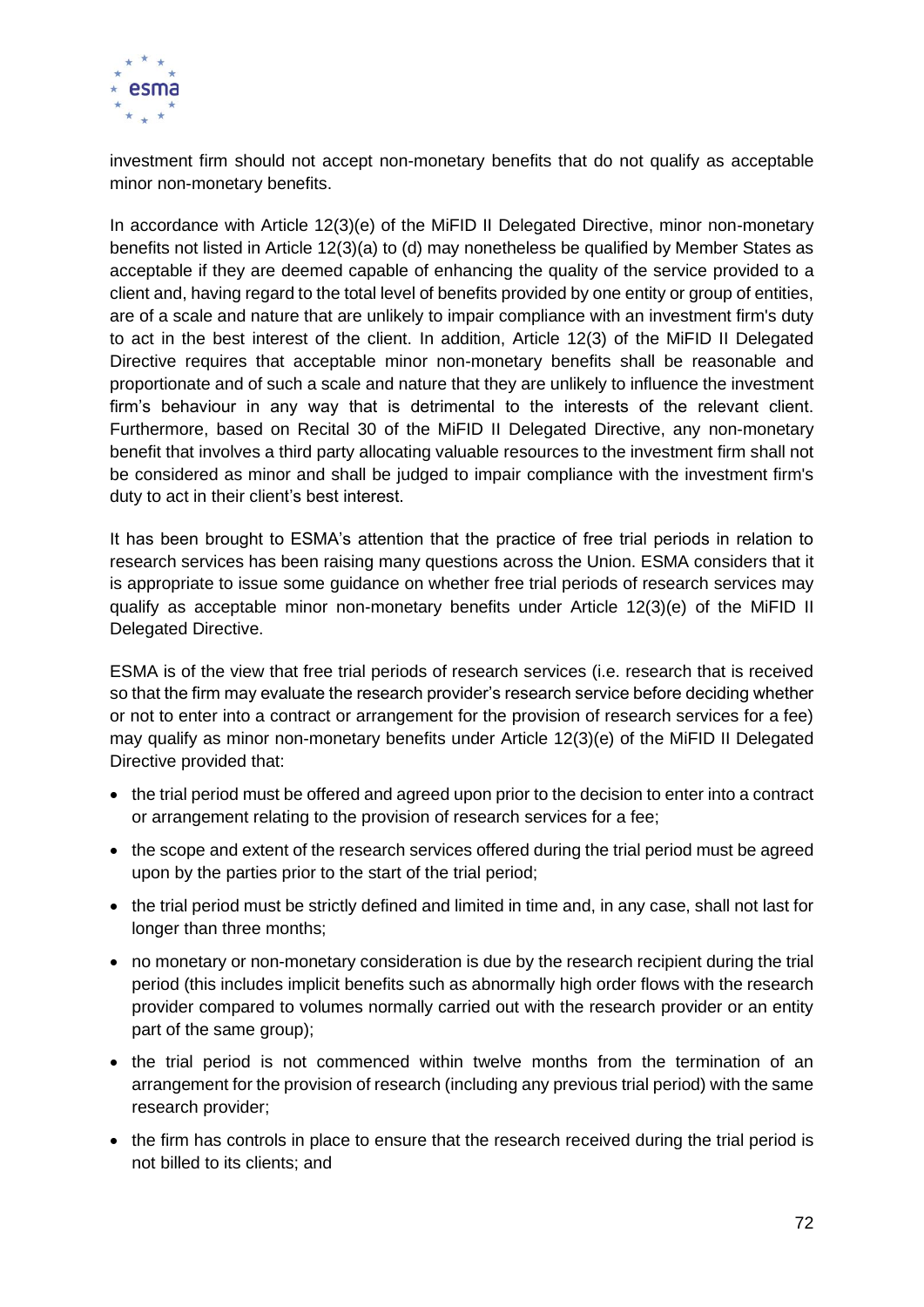

• the firm makes and retains a record of how the conditions above were satisfied for each such trial period.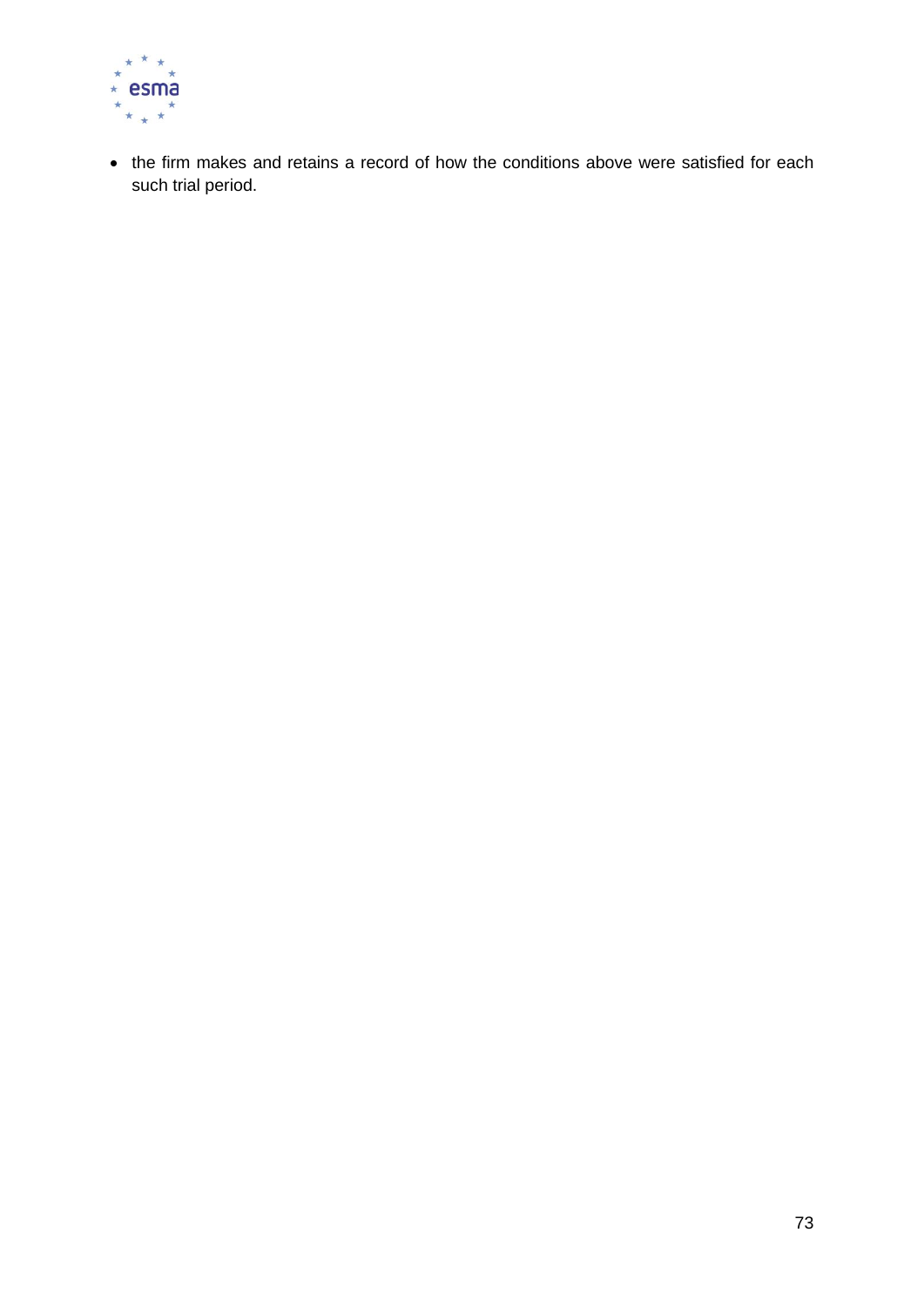

# **8 Post-sale reporting [Last update: 23 March 2018]**

# **Question 1 [Last update: 16 December 2016]**

*How does a firm fulfil the obligation to report on the overall value of a client's portfolio depreciating by a 10% threshold on a particular business day if a firm's automated systems do not provide valuations throughout the day for all the portfolios it manages? In line with this question: could a firm use a single daily valuation point as the basis for the evaluation?* 

## **Answer 1**

Article 25(6) of MiFID II requires firms to provide clients with adequate reports on the investment service provided. These reports shall include periodic communications to clients, taking into account the type and the complexity of financial instruments involved and the nature of the service provided to the client. In addition, Article 62(1) of the MiFID II Delegated Regulation requires firms to meet additional reporting obligations so clients are made aware when the overall value of their portfolio, as evaluated at the beginning of each reporting period, depreciates by 10% and thereafter at multiples of 10%. So, a firm is obliged to value the overall portfolio at the beginning of the reporting period and evaluate the overall portfolio at least once each day, but is not obliged to have systems in place that calculate valuations on an on-going basis throughout each day.

One way a firm could provide the required reports would be to set a fixed portfolio valuation point for each day, for example at 06.00 hours after any overnight reconciliation is complete, and identify whether the depreciation threshold is exceeded by comparing this value with the valuation of the portfolio at the beginning of the reporting period. Then, if the portfolio value is shown to have depreciated by 10% or more, the firm would inform the client by the end of that business day. Assuming its business day ends at 17.00 hours, this approach would give firms 11 hours in which to report to clients during working hours. Adopting one fixed valuation point for each day would also avoid multiple reports being triggered during volatile market periods.

# **Question 2 [Last update: 16 December 2016]**

*When fulfilling the obligation to report on a portfolio depreciating by the 10% threshold, does the firm need to report if a portfolio value drops by more than 10% as a result of the client making cash withdrawals?*

#### **Answer 2**

The obligation is to report if the overall value of a portfolio, as evaluated at the beginning of each reporting period (usually every three months), depreciates by 10% and thereafter at multiples of 10%. When cash withdrawals are made from a portfolio, the value of the managed financial instrument or funds is reduced by the amount of the client money transferred; but the overall value of the portfolio, as evaluated at the beginning of the previous reporting period, includes the value of the cash withdrawn. So, if clients withdraw cash from a portfolio, until a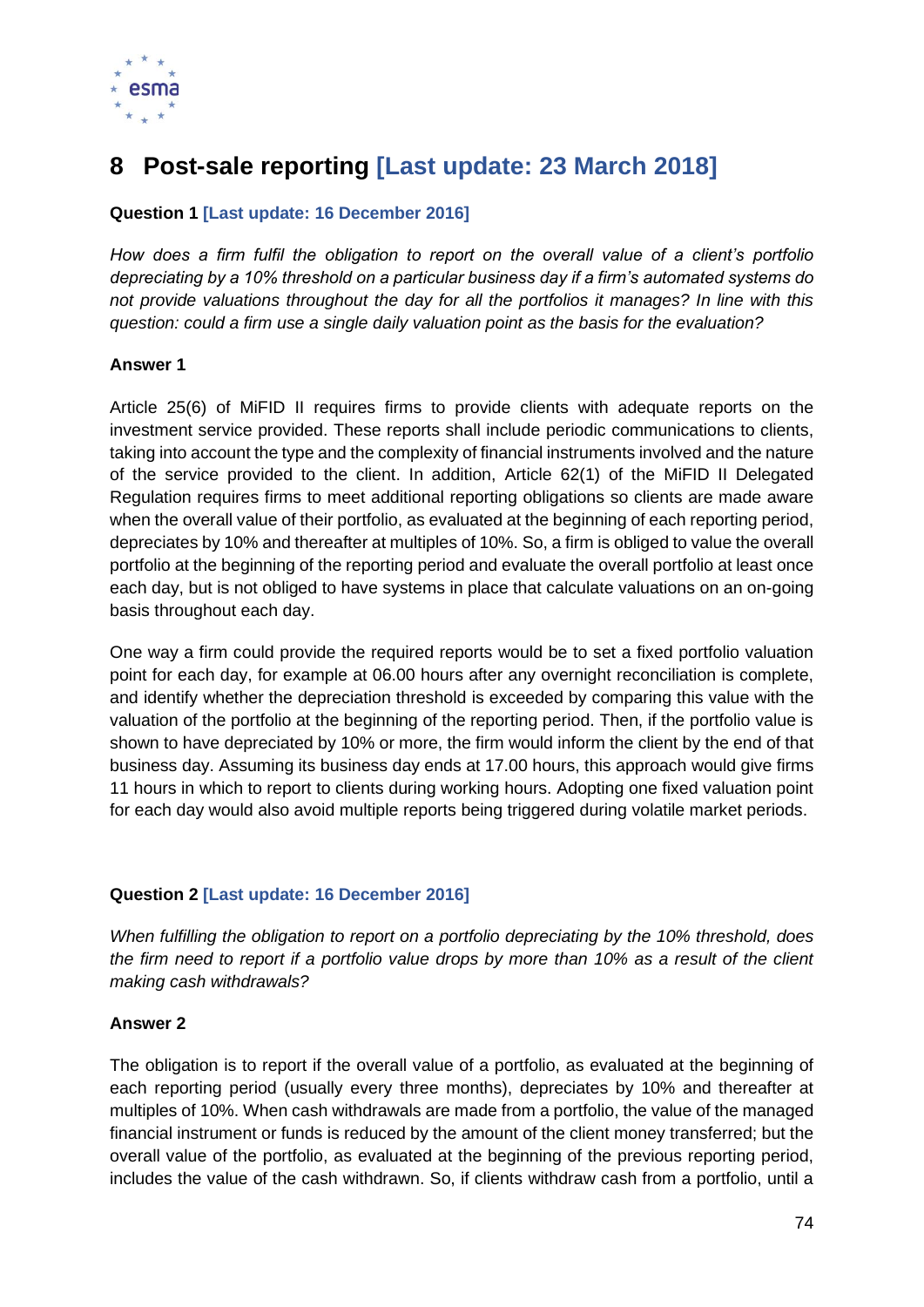

periodic statement is provided that discounts the cash withdrawn, when calculating the overall value of a portfolio, to see whether the 10% thresholds are exceeded, a firm will need to take this cash into account by adding its value to the value of remaining financial instruments or funds in the portfolio.

## **Question 3 [Last update: 16 December 2016]**

*How does a firm fulfil the obligation to report if the values of a client's leveraged financial instruments or contingent liability transactions depreciate by a 10% threshold on a particular business day, if a firm's automated systems do not provide valuations throughout the day for all the instruments held?* 

## **Answer 3**

In line with the response to Q&A 1 (on portfolio reporting), in order to identify whether there has been a depreciation by 10% or more, a firm could set a fixed daily valuation point for its leveraged financial instruments and inform clients in the same time frame set out in Q&A 1.

Article 62(2) of the MiFID II Delegated Regulation requires firms to report to clients that hold positions in leveraged financial instruments or contingent liability transactions, where the initial value (original cost) of each instrument depreciates by 10% and thereafter at multiples of 10%. It applies on an instrument-by-instrument basis, unless otherwise agreed, and shall take place no later than the end of the day in which the threshold is exceeded. MiFID II Delegated Regulation, Recital 96 states that a 'contingent liability transaction' should involve any actual or potential liability for the client that exceeds the cost of acquiring the instrument. There is no similar explanation of what a 'leveraged financial instrument' is. However, given Recital 96 and the objective of Article 62(2), firms should conclude that if a financial instrument has the potential of magnifying an investor's exposure to an underlying risk then this will result in the instrument being a leveraged financial instrument.

# **Question 4 [Last update: 6 June 2017]**

*When fulfilling the obligation to report on a portfolio depreciating by the 10% threshold, how should the firm take account of a client making additions to the portfolio after the reporting period has started?*

# **Answer 4**

The obligation is to report if the overall value of a portfolio, as evaluated at the beginning of each reporting period (usually every three months), depreciates by 10% and thereafter at multiples of 10%.

If cash is added to a portfolio after the reporting period has started, the current value of the portfolio increases by the amount of client money transferred in, but the invested value at the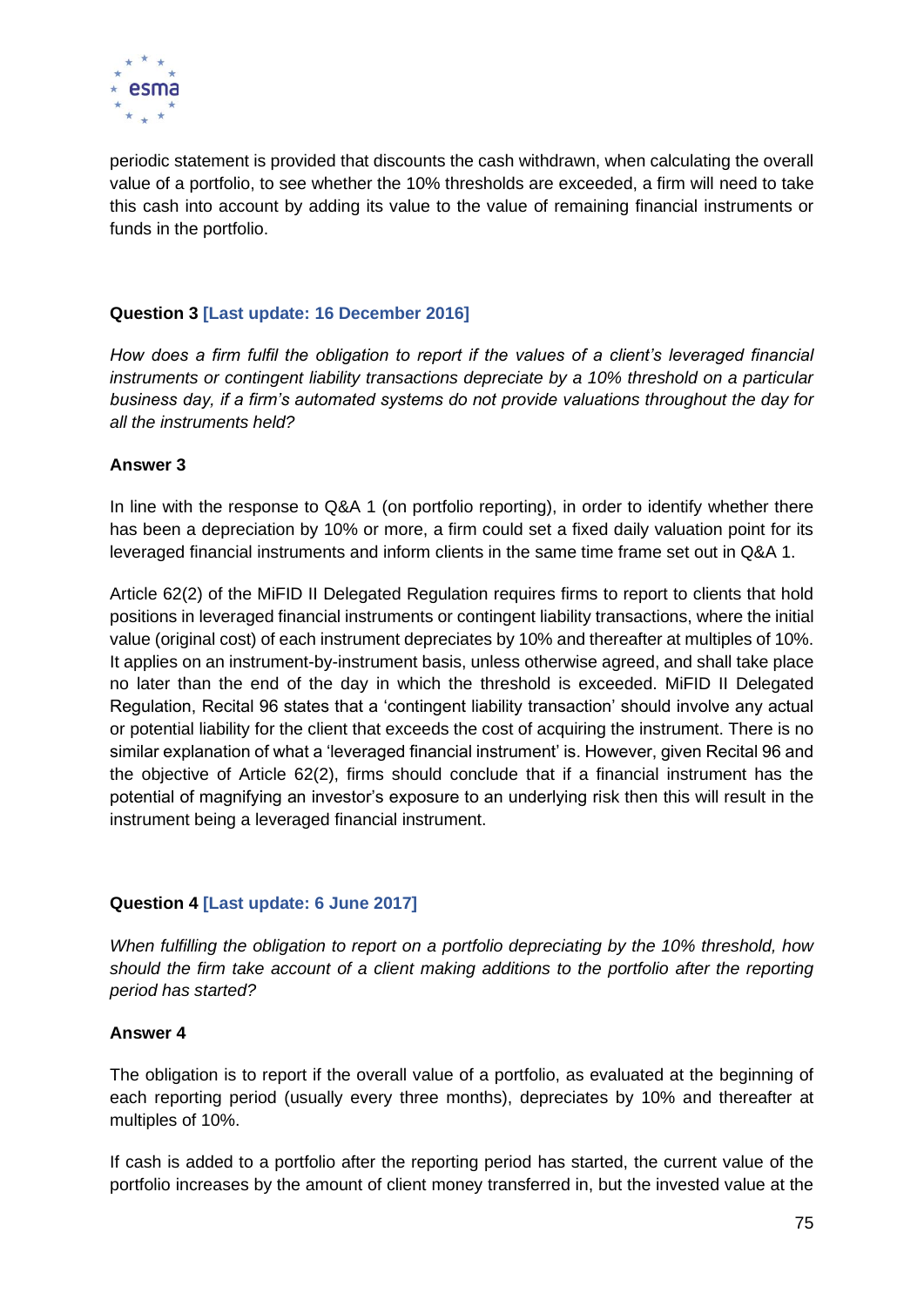

beginning of the reporting period is unaffected. To identify if there are depreciations to report, the current portfolio value measured should exclude the value of cash added after the reporting period has started, so only the original cash or invested value is taken into account. Until a periodic statement accounting for this added cash is provided, when calculating the value of a portfolio to assess whether the 10% thresholds are exceeded, a firm should discount the value of any added cash from the current overall value of the portfolio.

If clients add cash that is invested or add investments to a portfolio (increasing the assets that are subject to devaluation), to see whether the 10% thresholds are exceeded, the value of any added investments should be added to the original starting value of the portfolio. Then, if the current value of the portfolio depreciates by more than 10% of the revised starting portfolio valuation, the obligation to report applies. Firms should avoid any behaviour that might incentivise clients to add investments/cash that is invested for the purpose of avoiding the reporting on a portfolio depreciation.

# **Question 5 [Last update: 6 June 2017]**

*When fulfilling the obligation to report on a portfolio depreciating by the 10% threshold, how should a firm value on a daily basis, as requested by the answer to question 1, financial instruments within the portfolio for which there is no secondary market or daily price reference?*

#### **Answer 5**

Such financial instruments could be UCITS or AIFs for which managers do not calculate or publish a daily net asset value, unlisted securities, or shares of companies which are otherwise illiquid or subject to collective proceedings. For these types of financial instruments, investment firms should use appropriate methods to estimate what a fair value might be that should be consistent with the ones used for periodic statement provided to client under Article 60 MiFID II Delegated Regulation.

#### **Question 6 [Last update: 6 June 2017]**

*How should a firm fulfil the obligation under Article 62 if a firm's reporting period commences after the introduction of MiFID 2 on 3 January 2018?*

#### **Answer 6**

Article 62 MiFID II Delegated Regulation requires firms to value portfolios on a daily basis. Firms should use the valuation undertaken under Article 62 on 3 January 2018 as the overall value of the portfolio for the purposes of the reporting obligations in Article 62 until the commencement of their first reporting period after 3 January 2018.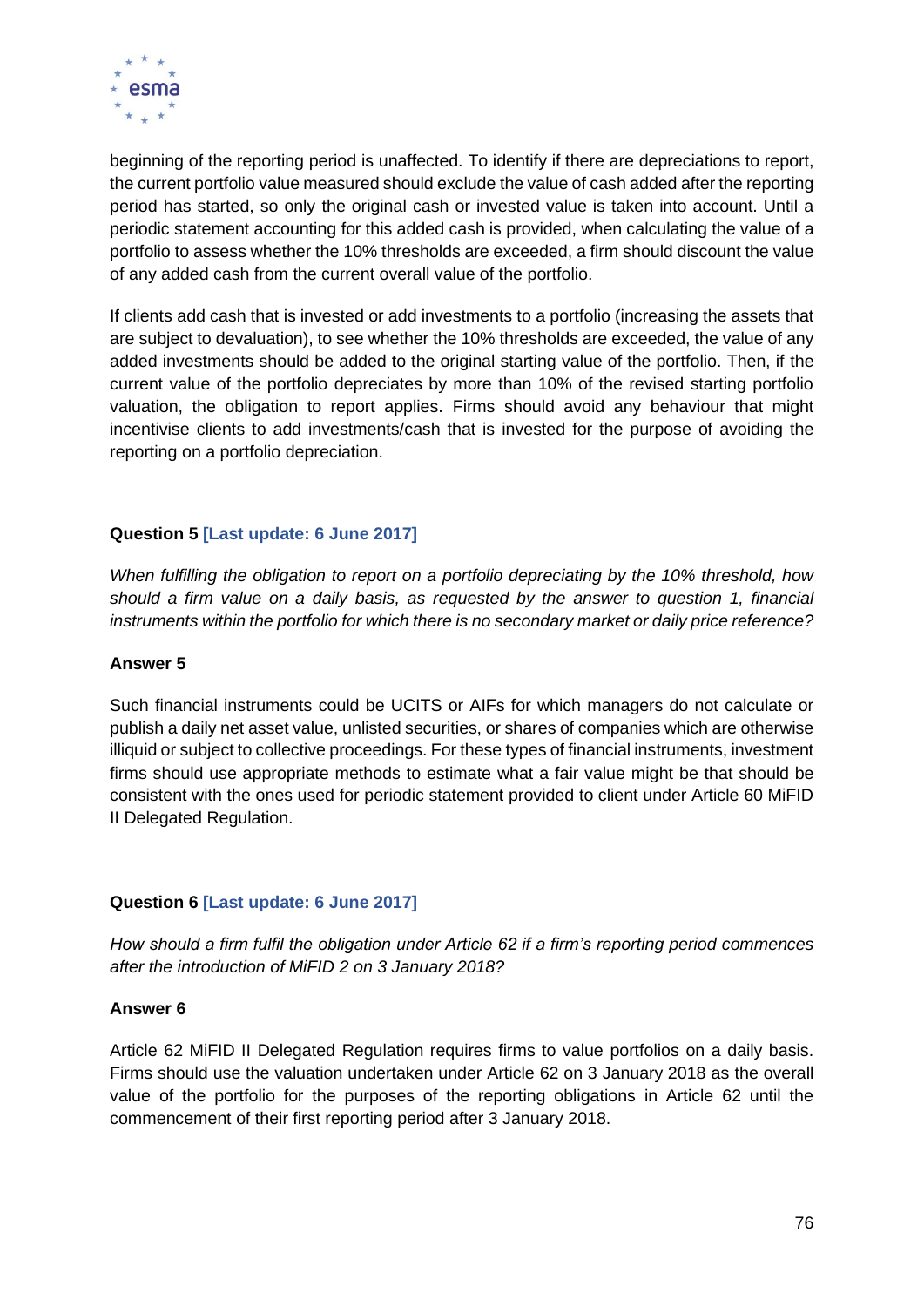

# **Question 7 [Last update: 6 June 2017]**

*When fulfilling the obligation to report on a portfolio depreciating by the 10% threshold, on what basis should a firm calculate the 10% threshold? Should a firm continue to refer to the value of the portfolio at the beginning of the reporting period or refer to the portfolio value at the previous value that triggered the reporting obligation?*

## **Answer 7**

Firms should continue to refer to the value of the portfolio at the beginning of the reporting period to calculate the multiples of 10%.

For example, if a portfolio is valued at 100,000 at the beginning of the period, it first reports if the portfolio falls to 90,000. A second reporting requirement would occur at 80,000 and a third at 70,000 (i.e. multiples of 10% of the value at the beginning of the reporting period). If the value of the portfolio is 70 000 at the beginning of the next reporting period, a first report for that reporting period would occur at 63 000.

# **Question 8 [Last update: 3 October 2017]**

*Article 62(2) of the MiFID II Delegated Regulation states "…Reporting under this paragraph should be on an instrument-by-instrument basis, unless otherwise agreed with the client…What kind of flexibility could be allowed by such an agreement with clients?*

#### **Answer 8**

Under Article 62(2) the MiFID II Delegated Regulation, investment firms should have the possibility to agree with their clients on the possibility to assess the 10 % depreciation on a aggregated basis, for example:

- on the overall value of the portfolio, as required under Article 62(1) the MiFID II Delegated Regulation;
- on the global value of all leveraged financial instruments or contingent liability transactions in the client's portfolio.

In any case, the client should give his/her express consent to assess the 10% depreciation on an aggregated basis and the client should have the capacity to terminate it at any time.

#### **Question 9 [Last update: 3 October 2017]**

*When reporting to clients information required under Articles 62(1) and 62(2) of the MiFID II Delegated Regulation, can firms agree with clients to assess the depreciation of the overall value of the client's portfolio, or of leveraged financial instruments or contingent liability*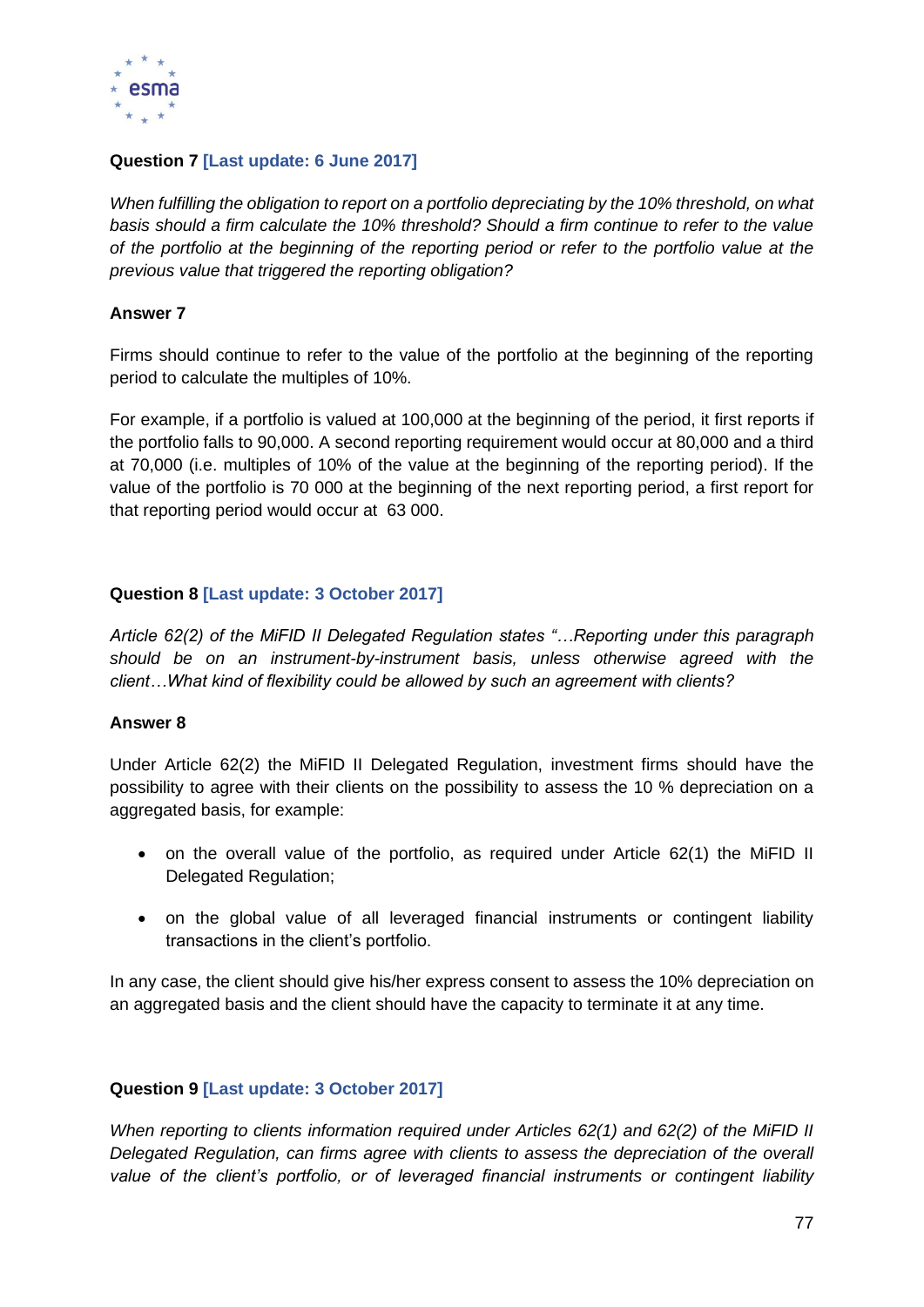

*transactions included in a client's account, on a threshold higher than the "10% and thereafter at multiples of 10%"?*

#### **Answer 9**

No. The requirements set out in Article 62 of the MiFID II Delegated Regulation do not allow firms to agree with clients to assess the depreciation on a threshold higher (e.g. 15%) than that set out in Article 62 of the MiFID II Delegated Regulation.

## **Question 10 [Last update: 10 November 2017]**

*Does the obligation in Article 62(1) of Commission Delegated Regulation (EU) 2017/565 to report on the overall value of a client's portfolio depreciating by a 10% threshold on a particular business day apply only to retail clients?*

## **Answer 10**

No. The obligation in Article 62(1) of Commission Delegated Regulation (EU) 2017/565 relates to retail and professional clients.

#### **Question 11 [Last update: 23 March 2018]**

*What does "hold a retail client account" mean in the context of Article 62(2) of the MiFID II Delegated Regulation?*

#### **Answer 11**

The phrase "hold a retail client account" could be understood as:

- providing the ancillary service of (1) Section B of Annex 2 of MIFID II of safekeeping and administration of financial instruments for the account of retail clients, or;
- holding an account intended for registering client's transactions on financial instruments (in the context of an investment service provided to a retail client)

#### **Question 12 [Last update: 23 March 2018]**

*For the purpose of Article 62(1) of the MiFID II Delegated Regulation, if the same threshold is exceeded again and again during the same reporting period, should the firm report the fact to the client each time the threshold is exceeded?*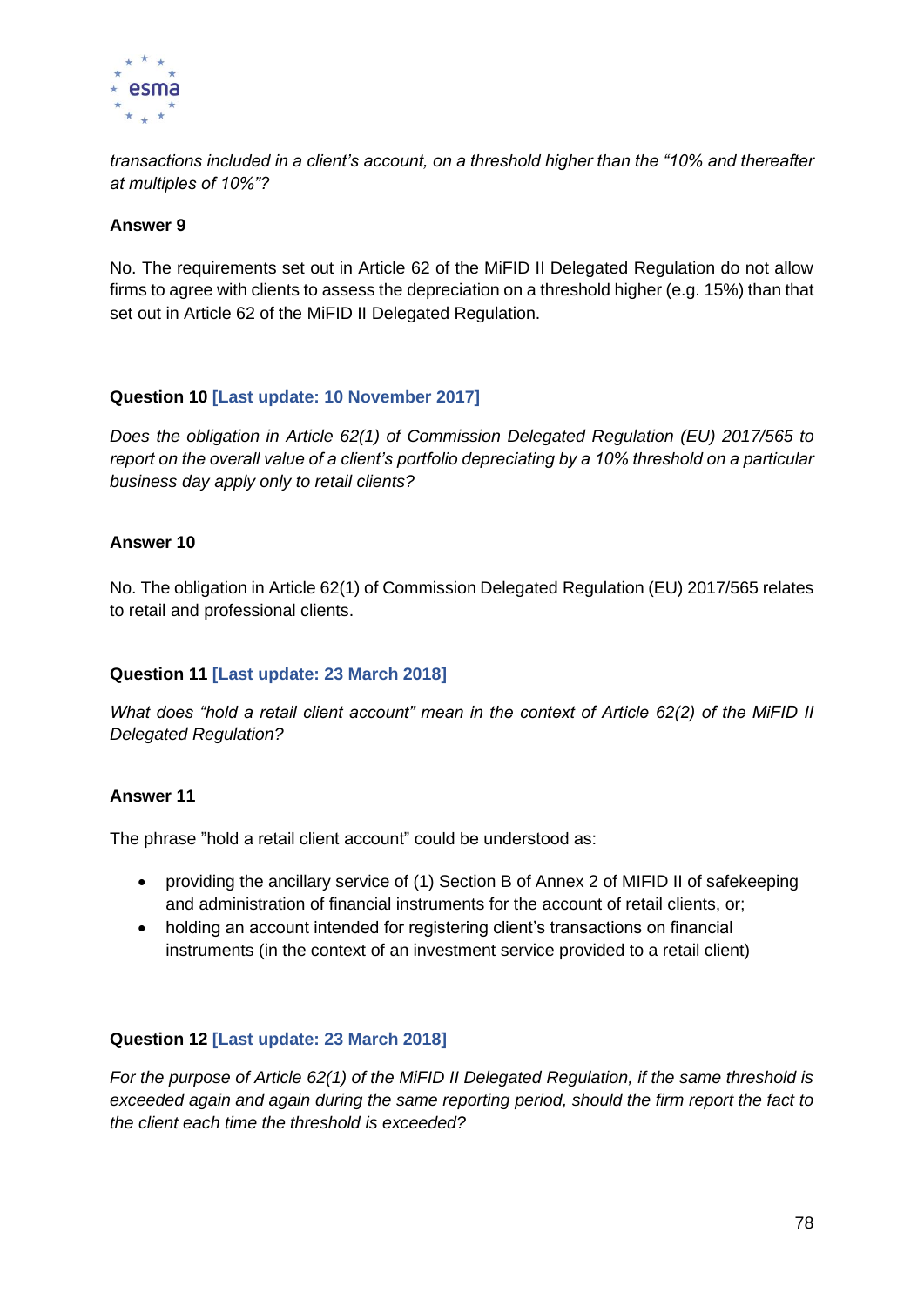

# **Answer 12**

No, ESMA's view is that no new information is needed for the purpose of Article 62(1) of the MiFID II Delegated Regulation if no new threshold is exceeded during the same reporting period.

## *EXAMPLE:*

| Date        | Value of the portfolio | Change in value of<br>the portfolio | Obligation to report<br>(in line with Article<br>62(1) of the MiFID II<br>Delegated<br>Regulation? |  |
|-------------|------------------------|-------------------------------------|----------------------------------------------------------------------------------------------------|--|
| 3 Jan 2018  | 100,000€               |                                     |                                                                                                    |  |
| 10 Jan 2018 | 90,000 €               | Depreciation of 10%                 | Obligation to report                                                                               |  |
| 25 Jan 2018 | 92,000€                | Increase of 2%                      | No obligation to<br>report                                                                         |  |
| 27 Jan 2018 | 89,000 €               | Additional<br>depreciation of 3%    | No obligation to<br>report                                                                         |  |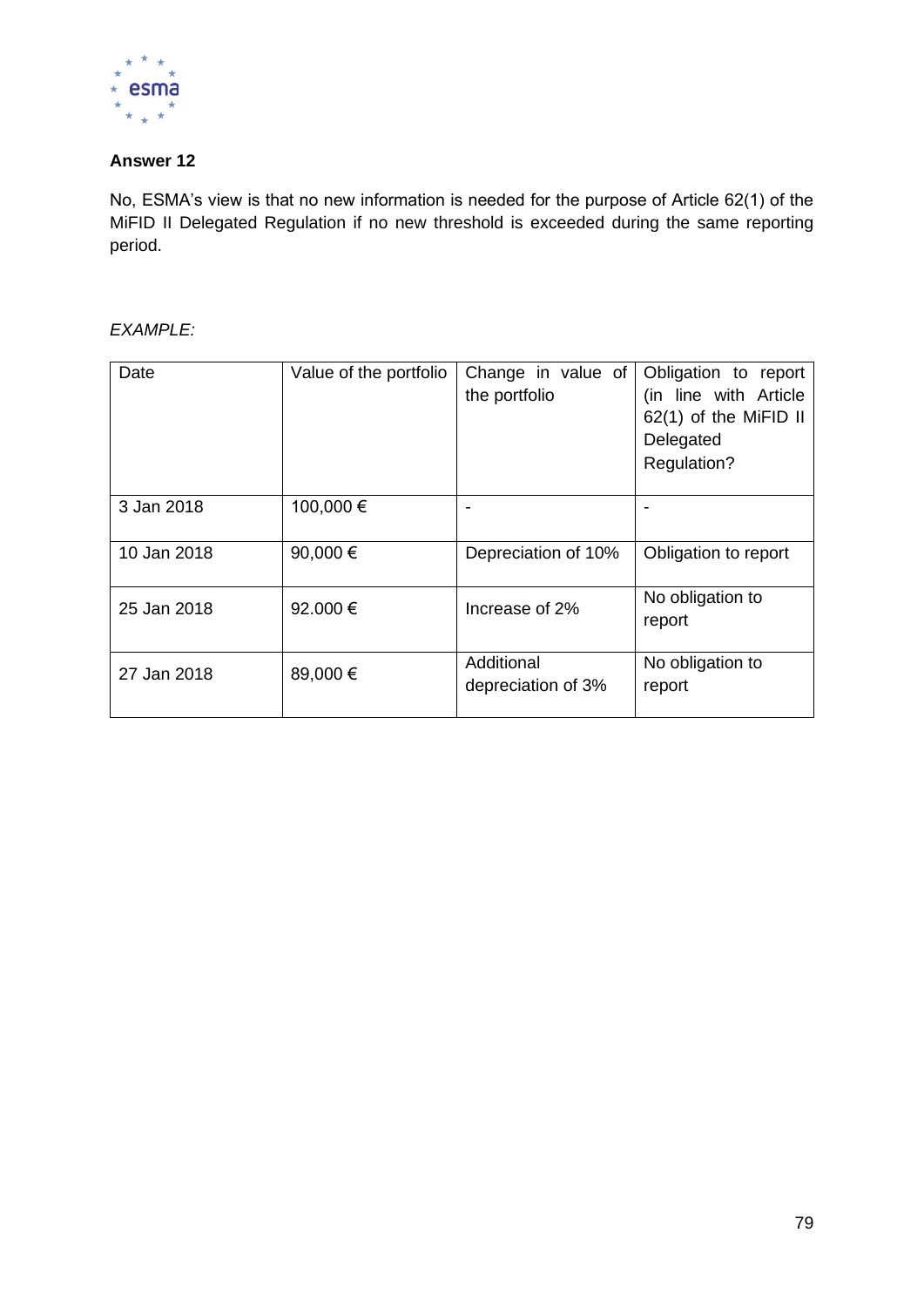

# **9 Information on costs and charges [Last update: 21 December 2020]**

## **Question 1 [Last update: 16 December 2016]**

*How can a personalised ex-post disclosure of costs of the fund be made, if the client buys and sells a fund during the business year?*

#### **Answer 1**

Based on Article 50(9) of the MiFID II Delegated Regulation, an investment firm that has or has had an ongoing relationship with a client, shall provide this client with ex-post information on the total costs and charges. Such information shall be based on costs incurred and shall be provided on a personalised basis.

For calculating the total costs during the year (in which the costs of the fund are taken into account), first of all the holding period of the fund is needed. The firm will have insight in this. Secondly, an investment firm has to have annualised information on ongoing realised costs and charges with regard to the financial instrument. Where this data is not already publicly available, the firm should liaise with the manufacturer (e.g. the fund manager) to obtain information on costs and charges of the financial instrument. The firm should assess itself or inquire with the manufacturer whether the costs incurred in the holding period adequately reflect the costs incurred over the whole year. If this is the case, the firm could choose to use the annual costs of the financial instrument to calculate the costs during a specific holding period. If this is not the case, the firm will, on a best effort basis and possibly with the manufacturer's help, have to make adjustments to ensure that it does reflect the actual costs incurred.

For clarification, ESMA notes that there might also be one-off costs involved in buying and selling the financial instruments. This could include mark-ups. The firm has to account for these, based on the actual costs.

#### **Question 2 [Last update: 16 December 2016]**

*To what extent does the cumulative effect of the costs on the return need to be graphically displayed?*

#### **Answer 2**

Based on Article 24(4) MiFID II and Article 50(10) of the MiFID II Delegated Regulation, firms have to provide clients with an illustration to show the cumulative effect of the costs on the return. The format of the illustration is not prescribed. This means that the illustration required can take multiple forms, among others a graph, a table or a narrative. However, it is required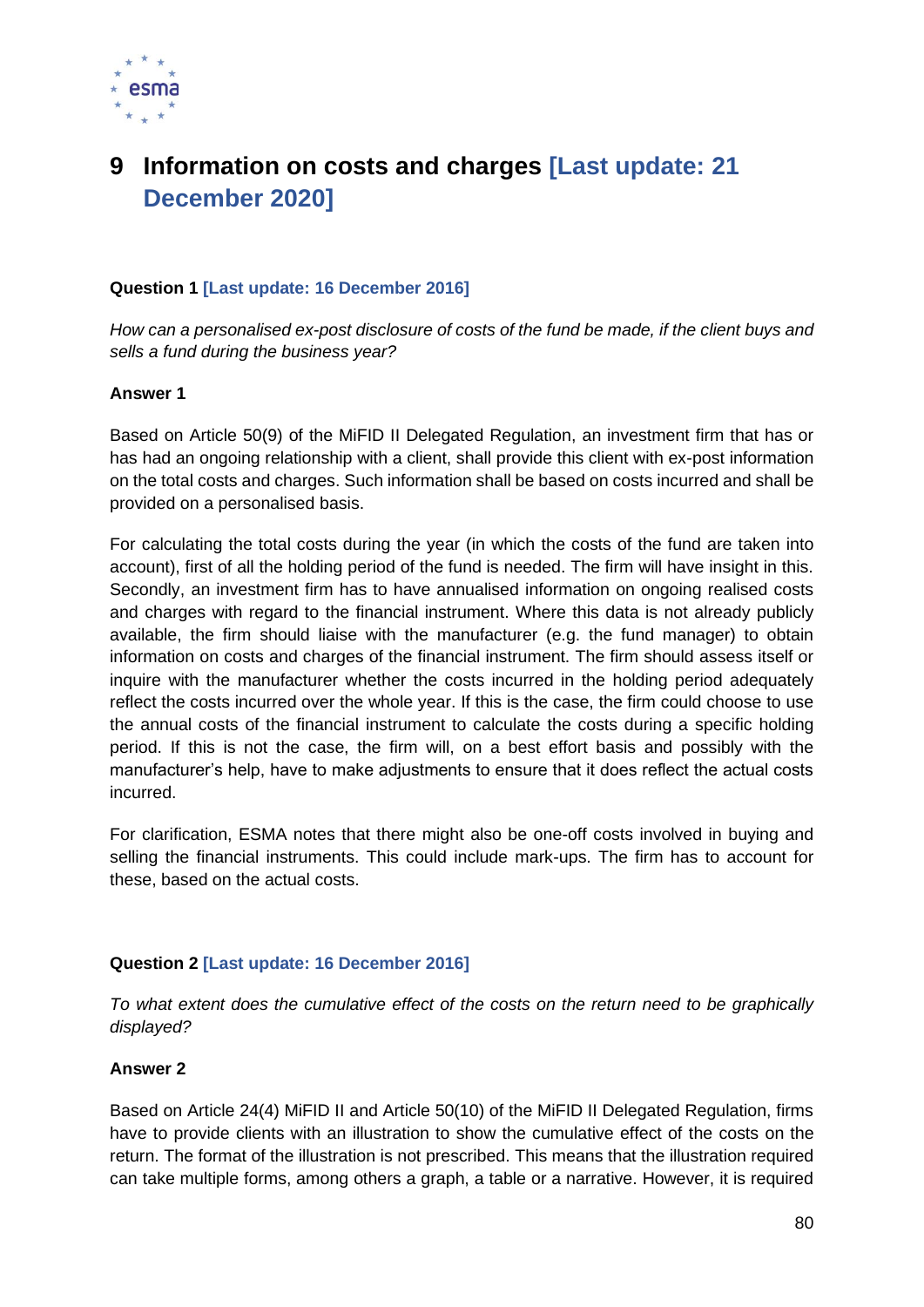

that (i) the illustration shows the effect of the overall costs and charges on the return of the investment, (ii) the illustration shows any anticipated spikes or fluctuations in the costs (where applicable), (iii) and that the illustration is accompanied by a description of the illustration.

# **Question 3 [Last update: 16 December 2016]**

*The cumulative effect of the costs on the return shall show "anticipated spikes and fluctuations of the costs"; does that also apply to the ex-post disclosure of the cumulative effect of the costs on the return?*

#### **Answer 3**

Based on Article 24(4) MiFID II and Article 50(10) of the MiFID II Delegated Regulation, firms have to provide clients with an illustration to show the cumulative effect of the costs on the return.

When providing the client ex-post with information on total costs and charges, a firm can for instance decide to show the historical costs, and simultaneously provide the client with a forward looking illustration with regard to expected costs. In this case, the firm can show the historical costs that show a spike, for instance because of entry costs, and future expected costs based on the firm's expectations (including anticipated spikes and fluctuations).

If the ex-post illustration takes into account only historical data, the firm has to account for realised spikes and fluctuations in costs. However, since these data are historical, there are no 'anticipated' spikes.

#### **Question 4 [Last update: 16 December 2016]**

*How often should a firm provide ex-post information on total costs and charges?* 

#### **Answer 4**

Based on Article 50(9) of the MiFID II Delegated Regulation, firms shall provide information about the total costs and charges on an annual basis. This means that firms should ensure that once a year the client receives an overview of the total costs and charges incurred in the previous year, based on their personal circumstances and actually incurred costs. These costs and charges shall be totalled and expressed both as a cash amount and as a percentage, as is also described in Article 50(2) of the MiFID II Delegated Regulation.

In addition to the abovementioned obligation, there is room for firms to provide this information more frequently, for instance every time the client receives a (quarterly) report about the investments.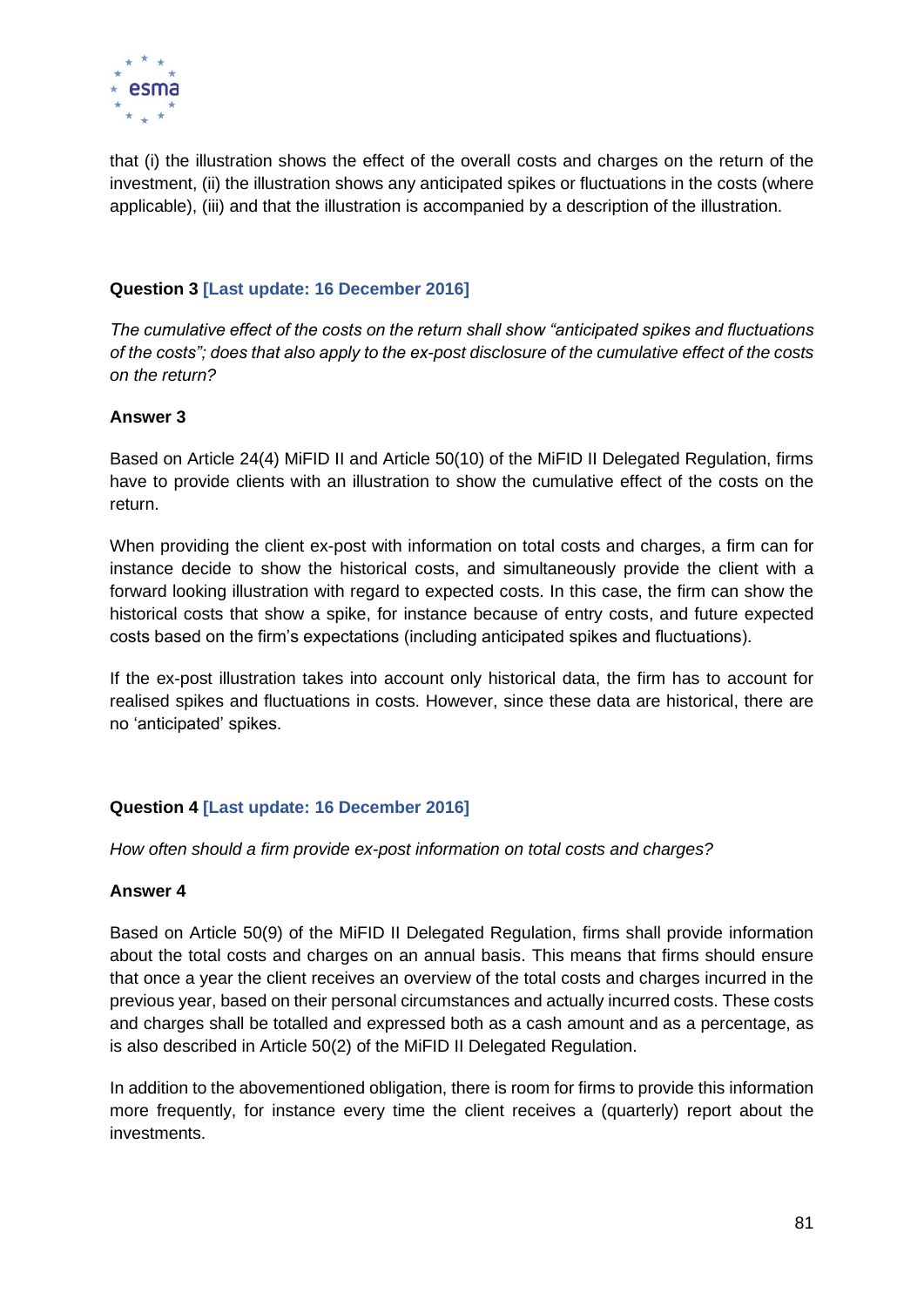

# **Question 5 [Last update: 16 December 2016]**

*How can a firm provide ex-post information on total costs and charges more regularly (e.g. on a quarterly basis)?* 

## **Answer 5**

ESMA notes that based on Article 50(9) of the MiFID II Delegated Regulation, and without prejudice to any other explicit reporting requirements (e.g. Article 60 of the MiFID II Delegated Regulation), there is only a legal obligation to provide ex-post information on costs and charges to clients on an annual basis if there is or has been an ongoing relationship with the client during the year. However, firms can choose to provide this information more regularly, which could improve the clients' insights in the costs and charges of the investment service (based on an ongoing relationship).

If a firm chooses to provide the client with more frequent information, for instance on a quarterly basis, it should ensure the differences between the annual ex-post figures based on actual costs, and the quarterly cost figures are minimized. The firm could for instance do this by applying the same methodology when calculating the annual total costs and charges figures. Further, the firm should – where available – use realised and known ex-post cost figures.

To ensure clients are not confused by such ex-post information on costs and charges in relation to the mandatory annual costs figures, it is important that the firm informs clients on the characteristics of the ex-post information.

# **Question 6 [Last update: 6 June 2017]**

*Does the PRIIPs calculation methodology cover product cost components that need to be disclosed under MiFID II cost disclosure?*

#### **Answer 6**

The PRIIPs calculation methodology is designed in such a way that it will capture all costs and charges incurred by a PRIIP. These costs relate to (i) one-off costs; (ii) ongoing costs, which include transaction costs incurred when trading and (iii) incidental costs, such as performance fees. With regard to transaction costs, the PRIIPs RTS provides for a detailed calculation methodology which ensures that both explicit and implicit transaction costs are captured. This would mean that PRIIPs manufacturers can provide all relevant information on an instrument's cost components.

# **Question 7 [Last update: 28 March 2019]**

*How should investment firms use the product's costs as presented in the PRIIPs KID?*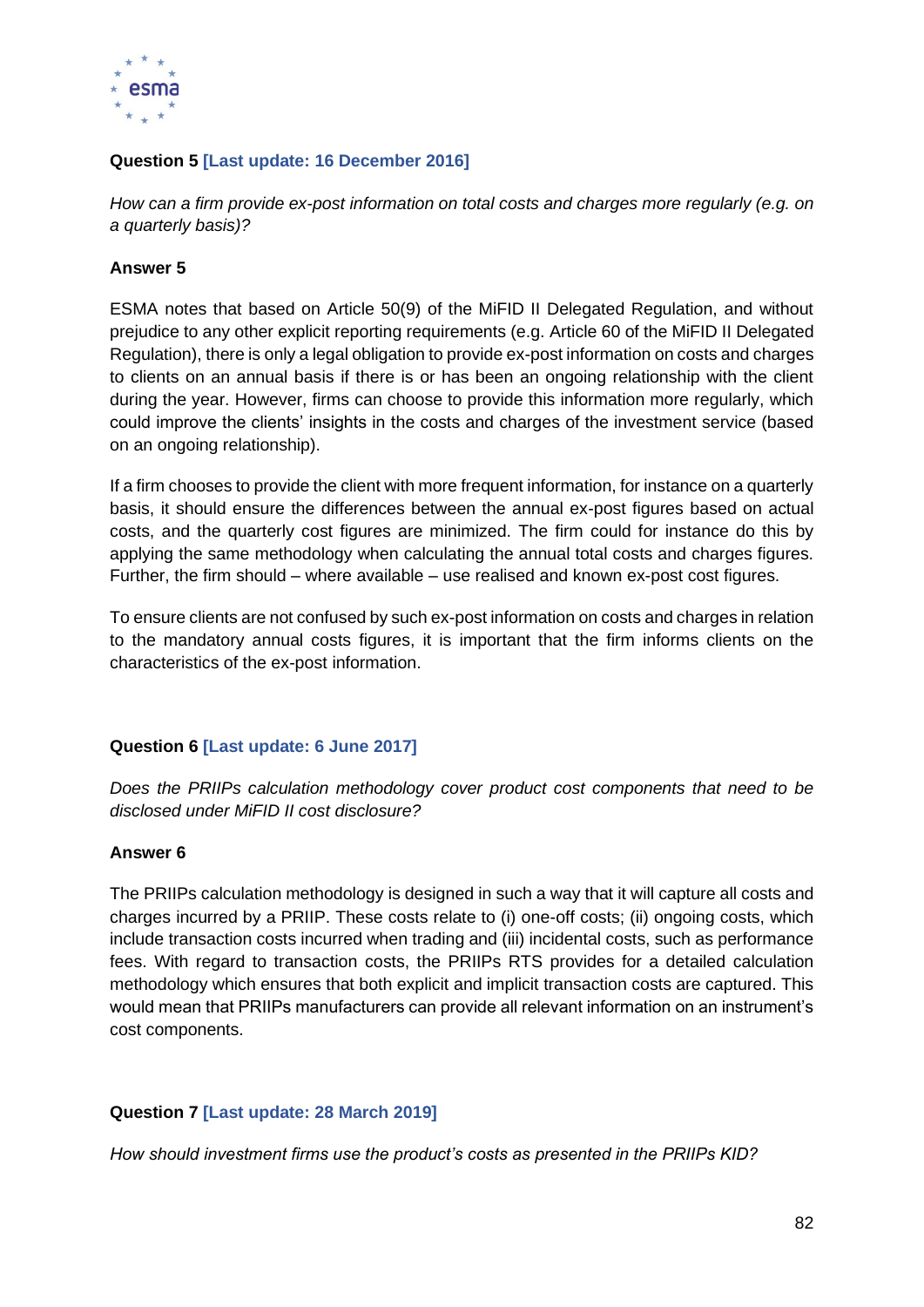

# **Answer 7**

The PRIIPs KID will contain detailed information about costs and charges of the PRIIP. ESMA is of the view that the cost components, as mentioned in the PRIIPs KID, cover all cost components, so that an investment firm can fulfil its obligation under the MiFID II regime with regard to the ex-ante costs and charges of a financial instrument.

Based on the prescribed calculation methodology of the PRIIPs RTS Annex VI, PRIIPs manufacturers have to calculate the total amount of costs on an annualised basis, for standardised investments (usually either €10,000 lump sums or €1,000 p.a. for recommended holding periods). This means that PRIIPs manufacturers have insight in (i) one-off costs; (ii) ongoing costs, which include transaction related costs and charges and (iii) incidental costs. In order to calculate the reduction in yield this total amount of costs is turned into values that reflect the annualised impact on return per year at the recommended holding period. Firms could use this raw annualised data as the basis for the MiFID II cost calculation, and they could also use the PRIIPs annualised Reduction in Yield (RIY) indicator. For products with non-linear charging structures (linear charging structures being understood as where the charges increase in direct proportion to the size of the investment) where investment amounts are different from the abovementioned standardised ones, firms would need to amend the PRIIPs KID data or indicator depending in particular on these charging structures. Once the firm has adjusted the raw annualised data or the RIY indicator in such way that it reflects the costs and charges associated with the amount that actually will be invested, it could use either the adjusted raw annualised data or the adjusted RIY indicator as the basis for the MiFID II costs and charges calculation. Unless all relevant annualised data is already publicly available, it is probable that an investment firm will have to liaise with the PRIIPs manufacturers to obtain such data.

As investment firms need to include inducements in the costs of the investment services, any inducements mentioned as costs of the PRIIP should be added to the costs of the investment services and deducted from the costs of the PRIIP (as mentioned in the KID).

# **Question 8 [Last update: 6 June 2017]**

*Should the PRIIPs methodology also be applied when calculating costs and charges of financial instruments that do not fall within the scope of PRIIPs?*

# **Answer 8**

PRIIPs defines a 'packaged retail investment product' in Article 4(1). Some financial instruments may be out of the scope of PRIIPs because (1) they are not packaged products; or (2) they are packaged products, but they are not sold to retail investors. Examples of (1) are corporate shares or sovereign bonds. An example of (2) might be an alternative investment fund that is only available for sale to professional clients.

For financial instruments in category (1) above, it would be reasonable to conclude that the PRIIPs cost methodology would not apply. For financial instruments in category (2) above, the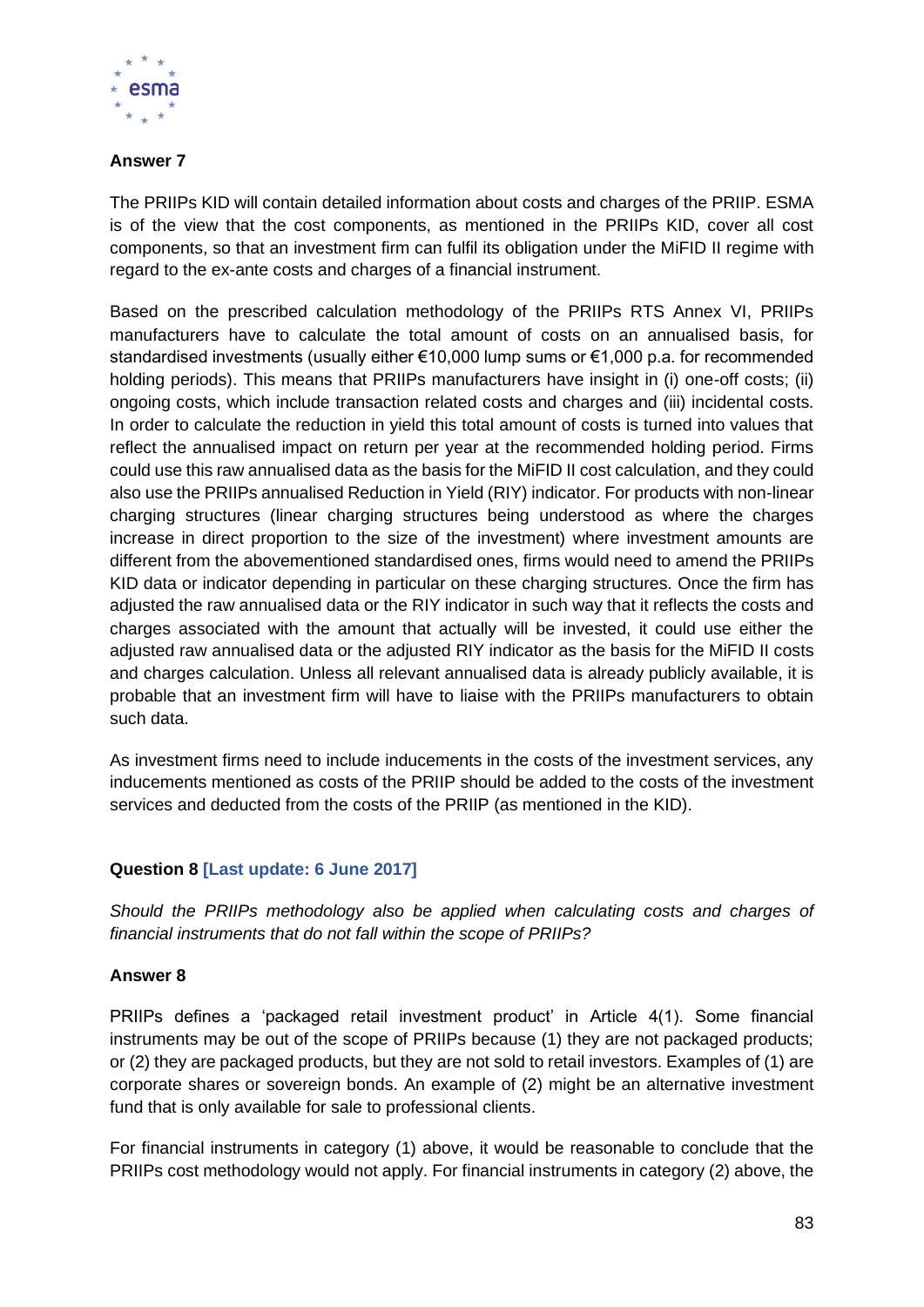

methodology described in Annex VI of the PRIIPs RTS appears relevant and investment firms would be expected to use it to calculate the financial instrument's costs. ESMA notes that the calculation of costs, for instance with regard to using simulated or historical data, would be expected to be performed in line with the requirements set out in PRIIPs.

# **Question 9 [Last update: 6 June 2017]**

*How does the investment firm obtain access to the relevant data for a financial instrument to apply the PRIIPs methodology?* 

## **Answer 9**

In order to be able to apply the PRIIPs methodology, investment firms need to have access to the relevant data from manufacturers of a financial instrument.

Where a financial instrument falls within the scope of PRIIPs, the investment firm can use the publicly available PRIIPs KID to obtain the data that is relevant for its ex-ante cost disclosure. For access to any data that is relevant for its ex-post cost disclosure, and to the extent this data has not already been made publicly available by the manufacturer, an investment firm would be expected to liaise with the manufacturer of these instruments. The manufacturer should have already calculated the relevant data in order to comply with the PRIIPs regulation.

Where a financial instrument does not fall within the scope of PRIIPs, the investment firm would be expected to liaise with the manufacturer of these instruments to obtain the relevant data, if the data has not already been made publicly available, on the costs and associated charges of the financial instrument that it needs to meet its obligations for both ex-ante and ex-post cost disclosure.

# **Question 10 [Last update: 6 June 2017]**

*What steps should an investment firm take when calculating the costs of products that fall within the PRIIPS transition period, like UCITS during the 3 January 2018 to 31 December 2019 period?*

# **Answer 10**

UCITS do not have to provide a PRIIPs KID until 31 December 2019 and until that moment are only obliged to comply with the requirement to provide a Key Investor Document under the UCITS IV directive (2009/65/65). Based on Article 32(2) of the PRIIPs Regulation, and depending on the Member State, this exemption can apply to other non-UCITS funds (e.g. AIFs). While the UCITS KIID provides information on the costs and charges of UCITS (or non-UCITS, when applicable) with regard to ongoing charges (e.g. management fees), one-off charges (e.g. entry and exit charges) and incidental charges (e.g. performance fees), not all costs items are included therein. For instance, the UCITS KIID does not include information on the transaction costs a UCITS incurs when trading.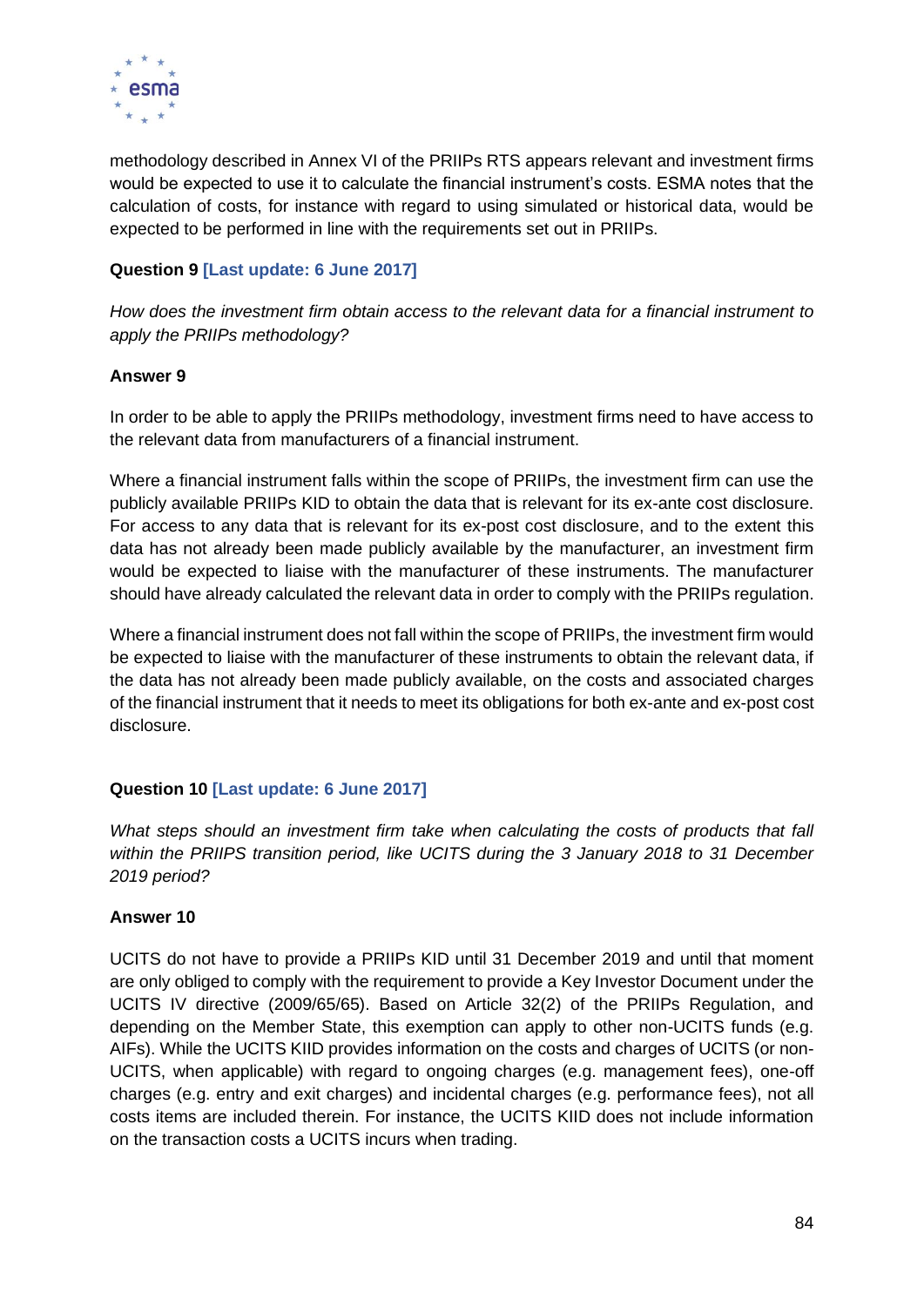

An investment firm should however disclose all costs, including all costs of the financial instruments. Therefore, where for instance the information on transaction costs, which would be expected to be calculated using the methodology referred to in the PRIIPs RTS, is not publicly available the investment firm would be expected to liaise with the UCITS manager (and, where applicable, the manager of a non-UCITS fund) to obtain it.

During this transition period, transaction costs might be assessed by using the method provided for in paragraphs 21 to 23 of Annex VI of the PRIIPs RTS.

# **Question 11 [Last update: 6 June 2017]**

*What should an investment firm do when they are unable to obtain the relevant data from the manufacturer?*

## **Answer 11**

When the investment firm is not able to obtain the relevant data from the manufacturer, the investment firm should first assess whether it can provide its clients with adequate information on the total costs and charges of the financial instrument and the investment service. ESMA would expect investment firms to base these calculations on the methodology prescribed in the PRIIPs RTS. It is essential that the investment firm has assured itself that it can make a reasonable and sufficiently accurate estimate of the total costs of the financial instrument. If this is the case, an investment firm may use this estimate to calculate the ex-ante and ex-post figures on costs and charges.

# **Question 12 [Last update: 6 June 2017]**

*Which methodology should an investment firm use when calculating the 'costs related to transactions initiated in the course of the provision of an investment service' for its ex-post cost disclosure?*

#### **Answer 12**

This question relates to costs involved when an investment firm buys or sells (or engages in any other transaction in) a financial instrument for its client. These transaction costs are different from the transaction costs incurred by a financial instrument's manufacturer which result from an investment decision (e.g. a manager changes his fund's asset allocation), and which should be incorporated in the costs of the financial instrument.

The requirements on total costs and charges require investment firms to incorporate both implicit as well as explicit transaction costs. For retail products, the PRIIPs RTS provides for a detailed calculation methodology for different financial instruments, which ensures that both explicit and implicit transaction costs are captured. Therefore, in that case, for the calculation of transaction costs on an ex-post basis, ESMA would expect the investment firm to use the methodology as covered in paragraphs 12 to 20 (and possibly other relevant paragraphs) of Annex VI of the PRIIPs RTS.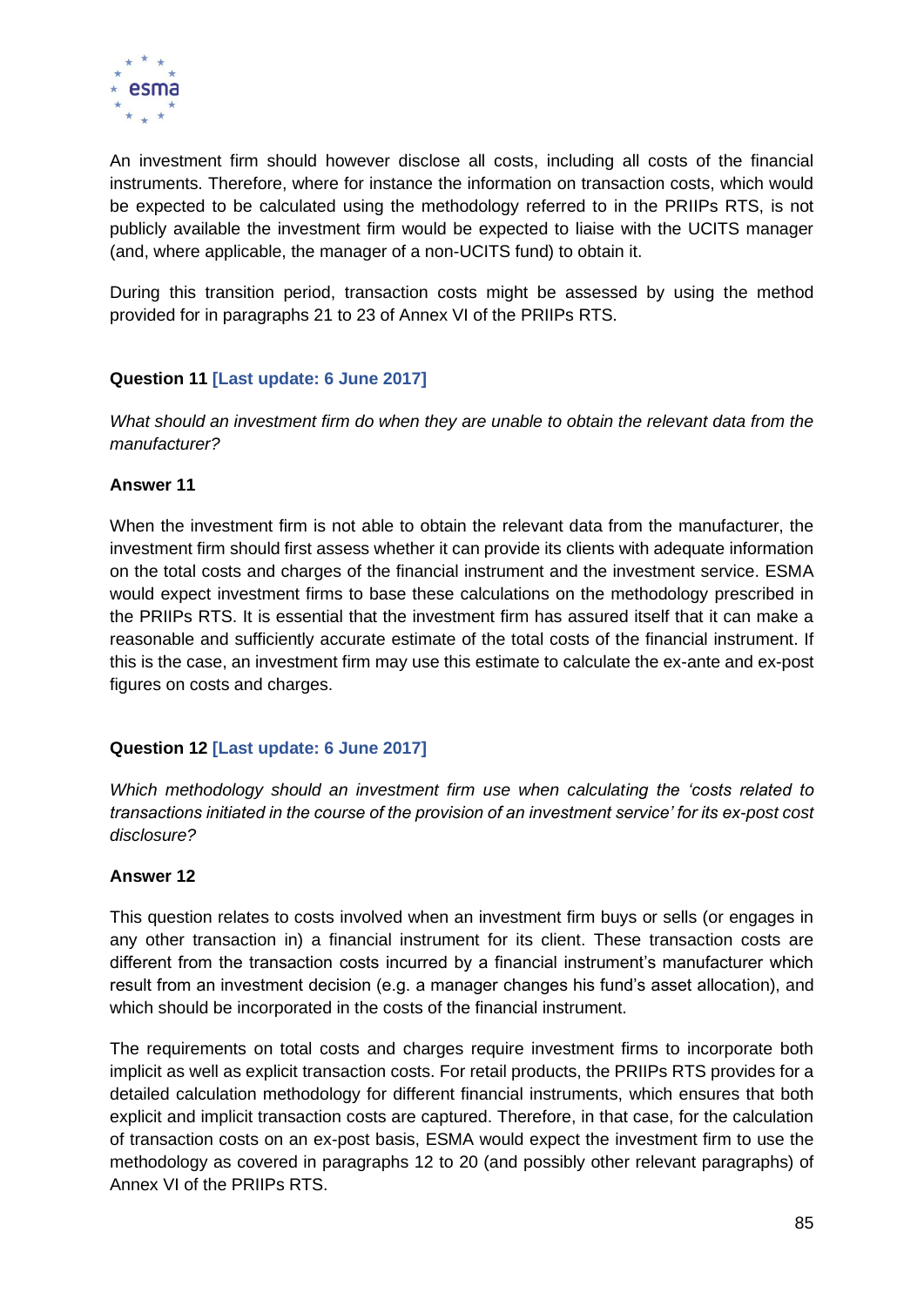

An investment firm may assess that the costs involved in calculating the transaction costs using the method provided in paragraphs 12 to 20 of Annex VI of the PRIIPs RTS are disproportionate compared to their significance. In such cases, the firm may use an alternative approach (e.g. the method provided for in paragraphs 21 to 23 of the Annex VI of the PRIIPs RTS) to calculate transaction costs, provided that it identifies the actual transaction costs associated with the transaction, and that it clearly discloses to clients the basis on which transaction costs have been calculated.

# **Question 13 [Last update: 6 June 2017]**

*When providing information of costs and charges to clients, on which basis should costs be aggregated? What is the level of aggregation that firms need to apply?*

# **Answer 13**

In accordance with article 24(4) MiFID II and article 50(2) of the MiFID II Delegated Regulation, firms shall aggregate costs and charges in connection with the investment service and costs and charges associated with the financial instruments. Third party payments received by investment firms in connection with the investment service provided to a client shall be itemised separately<sup>31</sup>. The aggregated costs and charges shall be totalled and expressed both as a cash amount and as a percentage. The following example shows the cost figures that are to be disclosed<sup>32</sup>:

| Investment services and/or ancillary services        | € 1.500 | 1.5% |
|------------------------------------------------------|---------|------|
| Third party payments received by the investment firm | € 500   | 0.5% |
| <b>Financial instruments</b>                         | € 1.500 | 1.5% |
| <b>Total costs and charges</b>                       | € 3.500 | 3.5% |

In addition, the investment firm shall provide an itemised breakdown at the request of the client. ESMA would expect that an investment firm take reasonable steps to minimise the effort for the client to submit such requests. When disclosing costs and charges in an online

<sup>&</sup>lt;sup>31</sup> ESMA notes that in the case of independent advice and portfolio management, the investment firm must transfer all fees, commissions or monetary benefits received from third parties in full to the client (Article 12(1) of the Delegated Directive) and clients shall be informed about the fees, commissions or monetary benefits transferred to them.

<sup>32</sup> The table is included for illustrational purposes only and ESMA does not intend to suggest a prescriptive format (i.e format, colour, font size etc).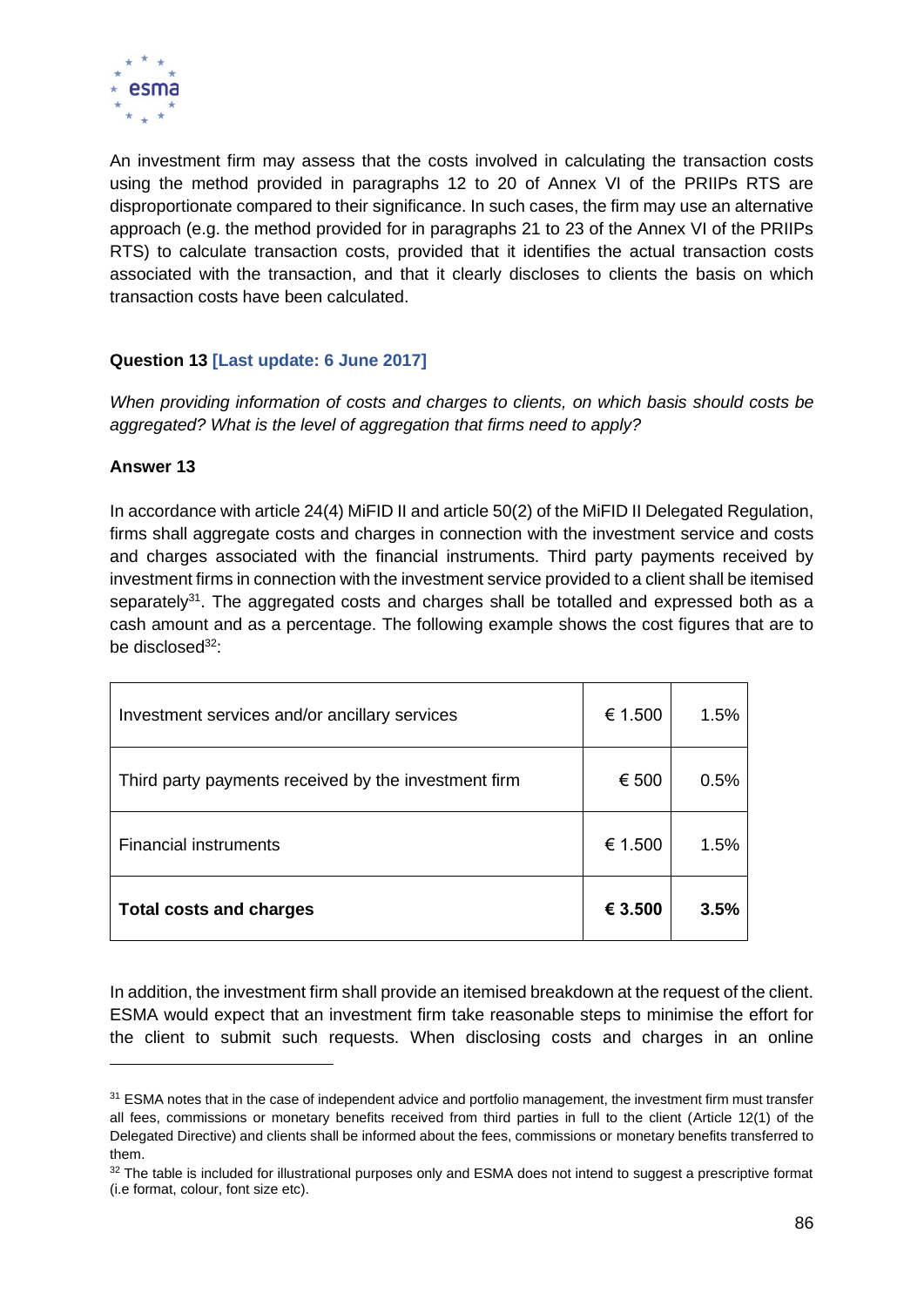

environment for instance, a best practice would be to enable the client to access such information through the use of hyperlinks. ESMA also considers it a best practice when an investment firm actively informs its clients on their right of submitting such a request when providing the aggregated information.

When an itemised breakdown is requested by the client, an investment firm should provide such breakdown (in a consistent way such that cost items may be aggregated) at least at the level of the cost items that are depicted in the tables included in Annex II MiFID II Delegated Regulation:

- One-off charges
- Ongoing charges
- All costs related to transactions
- Any charges that are related to ancillary services (not applicable to financial instruments)
- Incidental costs

This also applies to firms that use an all-in fee for their investment services. However, ESMA notes that firms only need to disclose cost items that are actually incurred by the client (which in the case of an all-in fee, may for example include exit or entry fees paid to fund manager or stamp duty).

The obligation to aggregate costs and charges is without prejudice to any other obligations to provide clients with cost information. For instance, for financial instruments that are within the scope of PRIIPs Regulation, a KID will be distributed to retail investors by investment firms that advise or sell a PRIP, thus providing information on ex-ante costs and charges per individual PRIIP.

# **Question 14 [Last update: 6 June 2017]**

*How should investment firms provide ex-ante disclosure of information on costs and charges to clients when there is no available data on actually incurred costs?*

# **Answer 14**

Based on article 50(8) of the MiFID II Delegated Regulation, when calculating costs and charges on an ex-ante basis, an investment firm shall use actually incurred costs as a proxy for the expected costs and charges. There may be circumstances where such data is not (entirely) available, for instance during the first year after MiFID II has become effective, when an investment firm just started business or in the case of new clients. In these cases, the investment firm should make reasonable estimations of the expected costs and charges.

ESMA considers an estimation to be reasonable when it includes all variables that directly impact the costs and charges that are expected to be incurred by the client, using actual data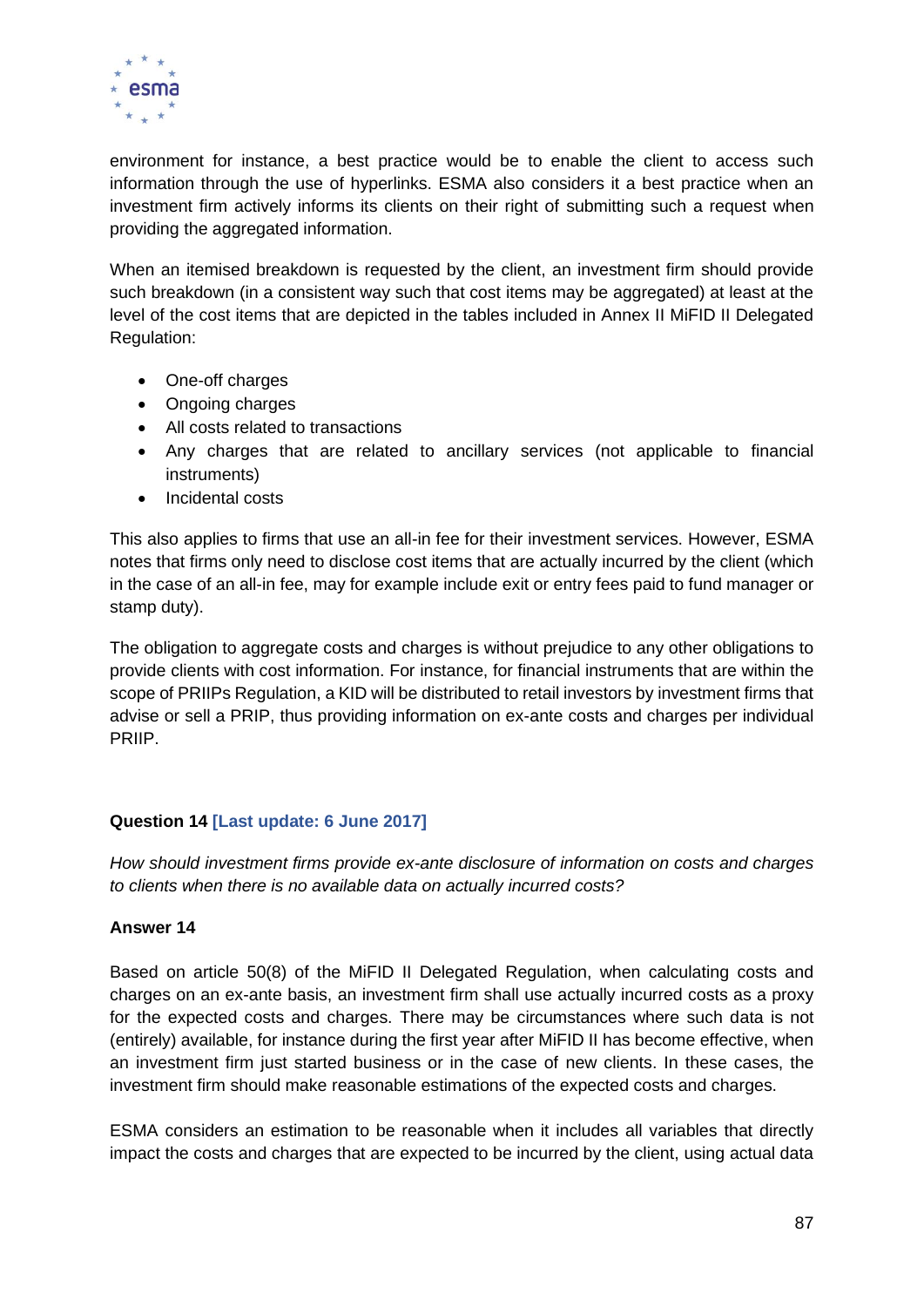

to the extent available and making reasonable assumptions otherwise. Examples of such variables are in the case of executing a transaction:

- the type of financial instrument the client wants to buy or sell;
- the cost of the financial instrument, if any;
- the transaction size:
- the commission that will be paid to the broker for executing the order;
- stamp duty paid by the client

When the investment service provided to the client will involve an ongoing relationship, the exante cost estimation would need to cover a certain period. In this case the investment firm would be required to apply an additional set of forward looking assumptions on the client's investment portfolio and the expected investment service(s). Examples are:

- the duration of the client relationship or period covered by the ex-ante cost estimation;
- the average invested amount:
- financial instruments that will be included in the portfolio;
- characteristics of transactions that will be performed by or on behalf of the client.

In line with recital 78 of the MiFID II Delegated Regulation, investment firms should disclose the costs associated with the products and the service the client intends to subscribe to. In the case of potential clients, adapting the information may only be possible when the potential client has engaged with the investment firm. Until then, investment firms could disclose generic ex-ante information on costs and charges using other means, such as disclosing costs and charges for several examples of investor types, providing online access to interactive cost calculation tools or providing cost tables that include multiple investment scenarios.

In any case, the firm should provide the ex-ante information in good time and clearly disclose the underlying assumptions as well as the fact that its presented cost figures were calculated on a best effort basis due to the fact that historical data were not available, where relevant.

# **Question 15 [Last update: 3 October 2017]**

*Which methodology should an investment firm use when calculating the 'costs related to transactions initiated in the course of the provision of an investment service' for its ex-ante cost disclosure?*

#### **Answer 15**

Based on article 50(8) of the MiFID II Delegated Regulation, investment firms shall use actually incurred costs as a proxy when calculating expected costs and charges on an ex-ante basis. Firms should ensure themselves that the incurred costs are a representative proxy for future costs, taking into account any changes that are expected to have a material impact on the transaction related costs and charges, for instance changes in broker tariff structures or significant changes in market liquidity that will affect transaction costs on an ongoing basis.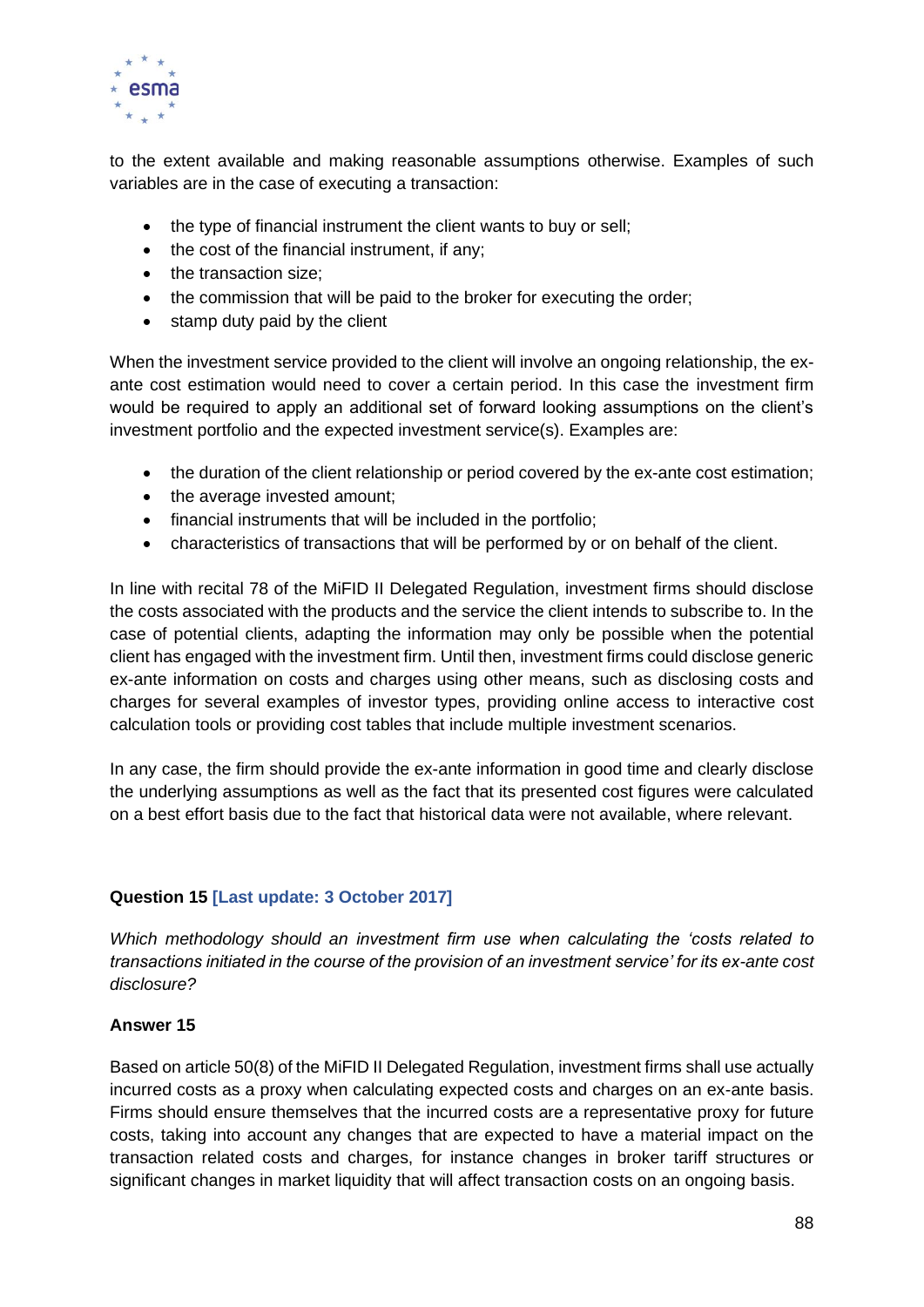

Where data on actually incurred transaction costs are not available, the investment firm shall make reasonable estimations of these costs, provided that it identifies all expected transaction costs associated with the transaction, and that it clearly discloses to clients the basis on which transaction costs have been estimated. Firms may for instance use the method provided for in paragraphs 21 to 23 of the Annex VI of the PRIIPs RTS.

In accordance with Article 50(8) of the MiFID II Delegated Regulation, investment firms are also required to review ex-ante assumptions based on ex-post experience and make adjustment to these assumptions where necessary.

# **Question 16 [Last update: 3 October 2017]**

*How is Recital 79 of the MiFID II Delegated Regulation "The costs and charges disclosure is underpinned by the principle that every difference between the price of a position for the firm and the respective price for the client should be disclosed, including mark-ups and markdowns." to be interpreted with regard to the position for the firm?*

#### **Answer 16**

When an investment firm holds a financial instrument on its own account before offering it to a client, the price of the financial instrument may change due to market value fluctuations. Based on Article 24(4) MiFID II, any costs and charges that are caused by the occurrence of underlying market risk $33$  shall not be included in the aggregated information about costs and charges. Hence, the price of a position of the firm as referred to in Recital 79 of the MiFID II Delegated Regulation should be understood as the current (fair market) value of the financial instrument held by the firm when the firm offers the instrument to the client (ex-ante) or when it sells it to the client (ex-post).

#### **Question 17 [Last update: 3 October 2017]**

*How should investment firms identify and disclose mark-ups and structuring costs embedded in the transaction price (Recital 79 of the MiFID II Delegated Regulation)?*

#### **Answer 17**

According to Recital 79 of the MiFID II Delegated Regulation, practices where there is 'netting' of costs should not be excluded from the obligation to provide information on costs and charges. As a result, mark-ups and structuring costs that are embedded in the transaction price need to be identified and disclosed to clients by the investment firm. Based on Recital 79, investment firms should identify such costs by calculating the difference between the price of the position for the firm and the price for the client. In case of PRIIPs, ESMA would expect the

<sup>&</sup>lt;sup>33</sup> Recital 79 of the MiFID II Delegated Regulation provides further clarifications on the concept of underlying market risk.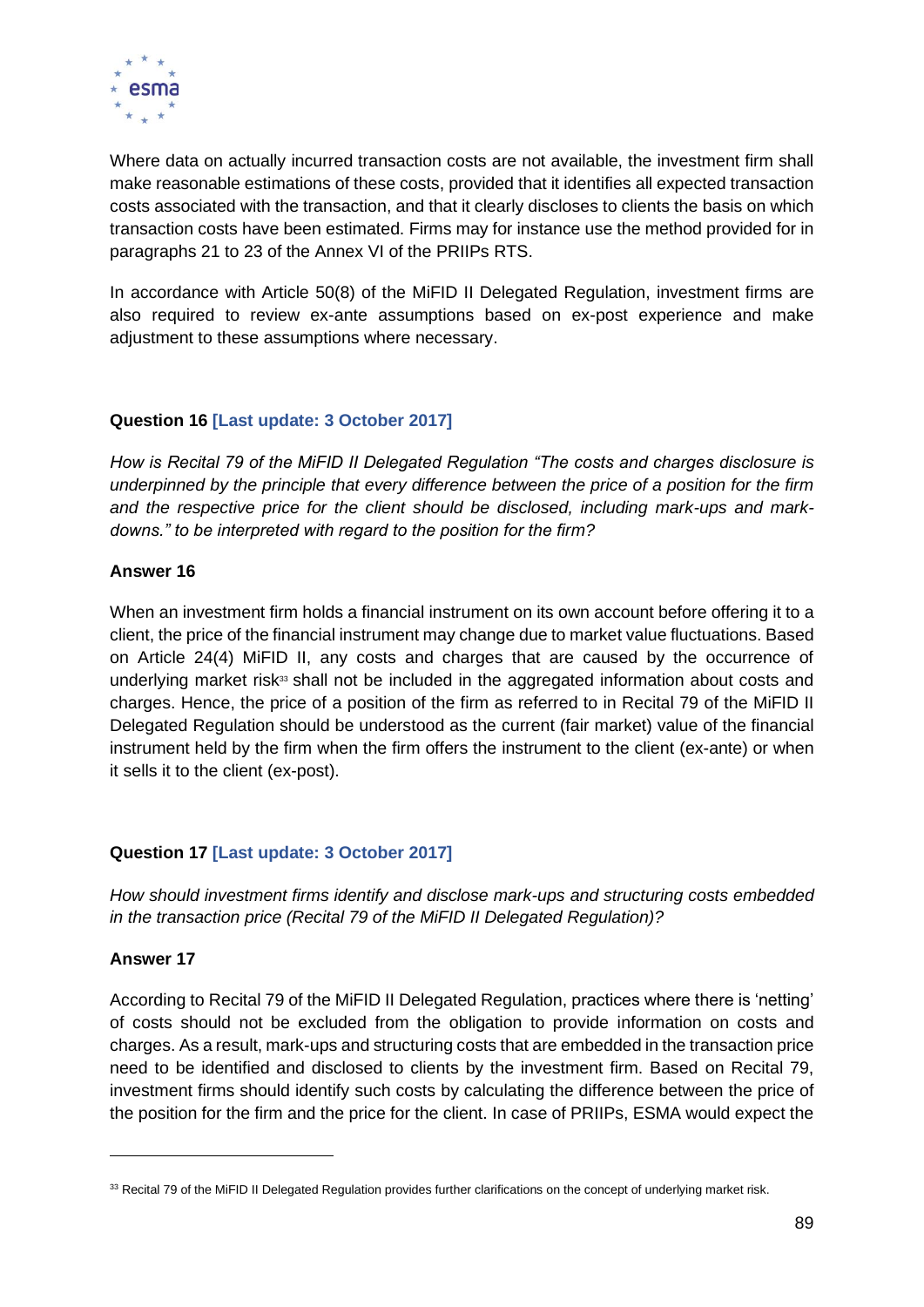

investment firm to apply the calculation methodology in paragraphs 36 to 46 of Annex VI of the PRIIPS RTS.

# **Question 18 [Last update: 3 October 2017]**

*How should an investment firm assess, in accordance with Article 50(1) paragraph 3 of the MiFID II Delegated Regulation, that an eligible counterparty does not intend to offer the financial instruments to its clients?*

## **Answer 18**

Without prejudice to the obligations set out in Article 24(4) MiFID II and the requirement to provide information on all costs and charges to all clients and potential clients, investment firms providing investment services to eligible counterparties shall have the right - in accordance with Article 50 of the MiFID II Delegated Regulation - to agree to a limited application of the detailed requirements set out in Article 50, except when, irrespective of the investment service provided, the financial instruments concerned embed a derivative and the eligible counterparty intends to offer them to its clients.

Investment firms are expected to apply the full cost and charges disclosure regime as the default option, and only to apply the limited flexibility allowed under Article 50(1) as further explained under recital 74 when there is an agreement to do so and the eligible counterparty has indicated that it does not intend to offer the financial instrument to its clients. ESMA expects investment firms to have procedures in place aiming at recording eligible counterparties' agreement and intention not to offer such financial instruments to their clients.

# **Question 19 [Last update: 3 October 2017]**

*Which specific limitations to the cost transparency regime may professional clients and eligible counterparties agree on?*

#### **Answer 19**

Article 50(1) of the MiFID II Delegated Regulation allows - in certain situations described in paragraphs 2 and 3 thereof - for a limited application of some of the detailed requirements set out in Article 50. The more limited application which needs to be agreed by the two parties should however never lead to disapplying the obligations imposed on investment firms pursuant to Article 24(4) MiFID II.

ESMA emphasizes that Article 24(4) MiFID II requires that the information provided to clients, amongst others, includes information on all costs and charges, including information relating to both investment and ancillary services, the financial instrument recommended or marketed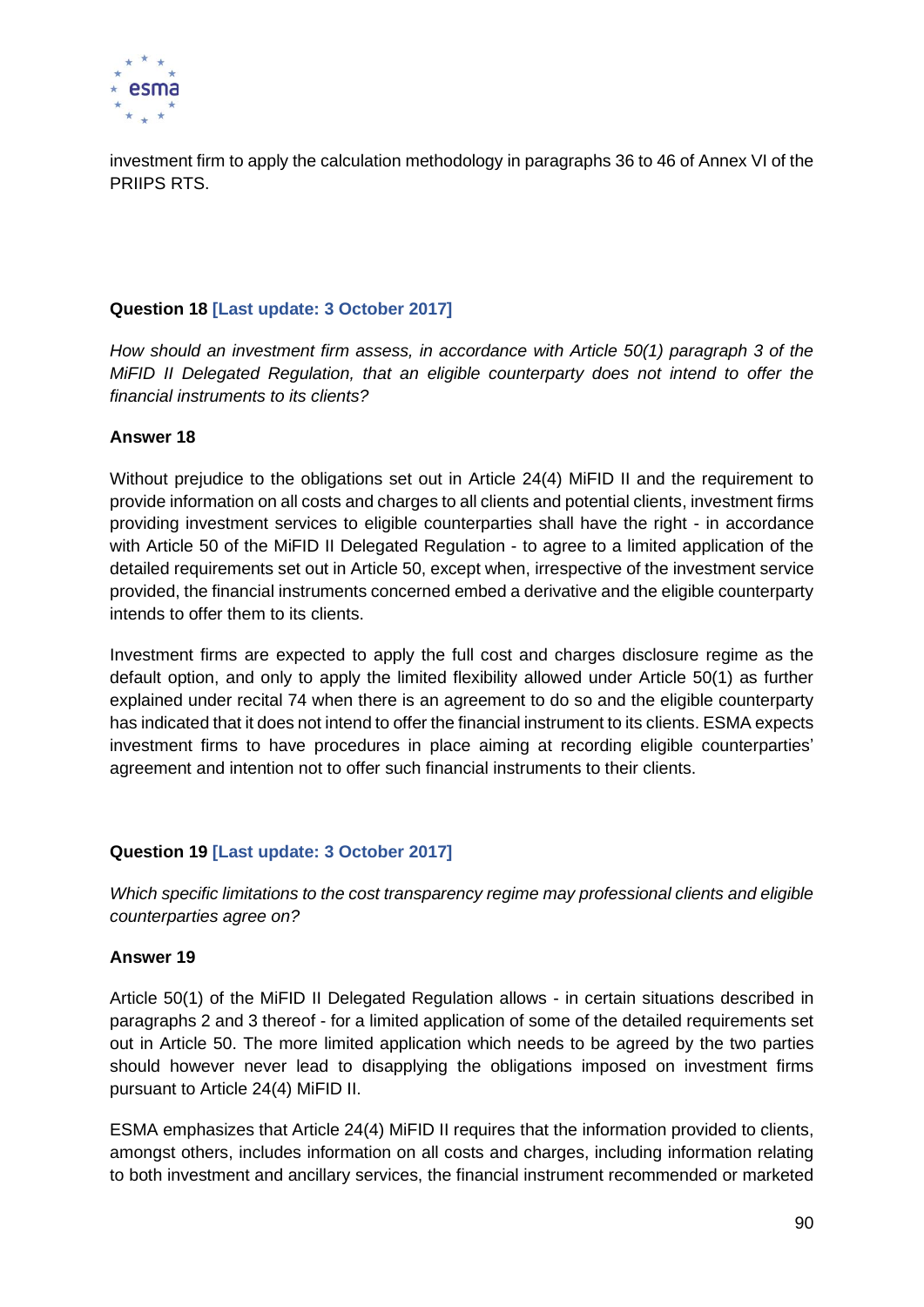

to the client and any third-party payments. In addition, the information shall be aggregated and where the client so requests, an itemised breakdown shall be provided. The information about costs and charges shall be provided to the client in good time before the investment service is provided and, where applicable, on a regular basis, at least annually.

Recital 74 provides examples of detailed requirements which could be the object of such limited applications under article 50 of the Delegated Regulation. For instance, the investment firm could agree, at the request of the client, to not provide the illustration showing the cumulative effect of costs on return, not provide an indication of the currency involved and not provide the applicable conversion rates and costs where any part of the total costs and charges is expressed in foreign currency.

# **Question 20 [Last update: 3 October 2017]**

*How should the cost disclosure be made regarding the respective figures that are to be disclosed in aggregated and itemized form (see Question 13) in case the respective costs or charges are zero?*

#### **Answer 20**

The firm should explicitly show a "zero" for the individual figure that is to be disclosed. As one of the purposes of the cost disclosure regime is comparability of products and services, it is important that clients receive explicit figures for every item to be disclosed, even if it is zero. The firm should therefore not leave out a cost component which value is zero as this might lead to misinterpretations.

# **Question 21 [Last update: 3 October 2017]**

*At what date should investment firms send their first annual ex-post information to their clients?*

#### **Answer 21**

When investment firms are required to provide their clients annual ex-post information about costs and charges based on article 50(9) of the MiFID II Delegated Regulation, ESMA expects firms to provide such information on the basis of a time period that ends at the latest one year (12 months) after the date on which the ongoing relationship has started and that this information should be provided to clients as soon as possible after the above annual anniversary of the relevant service commencing. Where an existing ongoing relationship between a firm and a client ends during 2018, ESMA expects firms to provide information at that period end. Where part of the reporting period would fall under MiFID 134 and part under MiFID II regime, investment firms may choose to calculate, on a best effort basis, the costs

<sup>34</sup> Article 19(3) MiFID I (Directive 2004/39/EC) also requires disclosure to clients of costs and associated charges.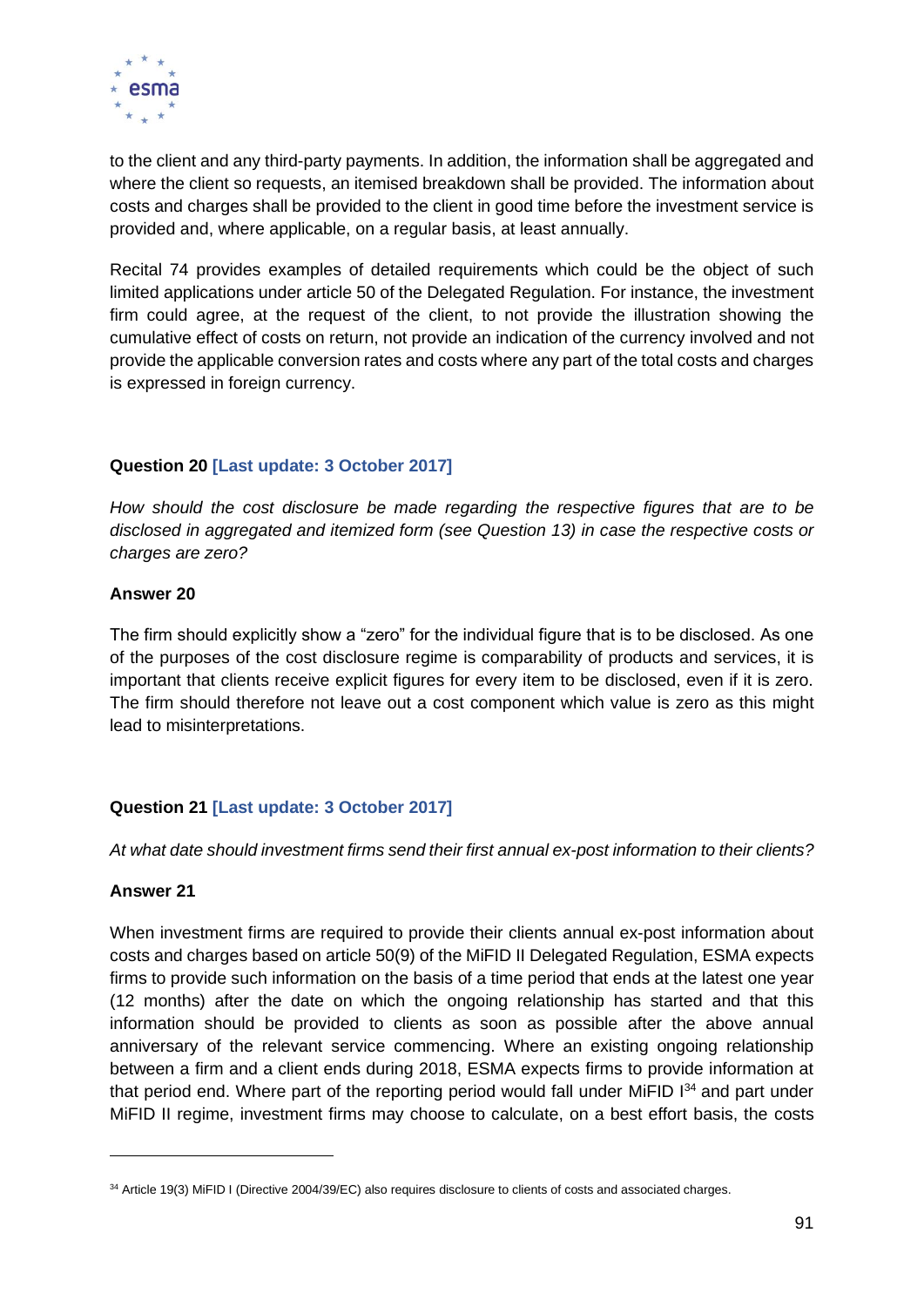

and charges in line with MiFID II requirements for the entire reporting period or provide this first ex-post report with a breakdown of costs for the two periods and a clear explanation of the basis on which costs have been calculated.

## **Question 22 [Last update: 28 March 2019]**

*Do the MiFID II requirements expect that the ex-ante disclosure of information on costs and charges is provided on the basis of the specific transaction or is it sufficient for investment firms to disclose information in a more generic way?*

#### **Answer 22**

According to Article 24(4) of MiFID II and Article 50(2) of the MiFID II Delegated Regulation, investment firms shall provide ex-ante information on costs and charges in a fully individualized, transaction-based manner, i.e. in relation to the specific financial instrument (ISIN-based) and in relation to the specific investment service or ancillary service provided.

This is in line with the objective of the MiFID II costs and charges provisions. Recital 78 of the MiFID II Delegated Regulation clearly states that the MiFID II costs and charges provisions have the objective of ensuring clients' awareness of all applicable costs and charges as well as enabling a comparison of different financial instruments and investment services. ESMA is of the view that this is only achievable if the costs and charges disclosures are specific to the transaction (especially ISIN-based). The only relief to this principle can be found in Recital 78 which allows firms to provide costs and charges disclosures on the basis of an assumed investment amount. Nevertheless, the costs and charges disclosed must reflect the costs the client would actually incur on the basis of the assumed investment amount (Recital 78 sentence 3).

For how to apply this general principle where the service of portfolio management is provided, please refer to Q&A 24.

#### **Question 23 [Last update: 28 March 2019]**

*In what circumstances and under which conditions could a firm meet its obligation for ex-ante disclosure by informing its clients of the relevant costs and charges just once, or on a regular basis, but not before each transaction?*

#### **Answer 23**

Where there are no product costs for the relevant financial instrument (management, structuring or distribution fees which are neither included in the price or in addition to the price of the financial instrument) or in the residual instances where the assessment of product costs is not required (in accordance with Article 50(6) of the MiFID II Delegated Regulation), firms may meet their ex-ante costs and charges disclosure obligation by providing to their clients a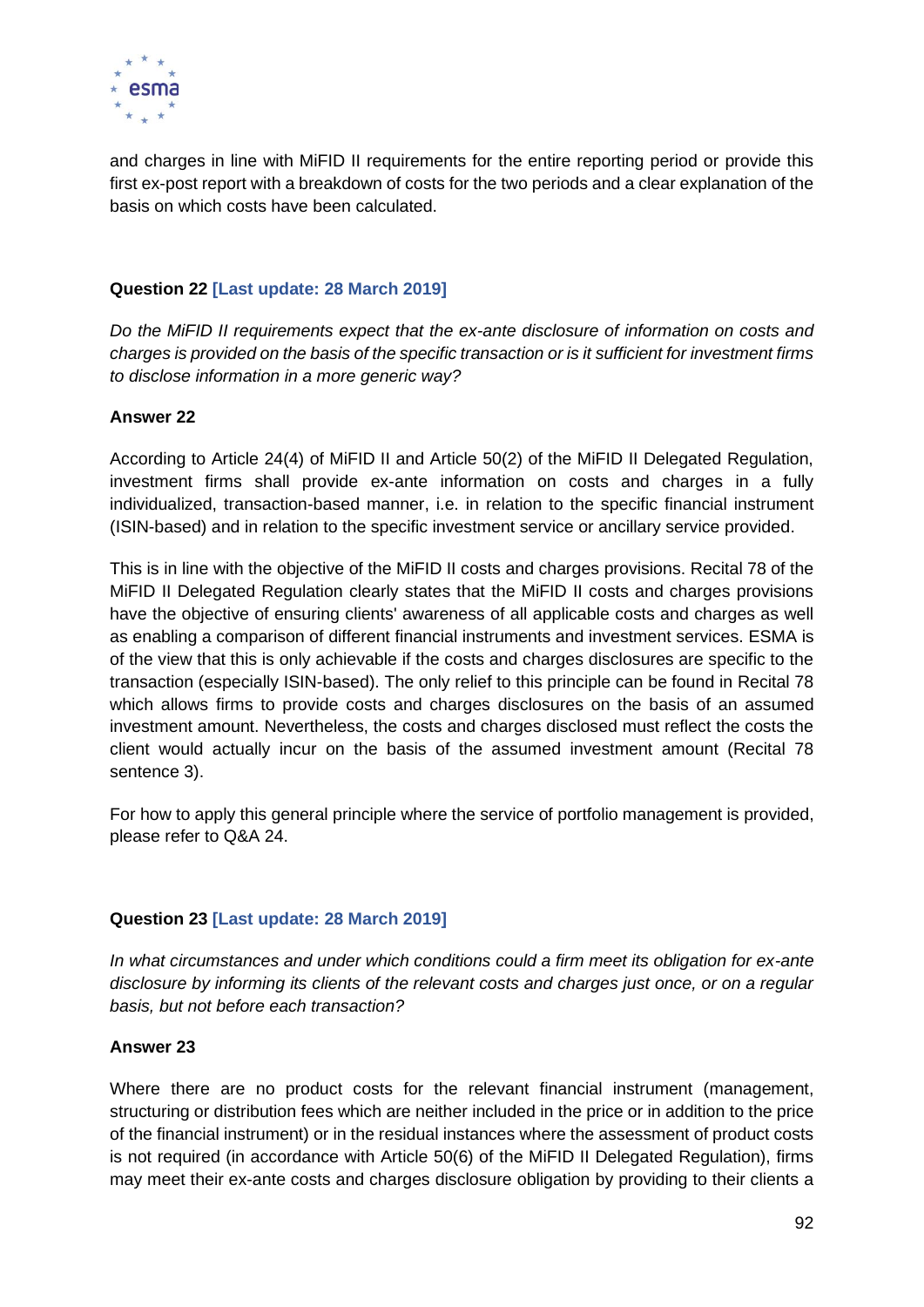

grid or table displaying the relevant costs and charges specific to i) the investment or ancillary service and ii) the financial instrument category offered to or demanded by the client.

However, such grids or tables should comply in full with the MIFID II costs and charges requirements. Consequently, the amounts and percentages disclosed in such grids or tables for the relevant investment service(s) and category(ies) of financial instruments should be the same as those that would have been disclosed had the firm informed the client of the relevant costs and charges before each transaction and in a fully individualized, transaction-based manner (as per Q&A22). This means that the categories of financial instruments used as a basis to calculate and disclose service costs through such grids or tables have to be granular enough for this purpose. This also means that the information provided should be clear and understandable by the client to which it is provided, and such grids or tables should not be brochures in which the firm sets out a long list of tariffs that may or may not apply to a broad range of clients, when specific conditions apply to each.

However, as per Recital 78 of the MIFID II Delegated Regulation, the firm may base the costs and charges disclosed as a cash amount on an assumed investment amount. Nevertheless, the costs and charges disclosed must reflect the costs the client would actually incur on the basis of the assumed investment amount (Recital 78),

As per Article 50(2) of the MiFID II Delegated Regulation, the costs and charges shall also be disclosed as a percentage.

In addition, the information provided in such grids or tables must be updated every time any element changes so that the information provided to the client is, at all times, the same as the information that would have been provided to the client had the firm made such disclosure before each transaction and in a fully individualized, transaction-based manner.

The firm should provide such grids or tables in good time before the first investment service is provided to-a new client and at any time they are updated. In addition, they should remain easily available at all times to clients.

# **Question 24 [Last update: 28 March 2019]**

*How should the ex-ante costs and charges disclosure requirements be applied to the service of portfolio management?*

#### **Answer 24**

In accordance with Article 50(5) and Recital 75 of the MiFID II Delegated Regulation, an investment firm must inform the client, in good time before the provision of the investment service of portfolio management, about the costs and charges relating to (i) the investment and ancillary service(s) to be provided (service costs) and to (ii) the financial instrument(s) in which the client's portfolio could be invested in accordance with the mandate given by the client (product costs).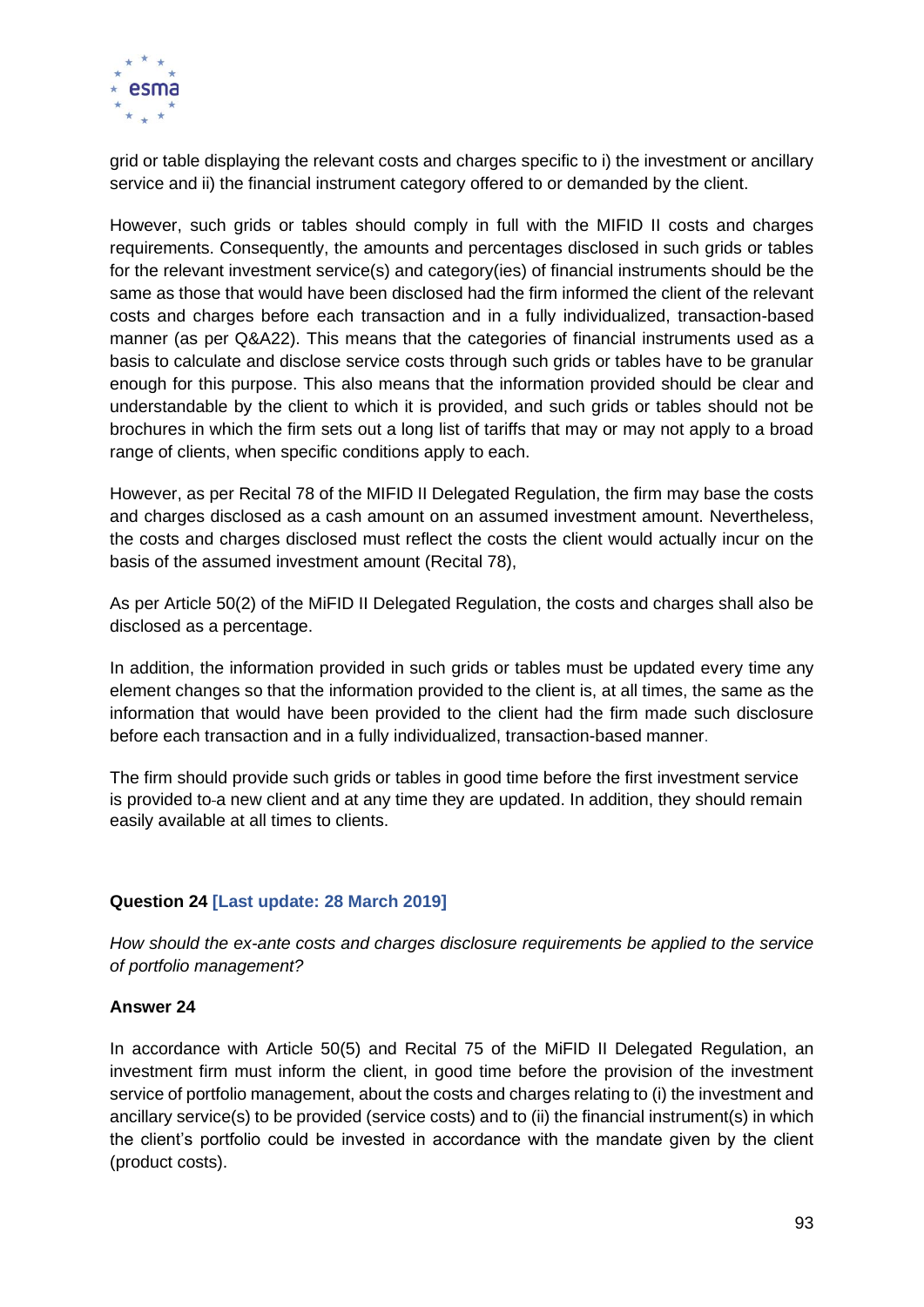

Due to the nature of the service of portfolio management (management on a discretionary client-by-client basis), no cost disclosure is due in relation to each investment decision taken by the firm. However, ex-ante information about costs and charges should be provided before the firm starts providing the service. The quality and completeness of the ex-ante information provided before the provision of the portfolio management service is thus critical.

ESMA is therefore of the opinion that ex-ante information relating to service and product costs where portfolio management is provided should be based on:

- the value of the assets (cash and/or financial instruments) under discretionary management (as disclosed by the client or prospective client before the firm starts exercising its discretionary mandate); and
- the anticipated (model or bespoke) portfolio corresponding to the client's investment profile, objective(s) and, in case of a bespoke mandate, strategy that will be adopted for the management of the client's portfolio, in accordance with the mandate given by the client.

Both service(s) costs and financial instrument(s) costs should be aggregated, as per Q&A 13. Additionally, firms may, as a good practice, proactively provide greater detailed ex-ante information about costs and charges. For example, firms could provide ex-ante information about costs and charges relating to financial instruments by category of financial instruments with the same costs structure.

# **Question 25 [Last update: 28 March 2019]**

*What terminology should firms use in costs and charges disclosure material?*

#### **Answer 25**

To take an informed decision, investors should be able to compare information on costs and charges provided by different investment firms or by the same investment firm regarding different services or products. In addition, as required under Article 24(3) of MiFID II, any information must be fair, clear and not misleading. Therefore, ESMA is of the view that firms should be expected to use the same terminology as used in MiFID II, as transposed in national legislation, and in Annex II of the MiFID II Delegated Regulation. For example, third-party payments should be named as such rather than using other terms that may not describe clearly and in simple terms the nature of such payments. Alongside the MiFID II terminology, firms may add their own "commercial" terminology, but those "commercial terms" should be clearly defined with reference to the MiFID II terminology.

#### **Question 26 [Last update: 28 March 2019]**

*Which taxes should be included in the ex-ante and ex-post costs and charges disclosure?*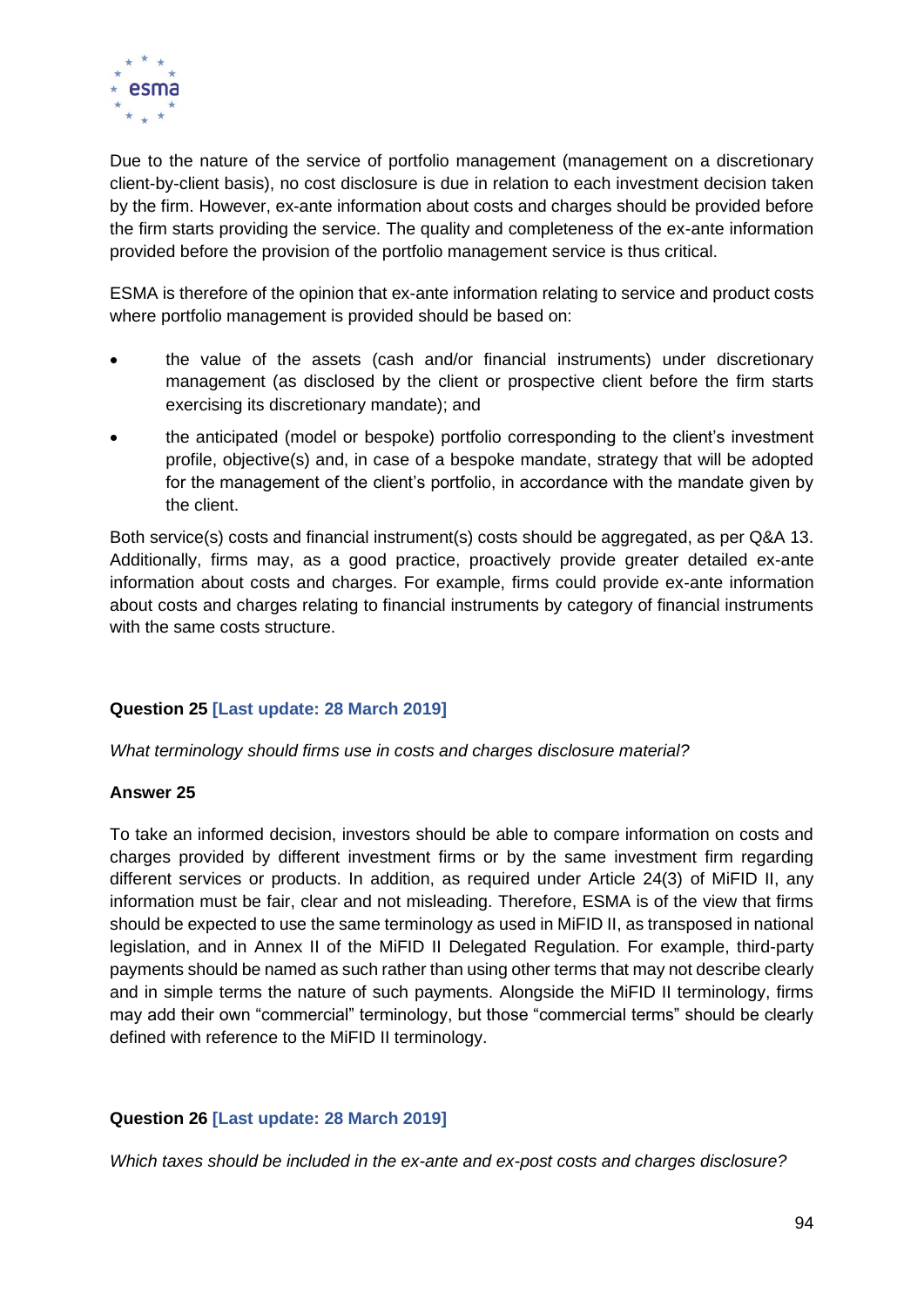

## **Answer 26**

According to MiFID II, investment firms must disclose ex-ante and ex-post to their clients i) all costs and associated charges charged by the investment firm for the investment service(s) and/or ancillary service(s) provided to the client as well as ii) all costs and charges associated with the manufacturing and managing of the financial instruments. Such costs are listed in Annex II of the MiFID II Delegated Regulation. Amongst the examples of costs and charges included in Annex II are stamp duty and transactions tax (relating to both service costs and financial instruments costs).

ESMA is of the view that – regarding service(s) costs – a distinction should be made between transactional or service-based taxes related to the provision of an investment or ancillary service (such as stamp duty, transaction taxes or VAT, where applicable), and taxes related to the income/revenue generated by the investment in which the client has invested (such as income or capital gains taxes on the coupons of bonds/dividends of shares).

Taxes related to the provision of an investment or ancillary service should always be included in the costs and charges disclosure.

Firms could decide whether to include or not in their costs and charges disclosure taxes that relate to the income/revenue generated by the investment in which the client has invested.

# **Question 27 [Last update: 29 May 2019]**

*Is it necessary to provide ex-ante information about costs and charges in case of clients' sell orders?*

# **Answer 27**

Yes, Article 24(4)(c) of MiFID II and Article 46(2) of the MiFID II Delegated Regulation require investment firms to provide to clients or potential clients, in good time before the provision of investment services or ancillary services, the information about all costs and associated charges. When an investment service is provided in relation to the sale of a financial instrument by the client (e.g., execution of orders on behalf of clients, RTO and investment advice), the obligation to provide cost information applies.

Based on Article 50(6) of the MiFID II Delegated Regulation, when an investment firm does not recommend or market a financial instrument or when it is not obliged to provide the client with a KID/KIID in accordance with relevant Union legislation, the investment firm should only inform the client about the costs of the investment service or ancillary service provided by the firm. When an instrument is sold by the client, the firm neither recommends $35$  nor markets that instrument nor is it obliged to provide the client with a KID/KIID. This means that Article 50(6)

<sup>&</sup>lt;sup>35</sup> Within the meaning of Article 50(6) of the MiFID Delegated Regulation only. This Q&A should not be read as having any significance for the definition of "investment advice" under Article 4(1)(4) of MiFID II and Article 9 of the MiFID II Delegated Regulation.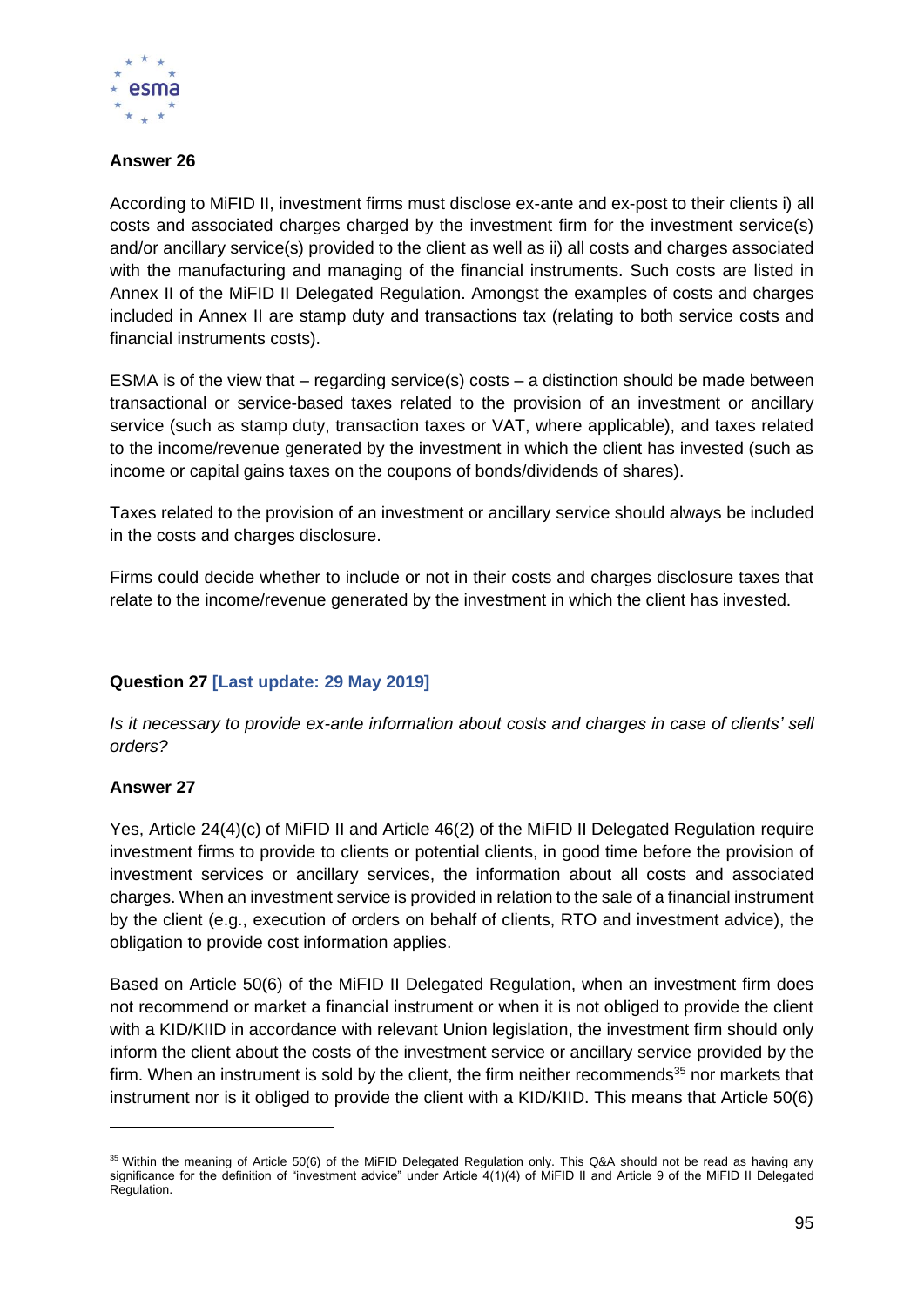

of the MiFID II Delegated Regulation applies to this situation and investment firms only need to inform clients about the costs of the investment service(s) and/or ancillary service(s) when selling a financial instrument<sup>36</sup>.

Based on Article 50(10) of the MiFID II Delegated Regulation, investment firms shall provide their clients with an illustration showing the cumulative effect of costs on return when providing investment services. The aim is to give clients an overview about the impacts of costs on return of an investment so as to be able to assess and compare the impact of costs during the holding period of the respective financial instrument. Therefore, while such illustration has to be provided at the time of the purchase of the financial instrument, in case of clients' sell orders, it would not provide any further benefit for clients, since there is no further return to be expected from that instrument. Thus, in ESMA's view, Article 50(10) of the MiFID II Delegated Regulation should not be applicable in case of ex-ante cost disclosures relating to clients' sell orders.

## **Question 28 [Last update: 29 May 2019]**

*How to disclose cost information (in good time) to a client who places an order via telephone?*

#### **Answer 28**

According to MiFID II (Articles 24(4) and 25(6)) and the MiFID II Delegated Regulation (Article 46(2) and (3) and Article 50), firms must provide ex-ante information about costs and charges in good time before the provision of investment services or ancillary services to clients or potential clients and on a durable medium (or by means of a website (where it does not constitute a durable medium) provided that the conditions specified in Article 3(2) are satisfied). Such requirements are technology neutral.

In practice, this raises issues in some situations, for example when a client who neither has an email address nor an internet access wants to place an order via telephone. This may also be the case where a client who has an email address or an internet access nevertheless insists on placing an order via telephone without delaying the transaction to consult costs and charges information provided on a durable medium. Indeed, for transactions where time is of the essence, it may not be in the best interest of the client to delay the transaction so that the client can consult the costs and charges information provided by the firm on a durable medium.

Where an investment service concerning a financial instrument with no "product costs" is to be provided or in the residual instances where the firm is not required to disclose "product costs", the ex-ante information about costs and charges may be provided to the client in the form of a costs grid/table – e.g. at the time of the onboarding (please see  $Q&A$  23).

 $36$  It is worth recalling that costs which may be particularly relevant to the sale of the financial instrument (e.g. exit costs), if any, should have been disclosed already, on an ex-ante basis, when the client purchased the financial instrument.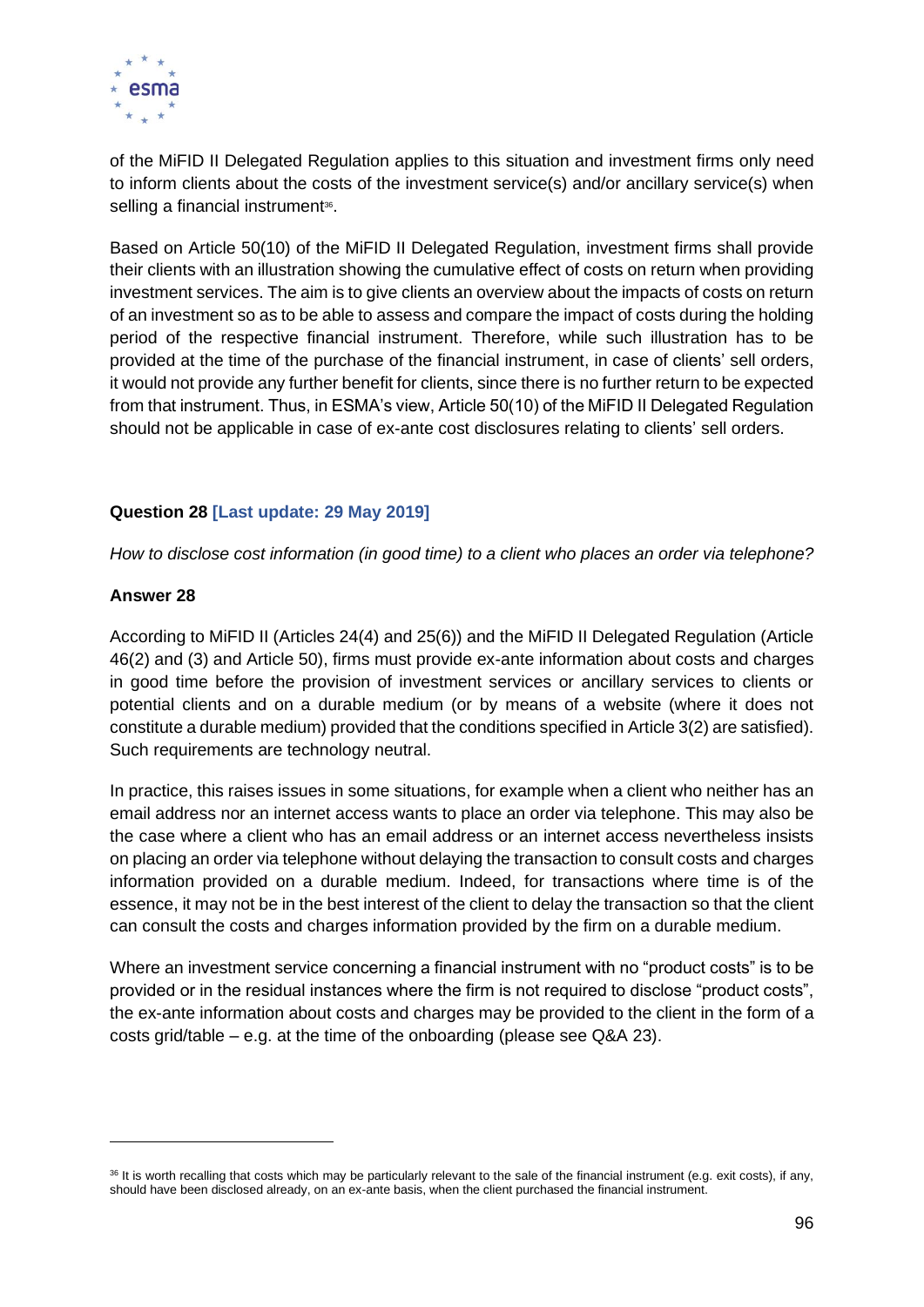

Where a firm does not fulfil the conditions to take the approach described in Q&A 23, before the provision of each investment service or ancillary service, the firm may offer to the client to either:

- delay the transaction in order to provide the ex-ante information about costs and charges in a durable medium prior to the provision of the service; or
- provide the ex-ante costs information over the phone prior to the provision of the service (thereby fulfilling the requirement that the information must be provided in good time) and, simultaneously, to provide that same information in a durable medium (or through a website in accordance with Article 3(2) of the MiFID II Delegated Regulation).

# **Question 29 [Last update: 29 May 2019]**

*For ex-ante costs and charges disclosures in relation to investment services and/or products with non-linear charging structures, are firms allowed to use an assumed investment amount?*

#### **Answer 29**

Yes. Whether investment services and/or products have linear or non-linear charging structures (i.e. where the percentage of fees payable for service costs and/or product costs varies depending on the amount invested), firms may base their ex-ante costs and charges disclosures on an assumed amount, as per Recital 78 of the MiFID II Delegated Regulation.

However, any assumed investment amount chosen by the firm should reflect where, in the charging structure, the specific transaction giving rise to the disclosure is assumed to stand. This means that the firm should make an assumption regarding the scale of the amount the client wants to invest. Such assumption may be based, *inter alia*, on preliminary discussions with the client and/or the client's past transactions.

#### **Question 30 [Last update: 29 May 2019]**

*For ex-ante costs and charges disclosures, are firms allowed to disclose the relevant costs and charges that would be incurred by a client by way of a range (between X€ and Y€ and between X% and Y%) or as a maximum amount/percentage?*

#### **Answer 30**

No. According to Article 50(8) of the MiFID II Delegated Regulation, where calculating costs and charges on an ex-ante basis, firms shall use actually incurred costs as a proxy for the expected costs and charges. In addition, according to Article 24(4) of MiFID II and Article 50(2) of the MiFID II Delegated Regulation, investment firms shall provide ex-ante information on costs and charges in a fully individualized, transaction-based manner, i.e. in relation to the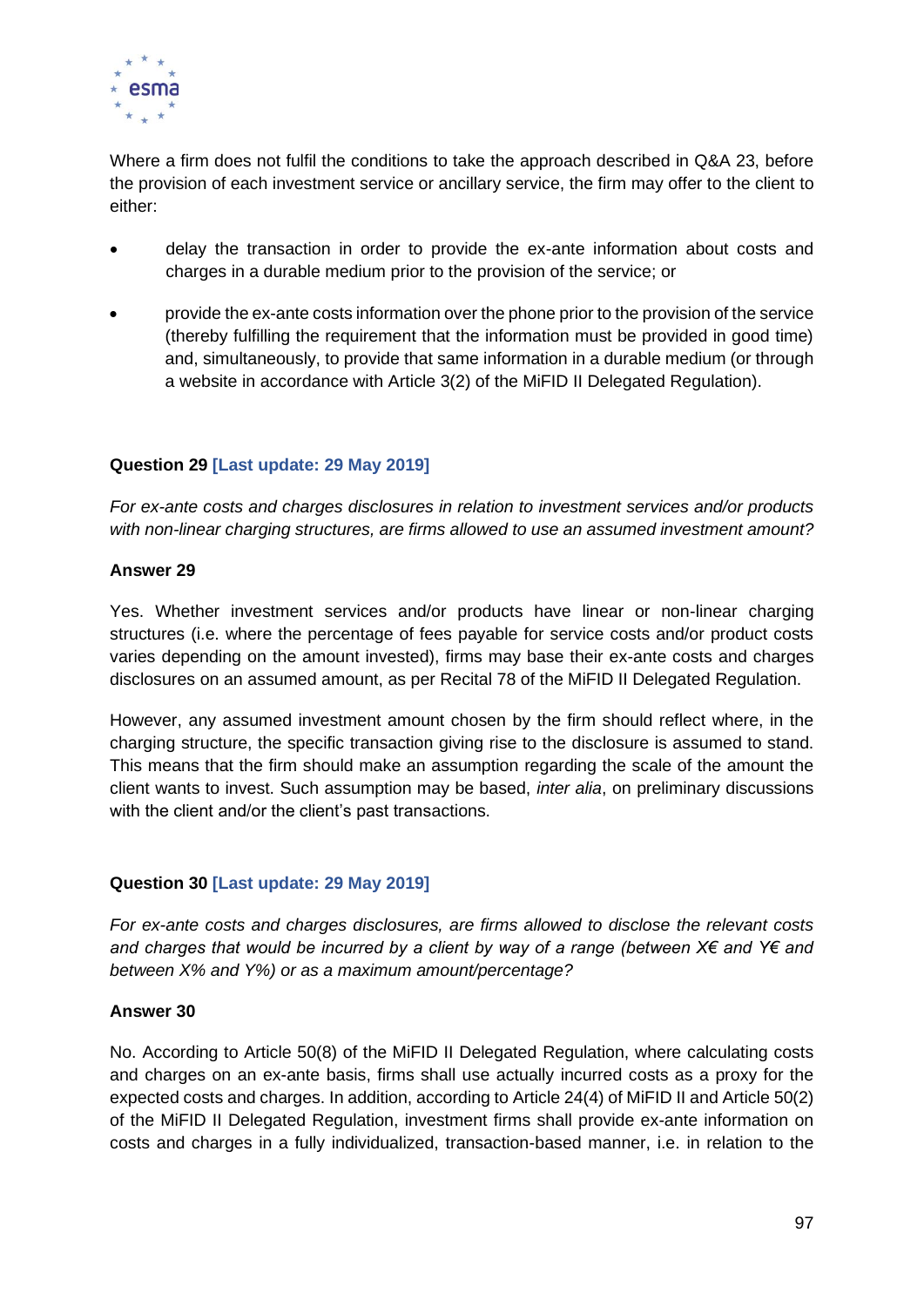

specific financial instrument (especially ISIN-based) and in relation to the specific investment service or ancillary service provided.

On the basis of the foregoing, ESMA is of the view that the cash amount and percentage firms should disclose to their clients as the expected costs and charges should be the firm's best estimate. Disclosures made in the form of a range or maximum amount of fees that the client may incur would not give the client a sufficiently good idea of the fees such client may incur.

# **Question 31 [Last update: 4 December 2019]**

*How should the ex-post costs and charges disclosure requirements be applied to the service of portfolio management?*

#### **Answer 31**

In accordance with Article 50(9) of the MiFID II Delegated regulation, firms shall provide annual ex-post information about all costs and charges related to both the financial instrument(s) and investment and ancillary service(s) where they have recommended or marketed the financial instrument(s) or where they have provided the client with the KID/KIID in relation to the financial instrument(s) and they have or have had an ongoing relationship with the client during the year. For the investment service of portfolio management, Article 50(9) applies (please see Q&A 15.1).

For annual ex-post costs and charges disclosures, firms are expected to provide ex-post cost information (service costs, inducements and product costs) aggregated at least at the level of the portfolio (similar to the approach to the ex-ante cost disclosure, please see Q&A 24). Firms should inform their clients that they can request an itemised breakdown, as per Article 24(4) of MiFID II.

In addition, firms may provide more granular information per category of products with the same cost structure or even per financial instrument (on an ISIN basis).

#### **Question 32 [Last update: 4 December 2019]**

*When providing portfolio management, how does the investment firm's obligation to provide ex-post aggregated costs and charges information under Art. 50(9) of the MiFID II Delegated Regulation relate to existing reporting obligations under Article 60 of the same Regulation?*

#### **Answer 32**

In accordance with Article 50(9) of the MiFID II Delegated Regulation, firms may choose to provide annual aggregated ex-post information on total costs and charges "*together with any existing periodic reporting to clients*".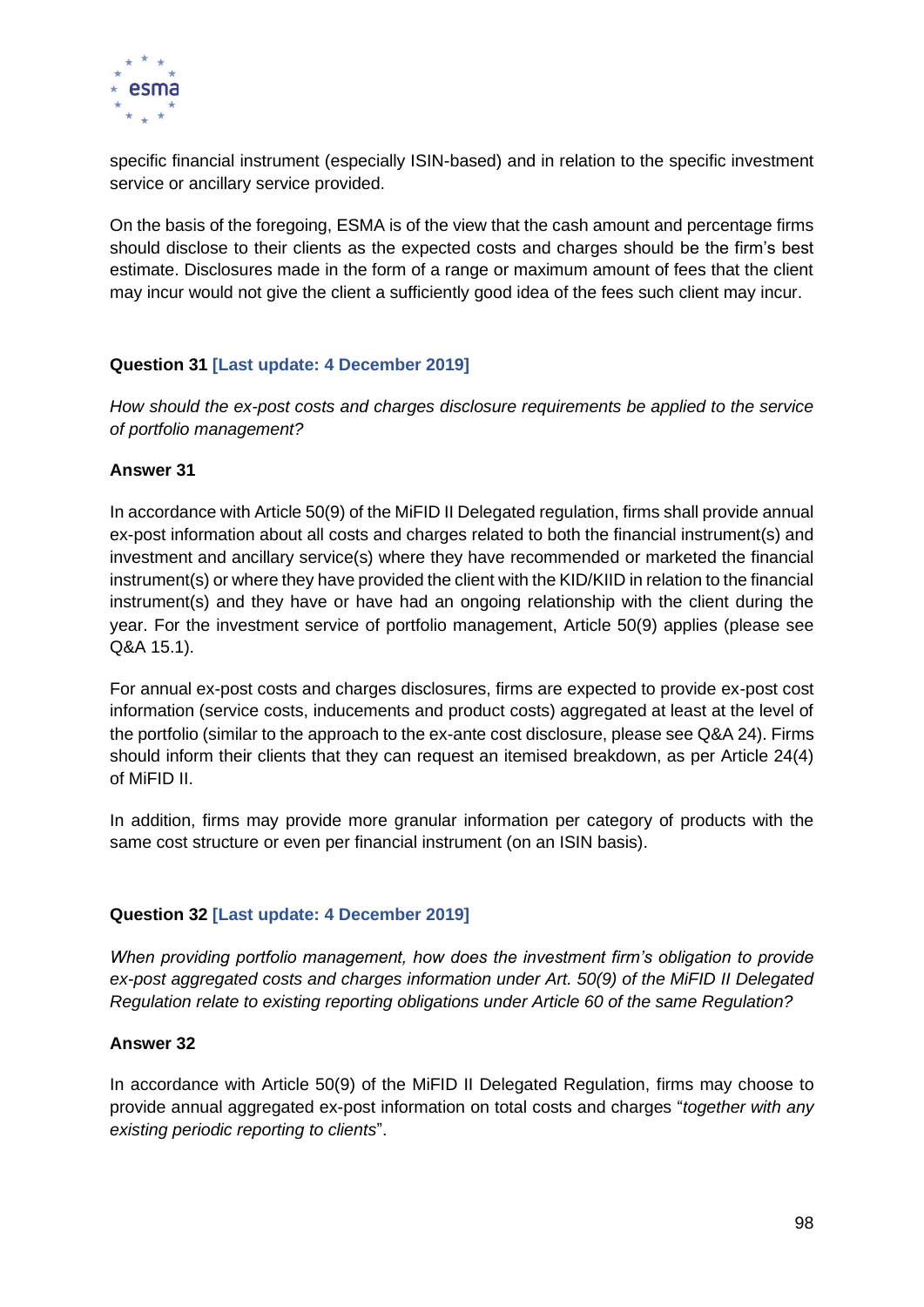

In the case of portfolio management, Article 60 of the MiFID II Delegated Regulation also applies.

So, if a firm decides to fulfil its ex-post costs and charges disclosure obligations under Article 50(9) by using the periodic statement required by Article 60, the information provided in this statement needs to also fulfill the requirements of Article 50(9) and (10), i.e. it would need to be expanded.

In addition, if a firm complies with its obligations under Article 50(9) of the MiFID II Delegated Regulation together with its obligations under Article 60, and the periodic statement due under Article 60 is provided on a quarterly basis (or more frequent, e.g. monthly), the firm is not exempted from providing the client with a full picture of the costs and charges incurred for the whole year in accordance with the requirements of Article 50(9). This means that, although more frequent costs information (e.g. quarterly or monthly) may be provided, the client should also be provided with costs information aggregated on an annual basis.

## **Question 33 [Last update: 21 December 2020]**

*How can firms present ex-post costs and charges information to clients in a fair, clear and not misleading manner in accordance with Article 24(3) of MiFID II?*

#### **Answer 33**

In ESMA's view, to facilitate the understanding of ex-post costs and charges information by clients (especially retail), in line with the general obligation according to which information addressed to clients shall be fair, clear and not misleading, it should be presented:

- i) through a standalone document (which could still be sent together with other periodic documents to clients); or
- ii) within a document of wider content, provided that it is given the necessary prominence to allow clients to find it easily.

In the latter case, the section on ex-post costs and charges information could, for example, be placed at the beginning of the document with a clear explanatory title and clients' attention drawn to it also graphically (e.g. through the use of appropriate fonts). Ex-post information on costs and charges should also not be mixed with other information or marketing communications included in that wider document, so that clients can focus on its contents.

Where a breakdown of aggregated figures is provided (at the client's request), it is important that the consistency of the overall ex-post disclosure presented is ensured so that clients are in the position of easily reconciling aggregated figures with their itemised breakdown referring to the same reporting period (both for cash amounts and percentages). Any discrepancies (typically with regard to percentages) should be clearly explained and justified.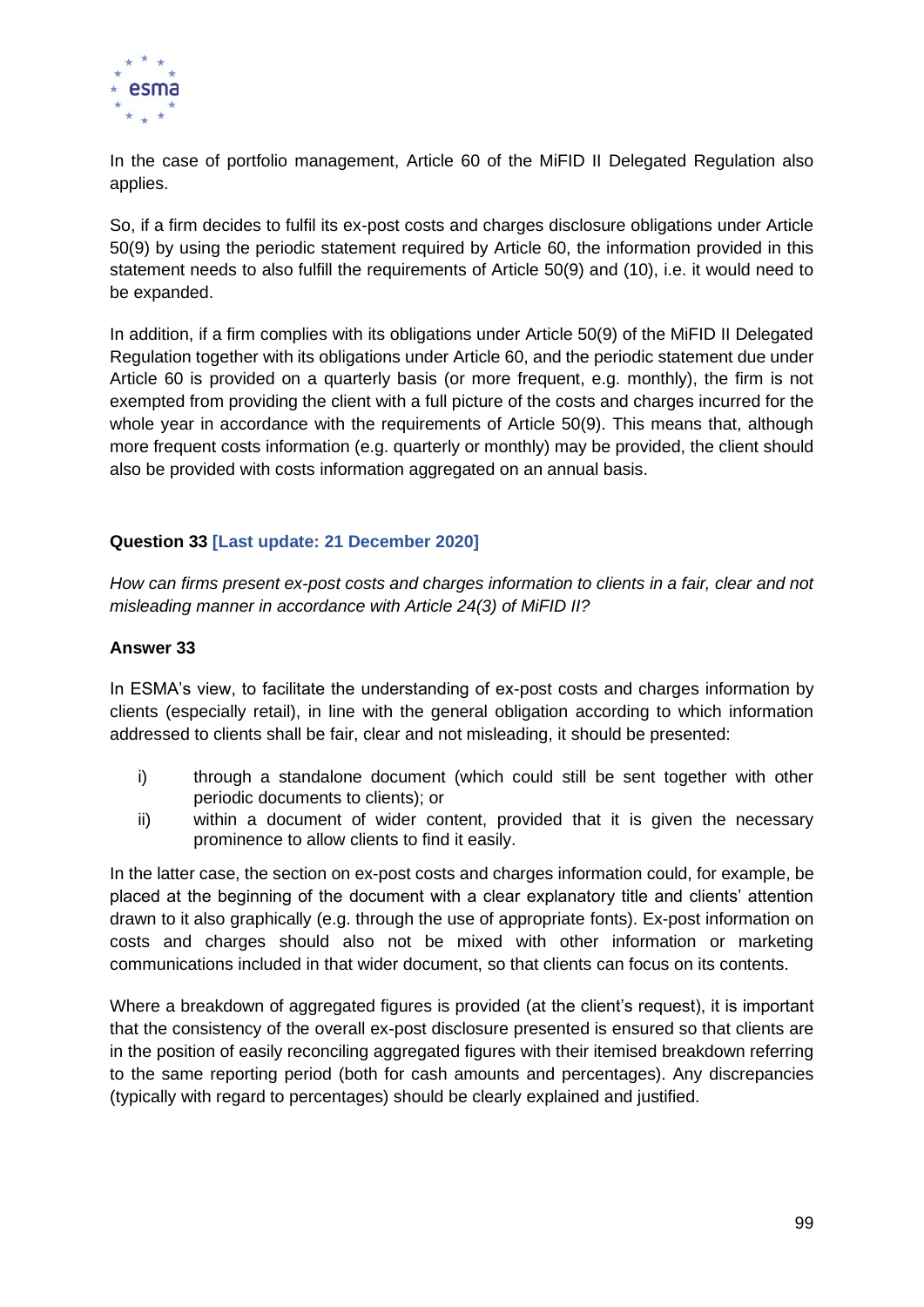

# **Question 34 [Last update: 28 May 2021]**

*When a firm provides both investment advice and RTO/execution services to a client relating to the same transaction(s), when should the firm provide ex-ante information on costs and charges?*

## **Answer 34**

Pursuant to Article 24(4) of MiFID II and Article 50(5) of the MiFID II Delegated Regulation, firms shall inform clients in good time before the provision of the service of all costs and associated charges relating to the investment and/or ancillary service and the financial instrument.

To enable the client to take an informed investment decision based on the recommendation provided by the firm, the client should be informed of all ex-ante costs and associated charges when the investment advice is provided.<sup>37</sup> Accordingly, where a firm provides both investment advice and RTO/execution services related to the same transaction(s), the ex-ante cost and charges information should cover the costs and charges associated with (i) the service, including the transaction costs to be incurred by the client if the recommended transaction were carried out, and (ii) the financial instrument(s).

The requirement to inform the client about all costs and associated charges in good time before the provision of investment advice applies irrespective of whether the client is subsequently provided with an RTO or execution service relating to the same transaction(s).

In ESMA's view, ex-ante cost and charges information disclosed to the client when the investment advice is provided would not need to be provided a second time in the context of the subsequent RTO or execution service if the following conditions are met:

- both services relate to the same transaction(s);
- both services are provided within a reasonably short time period; and
- the ex-ante cost and charges information is still accurate and complete at the time of the provision of the RTO or execution service.

<sup>37</sup> Additionally, in case the advice would take the form of on an ongoing advice (if foreseen in national legislation) charged through ongoing fees, information on the expected overall costs should also have been provided in good time before the advice in the form detailed under Q&A 9.14.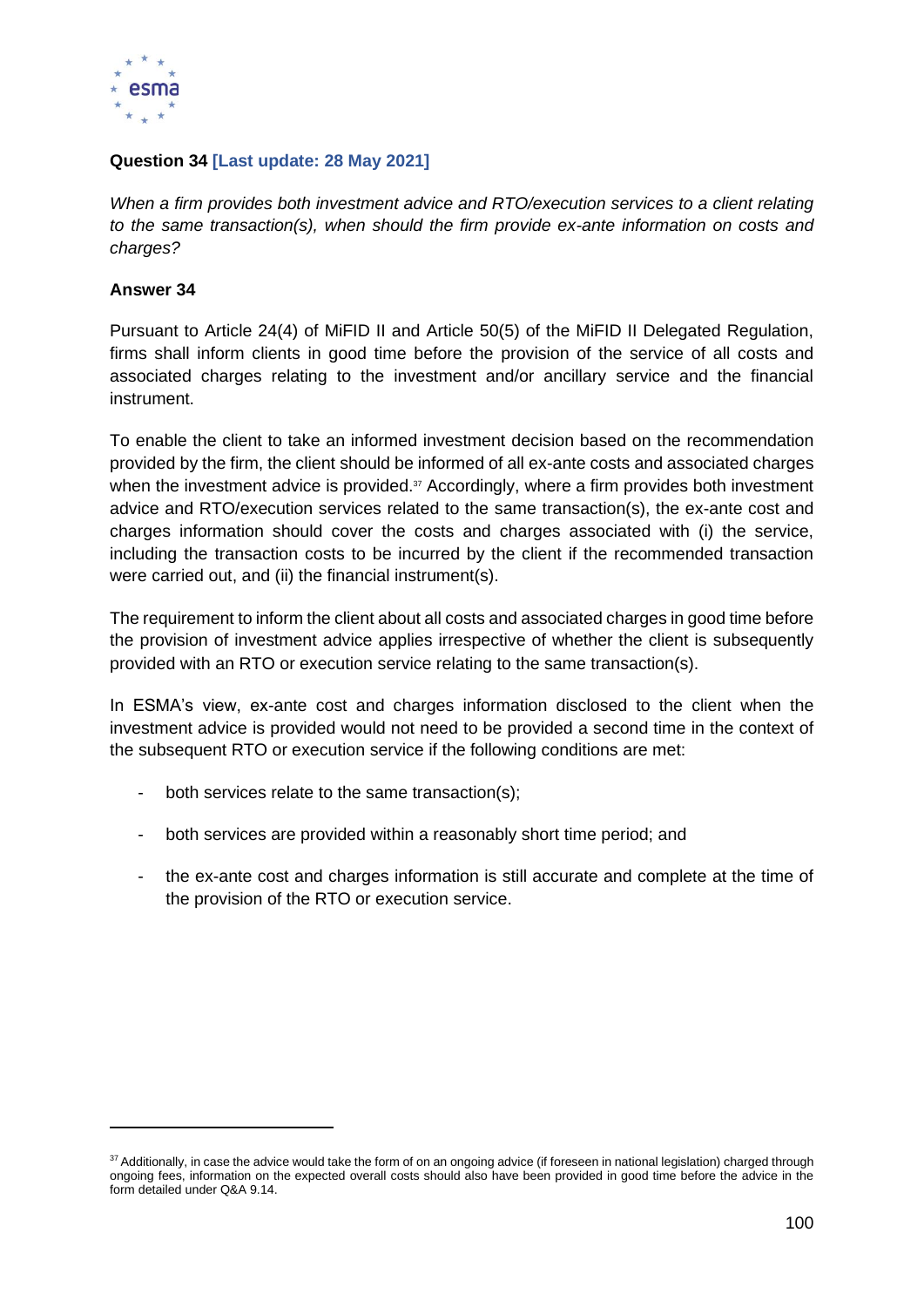

# **10 Appropriateness / Complex Financial Instruments [Last update: 6 June 2017]**

## **Question 1 [Last update: 6 June 2017]**

*Can shares in non-UCITS collective investment undertakings explicitly excluded under point (i) of Article 25(4)(a) of MiFID II be nevertheless assessed against the criteria set out in Article 57 of the MiFID II Delegated Regulation and as a consequence potentially be deemed noncomplex financial instruments for the purposes of the appropriateness test?* 

## **Answer 1**

No. Article 25(4) of MiFID II allows, subject to certain conditions, MiFID firms to provide execution and/or reception and transmission of orders services without having to assess the appropriateness of the product for the client. One condition is that the service to be provided does not relate to a complex product. MiFID II has further clarified which instruments should be deemed complex *per se.*

Shares in non-UCITS explicitly excluded from the universe of non-complex products are complex *per se* and cannot be reassessed against the criteria set out in Article 57 of the MiFID II Delegated Regulation. This approach is confirmed by Recital 80 of MiFID II which clarifies that: "*Investment firms are allowed to provide investment services that consist only of execution and/or of the reception and transmission of client orders, without the need to obtain information regarding the knowledge and experience of the client in order to assess the appropriateness of the service or the financial instrument for the client. Since those services entail a relevant reduction of client protection, it is appropriate to improve the conditions for their provision. (…). It is also appropriate to better define the criteria for the selection of the financial instruments to which those services should relate in order to exclude certain financial instruments, including those which embed a derivative or incorporate a structure which makes it difficult for the client to understand the risk involved, shares in undertakings that are not undertakings for collective investment in transferable securities (UCITS) (non-UCITS collective investment undertakings) and structured UCITS as referred to in the second subparagraph of Article 36(1) of*  Commission Regulation (EU) No 583/2010" (our underlining)<sup>38</sup>.

The treatment of shares (or units<sup>39</sup>) in non-UCITS as complex products does not prohibit firms from selling these instruments but only ensures a higher level on investor protection by requiring MiFID firms to carry out the appropriateness test before providing MiFID execution services in relation to these instruments.

<sup>&</sup>lt;sup>38</sup> This position has also been stated by ESMA in its Technical Advice on MiFID II (19 December 2014, ESMA/2014/1569).

<sup>39</sup> ESMA has already clarified that investments in non-UCITS collective investment undertakings should be considered complex, regardless of whether they take the legal form of shares or of units (ESMA/2014/1569, page 159).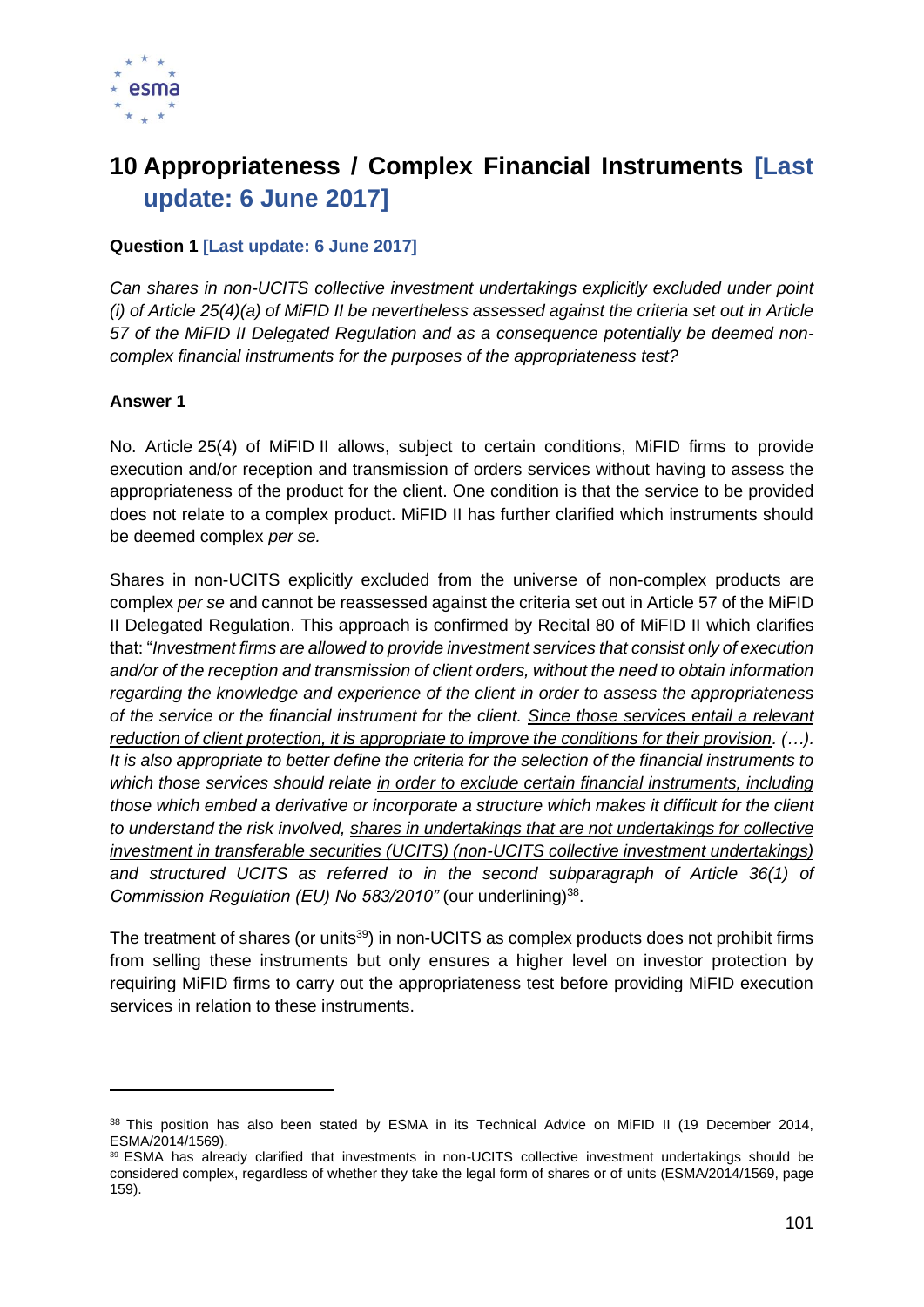

# **11 Client categorisation [Last update: 25 May 2018]**

# **Question 1 [Last update: 3 October 2017]**

*Are investment firms required to inform of their MiFID categorisation all their clients, including those already categorised under MIFID I, or should they just provide such information to new clients or to clients which categorisation has changed under MIFID II?*

## **Answer 1**

Article 45(1) of the MiFID II Delegated Regulation requires investment firms to "notify new clients, and existing clients that the investment firm has newly categorised as required by Directive 2014/65/EU, of their categorisation…."

ESMA's view is that under Article 45(1) of the MiFID II Delegated Regulation, firms only have to notify information on their categorisation to:

- new clients; and
- clients whose categorisation has changed under MiFID II. Such is the case for instance for certain local public authorities or municipalities which could have been categorised as professional clients under MiFID I and will now be considered as retail clients according to paragraph 1 of section II.1 of Annex II of MiFID II.

#### **Question 2 [Last update: 25 May 2018]**

*When should an investment firm assess whether a private individual investor may be treated as a professional client under Section II of Annex II of MiFID II?*

#### **Answer 2**

Pursuant to Section II of Annex II of MiFID II, a private individual investor may be allowed to waive some of the protections afforded by the conduct of business rules set in MiFID II by requesting to be treated as a professional client. This request must be made by the client in writing and at its own initiative. This written statement shall indicate whether the client asks to be treated as a professional client generally (i.e. for all future transactions and investment services) or in respect of a particular investment service or transaction, or type of transaction or product. This written statement should be in a separate form from contracts or other terms of business. As further discussed in question 2 below, investment firms must perform the assessment and follow the procedure set in Section II of Annex II of MiFID II prior to deciding whether it considers it appropriate to accept such a request.

Investment firms should strictly refrain from implementing any form of practice that aims at incentivising, inducing or pressuring a private individual investor to request to be treated as professional client.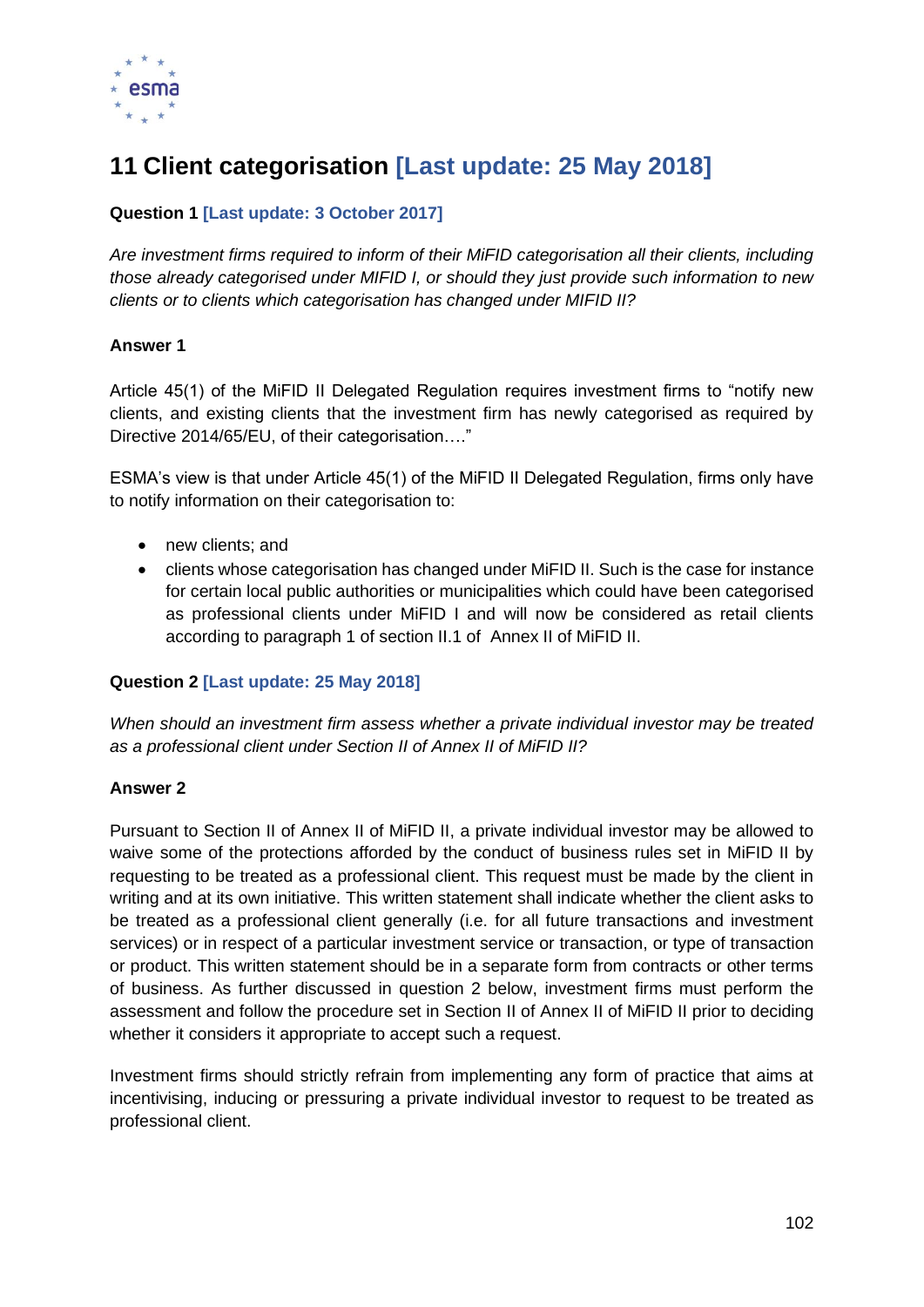

# **Question 3 [Last update: 25 May 2018]**

*How should an investment firm assess whether a private individual investor may be treated, on request, as a professional client under Section II of Annex II of MiFID II?*

## **Answer 3**

As Section II of Annex II of MiFID II allows some of the protections afforded to retail clients by the conduct of business rules to be waived, such provisions are expected to be relied upon in a reasonable and carefully considered manner that is also consistent with an investment firm's overarching duty to act in the best interest of its clients.

As a reminder, in accordance with the third paragraph of Section II.1, private individual investors may be treated as professional clients only if an adequate assessment of their expertise, experience and knowledge gives reasonable assurance, in light of the nature of the transactions or services envisaged, that the client is capable of making investment decisions and understanding the risks involved. For instance, the fulfilment by a private individual investor of two of the criteria provided in the fifth paragraph of Sub-Section II.1 is an indication that such client may be treated as a professional client. However, such test may not be sufficient to justify the acceptance of a request for waiver received under Sub-Section II.2. Depending on the circumstances (e.g. the category of products the client intends to trade), a more thorough analysis of the client's expertise, experience and knowledge may be required.

Therefore, retail clients that do not meet at least two of the criteria set out in the fifth paragraph of Section II.1 shall not be treated as professional clients. Still, investment firms should not automatically accept to treat as professional clients those who do meet two or more of these criteria.

In addition, in accordance with the second paragraph of Section II.2, investment firms are expected to take all reasonable steps to ensure that a retail client that requested to be treated as a professional client meets the requirements of Section II.1. Whilst investment firms should use their discretion to determine the reasonable steps needed, they should avoid relying solely on self-certification by the client and should consider obtaining further evidence to support assertions that the client meets the identification criteria at that point in time, notably when they consider that the documents or statements received from the clients are not sufficiently conclusive.

For instance, when assessing whether a client meets the criteria set out under the third limb of the fifth paragraph of Section II.1 of Annex II, investment firms must ensure that the position was professional in nature and held in a field that allowed the client to acquire knowledge of transactions or services that have comparable features and a comparable level of complexity to the transactions or services envisaged. Consequently, knowledge gathered in relation to simple products may not be relied upon where a private individual investor requests to be treated as a professional client in respect of more complex products (e.g. knowledge related to vanilla government bonds should not be relevant with respect to envisaged transactions in complex derivatives).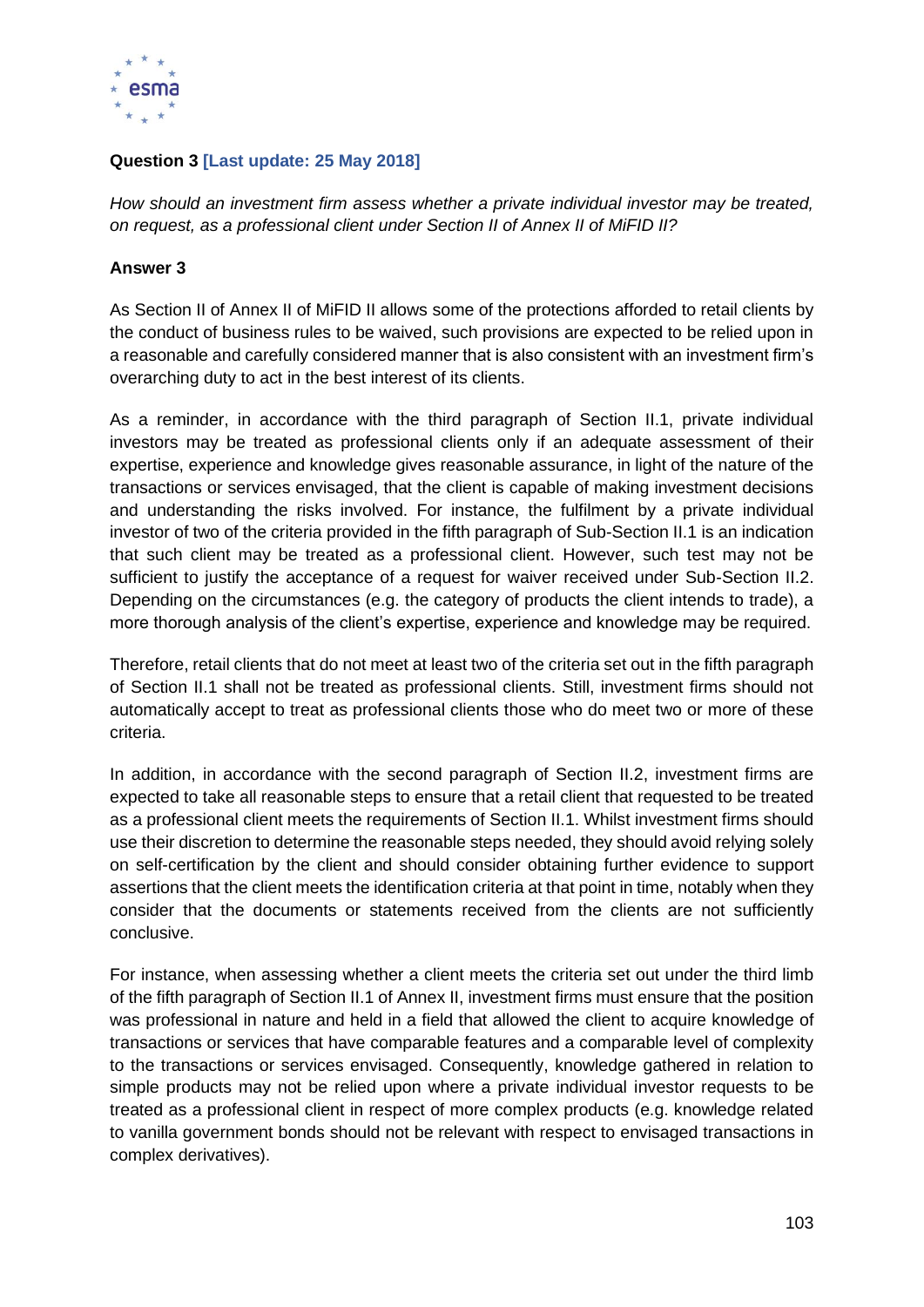

The assessment conducted by the investment firm of the expertise, experience and knowledge of the client shall give the investment firm reasonable assurance that the client is capable of making investment decisions in, and understanding the risks involved with respect to, each type of transactions and services envisaged.

Investment firms shall also maintain adequate recording and retention arrangements in order to demonstrate compliance with the procedure under Section II.2 of Annex II of MiFID II to their national competent authorities.

# **Question 4 [Last update: 25 May 2018]**

*How should an investment firm assess whether a private individual investor has carried out transactions of a "significant size" in accordance with the first limb in the fifth paragraph of Section II.1 of Annex II of MiFID II?*

# **Answer 4**

When assessing whether a client transaction is of a significant size, investment firms shall, inter alia, take into account the size of transactions on the relevant market. For the purpose of determining the relevant threshold, the scope of the analysis should not be limited to (the size of) transactions previously carried out by the relevant client or by clients of the relevant investment firm on the relevant market.

To assess whether transactions are of a significant size, investment firms should consider whether the transactions were individually large enough to provide the client with meaningful exposure to the relevant market so that it contributed to the client's acquiring the required expertise, experience and knowledge of the transactions or services envisaged.

In relation to leveraged positions or financial instruments for which a margin is deposited, ESMA considers it likely that the typical notional value of transactions in such financial instruments will be commensurately higher than in non-leveraged products, and therefore would expect firms to assess "significant size" at a level appropriate to that market. In the case of derivatives, a firm may also need to consider if the "relevant market" should be distinguished by the underlying asset class, index or reference price to which exposure is provided to ensure "significant size" is appropriately assessed.

# **Question 5 [Last update: 25 May 2018]**

*How should an investment firm assess whether a private individual client meets the conditions under the first limb in the fifth paragraph of Section II.1 of Annex II of MiFID II where such investor has been trading on the relevant market for less than a year?*

# **Answer 5**

Clients who have been trading on the relevant market for less than a year cannot fulfill the conditions imposed by the first limb in the fifth paragraph of Section II.1 of Annex II of MiFID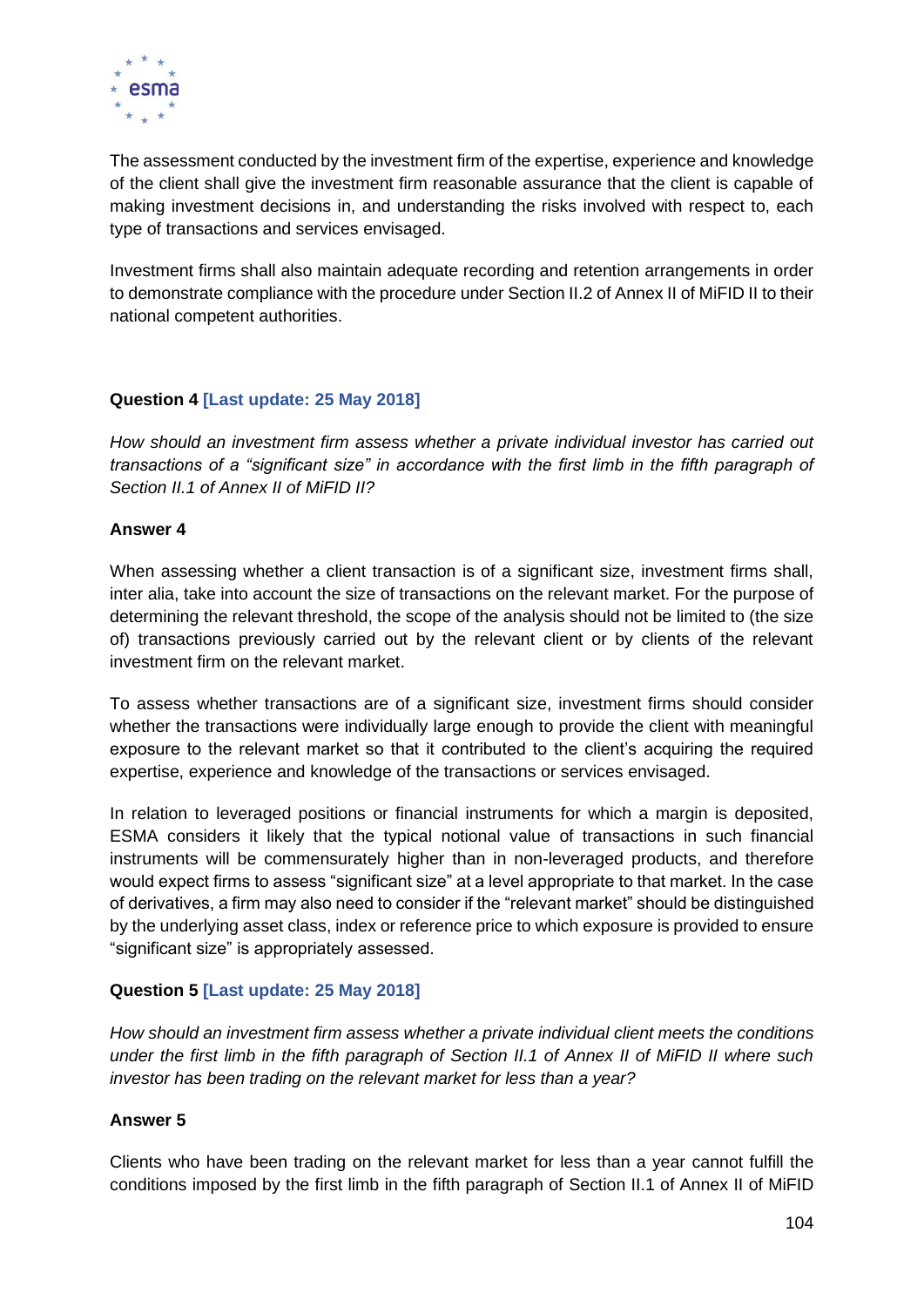

II. This is because, to assess whether a client meets such conditions, investment firms shall review the client's trading history on the relevant market over the past four quarters. For the avoidance of doubt, a lack of one-year trading history on the relevant market does not prevent clients from meeting the conditions set out in limbs two and three of the fifth paragraph of Section II.1 of Annex II of MiFID II.

# **Question 6 [Last update: 25 May 2018]**

*How should leveraged financial instruments be taken into account in order to assess the size of a client's financial instrument portfolio in accordance with the second limb of the fifth paragraph of Section II.1 of Annex II of MiFID II?*

## **Answer 6**

The size of a client's financial instrument portfolio should exceed the threshold of EUR 500,000 in order to fulfil the requirement in the second limb of the fifth paragraph of Section II.1 of Annex II of MiFID II.

If an investment portfolio contains leveraged positions, or financial instruments for which a margin is deposited, the net equity of the specific position or positions (i.e. the margin deposited or paid for the financial instrument plus any unrealised profits or unrealised losses due to changes in the value of the underlying) should be used in order to determine the size of the financial instrument as part of the portfolio. An investment firm should not use the notional value of the financial instruments, as this value does not reflects the actual size of the portfolio of the client.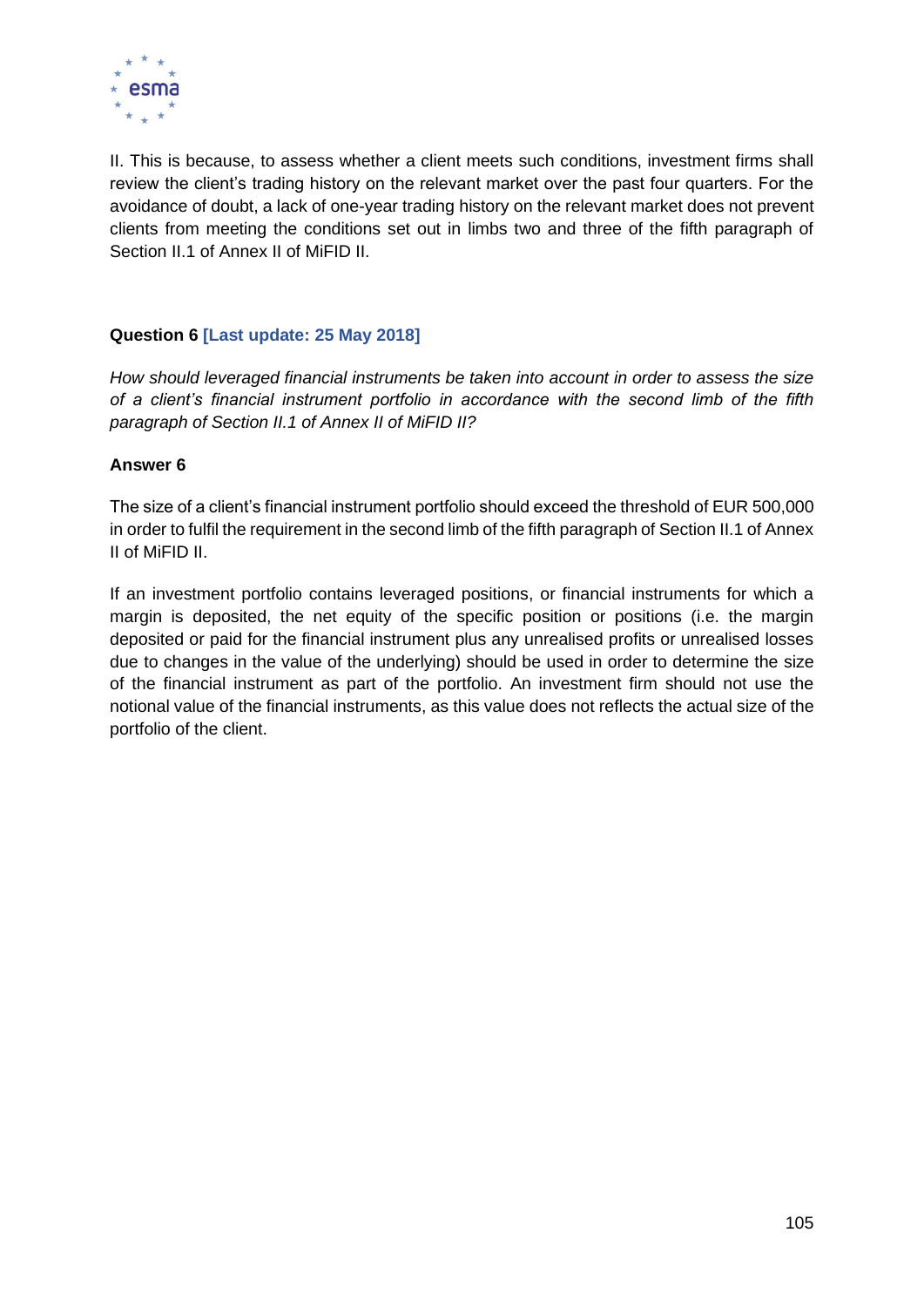

# **12 Inducements [Last update: 28 May 2020]**

# **Question 1 [Last update: 10 November 2017]**

*Does Article 24(9) of MiFID II also apply to payments made by investment firms to a third party in relation to the provision of the investment service of investment advice provided on an independent basis or of portfolio management?* 

## **Answer 1**

Yes. The inducement restrictions relating to the provision of investment advice on an independent basis and portfolio management, in Articles 24(7)(b) and 24(8) of MiFID II respectively, concern the acceptance and retention of fees, commissions and benefits paid or provided by third parties in relation to the provision of such services. These provisions are not concerned with payments made, or the provision of benefits by, the investment firm providing the relevant service.

ESMA is therefore of the opinion that payments made, or benefits provided to, third parties by investment firms in connection with the provision of investment advice on an independent basis or of portfolio management are subject to Article 24(9) of MiFID II.

# **Question 2 [Last update: 10 November 2017]**

*In connection with an investment firm providing investment advice on an independent basis or portfolio management services, what is, with a perspective on Chapter II of the implementing directive,the legal status of a fee, commission or monetary benefit, after it has been received by an investment firm from a third party or a person acting on behalf of a third party as an inducement, and prior to it being transferred in full by the investment firm to the client?* 

# **Answer 2**

Article 12(1) of the MiFID II Delegated Directive requires that all fees, commissions or any monetary benefits received from a third party, or person acting on behalf of a third party, in relation to the provision of independent investment advice or portfolio management shall be transferred in full to the client. Once it is received by an investment firm from a third party or a person acting on behalf of a third party, and prior to the transfer to the client, the fee, commission or monetary benefit should be considered a liability of the investment firm, which is subject to the obligation in Article 12(1) of the MiFID II Delegated Directive to return the money to the client "as soon as reasonably possible after receipt".

The terms of business and/or contractual arrangements in place between the investment firm and a client should document how inducements are treated by the investment firm, including how the regulatory obligation to transfer such money to a client is discharged and the status of fees, commissions or monetary fees in case of insolvency. Such arrangements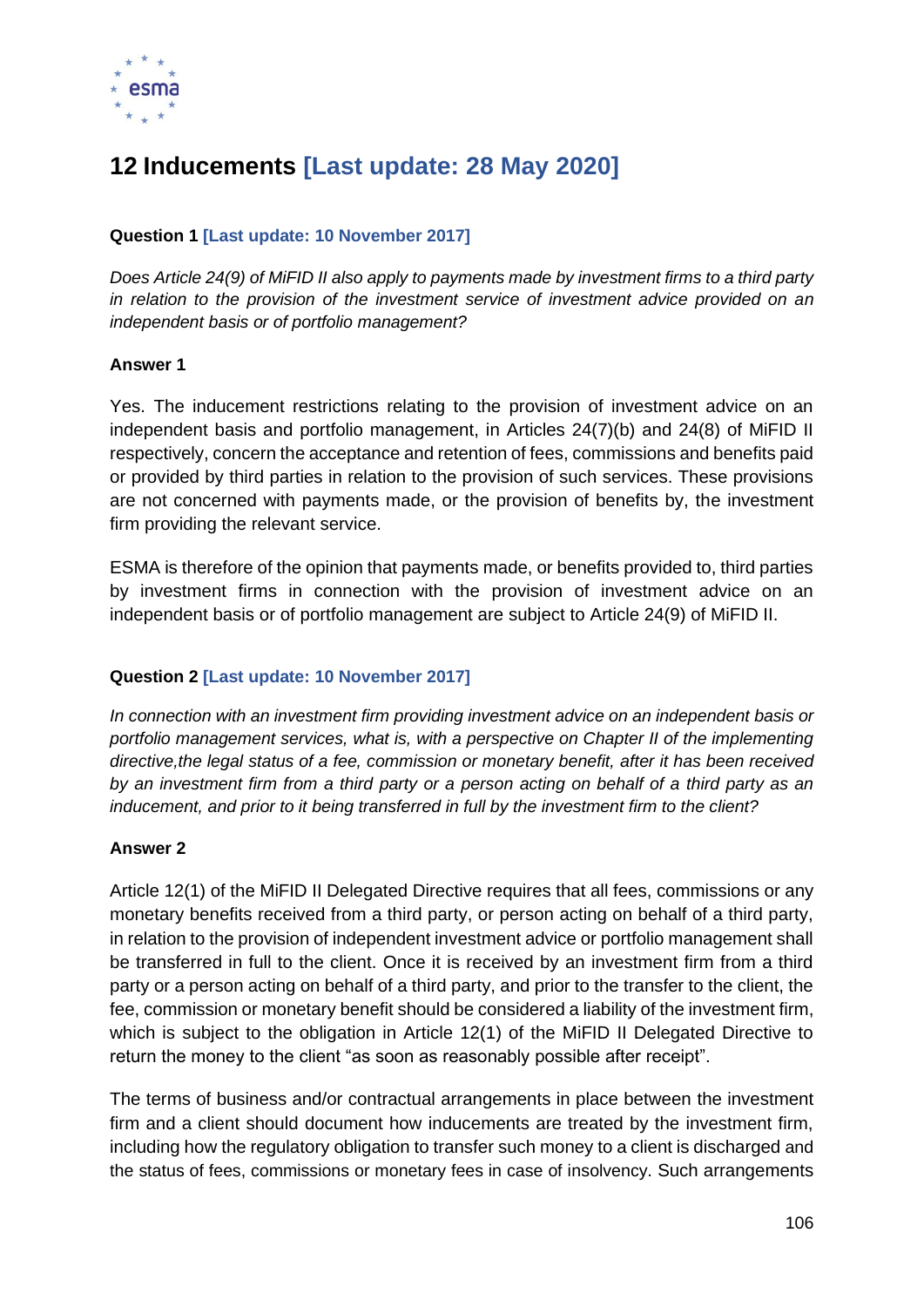

should provide for the transfer of the inducement by transferring to a client asset account, if the client holds a client asset account with the investment firm, or provide for some other means, such as, by cheque or bank transfer to the client's account held externally. In any event, an investment firm must have systems and controls in place to transfer the money to the client as soon as reasonably possible after receipt. As set out in Recital 74 of MiFID II, an investment firm is not permitted to offset the inducement from any fees owed by the client to the firm.

# **Question 3 [Last update: 18 December 2017]**

Does an investment firm receiving a payment for performing the function of investment *management or portfolio management <sup>40</sup> of one or more investment funds for a UCITS management company<sup>41</sup> or an AIF Manager<sup>42</sup> have to comply with the MiFID II inducements requirements in relation to these payments, when the investment firm also provides investment services to other clients that relate to those same investment funds?*

# **Answer 3**

ESMA approaches this question from the perspective of the relationship between the investment firm and the client to whom the firm provides investment services that relate to units or shares in that fund/those funds. From the perspective of that relationship, the payment made to the investment firm by the UCITS management company or AIF Manager is made by a third party (i.e. a party other than the client or a person acting on behalf of the client).

Fees, commissions, monetary or non-monetary benefits received from a third party must comply with the MiFID II inducements requirements when they are paid or provided in relation to, or in connection with, the provision of an investment service or an ancillary service.<sup>43</sup>

It is therefore important to determine if the payments received by the investment firm for the provision of investment/portfolio management function on behalf of the fund(s) can also be said to be paid in relation to, or in connection with, the provision of investment services to the firm's other clients.<sup>44</sup>

<sup>40</sup> In accordance with, respectively, Article 13 of Directive 2009/65/EC of 13 July 2009 (UCITS Directive) or Article 20 of Directive 2011/61/EU of 8 June 2011 (AIFM Directive).

<sup>&</sup>lt;sup>41</sup> Within the meaning of bullet point 1 of Annex II of the UCITS Directive.

 $42$  Within the meaning of point  $1(a)$  of Annex I of the AIFM Directive.

<sup>43</sup> Article 24(7)(b) of MiFID II when the investment service of investment advice provided on an independent basis is provided, Article 24(8) of MiFID II when portfolio management is provided; and Article 24(9) of MiFID II when other types of investment service or an ancillary service are provided.

<sup>44</sup> For example, where an investment firm receiving payments for the management of a UCITS/AIF fund on behalf of the UCITS management company or AIF Manager also recommends its own clients to buy such UCITS/AIF fund; or where the investment firm also provides portfolio management to its own clients and invests on their behalf in the same UCITS/AIF fund.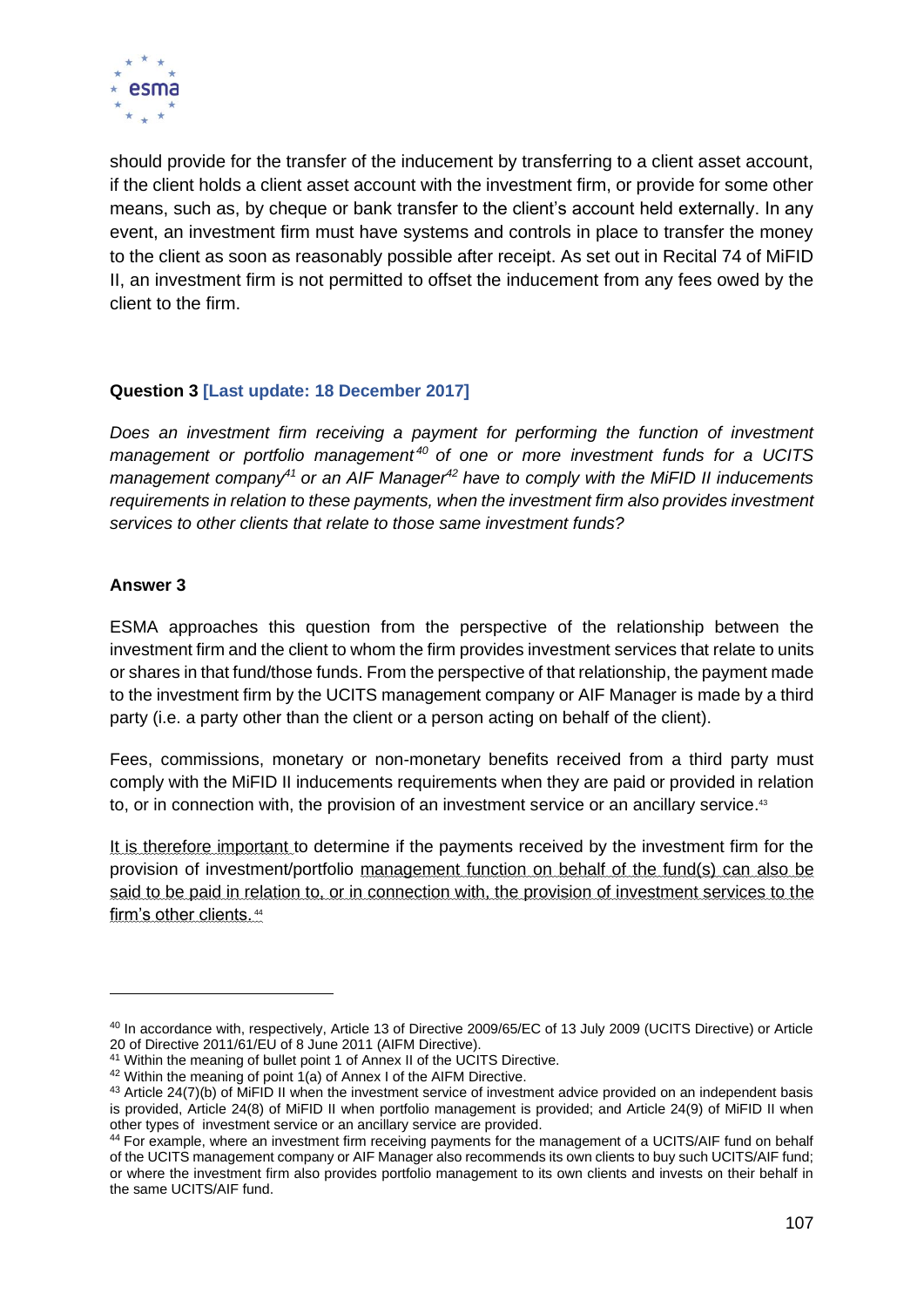

In principle ESMA is of the view that managing UCITS or AIFs on behalf of a UCITS management company or an AIF Manager should not be regarded as an activity that is carried on in relation to, or in connection with, investment services provided by the investment firm to its other clients. Therefore payments received by the investment firm for the provision of a genuine service of investment/portfolio management on behalf of a UCITS management company or AIF Manager should not be considered as payments to which MiFID II's inducements requirements apply in the context of the firm's relationships with its other clients.<sup>45</sup>

However, ESMA would highlight that a different conclusion might apply in the event that these delegation arrangements for the provision of the investment/portfolio management function were designed to circumvent, or resulted in the circumvention of, MiFID II's inducement requirements. This scenario might arise, for example, where there is no specific expertise within the investment firm regarding the function of investment/portfolio management. It might also arise where it can be shown that there are no, or insufficient, operational measures adopted by the investment firm to fulfill the function of investment/portfolio management. On a case-by-case basis, therefore, it may be concluded that payments received for the provision of investment/portfolio management function could be considered as a mere circumvention of the MiFID II inducements requirements. The structure of fee arrangements would be an element taken into account when doing such a case-by-case analysis. In particular, the level and method or manner of calculation or composition of payments received for the provision of the function of investment/portfolio management should be for a genuine service, in proportion to the nature of the service provided and comparable to the level of fees usually paid for the provision of that or equivalent functions.

Further, ESMA would also like to underline that where such delegation arrangements exist, even though the inducements requirements may not apply, investment firms must comply with all the relevant MiFID II requirements, paying attention to the MiFID II conflicts of interest requirements in order to avoid otherwise acting in a manner that would be contrary to the best interest of their clients.

MiFID II's provisions on conflicts of interest include a requirement that a firm takes all appropriate steps to identify and to prevent or manage conflicts of interest between itself and its clients or between one client and another. In this scenario, the investment firm must take steps to ensure that its role in providing delegated portfolio management services to a UCITS scheme or AIF does not adversely affect the interests of other clients. In particular, investment firms should be alive to the risks arising from situations where they also provide investment advice or portfolio management services to other clients. In these circumstances, the payments received for the delegated UCITS scheme or AIF portfolio management may have the potential to influence a firm's personal recommendations or investment decisions in relation to the portfolios of its other clients in ways which may not be in those clients' best interests.

An investment firm should identify such conflicts and take steps to prevent or manage them. For example, it could segregate the area of its business that provides portfolio management for a UCITS or AIF Manager from that which services its other clients, and ensure the

<sup>45</sup> This is without prejudice to the relevant provisions on inducements imposed by UCITS/AIFM Directives.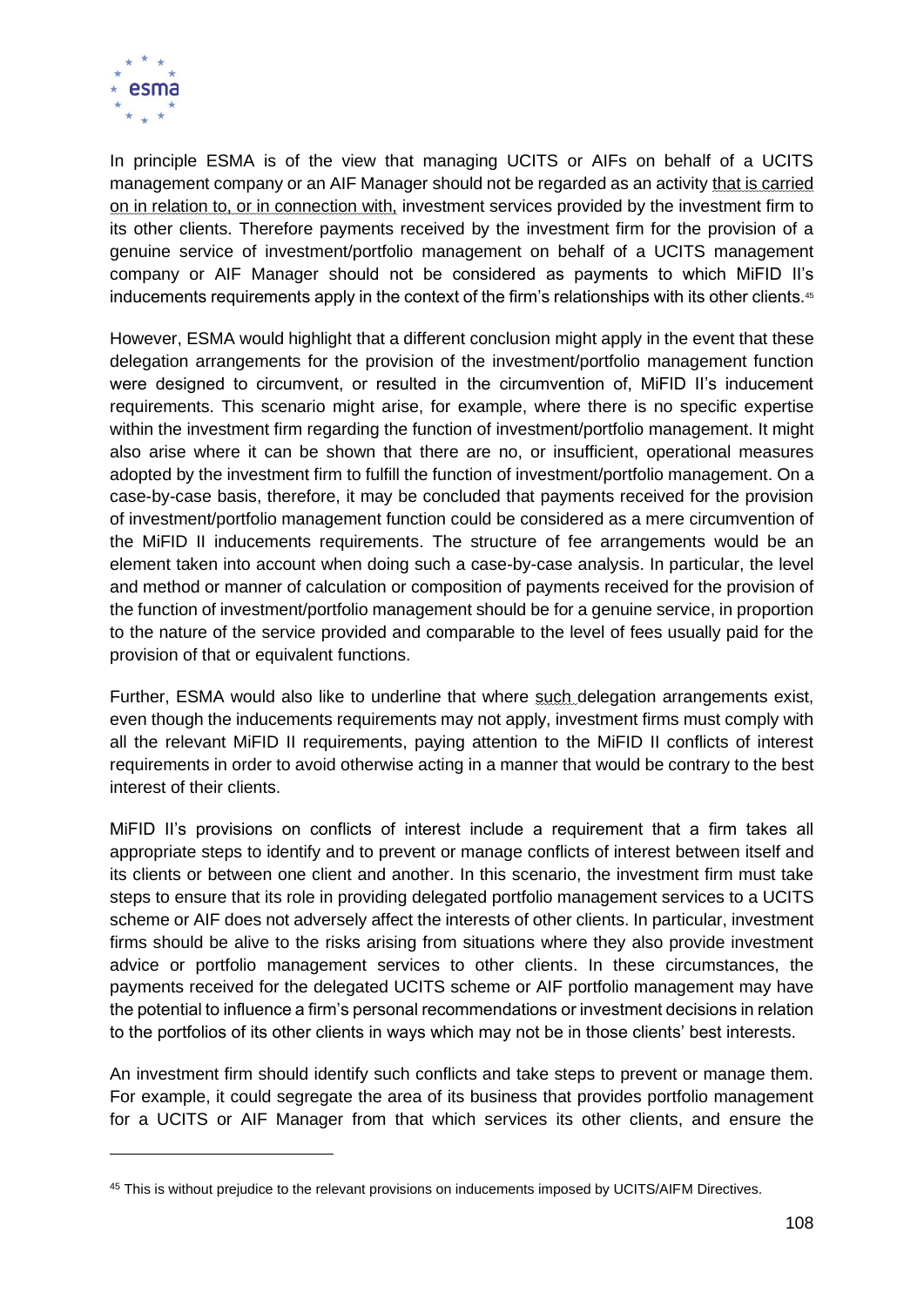

remuneration of advisors or portfolio managers acting for other clients is not materially influenced by the level of fees received for the management of the UCITS or AIF assets. At all times, an investment firm should also ensure the suitability of its personal recommendations to clients or decisions to invest when offering investment services of investment advice or of portfolio management.

The same reasoning as above would apply:

- Where the investment firm is appointed by a UCITS management company or an AIF Manager to provide advisory services in relation to the management of UCITS or AIFs and the investment firm also provides investment services to its other clients in relation to those same UCITS or AIFs.
- When the investment firm performs the function of investment management or portfolio management of one or more investment funds directly for such funds (in the case of internally managed funds) and the investment firm also provides investment services to its other clients in relation to those same funds.

### **Question 4 [Last update: 18 December 2017]**

*Does an investment firm receiving a payment for the marketing of one or more investment funds from a UCITS management company or an AIF Manager have to comply with the MiFID II inducements requirements in relation to these payments, when the investment firms provides investment services to other clients that relate to those same investment funds?* 

#### **Answer 4**

As explained in Question 3, it is important to determine if the payments received by the investment firm for the provision of the function of marketing can be said to be paid in relation to, or in connection with, the provision of investment services to its clients when these services concern the UCITS or AIFs marketed<sup>46</sup>.

ESMA considers that the function of marketing of UCITS or of AIFs, on the one hand, and the provision of investment services with regard to the same UCITS or AIFs by an investment firm to its own clients, on the other hand, are closely related. In such a situation, therefore, payments received for the provision of the function of marketing would be considered as falling under the MiFID II inducements requirements<sup>47</sup> and investment firms providing investment services to their clients should comply with the relevant inducements requirements (for example, when providing the service of reception and transmission of orders in relation to these

<sup>46</sup> For example, where an investment firm receiving payments for the marketing of a UCITS/AIF fund on behalf of the UCITS management company or AIF Manager also recommends to its own clients to buy such UCITS/AIF fund; or where the investment firm also provides portfolio management to its own clients and invests on their behalf in the same UCITS/AIF fund.

<sup>&</sup>lt;sup>47</sup> This is without prejudice to the relevant provisions on inducements imposed by UCITS/AIF Directives.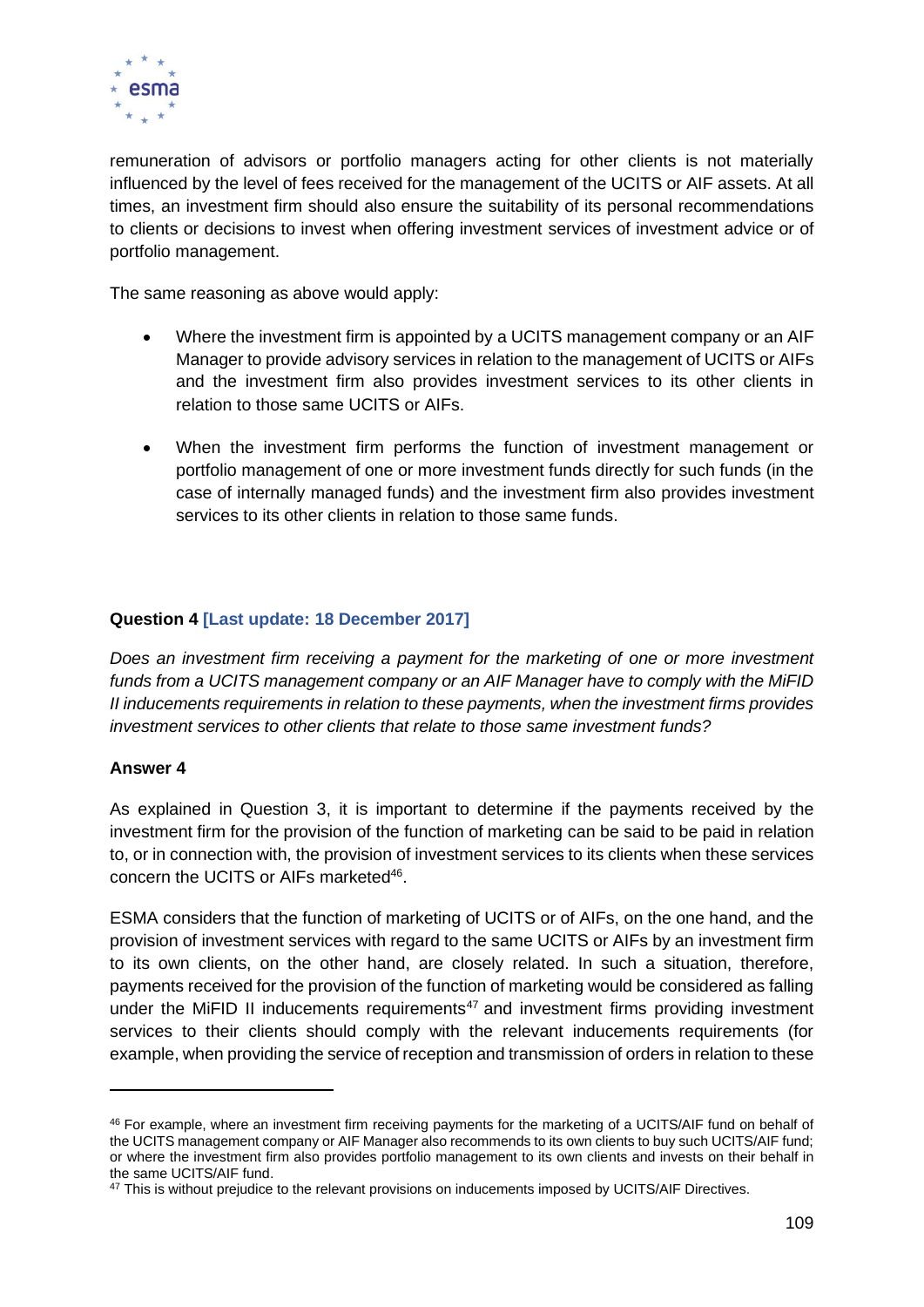

UCITS they should, inter alia, comply with the quality enhancement requirement and the other requirements in accordance with Article 24(9) of MiFID II).

The same reasoning as above would apply when the investment firm performs the function of marketing of one or more investment funds directly for such funds (in the case of internally managed funds) and the investment firm also provides investment services to its other clients in relation to those same funds.

## **Question 5 [Last update: 18 December 2017]**

*Does an investment firm receiving a payment for performing the function of administration<sup>48</sup> of one or more investment funds from a UCITS management company<sup>49</sup> or an AIF Manager<sup>50</sup> have to comply with the MiFID II inducements requirements in relation to these payments, when the investment firm provides investment services to other clients that relate to those same investment funds?* 

### **Answer 5**

As explained in Question 3 above, from the perspective of the firm's relationships with its clients other than the UCITS management company or AIF Manager, it is important to determine if the payments received by the investment firm for the provision of the function of administration are in relation to, or in connection with, the provision of investment services to its clients when these investment services concern the UCITS or AIFs administered.<sup>51</sup>

In principle, administrating UCITS or AIFs on behalf of a UCITS management company or an external AIF Manager should not be regarded as an activity that is carried on in relation to, or in connection with, investment services provided by the investment firm to its other clients. Therefore payments received by the investment firm as remuneration for the provision of a legitimate genuine function of administration on behalf of a UCITS management company or an external AIF Manager are deemed to remain outside the scope of the MiFID II inducements requirements. 52

As for the function of investment management (Question 3), the analysis may be different if there are elements which suggest that the delegation is neither legitimate (for example, there is no specific expertise within the investment firm regarding the function of administration), nor effective (for example, there are no, or no sufficient operational measures adopted by the

<sup>48</sup> In accordance with, respectively, Article 13 of Directive 2009/65/EC of 13 July 2009 (UCITS Directive) or Article 20 of Directive 2011/61/EU of 8 June 2011 (AIFM Directive).

<sup>49</sup> Within the meaning of bullet point 2 of Annex II of the UCITS Directive.

 $50$  Within the meaning of point  $2(a)$  of Annex I of the AIFM Directive

<sup>51</sup> For example, where an investment firm receiving payments for the administration of a UCITS/AIF fund on behalf of the UCITS management company or AIF Manager also recommends its own clients to buy such UCITS/AIF fund; or where the investment firm also provides portfolio management to its own clients and invests on their behalf in the same UCITS/AIF fund.

<sup>&</sup>lt;sup>52</sup> This is without prejudice to the relevant provisions on inducements imposed by UCITS/AIFM Directives.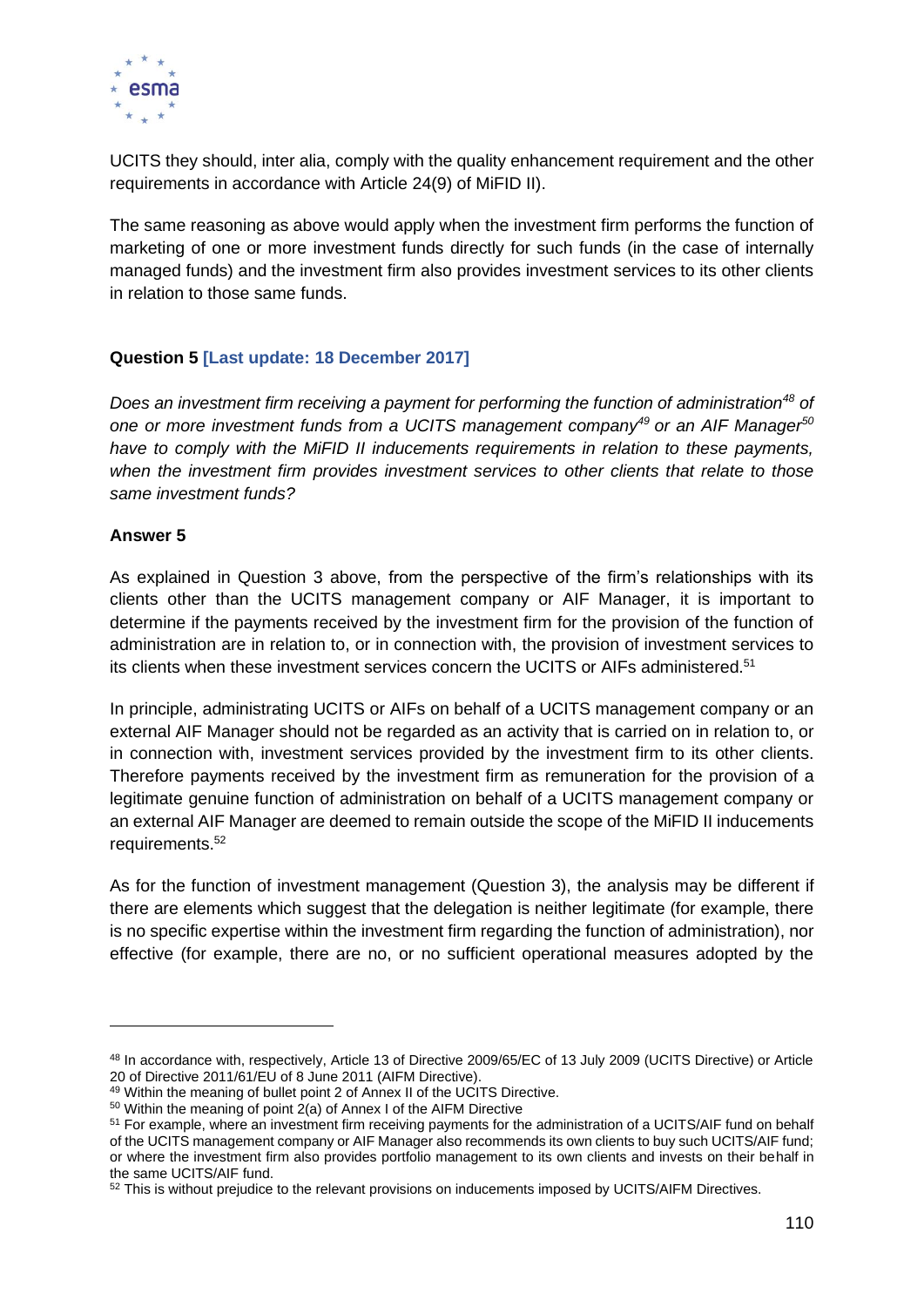

investment firm to fulfill the function of administration)<sup>53</sup>. Case-by-case analysis of arrangements may thus suggest that payments received for the provision of the function of administration could be considered as a mere circumvention of the MiFID II inducements requirements. In the course of such a case-by-case analysis, attention must be paid to the fee structure: the level and method or manner of calculation or composition of payments received for the provision of the function of administration should be proportionate to the function effectively provided and comparable to the level of fees usually paid for the provision of that, or an equivalent, function.

The considerations on the management of conflicts of interest contained in the answer to Question 3 equally apply here.

The same reasoning as above would apply when the investment firm performs the function of administration of one or more investment funds directly for such funds (in the case of internally managed funds).

## **Question 6 [Last update: 23 March 2018]**

*How should investment firms providing the investment service of portfolio management treat inducements received after 3 January 2018 with regards to financial instruments in which the firm has invested on behalf of the client before that date?*

#### **Answer 6**

According to Article 24(8) of MiFID II, investment firms providing the investment service of portfolio management shall not accept and retain fees, commissions or any monetary or nonmonetary benefits paid or provided by any third party (or a person acting on behalf of a third party) in relation to the provision of such an investment service to clients.

These requirements apply not only to any fee, commission or monetary or non-monetary benefit received by a portfolio manager in relation to investments in 'new' instruments undertaken from 3 January 2018 onward, but also with respect to any ongoing inducement the firm may be receiving in relation to financial instruments in which the firm has invested on behalf of the client prior to that date.

This means that only ongoing inducements accrued until 2 January 2018 can be received (so long as they are compliant with MiFID I requirements). ESMA is of the opinion that investment firms should be able to demonstrate and document that such inducements only concern the period prior to 3 January. From 3 January 2018, the firm has to: (i) transfer to its clients such fees, commissions or monetary benefits paid or provided by any third party; or (ii) change any

<sup>53</sup> In this regard, it should be noted that compliance with the conditions set out in Article 13 of the UCITS Directive or in Article 20 of the AIFM Directive for the delegation of functions of the UCITS/AIF is also relevant for the correct assessment that such delegation arrangements are legitimate and effective.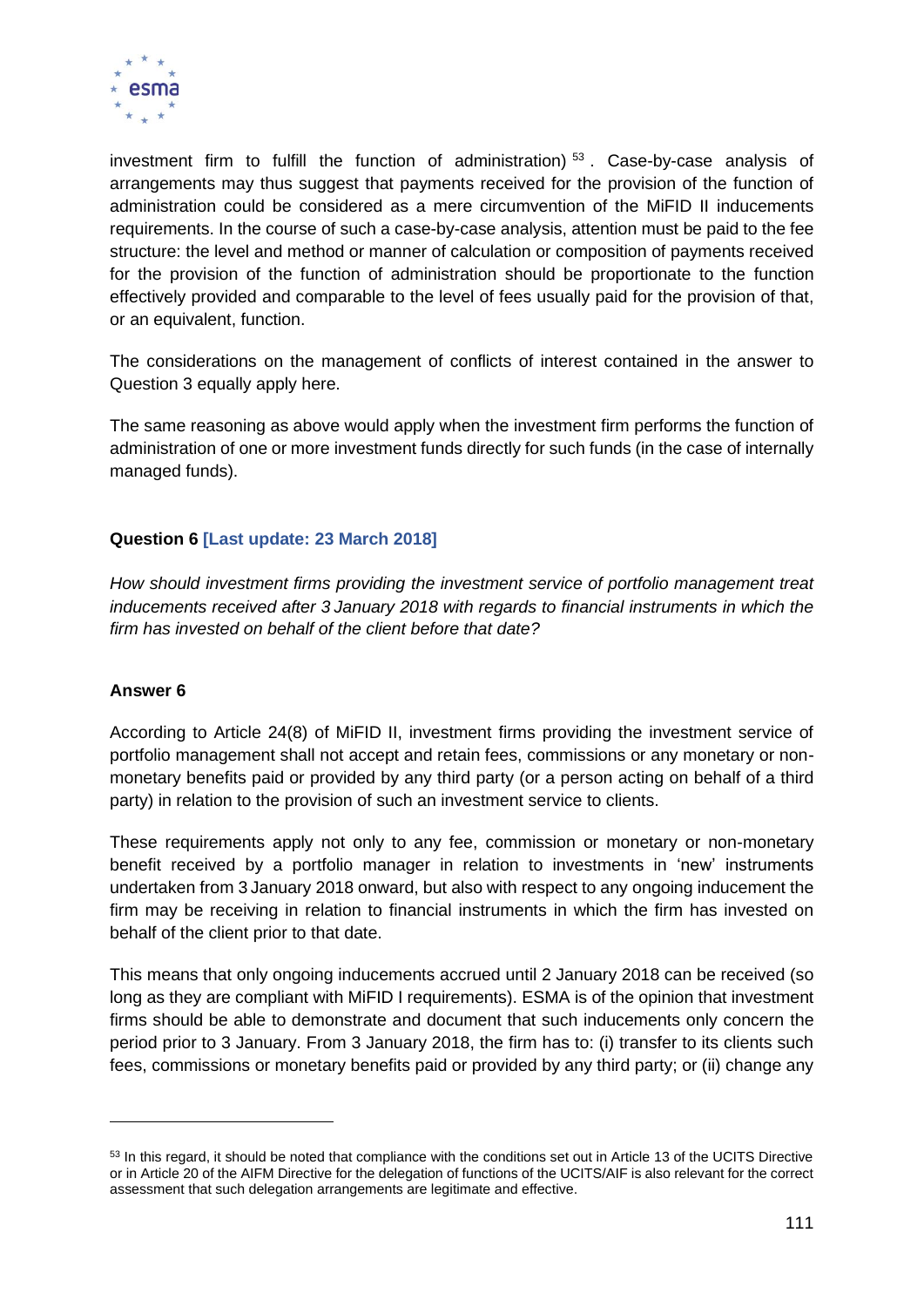

existing arrangements in place with third parties so as to no longer receive any inducements from them.

# **Question 7 [Last update: 28 May 2020]**

*Acceptable minor non-monetary benefits are defined in paragraph 3 Article 12 of the MiFID II Delegated Directive in respect of portfolio management and independent investment advice. Should investment firms consider such definition is also applicable to investment or ancillary services other than portfolio management and independent investment advice?*

### **Answer 7**

Yes, in ESMA's view, acceptable minor non-monetary benefits should have the same meaning, defined in paragraph 3 Article 12 of the MiFID II Delegated Directive, irrespective of the investment or ancillary service provided. In particular, according to the penultimate indent of such paragraph, "acceptable minor non-monetary benefits shall be reasonable and proportionate and of such a scale that they are unlikely to influence the investment firm's behaviour in any way that is detrimental to the interests of the relevant client".

With regard to disclosure, it is reminded that - in accordance with Article 11(5) (a), to which Article 12 cross refers - minor non-monetary benefits may be described in a generic way for all services provided.

#### **Question 8 [Last update: 31 March 2021]**

*How should the condition be applied that the inducement is justified by the provision of an additional or higher-level service to the relevant client, proportional to the level of inducements received, as referred to in Article 11(2)(a) of the MiFID II Delegated Directive?*

#### **Answer 8**

Article 11(2)(a-c) of the MiFID II Delegated Directive lays down the conditions to be met in order for inducements to be considered to be designed to enhance the quality of the relevant service to the client. The condition laid down in Article 11(2)(a) of the MiFID II Delegated Directive has three important elements:

- a. An additional or higher-level service;
- b. Provided to the relevant client;
- c. Proportional to the level of inducements received.

These requirements apply together with the other requirements in Article 11(2) of the MiFID II Delegated Directive, including that an inducement cannot be considered acceptable if the provision of relevant services to the client is biased or distorted as a result of the inducement.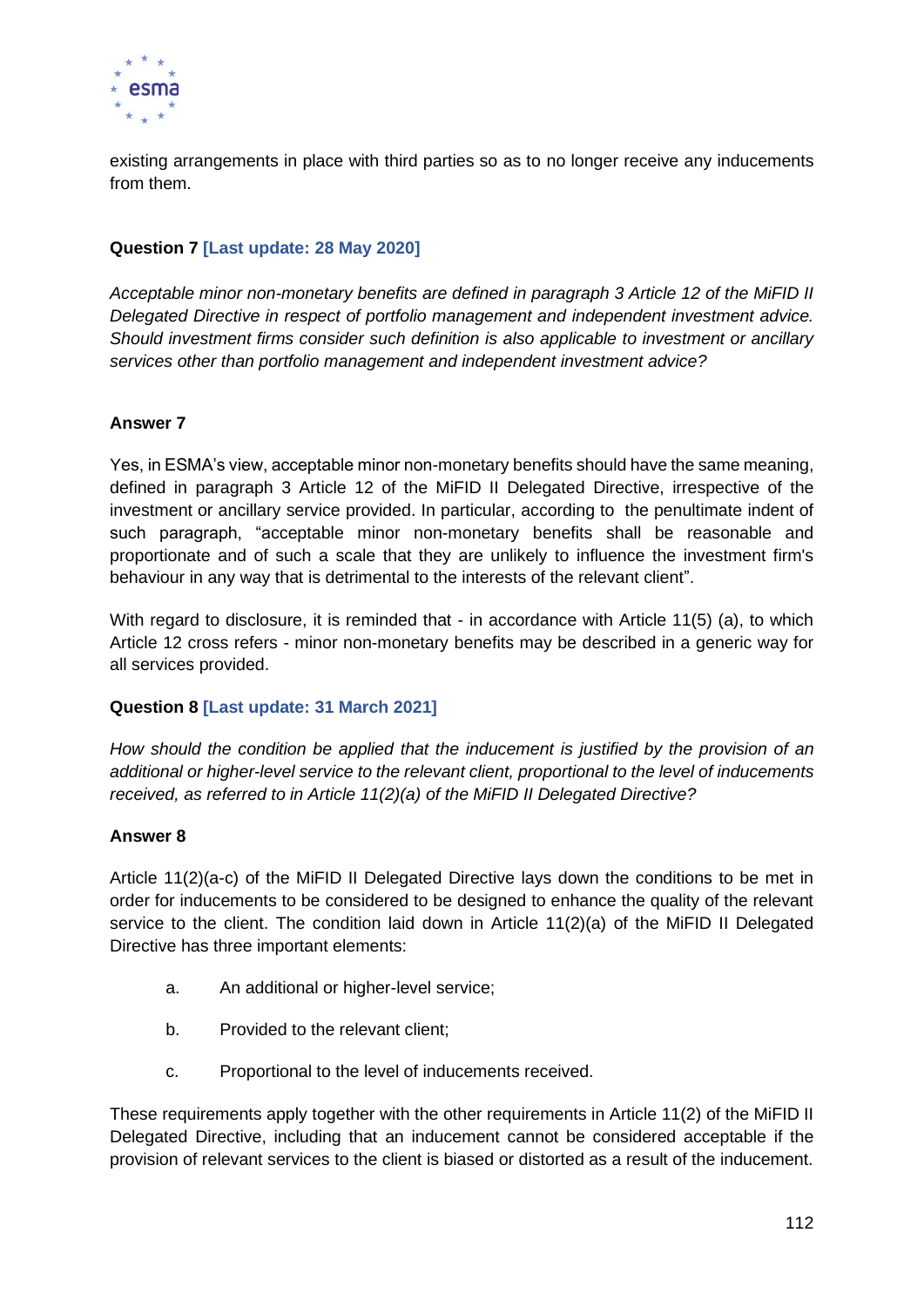

The assessment whether a particular quality enhancement complies with these elements is ultimately a case-by-case assessment. However, in this assessment, ESMA considers that firms should take account of the guidance provided below in order to ensure a consistent application of the requirements.

### *Additional or higher-level service*

According to ESMA, the reference to 'additional' or 'higher level' requires that the quality enhancement provided should go beyond aspects of the firm's organisation or services that are legally required or that can be considered as essential for its functioning. This is also apparent from the examples given in Article 11(2)(a) of the MiFID II Delegated Directive. For instance, the provision of non-independent advice on and access to a wide range of suitable financial instruments, including an appropriate number of instruments from non-affiliated thirdparty providers, can be considered as an 'additional' or 'higher level' service because a firm providing non-independent advice is not otherwise legally required to assess a sufficient range of instruments from different providers.

Other examples of services that, depending on the specific circumstances (in particular the type of investment service at stake), could be considered as part of an 'additional' or 'higher level' include, amongst others, the provision of educational material or services aimed at increasing the financial knowledge of the client, such as free access to trainings, seminars or conferences or access to staff bringing specific expertise on special matters such as tax or inheritance law. Such services are neither legally required nor essential for the firm's functioning. The same goes for services such as free access to market data, investment research or the free provision of digital tools and apps aimed at helping clients to monitor their investments, such as tracking the valuation of their portfolio on a real-time basis, or portfolio simulation tools to help clients take investment decisions. However, in order for these services to be duly 'additional' or 'higher level', clients would otherwise normally have to pay for these services, i.e. in particular compared to the situation in which investment services are provided to clients in relation to which no inducements are received by the firm.

On the other hand, examples of services that should not be considered as 'additional' or 'higher level' include merely providing regulatory documents such as a prospectus or a KID or disclosure documents such as costs and charges disclosures. The reason is that such aspects are required by law. This also generally applies to organisational aspects such as a compliance, internal audit or complaints handling function. Equally, measures aimed at ensuring the necessary staff qualifications (e.g. education and training) that are required per Article 25(1) of MiFID II, should not be justified as 'additional' or 'higher level'.

Regarding essential aspects of the firm's organisation or service, which therefore should not be considered as 'additional' or higher level', examples would be common call-centres or general publicly available websites. ESMA considers that aspects such as these should not qualify as 'additional' or 'higher level' since the firm's organisation or service cannot do without these aspects.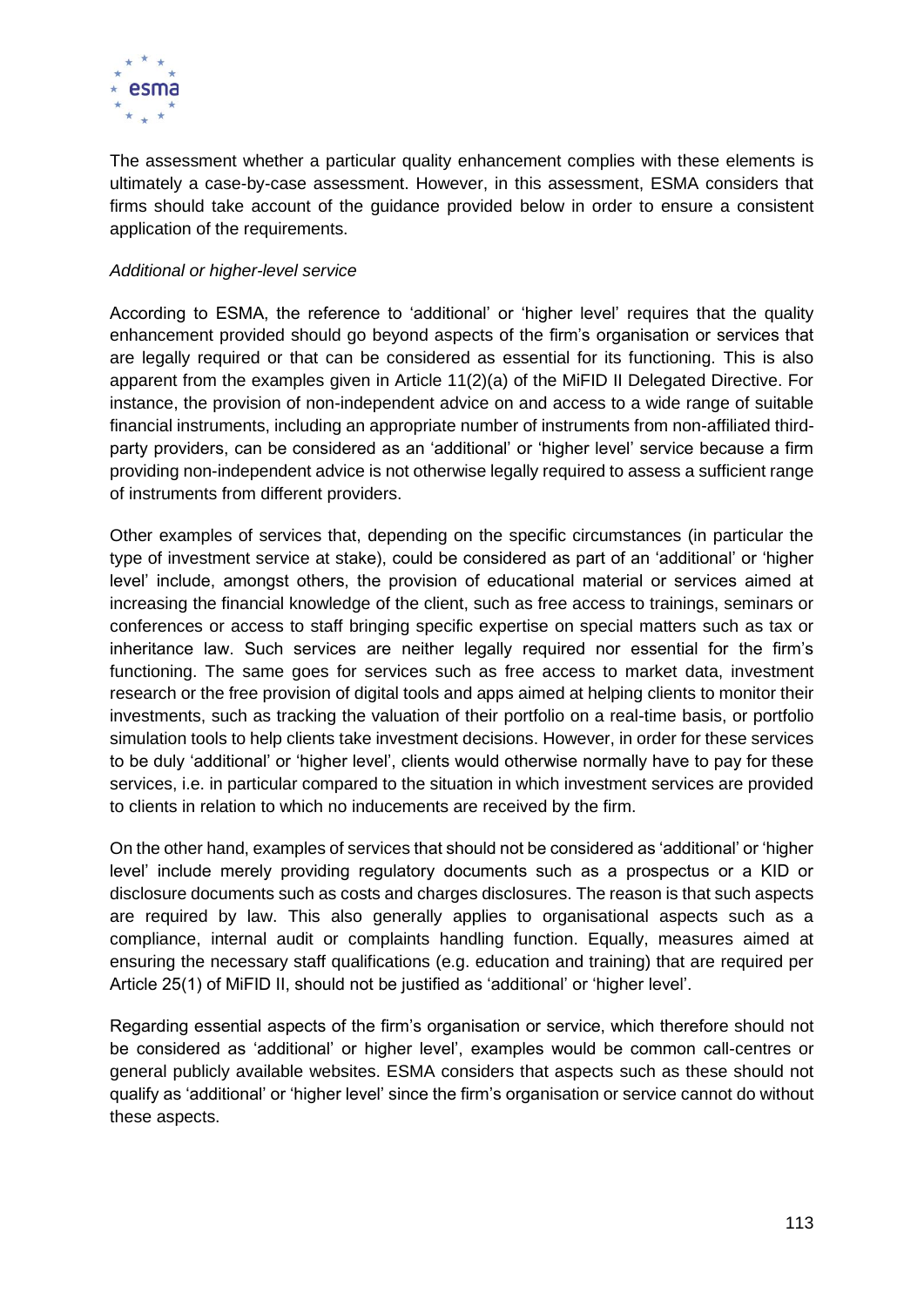

ESMA notes that the examples of 'additional' or 'higher-value' services provided in this section are not relevant for those Member States that have implemented the list of examples provided in Article 11(2)(a) of the MiFID II Delegated Directive as an exhaustive list.

## *Provided to the relevant client*

Services that can be considered as 'additional' or 'higher level' in theory, could still not be a quality enhancement for the client in question. Therefore, the 'additional' or 'higher-level' service should be provided to the relevant client.

For instance, the provision of advice about the suggested optimal asset allocation of the client, not relating to specific financial instruments but to asset classes in general, might not always be relevant for clients receiving the services of reception and transmission and/or execution of orders without investment advice that prefer taking their own investment decisions. Equally, value-added tools to help clients take investment decisions that in theory might be considered as 'additional' or 'higher level', might not always be relevant for clients receiving investment advice that prefer relying on the investment advice provided by the firm to take their investment decisions with no need to use any additional tool.

Furthermore, the provision of quality enhancing services to the relevant client means that the services should be actively and effectively offered and brought to the attention of the relevant client; therefore, an abstract offer of the quality enhancing service made to all clients and not adequately communicated to or brought to the attention of the relevant client should not be sufficient to comply with this requirement. For example, where a firm provides the client the possibility of a yearly meeting, but where it does not actually invite the client or in any other way effectively inform the client about this possibility, this meeting would not be considered to be a service that is actively and effectively offered and brought to the attention of the relevant client.

ESMA considers, as a good practice, that the quality enhancement can also be provided to a relevant segment of clients, provided that this segment is sufficiently homogeneous, i.e. the quality enhancements provided should be relevant for all clients that belong to this segment. When defining these client segments, factors to take into account include for example the investment or ancillary service provided, the distribution channel used, and the level of inducements received in connection with the service provided to the client. Importantly, a firm that provides different investment services and has different client segments should differentiate the quality enhancements according to the different client segments in its inducements policy.

#### *Proportional to the level of inducements*

The third element is proportionality. Services that can be considered as 'additional' or 'higherlevel', and that are provided to the relevant client, should not be regarded as a quality enhancement if the value-added is not proportional to the level of inducements received. It is important to underline that it is the level of inducements received by the firm that is of relevance, not the client's investment amount. ESMA emphasises that this is equally relevant for the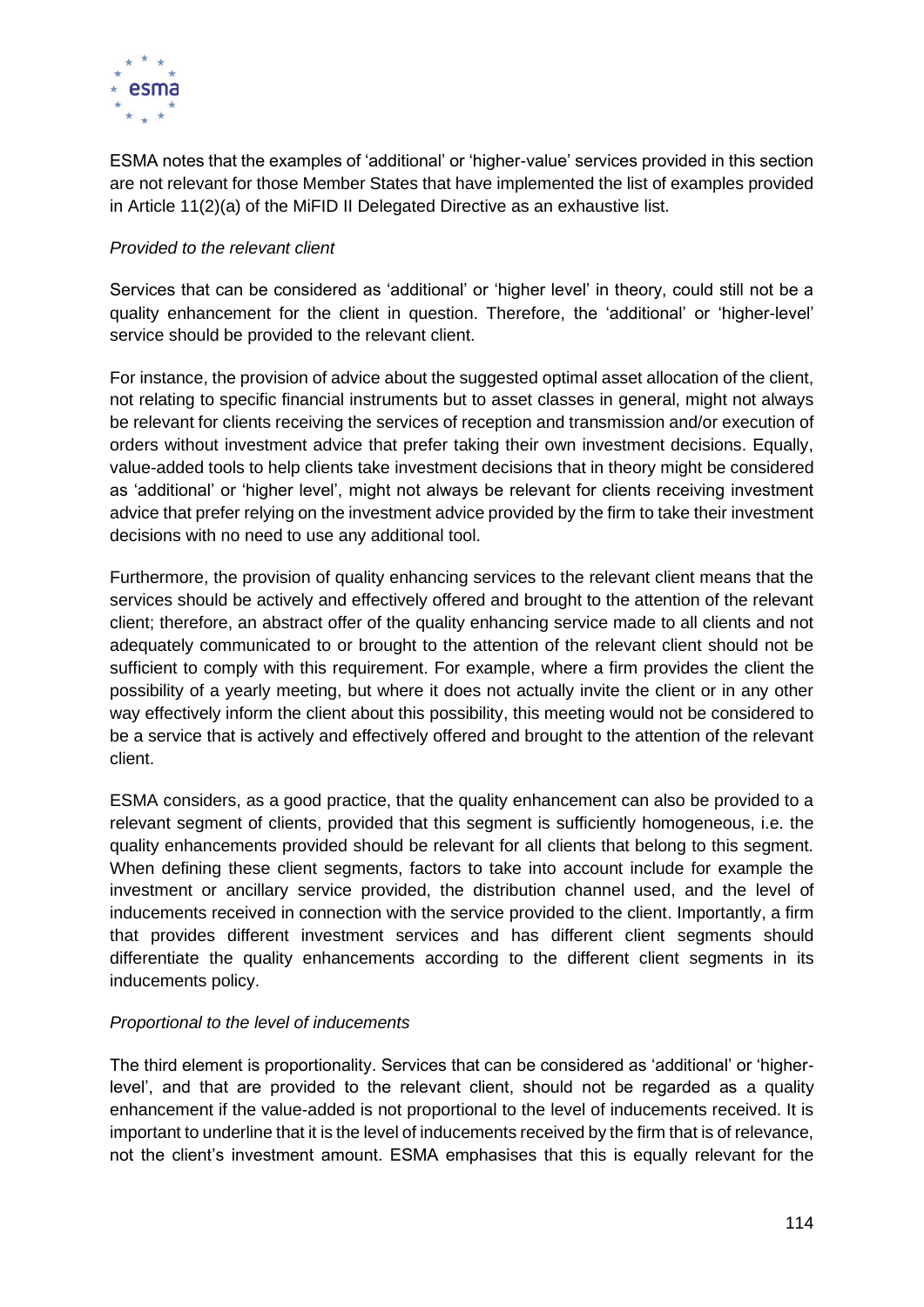

examples given in Article 11(2)(a) of the MiFID II Delegated Directive, firms should thus always assess the proportionality of the inducements received.

ESMA expects firms to be able to demonstrate that the quality enhancements provided to the client are proportional to the level of inducements received.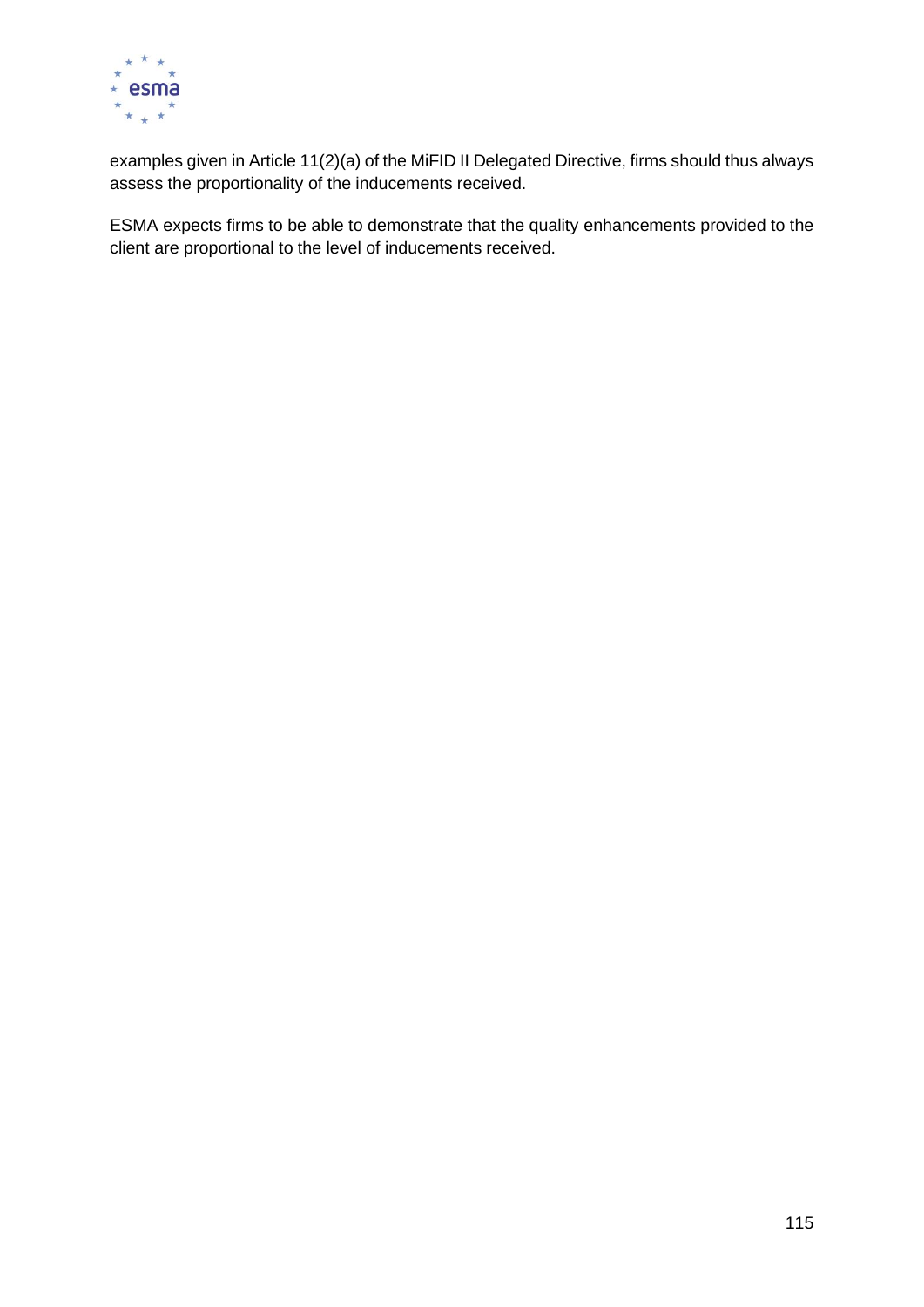

# **13 Provision of investment services and activities by third country firms [Last update: 28 March 2019]**

## **Question 1 [Last update: 25 May 2018]**

*Article 42 of MiFID II regulates the provision of services by third country firms at the exclusive initiative of the client. How should "initiates at its own exclusive initiative the provision of an investment service or activity by a third-country firm" be understood in Article 42 of MiFID II?* 

#### **Answer 1**

According to Article 42 of MiFID II, where a retail client or professional client within the meaning of Section II of Annex II established or situated in the Union initiates at its own exclusive initiative the provision of an investment service or activity by a third-country firm, the third country firm is not subject to the requirements under Article 39.

As provided in recital 111, in order to qualify for Article 42 of MiFID II, "where a third-country firm solicits clients or potential clients in the Union or promotes or advertises investment services or activities together with ancillary services in the Union, it should not be deemed as a service provided at the own exclusive initiative of the client".

ESMA is of the view that such a solicitation, promotion or advertising should be considered regardless of the person through whom it is issued: the third country firm itself, an entity acting on its behalf or having close links with such third country firm or any other person acting on behalf of such entity.

As for the means of such solicitations, ESMA is of the view that every communication means used such as press releases, advertising on internet, brochures, phone calls or face-to-face meetings should be considered to determine if the client or potential client has been subject to any solicitation, promotion or advertising in the Union on the firm's investment services or activities or on financial instruments.

Firms are reminded that such clarification is without prejudice to any provisions attached to the marketing of such products.

The client's own exclusive initiative shall be assessed in concreto on a case by case basis for each investment service or activity provided, regardless of any contractual clause or disclaimer purporting to state, for example, that the third country firm will be deemed to respond to the exclusive initiative of the client.

Such approach should be used for the purpose of Article 46 of MiFIR as well.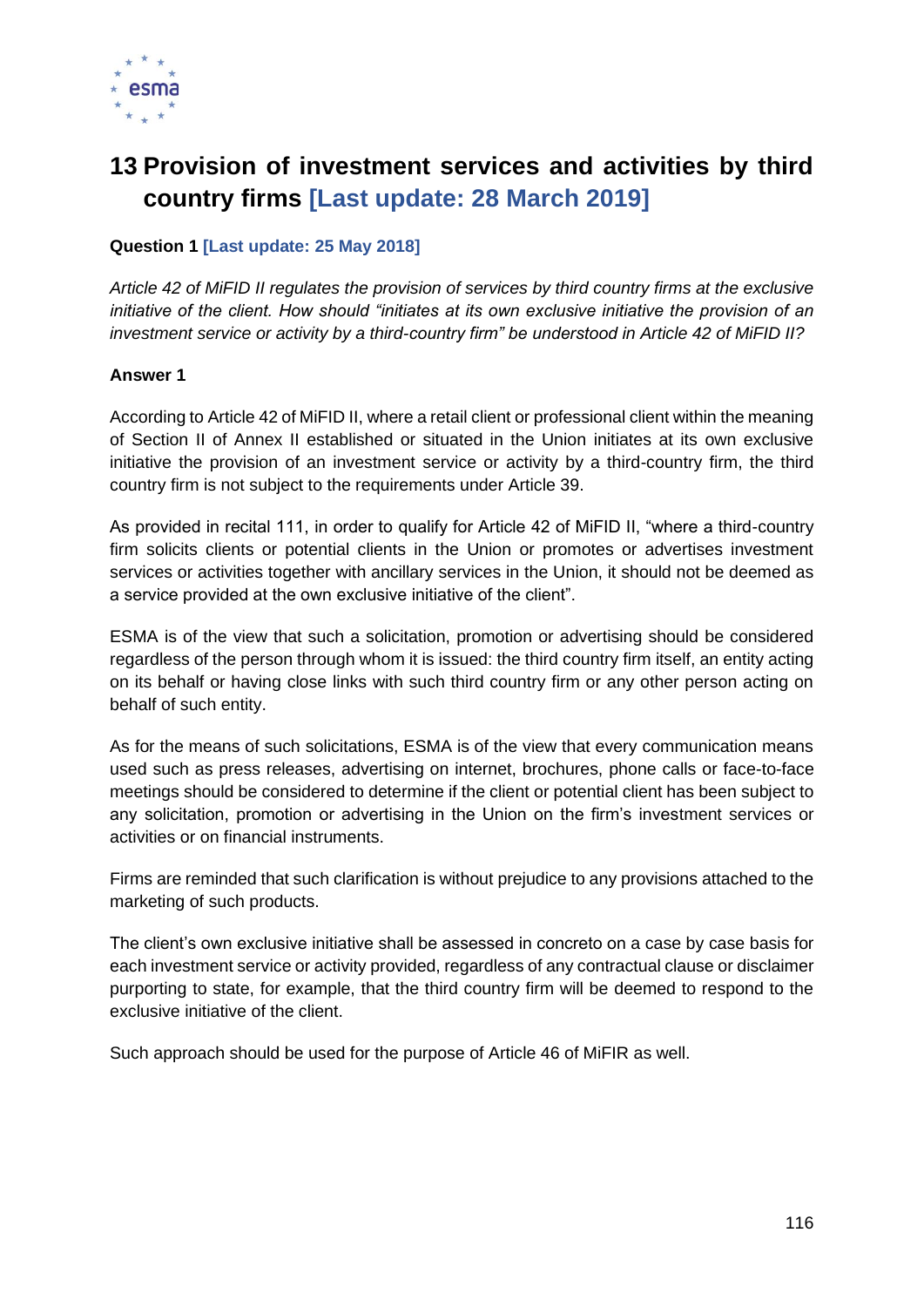

## **Question 2 [Last update: 25 May 2018]**

*How should «new categories of investment products or investment services» within the meaning of Article 42 of MiFID II and Article 46 of MiFIR be understood?*

#### **Answer 2**

To determine the categories of investment services for the purpose of Article 42 of MiFID II and Article 46 of MiFIR, ESMA is of the view that a third-country firm provides a new investment service or investment activity as defined in Section A of Annex I of MiFID II where this service or activity is added to the existing services or activities after 3 January 2018.

Investment products include financial instruments set out in Section C of Annex I of MIFID II and structured deposits as defined in Article 4(1) point 43) of MiFID II. ESMA is of the view that any investment product which is the subject of the investment service or activity provided by a third-country firm to a client after 3 January 2018 is a new investment product.

Under the reverse solicitation regime, a third-country firm cannot market new categories of investment products to the client. Whether a third-country firm markets a new category of an investment product needs to be assessed on a case-by-case basis, taking into account elements such as (i) the type of the financial instrument which is offered; (ii) the distinction between complex and non-complex products as referred to in Article 25(4) of MIFID II; (ii) the riskiness of the product. For example, a subordinated bond does not belong to the same category as a plain-vanilla debt instrument. In addition, categories of investment products should be granular enough to ensure that the reverse solicitation is not used as a way of circumventing a national regime of a Member State governing the provision of investment services by a third-country firm.

As an example, if a third-country firm has been providing investment advice to a client prior to January 2018 under the national regime of a Member State governing the provision of investment services by third-country firms, the third-country firm will not be entitled to continue providing investment advice - without complying with Article 39 of MiFID II and 46 of MiFIR – in relation to an investment product other than those that belong to the same category on which the investment advice was provided prior to 3 January 2018 [new products]. This is without prejudice to any more restrictive approach adopted at national level regarding the transition to the MiFID II third-country regime. Reverse solicitation should not be assumed. Third-country firms should be able to provide records tracking the relationship with the client and in particular whether the client has taken the initiative to receive investment advice with respect to a new product.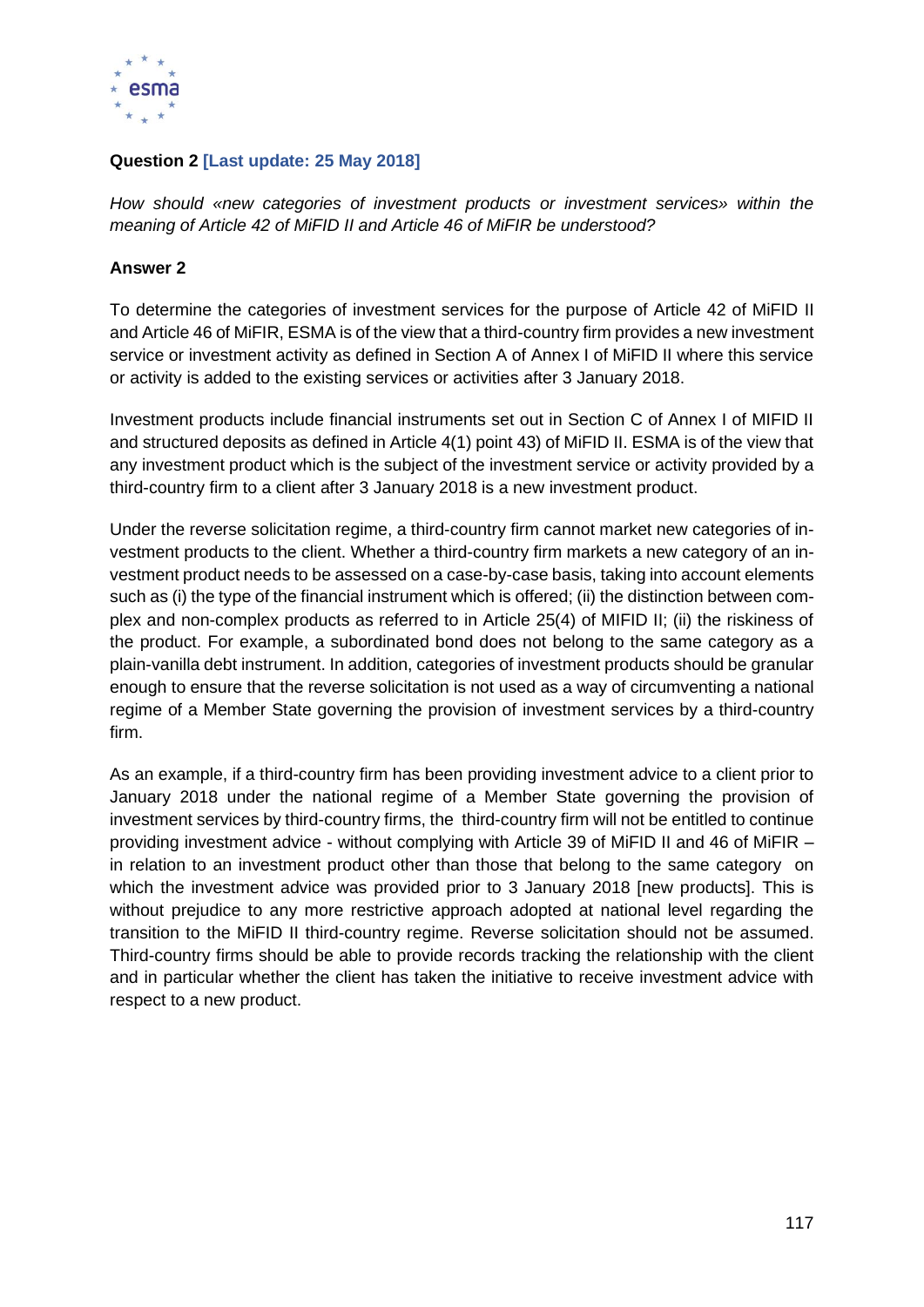

# **Question 3 [Last update: 12 July 2018]**

*What are practical examples of investment products belonging to different categories within the meaning of Article 42 of MiFID II and Article 46 of MiFIR and Q&A 2 (see above)?*

## **Answer 3**

This answer complements Q&A 2 on reverse solicitation and aims at providing a nonexhaustive list of pairs of investment products which should not be considered as belonging to the same category for the purpose of the reverse solicitation regime as set out by Article 42 of MiFID II and Article 46 of MiFIR:

- a non-complex debt instrument (as referred to under point (a) of Article 25(4) of MiFID II), and a debt instrument embedding a derivative or incorporating a structure which makes it difficult for the client to understand the risk involved (see Sections V.I. and V.II. of the ESMA guidelines on complex debt instruments and structured deposits)
- a debt instrument admitted to trading on a regulated market or on an equivalent thirdcountry market or on a MTF and a debt instrument not admitted to trading on a regulated market or on an equivalent third-country market or on a MTF;
- a non-complex money-market instrument (as referred to under (a) of Article 25(4)), and a money-market instrument embedding a derivative or incorporating a structure which makes it difficult for the client to understand the risk involved (see Sections V.I. and V.II. of the ESMA guidelines on complex debt instruments and structured deposits) ;
- a non-complex structured deposit (as referred to under point (a) of Article 25(4) of MiFID II), and a structured deposit incorporating a structure which makes it difficult for the client to understand the risk of return or the cost of exiting the product before term (see Sections V.III. and V.IV. of the ESMA guidelines on complex debt instruments and structured deposits);
- a subordinated debt instrument and a senior debt instrument;
- a common share issued by a company and a unit or share issued by an ETF;
- two shares belonging to two different stock-exchange segments;
- a share admitted to trading on a regulated market or on an equivalent third-country market or on a MTF and a share not admitted to trading on a regulated market or on an equivalent third-country market or on a MTF;
- a share embedding a derivative and a share that does not embed a derivative;
- a share or unit in a UCITS and a share or unit in an AIF;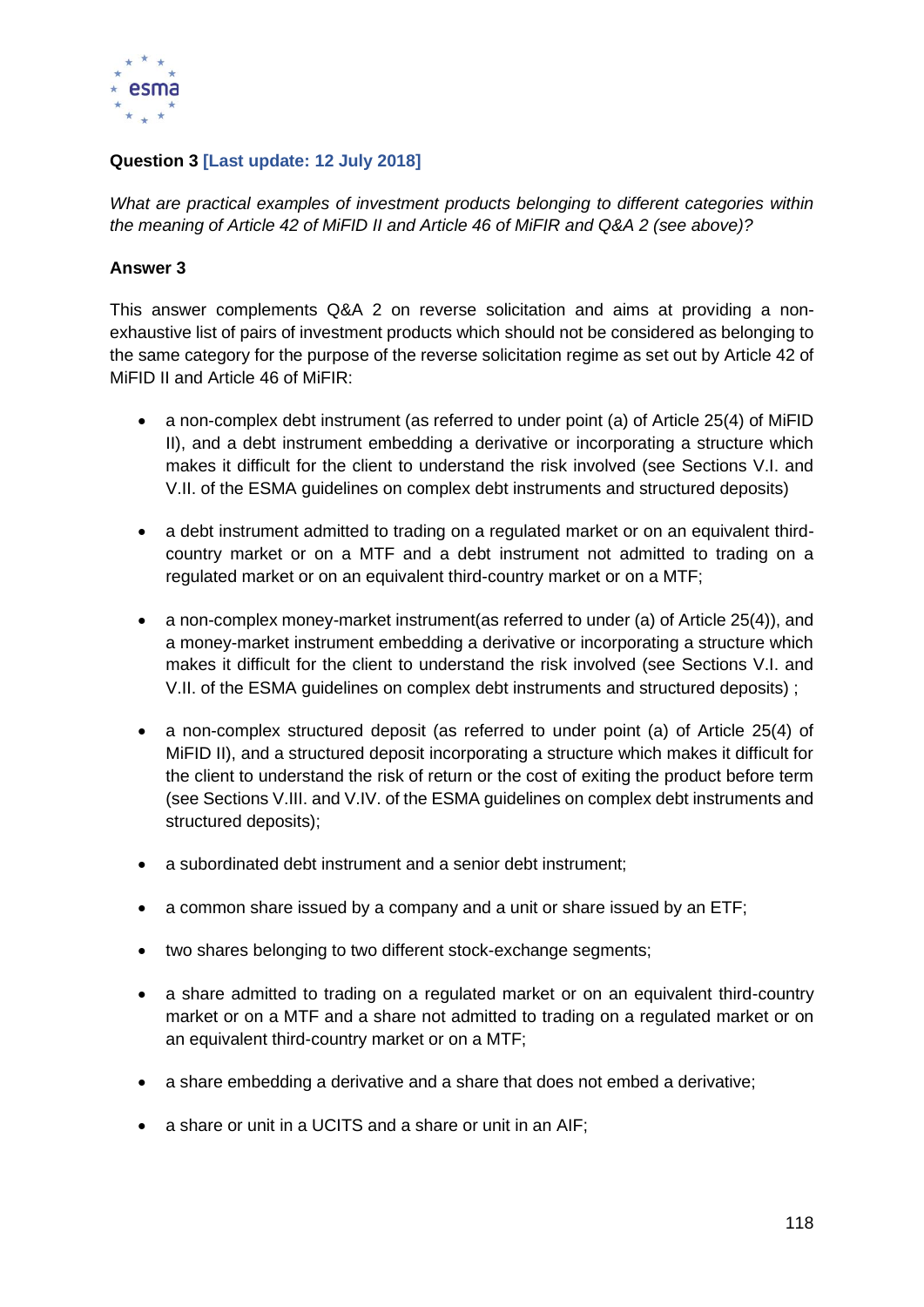

- two AIFs applying two different types of investment strategies as referred to in Annex 4 of Commission Delegated Regulation No 231/2013;
- two packaged retail investment products with different features such as a different summary risk indicator, as featured in their respective key information documents according to Regulation (EU) N° 1286/2014;
- a share or unit in a non-structured UCITS and a structured UCITS as referred to in the second subparagraph of Article 36(1) of Regulation (EU) No 583/2010;
- two financial instruments with different underlying asset classes (e.g. government bonds vs high yield corporate bonds).

For financial instruments, it is reminded that two instrument belonging to a different category of Annex C (1) to (11) are considered as different investment products for the purpose of Article 42 of MiFID 2 and 46 of MiFIR.

## **Question 4 [Last update: 28 March 2019]**

*Article 42 of MiFID II allows third-country firms to market products and services directly (without the need of a branch) to retail clients and professional clients within the meaning of Section II of Annex II of MiFID II if this is done at the client´s own exclusive initiative (reverse solicitation exemption), specifying that in such a case the firm in question may also offer the client products and services from the same category. Does this mean that a firm that, within the context of a one-off service to the client, has sold, or has had the opportunity to sell, a product or service under this rule may in the future again offer products or services from the same category (i.e. outside the context of the request of the client)?*

#### **Answer 4**

No. The reverse solicitation exemption is based on the premise that the product or service is marketed at the client's own exclusive initiative<sup>54</sup> and can only be applied to the specific product or service requested ("the requirement for authorisation under Article 39 shall not apply to the provision of that service or activity by the third-country firm").

Therefore, when providing a one-off investment service<sup>55</sup> to a client, the third-country firm may not sell to that client (without establishing a branch if so provided for by national law) a product or service from the same category<sup> $66$ </sup> unless requested to do so by the client at its own exclusive initiative and only at the time the client asks for an investment product or service.

Therefore, during the course of a transaction, the firm may offer the client another product or service of the same category as the one requested by the client but not at a later stage unless the client specifically requests it at its own initiative (e.g. if the client contacts the thirdcountry firm to buy a share, the firm could - at this moment in time - market to the client other

<sup>54</sup> On this topic see Q&A 1 of this Section.

<sup>&</sup>lt;sup>55</sup> On this topic see also Q&A 1 of Chapter 15 of this document.

<sup>56</sup> On this topic see also Q&A 3 of this Chapter.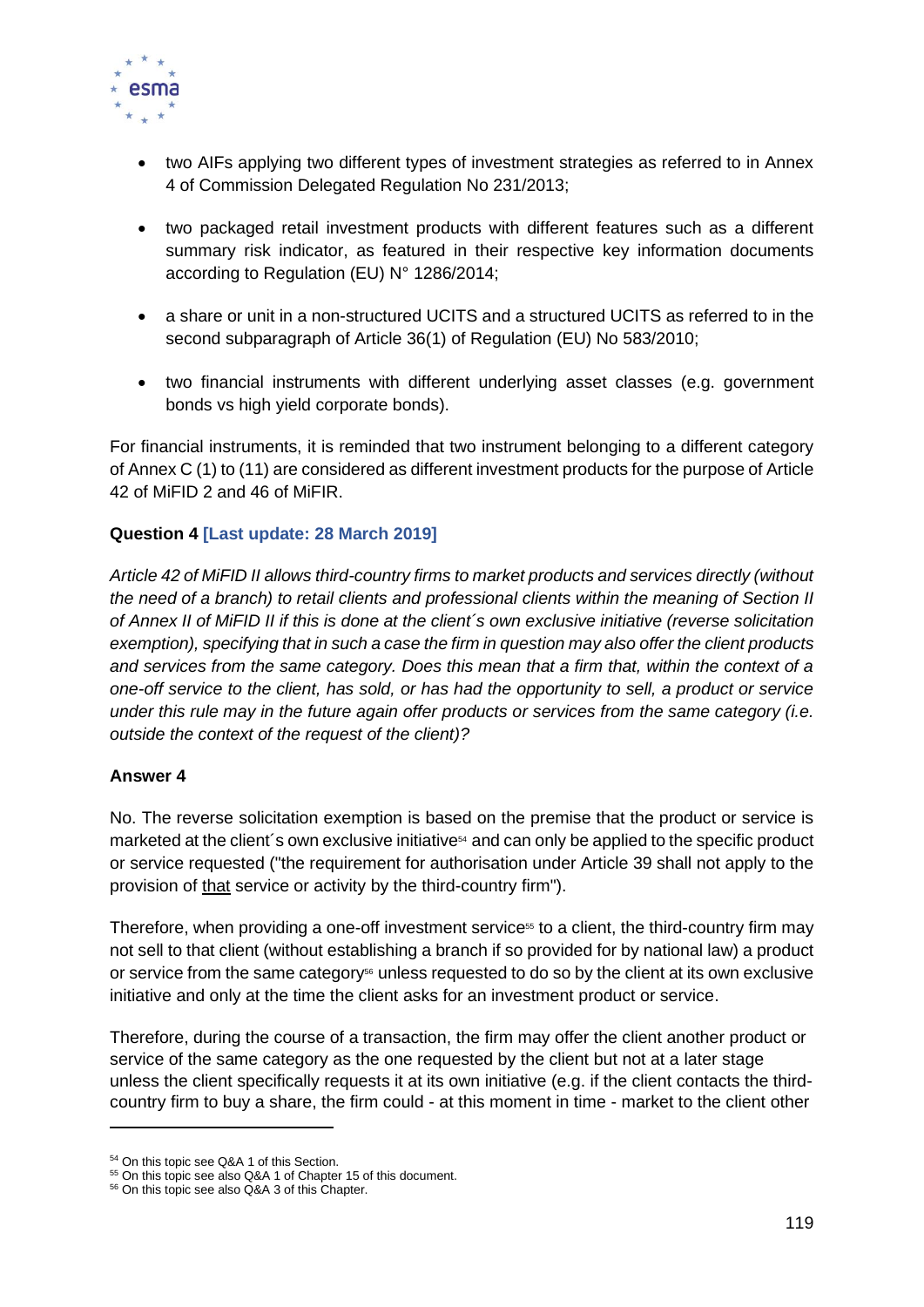

shares from the same stock-exchange segment. However, the firm would not be entitled to market more shares to the client a month later, unless this is done through a branch).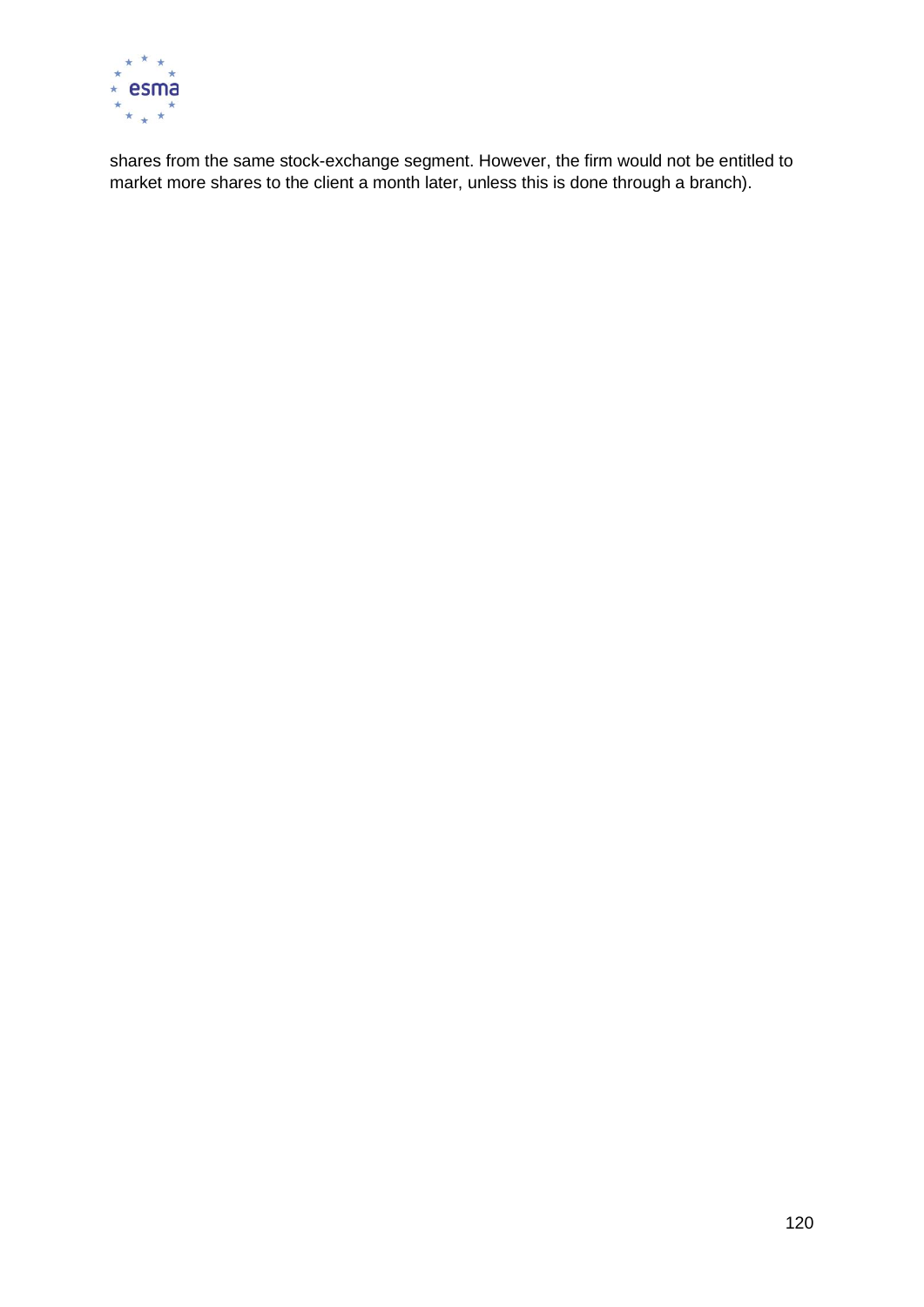

# **14 Application of MiFID II after 3 January 2018, including issues of 'late transposition [Last update: 18 December 2017]**

## **Question 1 [Last update: 18 December 2017]**

*Should authorisations to perform investment services or activities granted under MiFID I still be valid after 3 January 2018?*

#### **Answer 1**

The authorisation granted under MiFID I should continue to be valid after 3 January 2018. However, ESMA notes that, as set out in Article 21 of MiFID II (and, already, Article 16 of MiFID I) license holders need to comply at all times with the conditions for initial authorisation and may therefore be subject to review by their competent authority.

#### **Question 2 [Last update: 18 December 2017]**

*Should passport notifications<sup>57</sup> made before the entry into application of MiFID II, still be valid after 3 January 2018 or will firms need to make new passport notifications to the competent authorities of their Member State?*

#### **Answer 2**

Passport notifications made before the entry into application of MiFID II should still be valid after 3 January 2018. Firms will therefore not need to make new passport notifications to the competent authorities of their Member State.

Firms will however be required to give written notice to the competent authority of the home Member State in case of the change in any of the particulars previously communicated. The competent authority of the home Member State shall inform the competent authority of the host Member State of that change.<sup>58</sup>

<sup>57</sup> A 'passport notification' can refer to:

<sup>•</sup> an investment service and activity passport notification made in accordance with Article 31 of Directive 2004/39/EU, or

<sup>•</sup> a branch passport notification made in accordance with Article 32 of Directive 2004/39/EU, or

<sup>•</sup> a notification for the provision of arrangements to facilitate access to an MTF made in accordance with Article 31(6) of Directive 2004/39/EU.

<sup>58</sup> See Articles 34(4) and 35(10) of MiFID II and related provisions on the passporting RTS (Regulation 2017/1018) and passporting ITS (Regulation [*waiting for publication in the OJ*])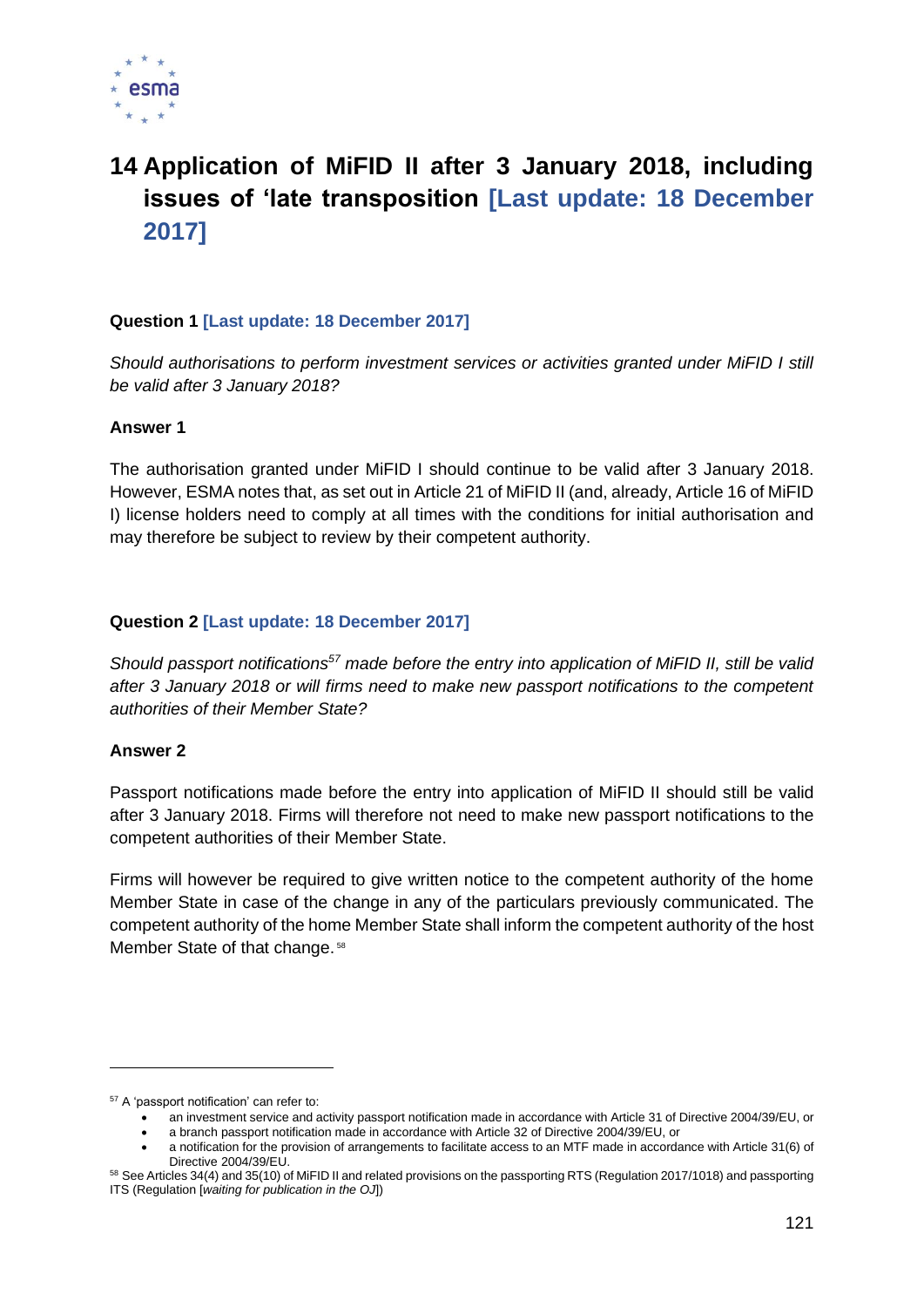

## **Question 3 [Last update: 18 December 2017]**

*Can firms established in EU Member States that have not transposed MiFID II at the date of 3 January 2018, and that already have a valid authorisation and a passport, continue to provide investment services in other EU Member States after the entry into application of MiFID II?*

### **Answer 3**

Firms established in Member States that have not transposed MiFID II by 3 January 2018 but have been already authorised under MiFID I and have already made a valid passport notification, may continue to provide investment services in the Member States for which they have already made a valid passport notification, provided that, depending on the case, the following conditions are met:

- Where the firm provides investment services through a branch, the branch complies with host Member State rules implementing Articles 24, 25, 27 and 28 of MiFID II and Articles 14 to 26 of MiFIR; and
- Where the firm provides investment services under the freedom to provide services, the firm complies with home Member State provisions comparable to the operating conditions of MiFID II. In this respect, home Member States competent authorities may be requested to reassure host Member States competent authorities that, pending transposition of MiFID II, they are applying the detailed operating conditions included in the Directive and the relevant ESMA guidelines and other forms of guidance (for example Q&As), when supervising firms passporting services**.**

This is without prejudice to the right of host competent authorities to take other precautionary measures under Article 86(1) and 86(2) of MiFID II.

## **Question 4 [Last update: 18 December 2017]**

*Should competent authorities in a host Member State be obliged to accept new passport notifications concerning firms authorised in a Member State that has not transposed MiFID II at the date of 3 January 2018?*

#### **Answer 4**

No. In ESMA's view, a stricter approach is warranted in this situation taking into account that a firm is not already offering the relevant services in the host Member State.

Therefore, if a Member State fails to transpose MiFID II by 3 January 2018, competent authorities in a host Member State should not be obliged to accept new passport notifications by firms authorised in the late transposing Member State and wishing to provide services in that host jurisdiction for the first time after 3 January 2018 (or wishing to extend their existing passport notifications to new investment services and activities or to new financial instruments).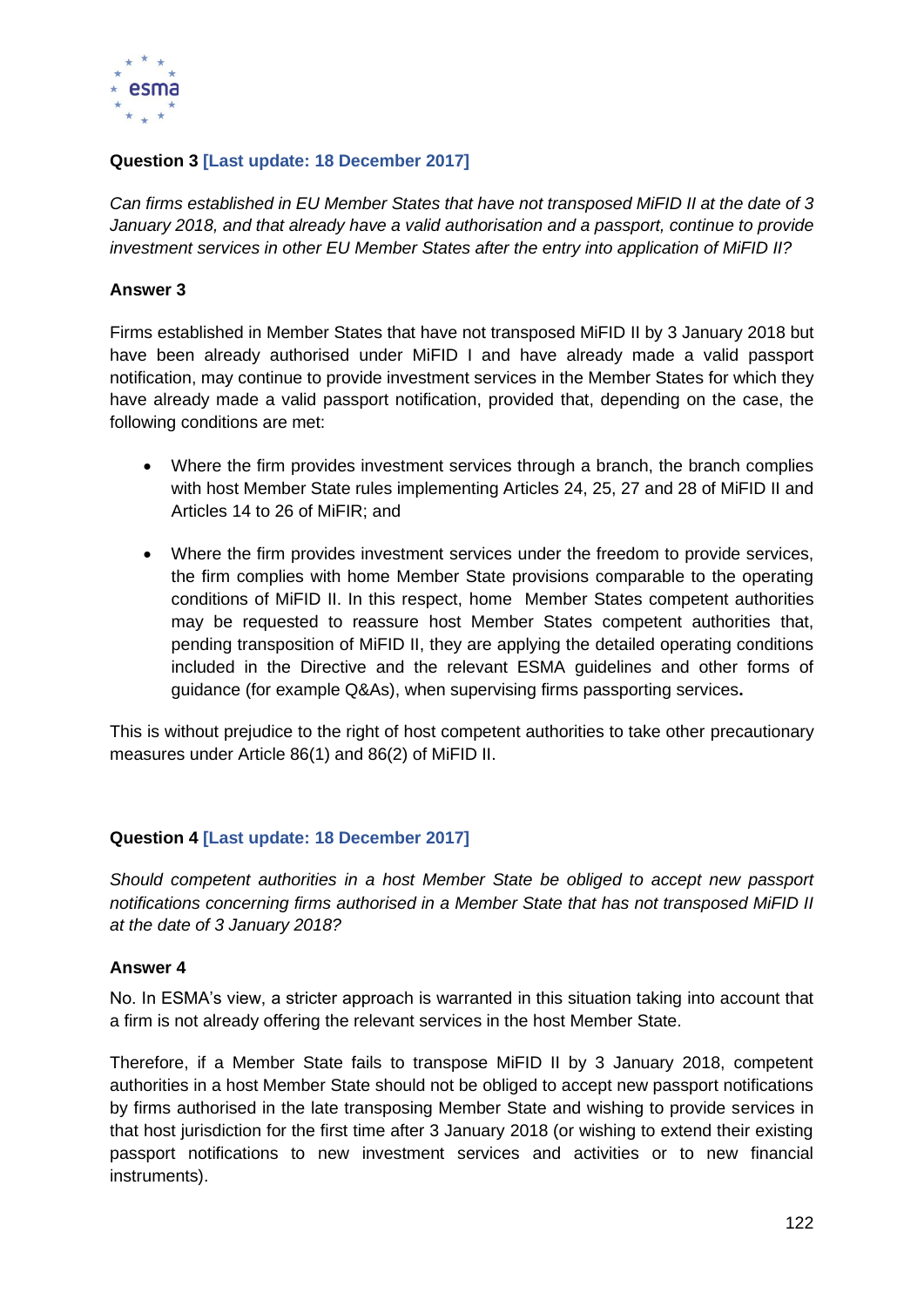

## **Question 5 [Last update: 18 December 2017]**

*If a host Member State has not transposed MiFID II by 3 January 2018, can it refuse to accept notifications from the home competent authority of an incoming firm, or can it prevent the firm from carrying on business in the territory of that Member State in accordance with its passporting rights either remotely or through a branch?*

## **Answer 5**

No. The failure of a host Member State to transpose MiFID II does not allow it to refuse the receipt of a passporting notification from the home competent authority of an incoming firm, or to prevent the firm from carrying on business in the territory of that Member State in accordance with its passporting rights.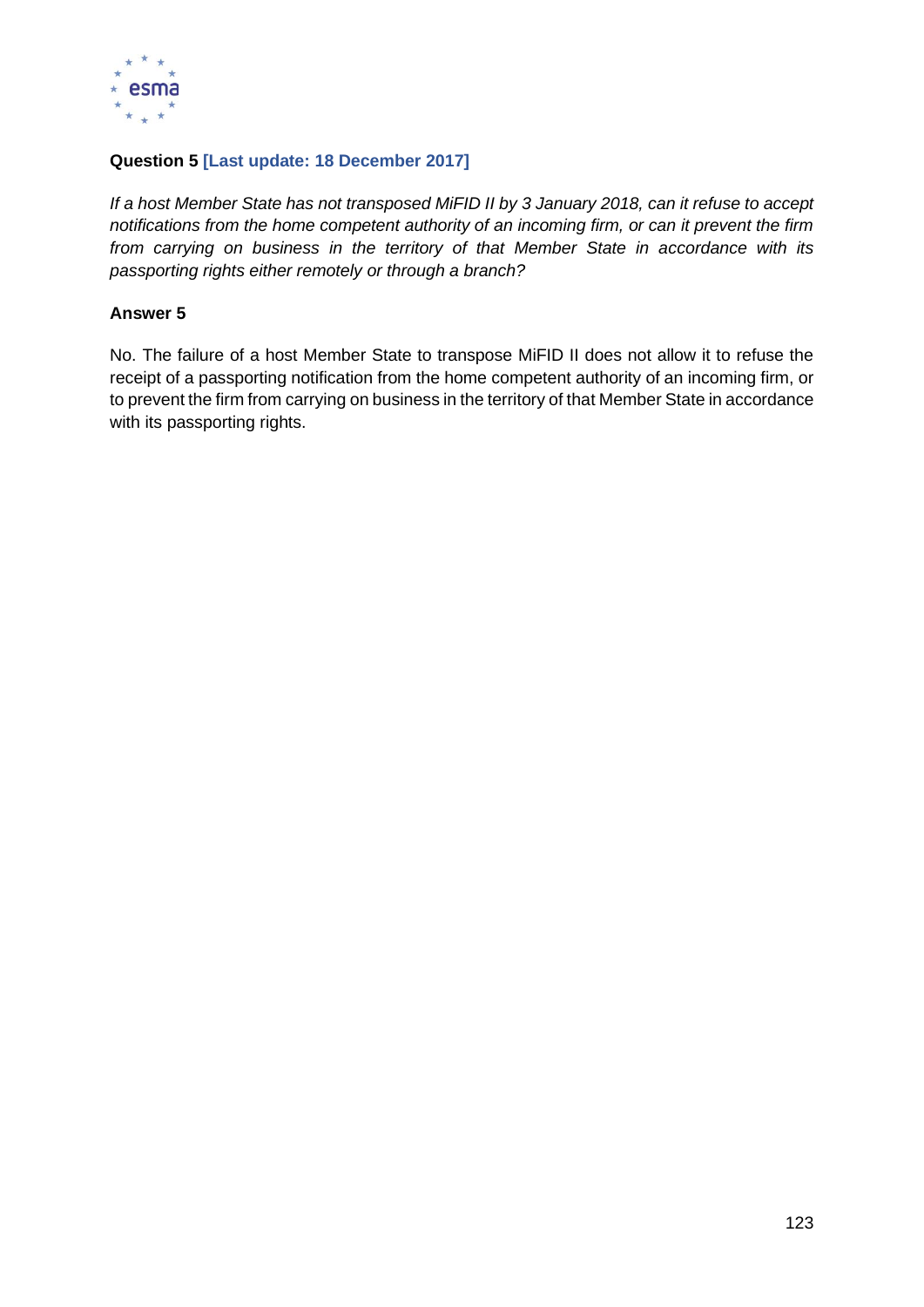

# **15 Other issues [Last update: 3 October 2019]**

# **Question 1 [Last update: 3 October 2019]**

*The term "ongoing relationship" is used in various articles in the MiFID II Directive and the MiFID II Delegated Regulation. How should this term be understood?*

#### **Answer 1**

The term "ongoing relationship" should have its ordinary meaning. It should be understood consistently in the context of all articles of the MIFID II Directive or the MiFID II Delegated Regulation<sup>59</sup> where it appears. The term should apply to a client relationship that is continuing, or has been so during the preceding year. The existence of an ongoing relationship (or not) with a client should be assessed on a case-by-case basis, taking into consideration the nature of the service provided. Firms should be able to explain how, why and when they have assessed a particular client relationship as ongoing (or not).

When determining the nature of their relationships with clients, firms should consider the following non-exhaustive and non-cumulative list of situations. Indicators of the existence of an ongoing relationship include:

- ‒ Where both parties have concluded a contract for the provision of an investment or ancillary service that is not a one-off service. This would apply for as long as the parties agreed to such a contract and would include situations where:
	- o there is a portfolio management agreement in place;
	- $\circ$  there is an agreement for the firm to provide the client with a periodic assessment of suitability;
	- $\circ$  the client holds a trading account with the investment firm and trades on that account;
	- $\circ$  the firm provides safekeeping and administration of financial instruments in conjunction with an investment service.
- ‒ Where there is an agreement for an ongoing fee to be paid by the client to the firm for an ongoing service.

<sup>59</sup> See Articles 27(7) (best execution) of MiFID II, 50(9) (costs and charges) and 54(7) (suitability) of MiFID II Delegated Regulation.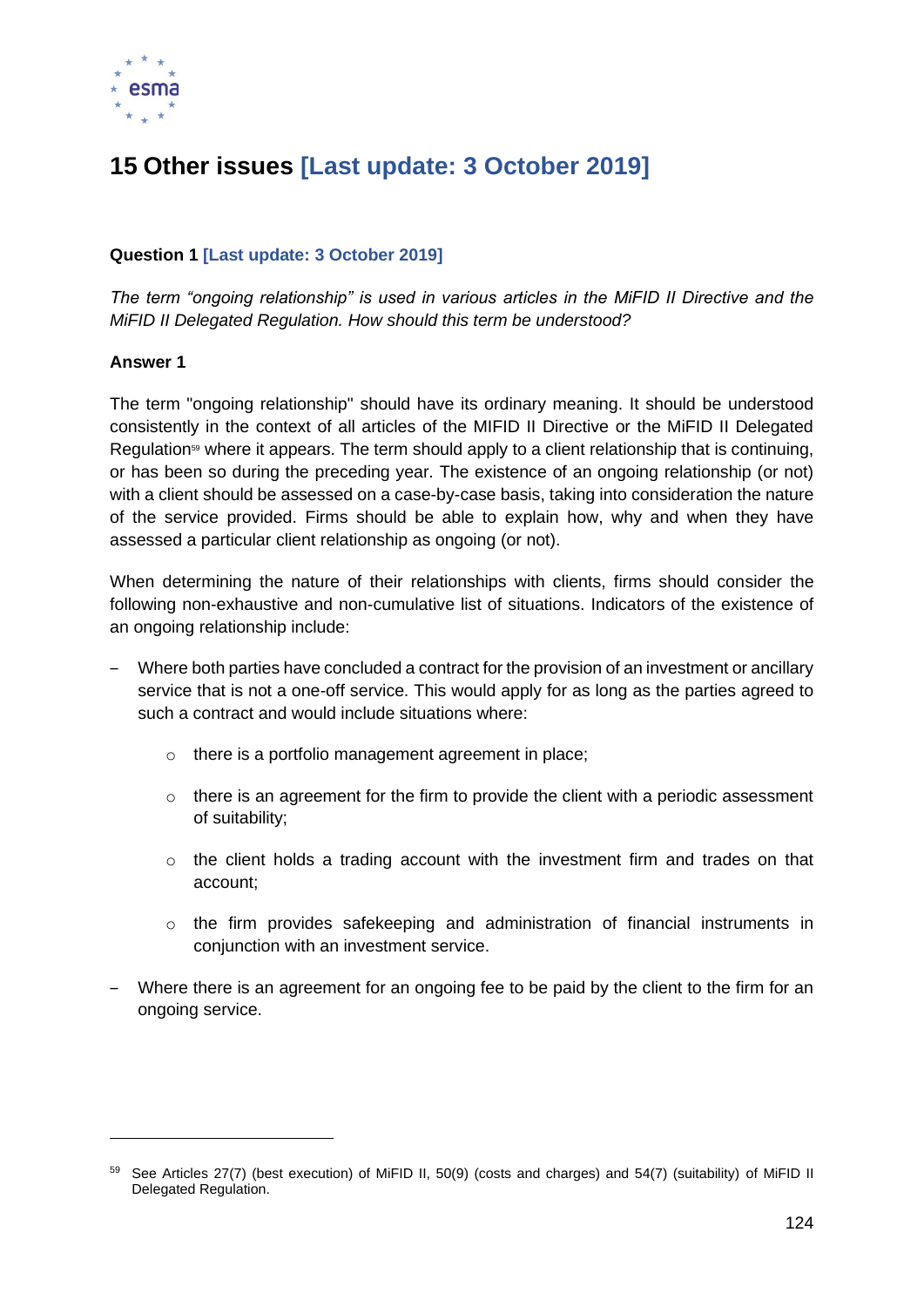

‒ Where the firm receives ongoing inducements, provided that all the conditions for the legitimacy of inducements envisaged by Article 11 of the MiFID II Delegated Directive are met

## **Question 2 [Last update: 25 May 2018]**

*What are the supervisory responsibilities of competent authorities in host Member States when a UCITS management company or an alternative investment fund manager provides investment services through a branch established in the host Member State?*

#### **Answer 2**

Under both the UCITS  $\omega$  and the AIFM  $\omega$  Directives, supervisory powers of competent authorities in relation to branches of UCITS management companies or alternative investment fund managers (AIFMs) established in a Member State that is not the home Member State are shared. The competent authority of the Member State in which the branch is located (host Member State) is responsible for the supervision of the branch's compliance with conduct rules referred to in Article 17(5) of the UCITS Directive and Article 45(2) of the AIFMD and the competent authority of the Member State in which the UCITS management company or the alternative investment fund manager is established (home Member State) is responsible for the supervision of the other requirements provided under the relevant applicable framework<sup> $\infty$ </sup>.

Neither the UCITS Directive nor the AIFMD provides for an explicit framework for the allocation of supervisory responsibilities and powers for those cases where UCITS management companies or AIFMs are authorised to carry out investment services set out in Article 6(3) of the UCITS Directive and Article 6(4) of the AIFMD and have branches providing those services in other Member States. ESMA is of the view that responsibilities of home and host Member States should be identified similarly to, and consistently with, the general framework established for the provision of activities pursued by UCITS management companies and AIFMs through branches as well as with the MiFID II framework regulating the supervision on the provision of investment services across the EU.

This approach is in line with the division of responsibilities provided under the MiFID II framework. In accordance with Article 35(8) of MiFID II, the competent authority of the host Member State has the responsibility for ensuring that the services provided by the branch of an investment firm or a credit institution in its territory comply with the MiFID II requirements under Articles 24 ("General principles and information to clients") and 25 ("Assessment of

<sup>&</sup>lt;sup>60</sup> Directive 2009/65/EC of the European Parliament and of the Council of 13 July 2009 on the coordination of laws, regulations and administrative provisions relating to undertakings for collective investment in transferable securities (UCITS).

<sup>61</sup> Directive 2011/61/EU of the European Parliament and of the Council of 8 June 2011 on Alternative Investment Fund Managers and amending Directives 2003/41/EC and 2009/65/EC and Regulations (EC) No 1060/2009 and (EU) No 1095/2010.

<sup>62</sup> See Article 17(4) and (5) of UCITS Directive and Article 45(1) and (2) of AIFMD. On this subject, see also "Notification frameworks and home-host responsibilities under UCITS and AIFMD", an ESMA Thematic Study among National Competent Authorities [https://www.esma.europa.eu/sites/default/files/library/esma34-43-](https://www.esma.europa.eu/sites/default/files/library/esma34-43-340_final_report_on_thematic_study_on_notification_frameworks.pdf) 340 final report on thematic study on notification frameworks.pdf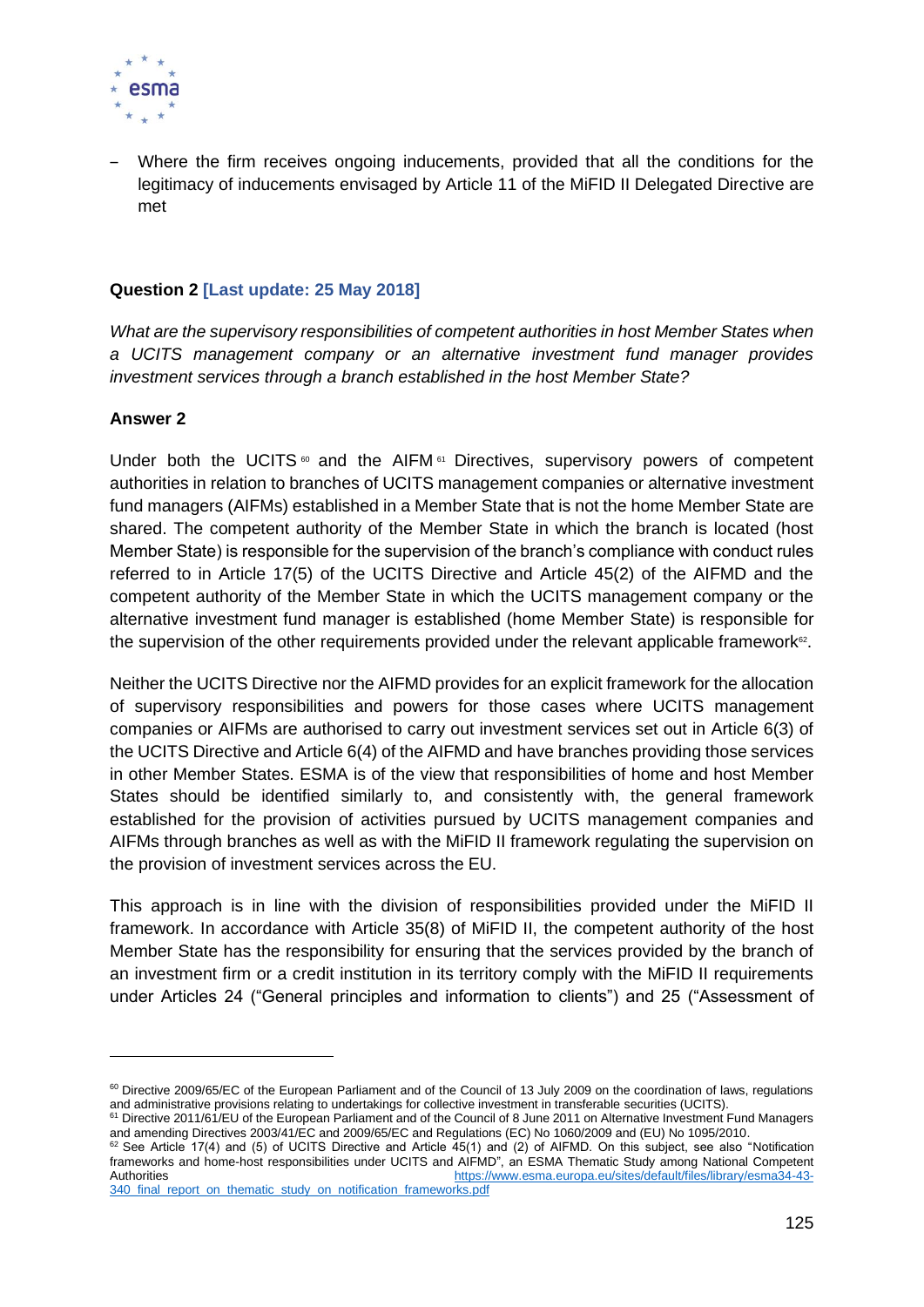

suitability and appropriateness and reporting to clients") of MiFID II, which also apply to UCITS management companies and AIFMs providing investment services.

# **Question 3 [Last update: 28 March 2019]**

*Where MiFID II requires firms to provide information to clients in a durable medium, can this information be made available to the client on the firm's website, with the client receiving a notification (via email or through any other means of communication) regarding the availability of this document?*

### **Answer 3**

Yes. With regard to the provision of information through a firm's website, please see the clarifications provided in Q&A 3 of Section 2 of this document.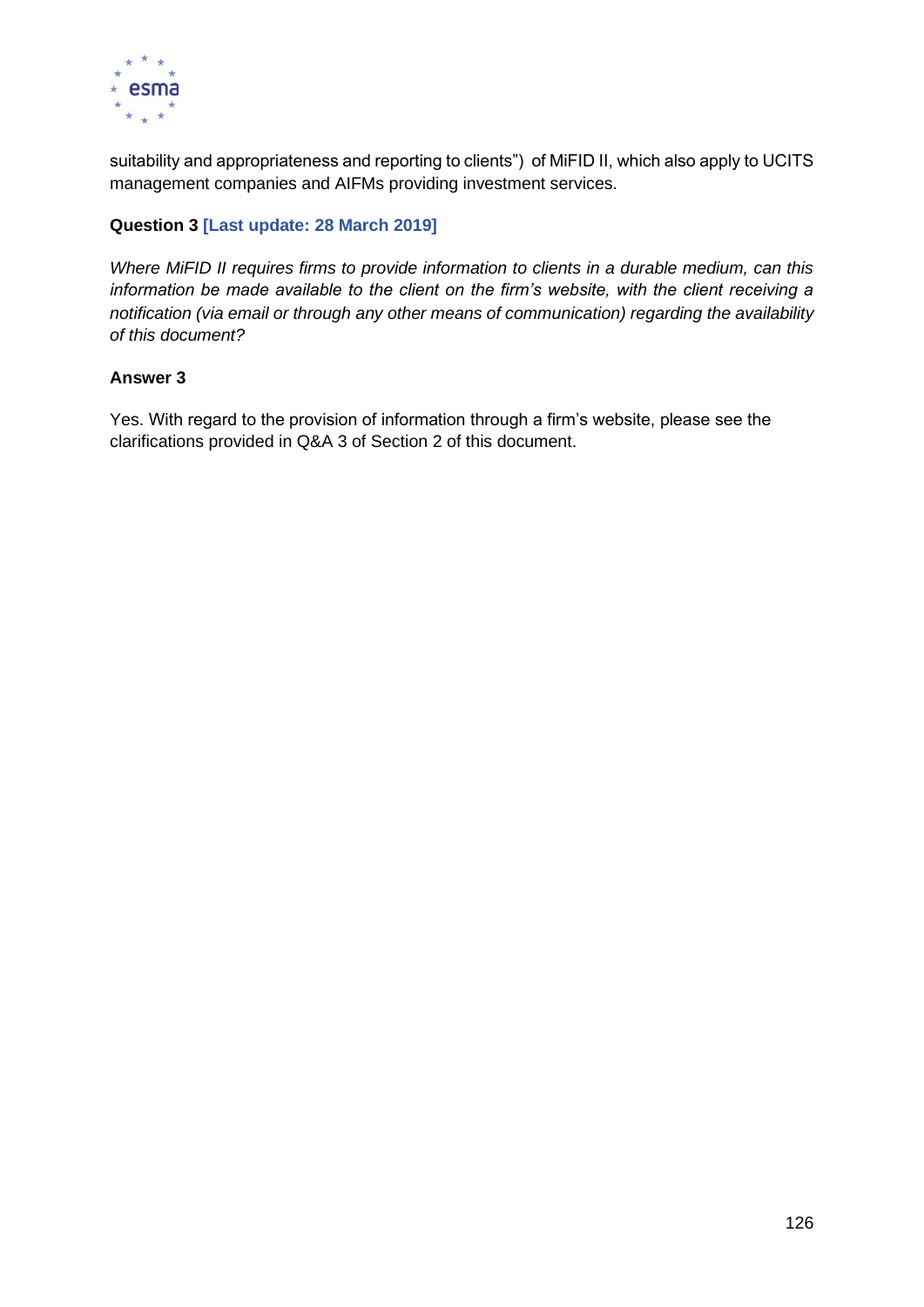

# **16 Product governance [Last update: 19 November 2021]**

## **Question 1 [Last update: 28 March 2019]**

*Which considerations should manufacturers and distributors take into account when specifying the target market category "type of client to whom the product is targeted" for CoCo-Bond-Funds?*

### **Answer 1**

In ESMA's view, CoCo-Bond<sup>63</sup>-Funds are generally not compatible with the retail market. ESMA believes that the investor protection concerns raised by CoCo-Bonds<sup>64</sup> do also largely apply to funds which predominantly invest in CoCo-Bonds or use benchmarks which are predominantly composed of CoCo-Bonds. Therefore, ESMA expects manufacturers and distributors of CoCo-Bond-Funds to carefully scrutinize such products in the respective product approval process and assess the target market proportionally to the features and risks of the product. This assessment should also take into account the envisaged investment services for the product (e.g. in the course of an investment advice or portfolio management some of the above mentioned concerns could be mitigated). Manufacturers and distributors should therefore consider excluding retail investors from the positive target market or including retail clients in the negative target market. For CoCo-Bond-Funds already in the market, ESMA would expect manufacturers and distributors to take the abovementioned considerations into account in the next cycle of the product review process, at latest.

## **Question 2 [Last update: 6 November 2020]**

*How should firms manufacturing financial instruments ensure that these financial instruments' costs and charges are compatible with the needs, objectives and characteristics of the target market, as required by Article 9(12)(a) of the MiFID II Delegated Directive?* 

#### **Answer 2**

As part of the product approval process, firms should have clear and robust policies and procedures to identify and quantify all product related costs and charges. This encompasses

<sup>&</sup>lt;sup>63</sup> CoCo Bonds are highly complex, hybrid capital instruments with loss-absorbency features written into their contractual terms. One key characteristic is that they feature an equity conversion or writing down trigger, set with reference to the issuer's capital position in relation to regulatory requirements. CoCo Bonds are eligible towards issuers' Additional Tier 1 (AT1) capital and feature other unusual characteristics for non-equity instruments, in that they are permanent notes with entirely discretionary income payments. This means 'coupons' may be cancelled at any time, for any reason, and the notes may never be called. While CoCos can be designed in a range of different ways, all are highly complex instruments presenting investment risks that are exceptionally challenging to evaluate and model.

<sup>&</sup>lt;sup>64</sup> ESMA and the Joint Committee of the European Supervisors as well as several NCAs have already expressed their view that CoCo Bonds are inappropriate for distribution to ordinary retail investors as they raise several inverstor protection concerns (e.g. ESMA Statement on "Potential Risks Associated with Investing in Contingent Convertible Instruments" –ESMA/2014/944 – 31 July 2014 and JC Reminder on "Placement of financial instruments with depositors, retail investors and policy holders ('Self placement')" – JC 2014 62 – 31 July 2014).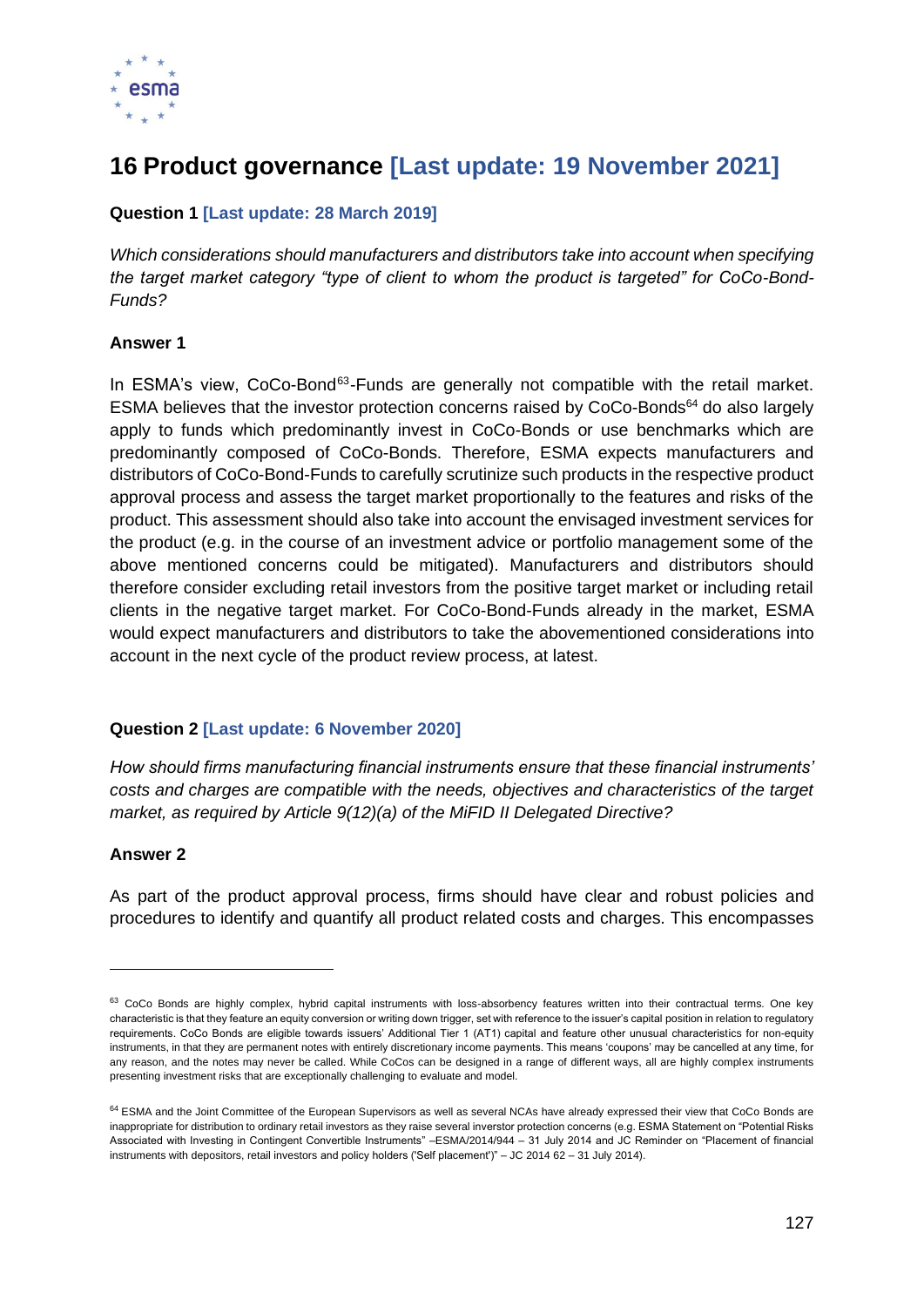

all implicit and explicit product costs but also service costs likely to be incurred by the client (e.g. inducements).

These policies and procedures should be approved by the management body and should be assessed and monitored by the compliance function as part of the general obligation to "monitor the development and periodic review of product governance arrangements"<sup>65</sup> . The policies and procedures should be be robust and documented, with a clear determination of roles and responsibilities in the process.

For instance, policies and procedures should be clear on which market parameters are used for the pricing of products and related determination of costs (sources, frequency of updates, how they are applied to products of different characteristics/duration, etc.).

Firms should then assess if and how the costs identified are compatible with the envisaged target market of the product and whether adjustments are needed. In doing so, firms should especially take into account the manner in which costs accrue (e.g. upfront by a mark-up or mark-down, ongoing, as separate payment, etc.).

Firms should substantiate how cost structures and components are compatible with the characteristics of the target market. For example, firms should ensure that a financial instrument with significant up-front costs should not have in its target market clients with investment horizons that are too short for possibly retrieving the costs from expected returns over time.

Firms should bear in mind that Article 9(13) of the MIFID II Delegated Directive requires manufacturers to provide to distributors all information necessary to understand and recommend or sell the financial instrument properly. In ESMA's view, this does also include information about the product-related costs and charges, which also enables distributors to provide ex-ante and ex-post cost transparency to clients according to Article 24 (4) MiFID II.

#### **Question 3 [Last update: 6 November 2020]**

*How should firms manufacturing financial instruments ensure that costs and charges do not undermine the financial instrument's return expectations, as required by Article 9(12)(b) of the MiFID II Delegated Directive?* 

#### **Answer 3**

During the product design phase the firm shall undertake a scenario analysis of their financial  $in$ struments $\mathfrak{so}$  and, in this context, simulate product returns taking into account all costs of the instruments (implicit and explicit).

<sup>65</sup> On this topic see also ESMA Guidelines on certain aspects of the MiFID II compliance function requirements [Ref: ESMA35- 36-1946] and specifically guideline 4 that states "Firms should ensure that the compliance function fulfils its advisory and assistance responsibilities, including […] participating in the establishment of policies and procedures within the firm (e.g. the firm's remuneration policy or the firm's product governance policies and procedures)"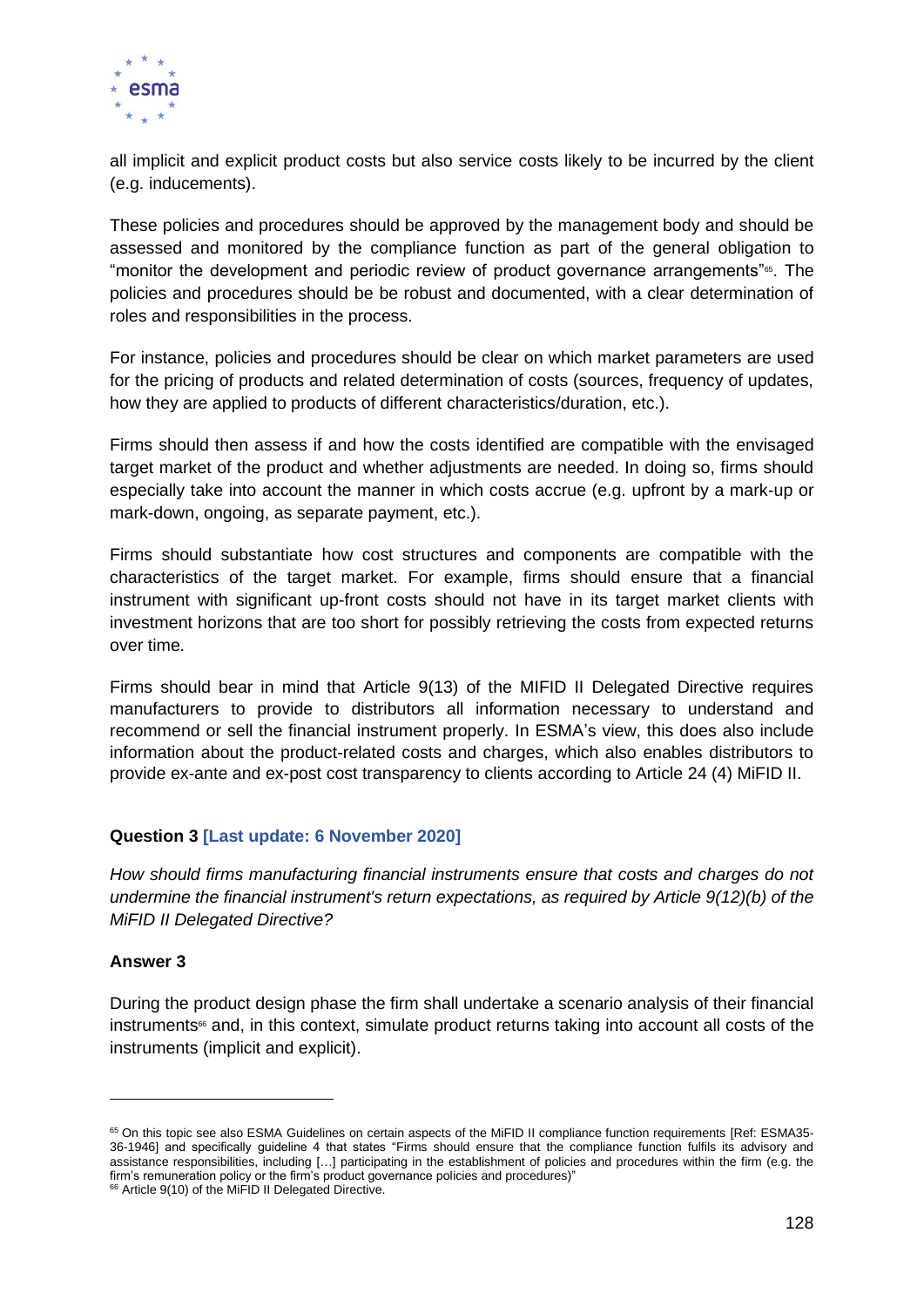

In order to ensure that charges do not undermine the financial instrument's return expectations firms could, for example, assess the consistency between costs and return of a complex product through the Monte Carlo methods. Alternatively, or additionally, firms could, for example, undertake a scenario analysis to assess whether the costs of the product (implicit and explicit) are inferior to the expected return. For instance, where the product qualifies as a PRIIPs, firms should assess whether the costs (implicit and explicit) do not undermine the product's expected return in a "moderate" scenario as referred to in Article 3(3) of the PRIIPs RTS. Firms could also assess whether the expected net return is consistent with those expected for similar products available on the market.

The above list of illustrative examples is not exhaustive and firms could use other methodologies to ensure compliance with Article 9(12)(b) of the MiFID II Delegated Directive. The methodologies adopted to this end should in any case be robust and well documented, with a clear identification of roles and responsibilities in the process.

Finally, manufacturers could calculate the fair value of a product and compare this value with the (expected) price of the product vis-à-vis the end client and assess if the result is consistent with the current practices for similar products available on the market.

Manufacturers should also include the typical taxes end-clients would have to pay (e.g. capital gains taxes) when calculating whether the costs and charges could undermine the financial instruments return expectations.

## **Question 4 [Last update: 6 November 2020]**

*How should firms manufacturing financial instruments ensure that the charging structure of the financial instrument is appropriately transparent for the target market, such as that it does not disguise charges or is too complex to understand as required by Article 9(12)(c) of the MiFID II Delegated Directive?* 

#### **Answer 4**

Target clients should be able to access and choose the product(s) that best serve their needs, objectives and characteristics by assessing all relevant costs and benefits of the product(s). Therefore, during the product design phase the firm should ensure that the charging structure of the product is not opaque, hard to assess or designed to mislead clients and to exploit behavioural biases. For example, ESMA expects firms to:

- Ensure that artificially low initial rates/costs are not used to attract and mislead unsophisticated clients.
- Avoid the use of unnecessarily complex formulas for the determination of costs.
- Avoid too many cost components or unnecessarily splitting cost components in too many elements if this reduces clarity.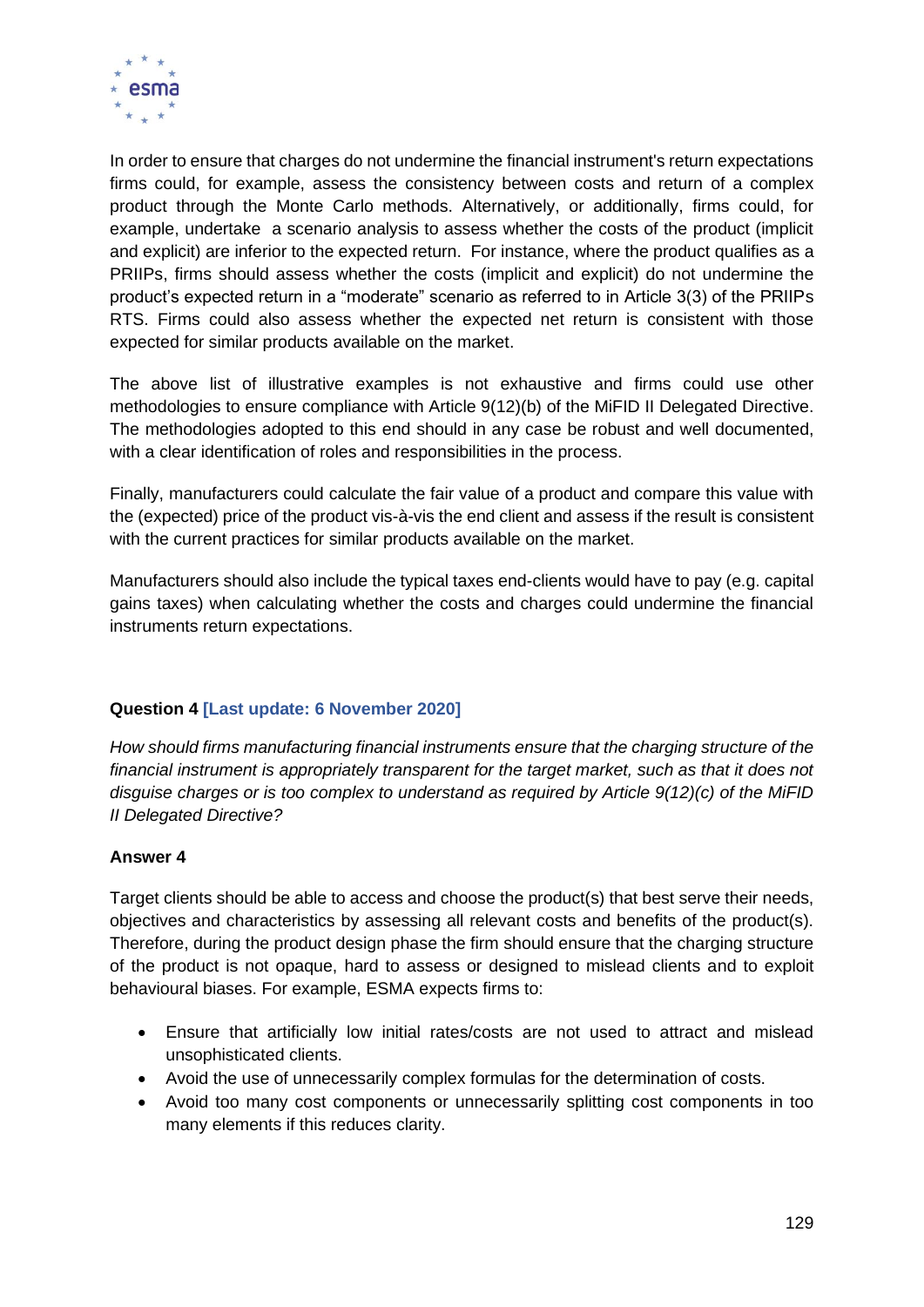

- Consider, in cases where the cost structure is particularly complex, the possibility of some form of testing of the cost disclosures to ensure that these are not too complex to understand based on the characteristics of the target clients.
- Assess whether there is no duplication of costs (e.g. the same type of fee is not included in two different cost categories) and ensure that costs are properly separated and accounted for.

The above list of examples is not exhaustive and firms could use other means to ensure an appropriate level of transparency of products' charging structure.

## **Question 5 [Last update: 19 November 2021] \*new\***

*Are all bonds embedding a make-whole clause exempt from the MiFID II product governance requirements?*

### **Answer 5**

According to Article 16a of MiFID II, "*an investment firm shall be exempted from the requirements set out in the second to fifth subparagraphs of Article 16(3) and in Article 24(2), where the investment service it provides relates to bonds with no other embedded derivative than a make-whole clause or where the financial instruments are marketed or distributed exclusively to eligible counterparties*". This means that the mere presence of a make-whole clause is not sufficient for a financial instrument to be exempt from the MiFID II product governance requirements.

Below is a list of practical examples based on Article 16a of MiFID II.

| <b>Example</b>                                                                  | Target market (type of clients<br>category) | <b>Subject to MiFID</b><br>Ш<br>product<br>governance<br>requirements? |
|---------------------------------------------------------------------------------|---------------------------------------------|------------------------------------------------------------------------|
| <b>Bonds</b><br>without<br>embedded<br>derivatives (i.e. 'plain vanilla' bonds) | Retail and/or professional clients          | <b>Yes</b>                                                             |
| Bonds with one or more embedded<br>derivatives without a make-whole<br>clause   | Retail and/or professional clients          | <b>Yes</b>                                                             |
| Bonds with a make-whole clause<br>and no other embedded derivative              | Retail and/or professional clients          | No                                                                     |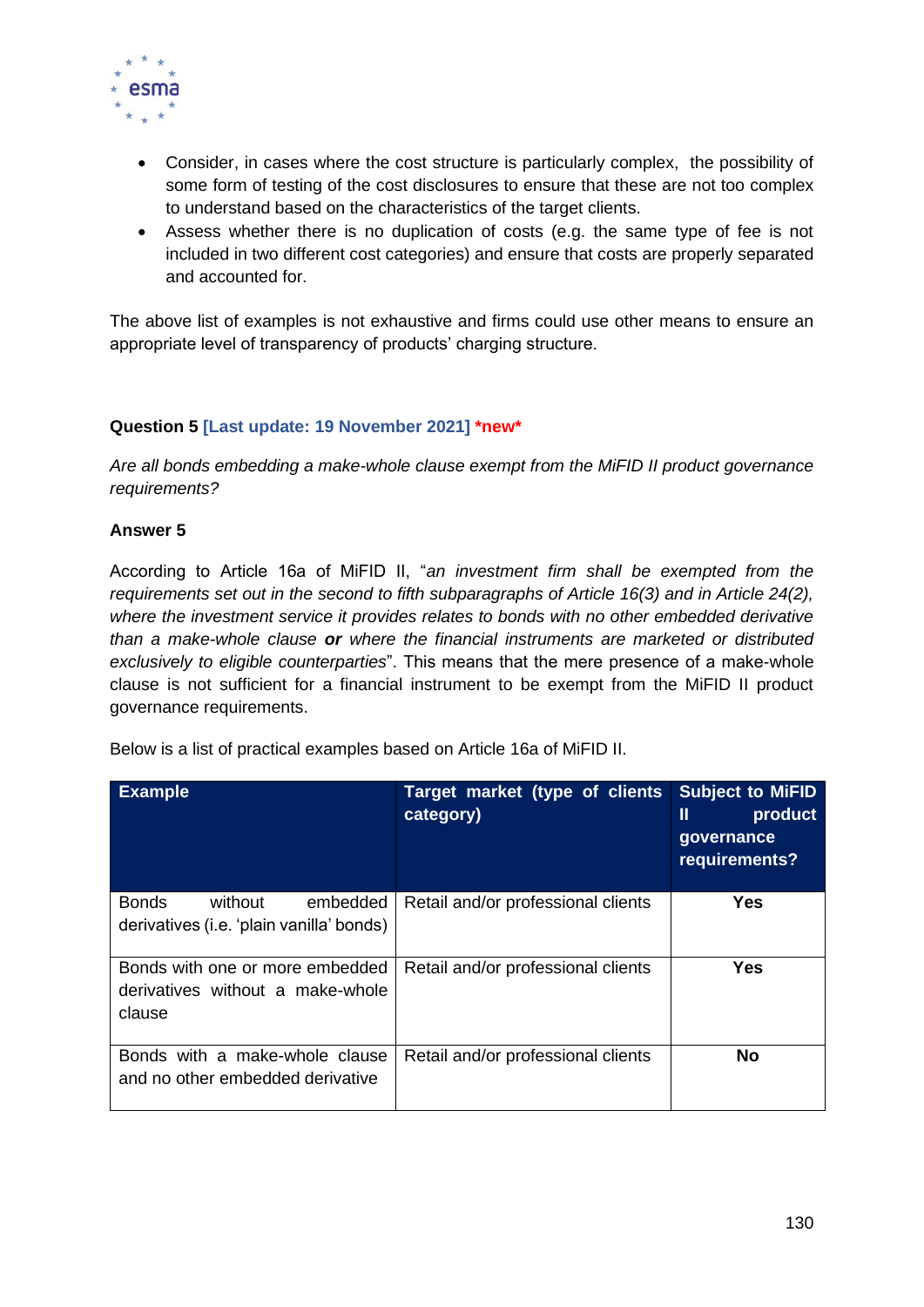

| Bonds with one or more embedded   Retail and/or professional clients |                                  | Yes       |
|----------------------------------------------------------------------|----------------------------------|-----------|
| derivatives AND a make-whole                                         |                                  |           |
| clause                                                               |                                  |           |
|                                                                      |                                  |           |
| All bonds                                                            | Only eligible counterparties (as | <b>No</b> |
|                                                                      | final clients)                   |           |
|                                                                      |                                  |           |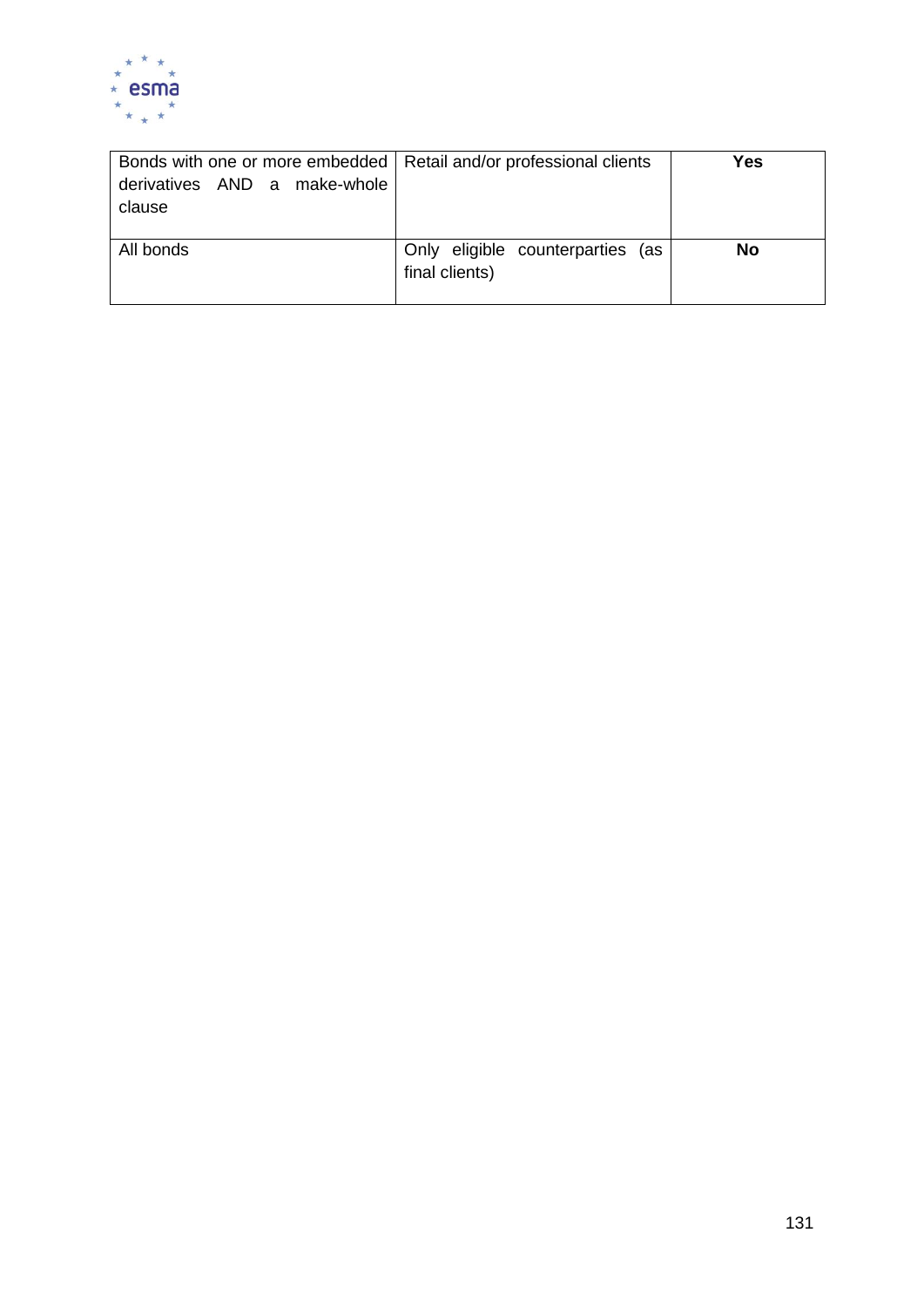

# **17 Product intervention [Last update: 4 December 2019]**

## **Question 1 [Last update: 4 December 2019]**

*Which national product intervention measures should a firm apply in case of cross-border provision of investment services?* 

### **Answer 1**

National competent authorities (NCAs) may take product intervention measures in accordance with Article 42 of the Markets in Financial Instruments Regulation (EU) No 600/2014 (MiFIR) in or from their Member State. Where two NCAs adopt product intervention measures that both apply in and from their Member State and that are different from each other, it is important for investment firms to comply with the product intervention measures that apply from the Member State in which they are authorised in case of cross-border provision of investment services and also the product intervention measures applicable in a Member State where the client is located.

This holds that if Member State (MS) A adopts stricter measures than MS B, then firms from MS B still have to abide by the national product intervention measures of MS A in respect of any cross-border activity provided to clients in MS A that is within the scope of the national measures of MS A.

When product intervention measures in a Member State apply from that Member State, this implies that the product intervention measures apply to firms when marketing, distributing or selling MiFID financial instruments also to clients located in third country jurisdictions, without prejudice of any local legislation and/or regulation.

In order to determine the location of the client, firms could, for example, consider the habitual residence of the client based on information collected in their client-onboarding process as part of the know-your-customer assessment.

It is possible that national product intervention measures contain specific rules on the territorial scope of their application. Therefore, when providing cross-border investment services firms should ensure compliance with the applicable product intervention measures.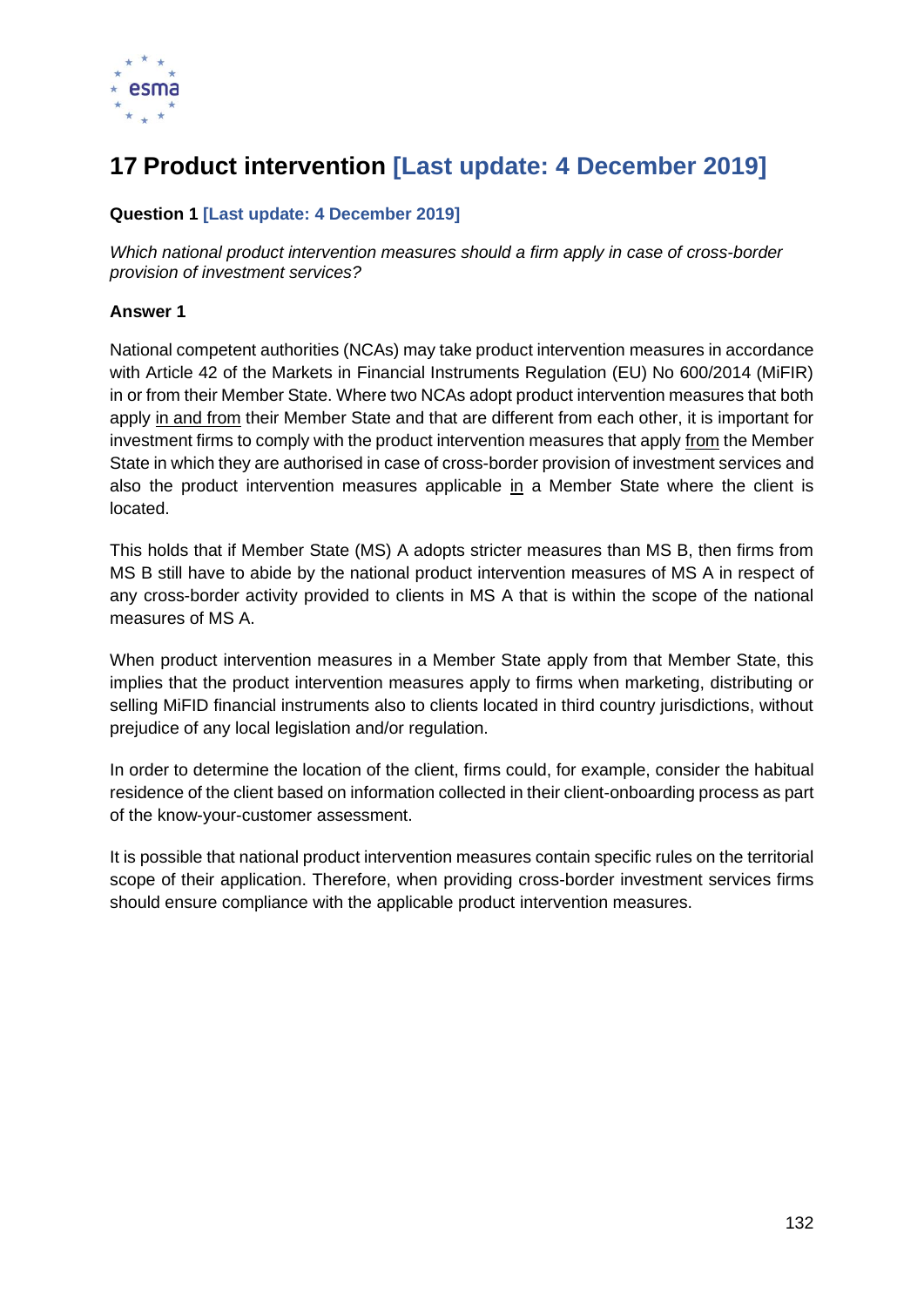

# **18 MiFID practices for firms selling financial instruments subject to the BRRD resolution regime [Last update: 18 February 2020]**

Article 44a of the BRRD 2 has introduced new requirements for the 'Selling of subordinated eligible liabilities (SELs) to retail clients'. The Q&As below provide practical indications for the application of Article 44a of the BRRD 2 and the relevant MiFID II requirements (in particular to the assessment of suitability) to which Article 44a cross-refers.

When reading the Q&As below, it is important to note that the BRRD 2 will enter into application on 28 December 2020<sup>67</sup> and that, according to the BRRD 2, Member States may choose to apply some derogations<sup>68</sup>, notably:

- the derogation set out in Article 44a(5) of the BRRD 2 and therefore not apply the requirement set out in paragraphs 1 to 4 of Article 44a; and/or

- the derogation set out in Article 44a(6) of the BRRD 2 and therefore apply only the requirement set out in paragraph 2(b) of Article 44a instead of those set out in paragraphs 1 to 5 of Article 44a.

## **Question 1 [Last update: 18 February 2020]**

*Should all sales of subordinated eligible liabilities to retail clients be subject to a suitability test or should such a test be performed only in the cases where one is due under MiFID II (i.e. where investment advice or portfolio management services are provided)?*

#### **Answer 1**

As of 28 December 2020<sup>69</sup>, all sales of subordinated eligible liabilities ("SELs") issued on or after that date to retail clients must be subject to the performance by the seller of a suitability test, in accordance with Article 25(2) of MiFID II and of Article 44a of the BRRD 2, independently of the type of investment service provided to sell the SELs (including selfplacement). Prior to that date, the suitability test is required only when investment advice or portfolio management are provided, unless where Member States have chosen to apply Article 44a of the BRRD 2 to liabilities issued before 28 December 2020.

<sup>&</sup>lt;sup>67</sup> Article 44a(7) of the BRRD 2 allows Member States to apply the requirements of Article 44a to SELs issued before 28 December 2020. When reading these Q&As, firms should take into account choices made by Member States in the transposition of Article 44a(7) of the BRRD 2.

<sup>&</sup>lt;sup>68</sup> The use of these derogations by Member States might therefore affect the relevance of these Q&As for the Member States concerned.

<sup>&</sup>lt;sup>69</sup> Date of entry into application of BRRD 2.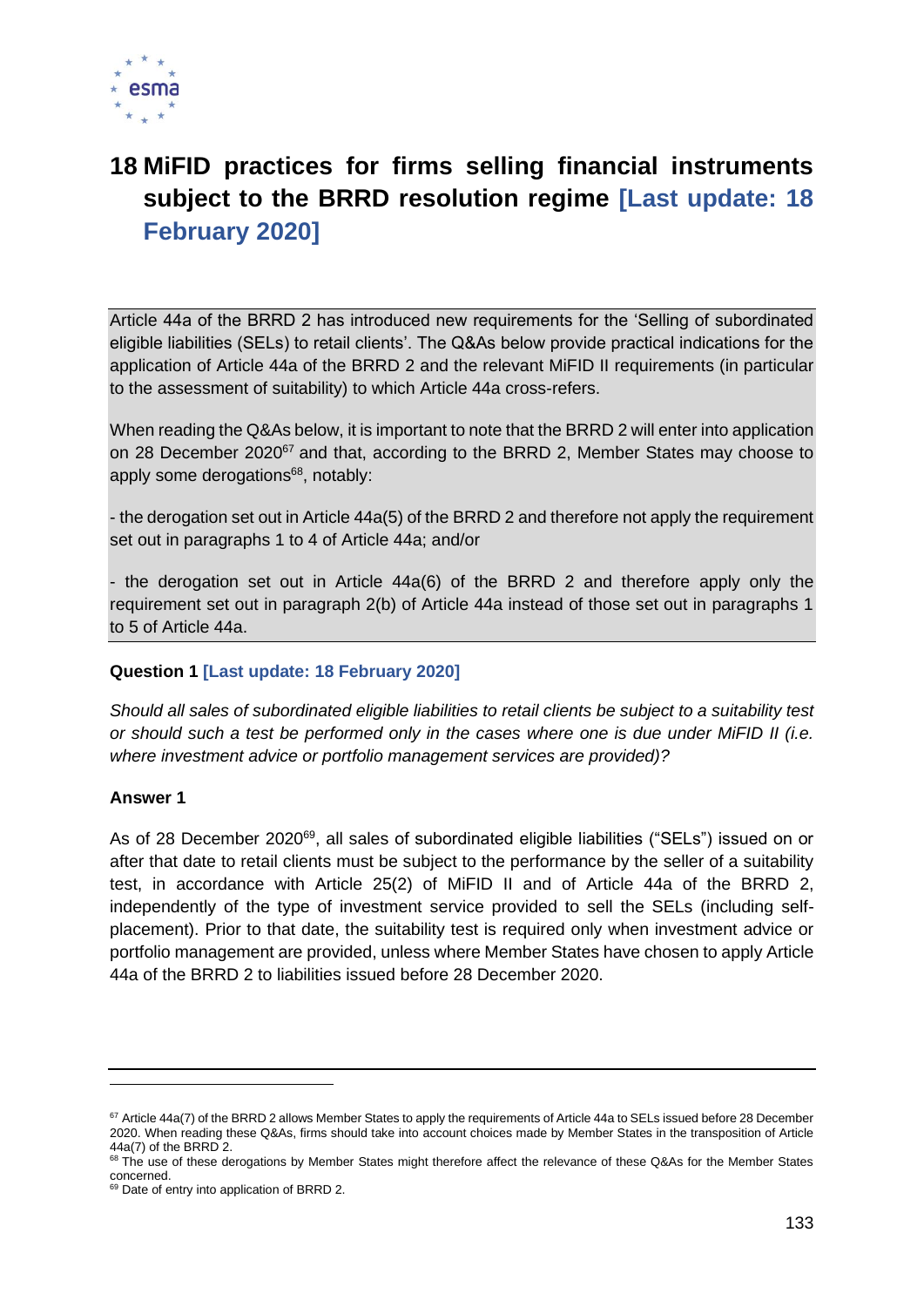

## **Question 2 [Last update: 18 February 2020]**

*Does Article 44a of BRRD 2 apply only if there is an active offering on the part of the firm?*

### **Answer 2**

No. Article 44a will apply independently of any marketing or active offering by the seller of the subordinated eligible liabilities, and whether the transaction has been initiated by the client or the firm (thus, including in case of reverse solicitation).

## **Question 3 [Last update: 18 February 2020]**

*What information must firms collect from clients in order to comply with Article 44a(1) and 44a(2) of BRRD 2?*

### **Answer 3**

In order to comply with Article 44a(1) of [BRRD 2] firms must perform a suitability test in accordance with Article 25(2) of MiFID II. Therefore, for this purpose, firms must comply with the relevant MiFID II requirements on the collection of information from clients (Article 25(2) of MIFID II and Articles 54 and 55 of the MiFID II Delegation Regulation<sup>70</sup>).

Article 44a(2) of BRRD 2 sets out additional controls that firms must perform, beyond the previously mentioned suitability assessment, when selling SELS to retail clients. In order to comply with this Article, firms' policies and procedures shall enable them to collect from the retail client and assess the information on the retail client's financial instruments portfolio including any investments in SELs held with other firms as per Article 44a(3) of BRRD 2.

The information to be collected from clients for the purpose of Article 44a of BRRD 2 is therefore likely to be broader than the information currently collected by firms for the purpose of the MiFID II suitability assessment as in MiFID II there is no explicit requirement to collect accurate information on SELs held with other firms.<sup>71</sup>

#### **Question 4 [Last update: 18 February 2020]**

*Where a SEL issued after 28 December 2020 is sold to a retail client whose portfolio does not exceed EUR 500 000, must the seller take into account SELs issued before 28 December* 

 $70$  See also ESMA guidelines on certain aspects of the MiFID II suitability requirements [Ref: ESMA35-43-869 of 28 May 2018]

<sup>71</sup> For the purpose of the MiFID II suitability requirements, firms need to obtain, amongst other things, the necessary information regarding the client's or potential client's "financial situation including his ability to bear losses" that "shall include, where relevant, information on the source and extent of his regular income, his assets, including liquid assets, investments and real property, and his regular financial commitments". ESMA has noted in its guideline 3 of its MiFID II guidelines on certain aspects of the MiFID II suitability requirements that "depending on the scope of advice provided, firms should also encourage clients to disclose details on financial investments they hold with other firms, if possible also on an instrument-by-instrument basis".